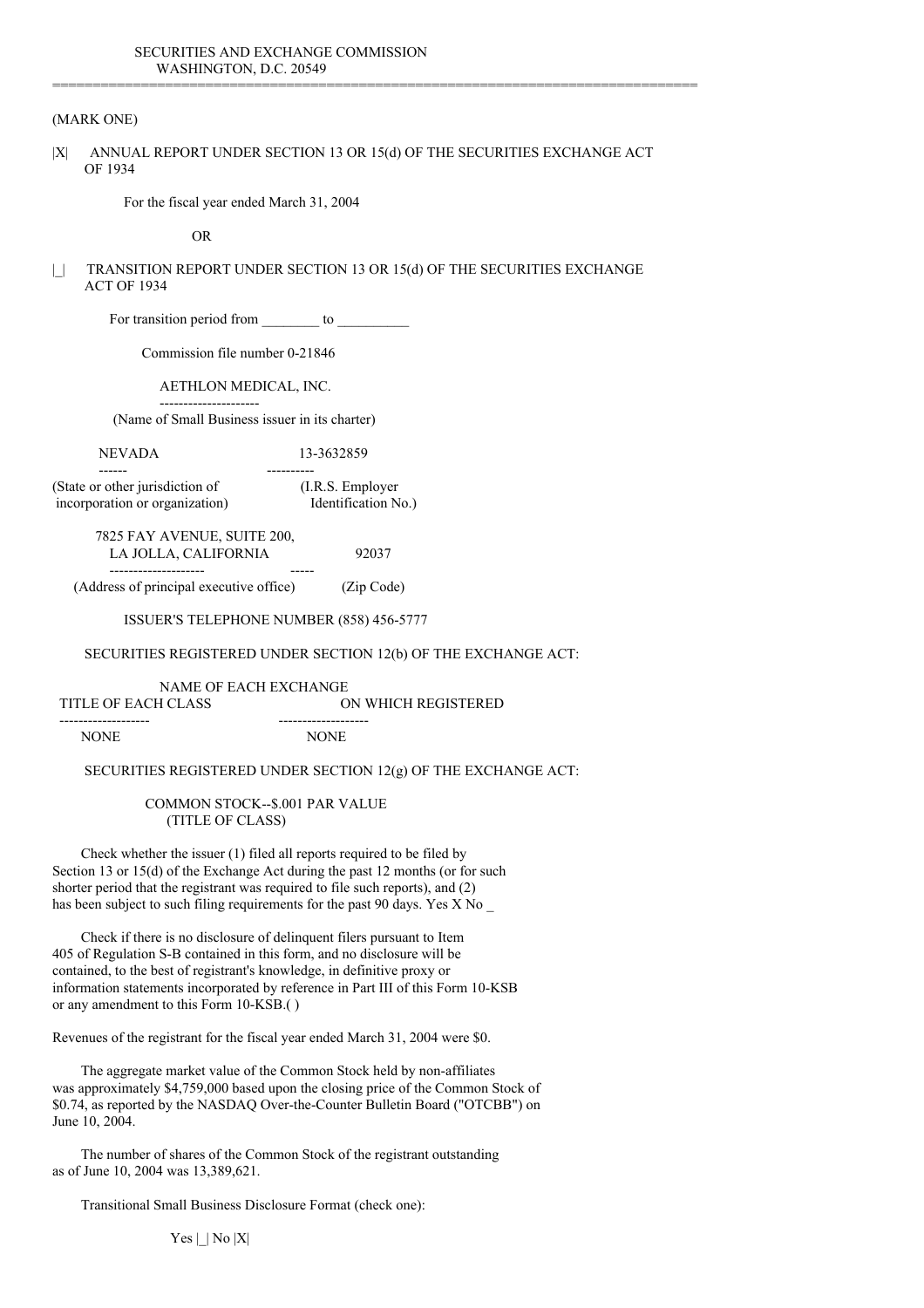### TABLE OF CONTENTS

| <b>Forward Looking Statements</b>                                                                                                                                                                                                                                                                                   |
|---------------------------------------------------------------------------------------------------------------------------------------------------------------------------------------------------------------------------------------------------------------------------------------------------------------------|
| <b>PAGE</b><br>PART I.                                                                                                                                                                                                                                                                                              |
| Description of Business<br>Item 1.<br>2<br>Description of Property<br>6<br>Item 2.<br><b>Legal Proceedings</b><br>Item 3.<br>6<br>Submission of Matters to a Vote of Security Holders<br>5<br>Item 4.                                                                                                               |
| PART II.                                                                                                                                                                                                                                                                                                            |
| Item 5. Market for Registrant's Common Equity and Related Stockholder<br>Matters<br>6<br>Item 6. Management's Discussion and Analysis or Plan of Operations<br>11<br>Item 7. Financial Statements<br>24<br>Changes in and Disagreements with Accountants on Accounting<br>Item 8.<br>and Financial Disclosure<br>24 |
| Item 8A. Controls and Procedures<br>24                                                                                                                                                                                                                                                                              |
| PART III.                                                                                                                                                                                                                                                                                                           |
| 25<br>Item 9. Directors and Executive Officers of the Registrant<br>Item 10. Executive Compensation<br>30<br>Item 11. Security Ownership of Certain Beneficial Owners and Management<br><b>And Related Stockholder Matters</b><br>32                                                                                |
| 33<br>Item 12. Certain Relationships and Related Transactions                                                                                                                                                                                                                                                       |
| Item 13. Exhibits, Financial Statement Schedules and Reports on<br>Form 8-K<br>34<br>Item 14. Principal Accountant Fees and Services<br>35                                                                                                                                                                          |
| 36<br>Signatures<br>Certifications                                                                                                                                                                                                                                                                                  |
| $\mathbf{1}$                                                                                                                                                                                                                                                                                                        |

#### FORWARD - LOOKING STATEMENTS

All statements, other than statements of historical fact, included in this Form 10-KSB are, or may be deemed to be, "forward-looking statements" within the meaning of Section 27A of the Securities Act of 1933, as amended (the "Securities Act"), and Section 21E of the Securities Exchange Act of 1934 (the "Exchange Act"). Such forward-looking statements involve assumptions, known and unknown risks, uncertainties and other factors which may cause the actual results, performance or achievements of Aethlon Medical, Inc. ("Aethlon Medical", "We" or the "Company") to be materially different from any future results, performance, or achievements expressed or implied by such forward-looking statements contained in this Form 10-KSB. Such potential risks and uncertainties include, without limitation, FDA and other regulatory approval of our products, patent protection on our proprietary technology, product liability exposure, uncertainty of market acceptance, competition, technological change, and other risk factors detailed herein and in other of our filings with the Securities and Exchange Commission. Each forward-looking statement should be read in context with, and with an understanding of, the various other disclosures concerning our Company and our business made elsewhere in this annual report as well as other public reports filed with the Securities and Exchange Commission. The forward-looking statements are made as of the date of this Form 10-KSB, and we assume no obligation to update the forward-looking statements or to update the reasons actual results could differ from those projected in such forward-looking statements.

PART I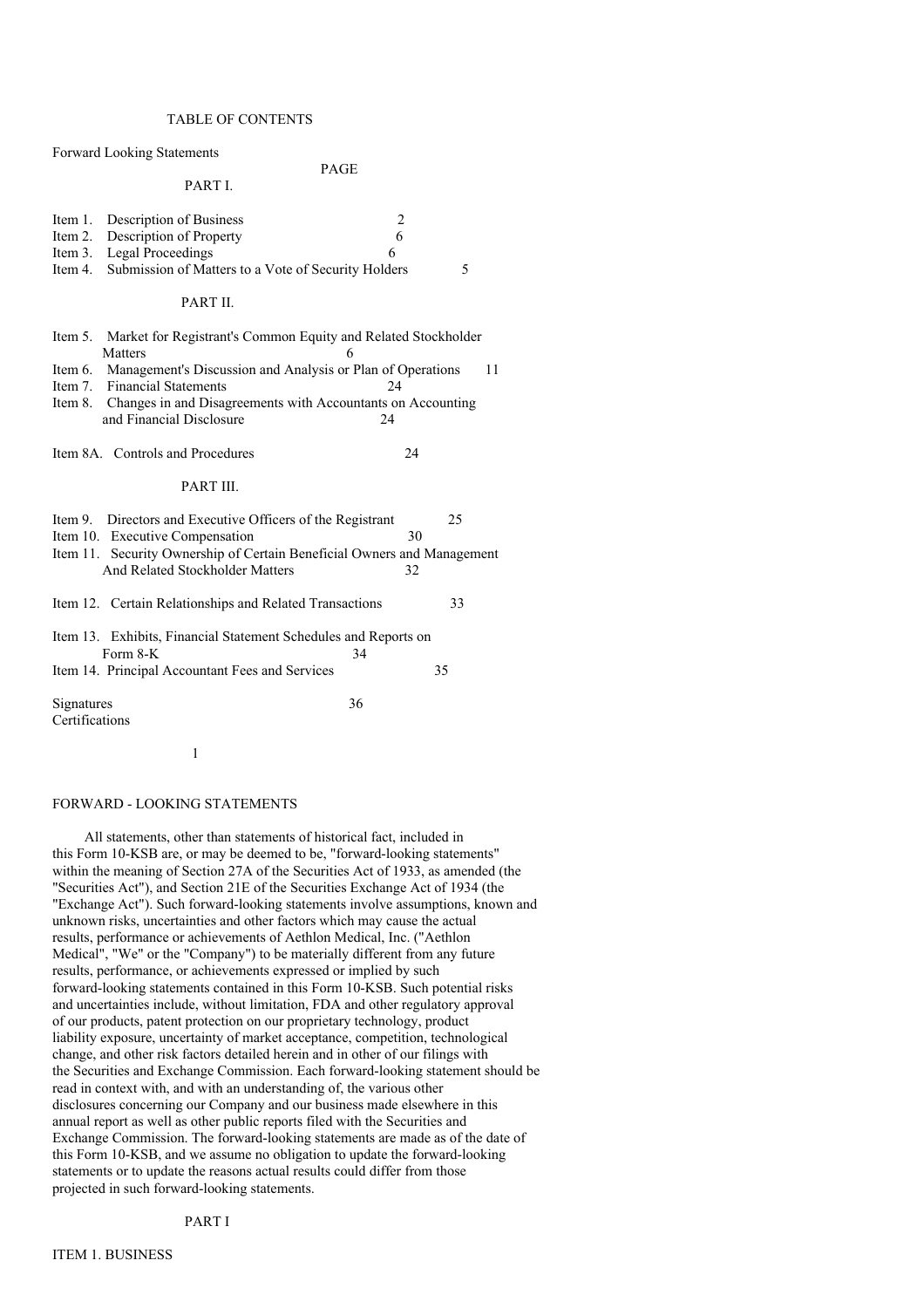#### GENERAL

Aethlon Medical, Inc. ("Aethlon Medical" "We" or the "Company"), formerly Bishop Equities, Inc. ("Bishop"), was incorporated in Nevada in April 1991 to provide a public vehicle for participation in a business transaction through a merger with or acquisition of a private company. In March 1993, we successfully offered our common stock at \$6.00 per share through an initial public offering. In March 1999, Bishop began doing business as "Aethlon Medical, Inc." In March 2000, the Company's Articles of Incorporation were amended to formally change the name of the Company from "Bishop Equities, Inc." to "Aethlon Medical, Inc."

#### BUSINESS DEVELOPMENT/ACQUISITIONS

On March 10, 1999, (1) Aethlon, Inc., a California corporation ("Aethlon"), (2) Hemex, Inc., a Delaware corporation ("Hemex"), the accounting predecessor to the Company, and (3) Bishop, a publicly traded "shell" company, completed an Agreement and Plan of Reorganization (the "Plan") structured to result in Bishop's acquisition of all of the outstanding common shares of Aethlon and Hemex (the "Reorganization"). The Reorganization was intended to qualify as a tax-free transaction under Section 368 (a)(1)(B) of the 1986 Internal Revenue Code, as amended. Under the Plan's terms, Bishop issued 733,500 and 1,350,000 shares of its common stock to the common stock shareholders of Aethlon and Hemex, respectively, such that Bishop then owned 100% of each company.

Effective January 1, 2000, we entered into an agreement with a related party under which an invention and related patent rights for a method of removing HIV and other viruses from the blood were assigned to us. This invention further expands the established blood filtration patents already owned by us. In addition to certain royalty payments equal to 8.75% of net sales of the patented product, the consideration for the acquired rights included the additional issuance of shares of our common stock to the inventors upon the issuance of the patent. On March 4, 2003, the related patent was issued and we issued 196,078 shares of restricted common stock to the inventors.

On January 10, 2000, we acquired all the outstanding common stock of Syngen Research, Inc. ("Syngen") in exchange for 65,000 shares of our common stock in order to establish research facilities in San Diego, California, as well as employ Dr. Richard Tullis, the founder of Syngen. Dr. Tullis is a recognized research scientist in the area of DNA synthesis and antisense. Syngen had no significant assets, liabilities, or operations, and primarily served as the entity through which Dr. Tullis performed research consulting services. As such, the acquisition has been accounted for as an acquisition of assets in the form of an employment contract with Dr. Tullis and not as a business combination. Dr. Tullis was appointed to the Board of Directors of Aethlon Medical and was elected its Vice President for Business Development. Effective June 1, 2001, Dr. Tullis was appointed Chief Scientific Officer of Aethlon Medical, replacing Dr. Clara Ambrus, who retired from the Company.

2

On April 6, 2000, we completed the acquisition of Cell Activation, Inc. ("Cell"). In accordance with the purchase agreement, we issued 99,152 shares of restricted common stock and issued 50,148 options to purchase common stock in exchange for all of the outstanding common shares and options to purchase common stock of Cell. After the transaction, Cell became our wholly-owned subsidiary. The acquisition was accounted for as a purchase. At March 31, 2001, we determined that goodwill recognized in the purchase of Cell was impaired due to the permanent suspension of operations by Cell, and, accordingly, treated the related goodwill as fully impaired.

#### BUSINESS OF ISSUER

We are a development stage therapeutic device company focused on expanding the applications of our Hemopurifier (TM) platform technology, which is designed to rapidly reduce the presence of infectious viruses and other toxins from human blood. In this regard, our core focus is the development of therapeutic devices that treat HIV/AIDS, Hepatitis-C, and pathogens targeted as potential biological warfare agents. In pre-clinical testing, we have published that our HIV-Hemopurifier removed 55% of HIV from human blood in three hours and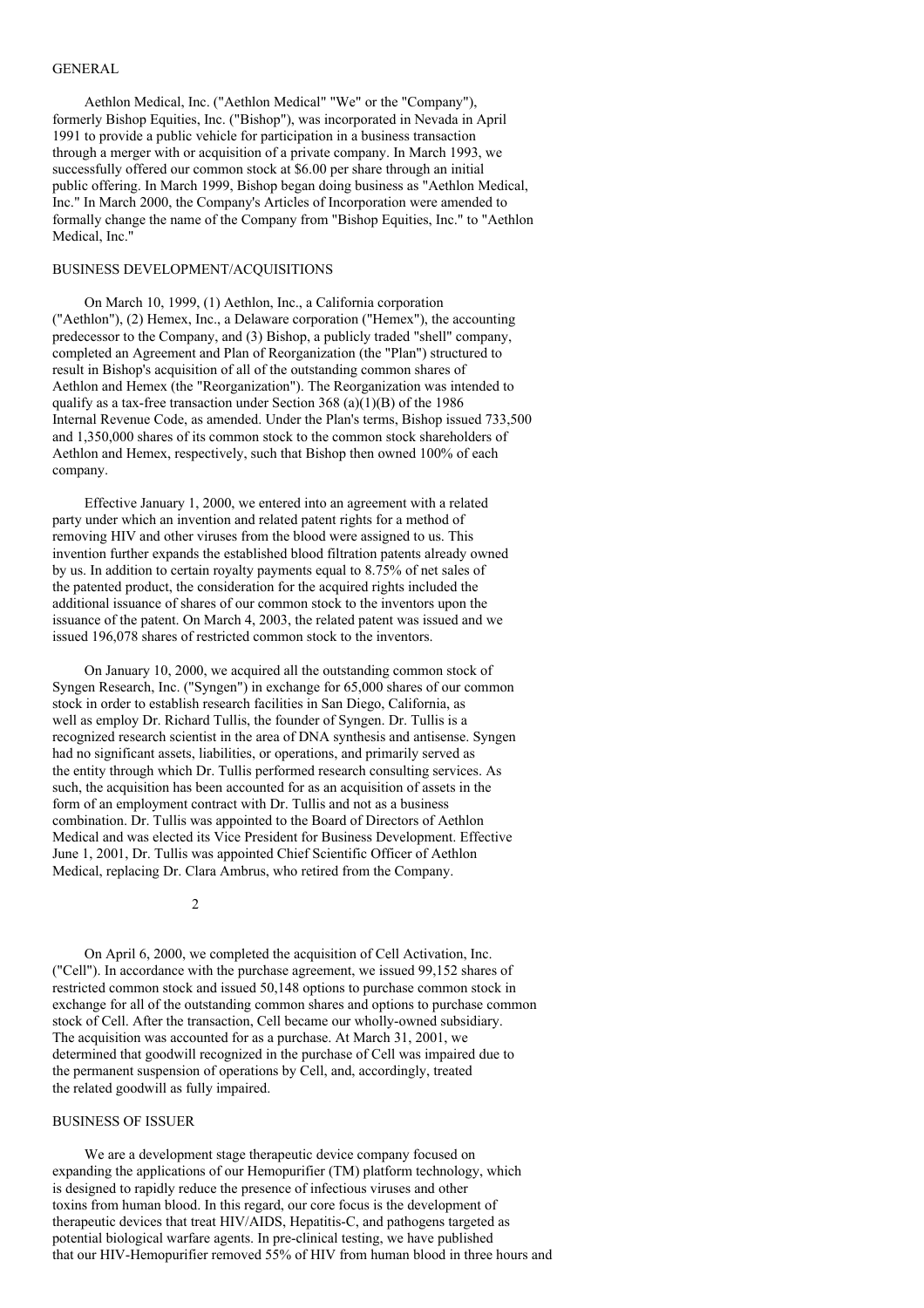in excess of 85% of HIV in twelve hours. Additionally, the HIV-Hemopurifier captured 90% of gp120, a toxic protein that depletes human immune cells, during a one-hour pre-clinical blood study. We have also published pre-clinical blood studies of its HCV-Hemopurifier, which documented the ability to capture 58% of the Hepatitis-C virus from infected blood in two hours.

### The Hemopurifier(TM)

The HemopurifierTM is an expansive platform technology that converges the established scientific principles of affinity chromatography and hemodialysis (artificial kidneys) as a means to augment the natural immune response of clearing infectious viruses and toxins from the blood before cells and organs can be infected. The therapeutic goal of each Hemopurifier application is to improve patient survival rates by reducing viral load and preserving the immune function. We feel that the Hemopurifier will enhance and prolong the benefit of current infectious disease drug therapies, and fill the void for patients who inevitably become resistant to drug therapies. The Hemopurifier is also being positioned to treat patients that might become infected by a biological agent with no established drug or vaccine treatment.

#### Biological Weapons

On January 29, 2004, we announced that it we are developing treatments to combat infectious agents that may be used in biological warfare and terrorism. This expands our intent to treat infectious diseases beyond HIV/AIDS and Hepatitis-C. We are working to design Hemopurifiers that can be rapidly deployed by armed forces as wearable post-exposure treatments on the battlefield, as well as dialysis-based treatments for civilian populations. We are focusing our bio-defense strategy on treating "Category A" agents, which are considered by the Centers for Disease Control (CDC) to be the worst bioterror threats. These agents include the viruses that cause Smallpox, hemorrhagic fevers such as Ebola and Marburg, the Anthrax bacteria, and Botulinum toxin. Each treatment device will be based on the same proprietary HemopurifierTM filtration technology that is utilized in advancing our HIV/AIDS, and Hepatitis-C treatments. We have not yet published any data related to the treatment of any "Category A" agent.

On March 4, 2004, we announced that we have entered into a cooperative agreement with the National Center for Biodefense (NCBD) at George Mason University in Manassas, Virginia. The purpose of the agreement is to broaden scientific resources, and jointly pursue business and funding opportunities within the federal government.

#### Treatment Classification

Aethlon Medical's treatments for infectious diseases are classified as "IMMUNOTHERAPIES" that augment or mimic the immune system's response of clearing infectious virus, and as "ENTRY INHIBITORS" that curb the re-infection process by physically removing infectious viruses before healthy cells are infected.

Immunotherapy - The "Immunotherapy" classification is a result of our ability to mimic the immune system's natural response of generating antibodies to fight foreign invaders such as viruses. Antibodies are specifically created by the immune system to attach themselves to the antigens (e.g. proteins and other component parts of viruses), forming an antigen-antibody complex which neutralizes the invader. The neutralized antigens are then physically removed from the bloodstream by organs such as the liver.

3

Our treatment technology uses a hemodialysis cartridge (e.g. artificial kidney or plasmapheresis cartridge) modified to contain immobilized antibodies targeted against specific viruses. Viruses in the blood are captured inside the cartridge through the formation of an antigen-antibody complex, physically removing the virus from circulation. As a result, the physical elimination of infectious virus occurs without the side-effects common in drug therapy.

Entry Inhibitor - Our treatment technology is also classified as an "Entry Inhibitor" since the re-infection process is interrupted when viruses are removed from circulation before cells can be infected. As a result, the replication cycle is inhibited as infectious virus is denied entry into the cells that it seeks to kill. From a therapeutic standpoint, entry inhibitors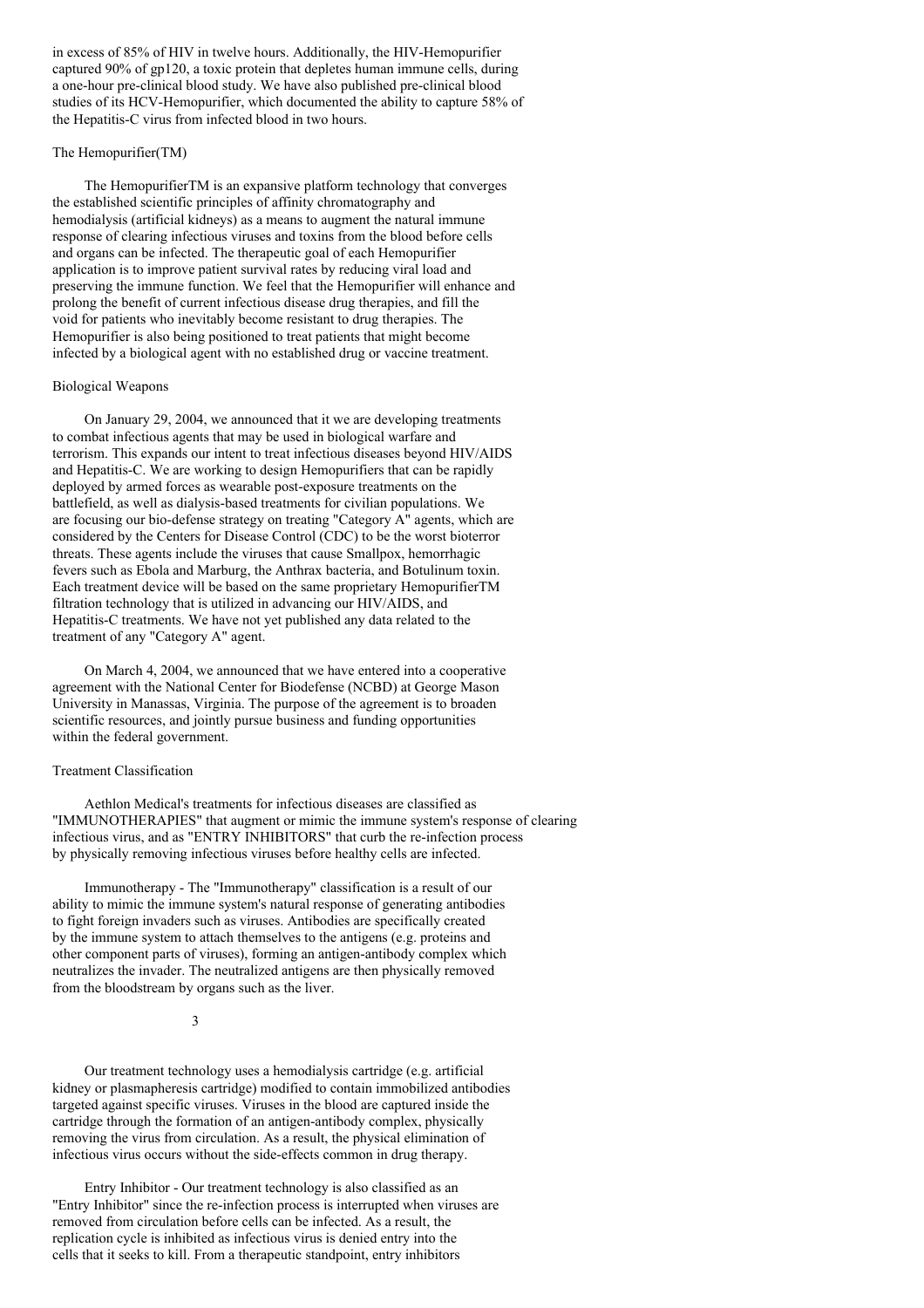represent a departure from the traditional drug action of inhibiting viral replication within the cells that have already been infected. The novel therapeutic mechanism offered by "Entry Inhibitors", combined with the high level of treatment resistance to currently approved drugs, positions "Entry Inhibitors" as an important new treatment strategy to assist HIV/AIDS and Hepatitis-C infected individuals in managing their disease.

#### Heavy Metal Treatments

Historically, the original Hemopurifier treatment applications were developed to treat individuals burdened with heavy metal intoxicants. Products developed in this category include treatments for iron overload, aluminum intoxication, lead poisoning, and cisplatin removal. We are not currently pursuing the commercialization of these products as we are focused on developing infectious disease related Hemopurifiers.

#### Research and Development

In fiscal year 2001, we realigned our research and development activities from developing Hemopurifiers to treat harmful metals to developing Hemopurifiers for the treatment of HIV/AIDS and Hepatitis-C. As a result of this strategic realignment, we initiated the consolidation of all scientific and administrative functions into our San Diego facilities during the fourth quarter of fiscal 2001. This consolidation was completed during the first quarter of fiscal 2002 and our facilities in Buffalo, N.Y. were closed. In 2004, we expanded our research effort to include the development of Hemopurifiers as countermeasures against biological weapons.

The cost of research and development, all of which has been charged to operations, amounted to approximately \$400,000 over the last two fiscal years.

#### Patents

Effective January 1, 2000, we entered into an agreement with a related party under which an invention and related patent rights for a method of removing HIV and other viruses from the blood using the Hemopurifier(TM) were assigned to us by the inventors in exchange for a royalty to be paid on future sales of the patented product or process and shares of our common stock. On March 4, 2003, the related patent was issued and we issued 196,078 shares of restricted common stock. We have applied for and obtained several patents relating to our HIV-Hemopurifier and related technology. Any resulting medical device or process will require approval by the U.S. Food and Drug Administration ("FDA"), and we have not yet begun efforts to obtain FDA approval on any infectious disease related Hemopurifier. Since many of our patents were issued in the 1980's, they may expire before FDA approval, if any, is obtained. However, we believe that certain patent applications filed and/or other patents issued more recently will help to protect the proprietary nature of the Hemopurifier treatment technology.

#### INDUSTRY

The industry for treating infectious disease is extremely competitive, and companies developing new treatment procedures are faced with severe regulatory challenges. In this regard, only a small percentage of companies that are developing new treatments will actually obtain approval from the Food  $&$  Drug Administration (FDA) to market their treatments in the United States. Currently, the market for treating HIV/AIDS and Hepatitis-C (HCV) is comprised of drugs designed to reduce viral load by inhibiting viral replication or by inhibiting viruses from infecting healthy cells. Unfortunately, these drugs are toxic, they are expensive to develop, and inevitably, infected patients will develop viral strains that become resistant to drug treatment. As a result, patients are left without treatment options.

#### **COMPETITION**

We are advancing our Hemopurifier technology as a treatment to enhance and prolong current drug therapies by removing the viral strains that cause drug resistance. The Hemopurifier is also designed to prolong life for infected patients who have become drug resistant and have no other treatment options. Therefore, we do not believe that the Hemopurifier competes with the current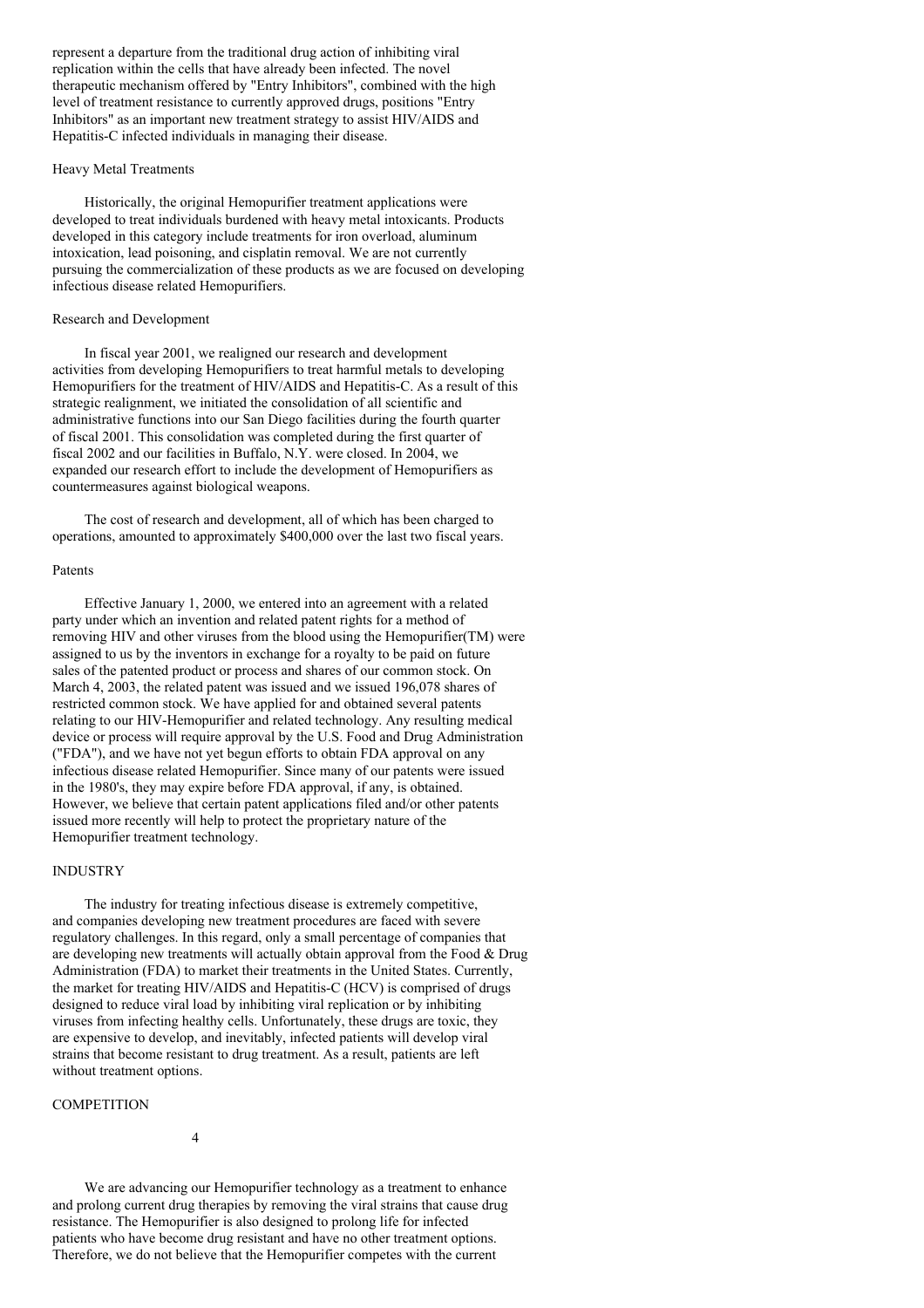drug therapy treatment standard. However, if the industry considered the Hemopurifier to be a potential replacement for drug therapy, then the marketplace for the Hemopurifier would be extremely competitive. We are also pursuing the development of Hemopurifiers to be utilized as treatment countermeasures against biological weapons. In this regard, we are targeting the treatment of pathogens in which current treatments are either limited or do not exist. We believe that we are the sole developer of viral filtration systems (Hemopurifiers) to treat HIV-AIDS, Hepatitis-C, and Biological weapons.

## GOVERNMENT REGULATION

Our activities and products are significantly regulated by a number of governmental entities, including the FDA in the United States. These entities regulate, among other things, the manufacture, testing, safety, effectiveness, labeling, documentation, advertising and sale of our future commercial products. We must obtain regulatory approval for a product in all of these areas before we can commercialize the product. Product development within this regulatory framework takes a number of years and involves the expenditure of substantial resources. Many products that initially appear promising ultimately do not reach the market because they are found to be unsafe or ineffective when tested. Our inability to commercialize a product would impair our ability to earn future revenues.

In the United States, vaccines and immunotherapeutics for human use are subject to FDA approval as "biologics" under the Public Health Service Act and "drugs" under the Federal Food, Drug and Cosmetic Act. The steps required before a new product can be commercialized include: pre-clinical studies in animals, clinical trials in humans to determine safety and efficacy and FDA approval of the product for commercial sale.

Data obtained at any stage of testing is susceptible to varying interpretations, which could delay, limit or prevent regulatory approval. Moreover, during the regulatory process, new or changed drug approval policies may cause unanticipated delays or rejection of our product. We may not obtain necessary regulatory approvals within a reasonable period of time, if at all, or avoid delays or other problems in testing our products. Moreover, even if we received regulatory approval for a product, the approval may require limitations on use, which could restrict the size of the potential market for the product.

A product's safety and effectiveness in one test is not necessarily indicative of its safety and effectiveness in another test. Moreover, we may not discover all potential problems with a product even after completing testing on it. Some of our products and technologies have undergone only pre-clinical testing. As a result, we do not know whether they are safe or effective for humans. Also, regulatory authorities may decide, contrary to our findings, that a product is unsafe or not as effective in actual use as its test results indicated. This could prevent the product's widespread use, require its withdrawal from the market or expose us to liability.

The FDA requires that the manufacturing facility that produces a licensed product meet specified standards, undergo an inspection and obtain an establishment license prior to commercial marketing. Subsequent discovery of previously unknown problems with a product or its manufacturing process may result in restrictions on the product or the manufacturer, including withdrawal of the product from the market. Failure to comply with the applicable regulatory requirements can result in fines, suspensions of regulatory approvals, product recalls, operating restrictions and criminal prosecution.

Because we may market our products abroad, we will be subject to varying foreign regulatory requirements. Although international efforts are being made to harmonize these requirements, applications must currently be made in each country. The data necessary and the review time varies significantly from one country to another. Approval by the FDA does not ensure approval by the regulatory bodies of other countries.

Any future collaborators will also be subject to all of the above-described regulations in connection with the commercialization of products utilizing our technology.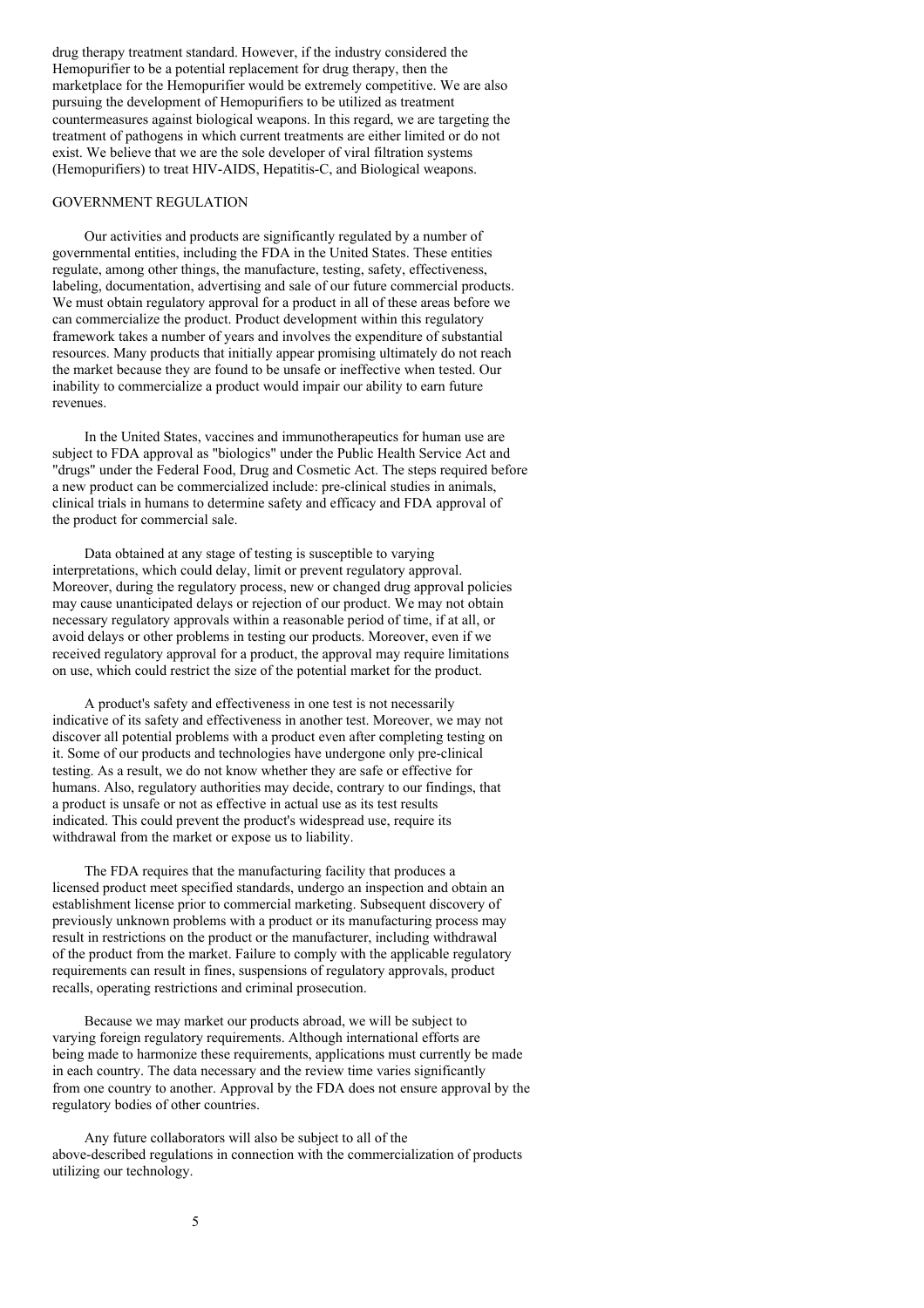### PRODUCT LIABILITY

The risk of product liability claims, product recalls and associated adverse publicity is inherent in the testing, manufacturing, marketing and sale of medical products. We do not have clinical trial liability insurance coverage. There can be no assurance that future insurance coverage will to be adequate or available. We may not be able to secure product liability insurance coverage on acceptable terms or at reasonable costs when needed. Any liability for mandatory damages could exceed the amount of our coverage. A successful product liability claim against us could require us to pay a substantial monetary award. Moreover, a product recall could generate substantial negative publicity about our products and business and inhibit or prevent commercialization of other future product candidates.

#### SUBSIDIARIES

We have four dormant wholly-owned subsidiaries, Aethlon, Inc., Cell Activation, Inc., Syngen Research, Inc., and Hemex, Inc.

#### EMPLOYEES

At March 31, 2004, we had two full-time employees, comprised of our Chief Executive Officer and our Chief Scientific Officer. We utilize, whenever appropriate, contract and part time professionals in order to conserve cash and resources. We believe that our employee relations are good. None of our employees is represented by a collective bargaining unit.

## WHERE YOU CAN FIND MORE INFORMATION

We file annual reports on Form 10-KSB, quarterly reports on Form 10-QSB, current reports on Form 8-K and proxy and information statements and amendments to reports files or furnished pursuant to Sections 13(a) and 15(d) of the Securities Exchange Act of 1934, as amended. The public may read and copy these materials at the SEC's Public Reference Room at 450 Fifth St NW, Washington, DC 20549. The public may obtain information on the operation of the public reference room by calling the SEC at 1-800-SEC-0330. The SEC also maintains a website (http://www.sec.gov) that contains reports, proxy and information statements and other information regarding other companies, like us, that file materials with the SEC electronically. Our headquarters are located at 7825 Fay Avenue, Suite 200, La Jolla, CA 92037. Our phone number at that address is (858) 456-5777. Our website is www.aethlonmedical.com.

#### ITEM 2. DESCRIPTION OF PROPERTY

We currently rent approximately 1,000 square feet of laboratory space at 3344 Industrial Court, San Diego 92121, California on a month-to-month basis at a lease rate of \$1,200 per month. We also lease approximately 1,200 square feet of executive office space at 7825 Fay Avenue, Suite 200, La Jolla, California 92037 at the rate of \$3,425 per month on a month-to-month lease for use as its principal executive offices.

### ITEM 3. LEGAL PROCEEDINGS

We may be involved from time to time in various claims, lawsuits, disputes with third parties or breach of contract actions incidental to the normal course of business operations. Aethlon Medical is currently not involved in any such litigation or any pending legal proceedings that we believe could have a material adverse effect on our financial position or results of operations.

### ITEM 4. SUBMISSION OF MATTERS TO A VOTE OF SECURITY HOLDERS

None

#### PART II

#### ITEM 5. MARKET FOR COMMON EQUITY AND RELATED STOCKHOLDER MATTERS

# LIMITED PUBLIC MARKET FOR SHARES OF COMMON STOCK

Our Common Stock is quoted on the OTCBB. Our trading symbol is "AEMD." Our Common Stock has had a limited and sporadic trading history.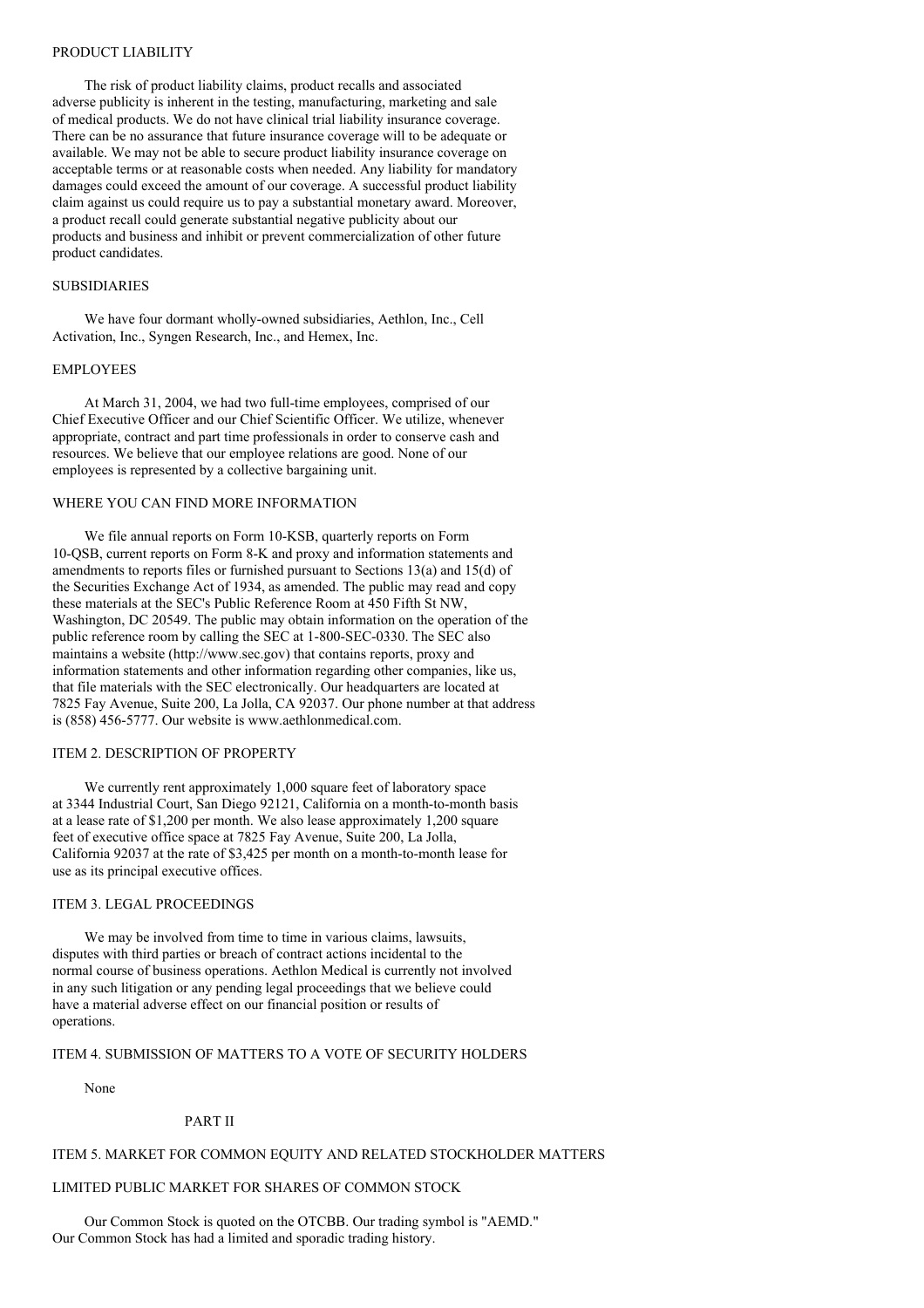The following table sets forth for the calendar period indicated the high and low bid prices for our Common Stock as reported by the OTCBB. The prices represent quotations between dealers, without adjustment for retail markup, mark down or commission, and do not necessarily represent actual transactions.

|             | HIGH       | LOW        |
|-------------|------------|------------|
|             |            |            |
| 2004        |            |            |
| 1st Quarter | \$<br>4.25 | \$<br>0.37 |
| 2003        |            |            |
| 4th Quarter | \$<br>0.55 | \$<br>0.36 |
| 3rd Quarter | \$<br>1.01 | \$<br>0.25 |
| 2nd Quarter | \$<br>0.60 | \$<br>0.20 |
| 1st Quarter | \$<br>0.56 | \$<br>0.15 |
| 2002        |            |            |
| 4th Quarter | 0.85<br>\$ | \$<br>0.15 |
| 3rd Quarter | \$<br>1.05 | \$<br>0.65 |
| 2nd Quarter | \$<br>1.95 | \$<br>0.55 |
| 1st Quarter | \$<br>2.30 | \$<br>1.15 |

We have not declared any cash dividends on our common stock since inception and do not anticipate any in the future. Our current business plan is to retain any future earnings to finance the expansion and development of our business. Any future determination to pay cash dividends will be at the discretion of our board of directors, and will be dependent upon our financial condition, results of operations, capital requirements and other factors our board may deem relevant at that time.

There are approximately 800 record holders of our Common Stock at June 10, 2004. The number of registered shareholders includes any beneficial owners of common shares held in street name.

The transfer agent and registrar for our common stock is Computershare Trust Company, located in Denver, Colorado.

#### PENNY STOCK

Until our shares qualify for inclusion in the NASDAQ system, the public trading, if any, of our common stock will be on the OTC Bulletin Board. As a result, an investor may find it more difficult to dispose of, or to obtain accurate quotations as to the price of, our common stock offered. Our common stock is subject to provisions of Section 15(g) and Rule 15g-9 of the Securities Exchange Act of 1934, as amended (the "Exchange Act"), commonly referred to as the "penny stock rule." Section  $15(g)$  sets forth certain requirements for transactions in penny stocks, and Rule 15g-9(d) incorporates the definition of "penny stock" that is found in Rule 3a51-1 of the Exchange Act. The SEC generally defines "penny stock" to be any equity security that has a market price less than \$5.00 per share, subject to certain exceptions. If our common stock is deemed to be a penny stock, trading in the shares will be subject to additional sales practice requirements on broker-dealers who sell penny stock to persons other than established customers and accredited investors. "Accredited investors" are persons with assets in excess of \$1,000,000 or annual income exceeding \$200,000 or \$300,000 together with their spouse. For transactions covered by these rules, broker-dealers must make a special suitability determination for the purchase of such security and must have the purchaser's written consent to the transaction prior to the purchase. Additionally, for any transaction involving a penny stock, unless exempt, the rules require the delivery, prior to the first transaction, of a risk disclosure document, prepared by the SEC, relating to the penny stock market. A broker-dealer also must disclose the commissions payable to both the broker-dealer and the registered representative, and current quotations for the securities. Finally, monthly statements must be sent disclosing recent price information for the penny stocks held in an account and information on the limited market in penny stocks. Consequently, these rules may restrict the ability of a broker-dealer to trade and/or maintain a market in our common stock and may affect the ability of our shareholders to sell their shares.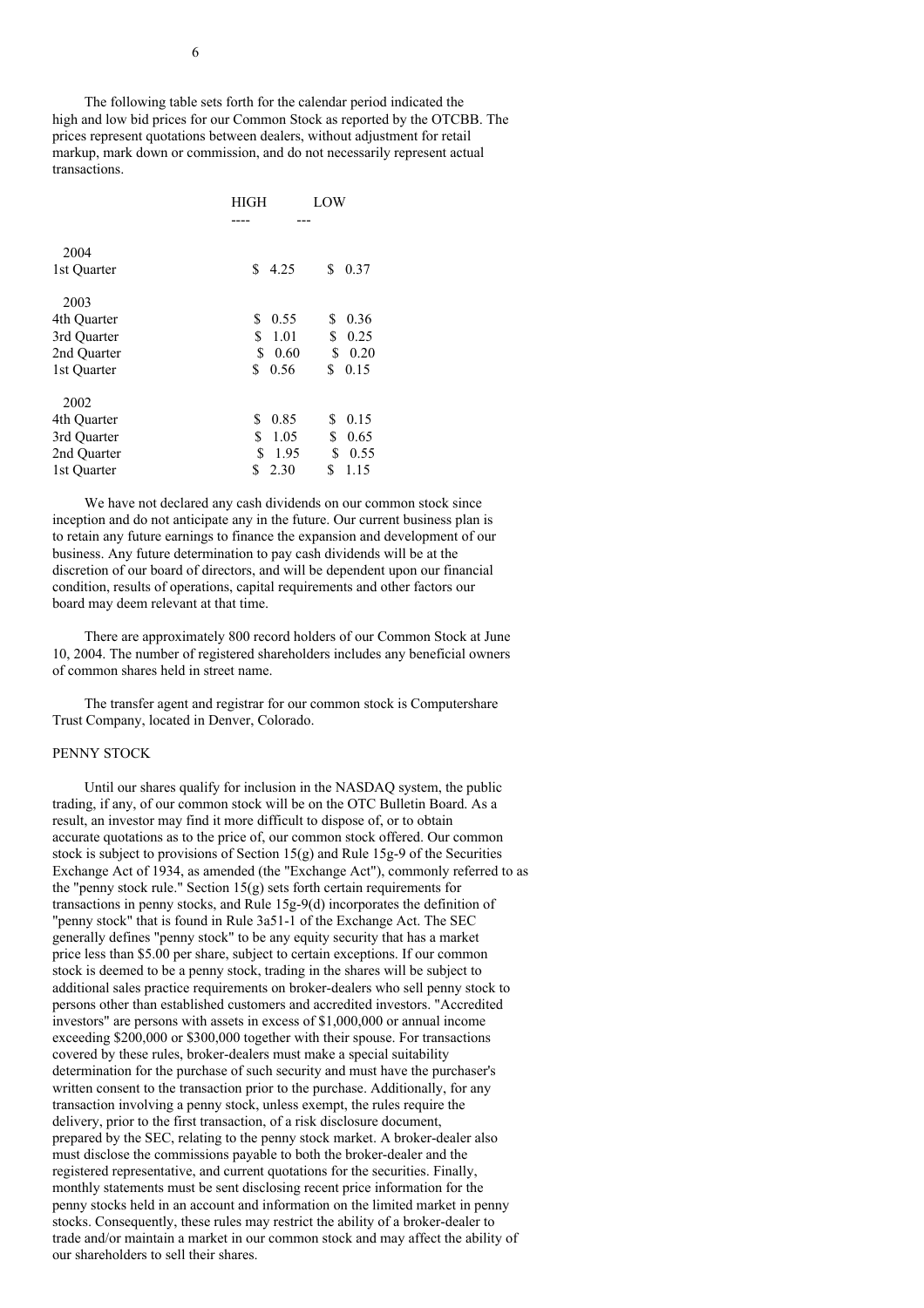# RECENT SALES OF UNREGISTERED SECURITIES

#### CONVERTIBLE DEBT

In April 2003, we issued a 9% convertible note in the amount of \$150,000. The note was convertible at \$0.25 until June 30, 2003, at which time the conversion feature expired. This transaction was exempt from registration pursuant to Regulation D promulgated under the Securities Act of 1933.

In March 2004, we issued a 10% convertible note in the amount of \$50,000 for cash. The note was due on April 30, 2004 and was converted at \$0.44 per share in May 2004. This transaction was exempt from registration pursuant to Regulation D promulgated under the Securities Act of 1933.

#### COMMON STOCK AND WARRANTS

In April 2003, we issued 600,000 shares of restricted common stock at a price of \$0.25 per share for cash totaling \$150,000. In connection with the issuance of these shares, we granted the stockholder 600,000 warrants to purchase our common stock at \$0.25 per share. The warrants vested immediately and expire in April 2005. This transaction was exempt from registration pursuant to Regulation D promulgated under the Securities Act of 1933.

In May 2003, we issued 40,000 shares of restricted common stock at a price of \$0.25 per share for cash totaling \$10,000. In connection with the issuance of these shares, we granted the stockholder 40,000 warrants to purchase common stock of the Company at \$0.25 per share. The warrants vested immediately and expire in May 2004. This transaction was exempt from registration pursuant to Regulation D promulgated under the Securities Act of 1933.

In May 2003, we issued 10,000 shares of restricted common stock at a price of \$0.25 per share for services in the amount of \$2,500. This transaction was exempt from registration pursuant to Section 4(2) of the Securities Act of 1933.

In July 2003, we issued 380,000 shares of restricted common stock at prices between \$0.25-\$0.30 per share for cash totaling \$100,000. In connection with the issuance of these shares, we granted the stockholders 380,000 warrants to purchase our common stock at prices between \$0.25-\$0.30 per share. The warrants vested immediately and expire in July 2004. These transactions were exempt from registration pursuant to Regulation D promulgated under the Securities Act of 1933.

In September 2003, we issued 160,000 shares of restricted common stock at a price of \$0.25 per share for cash totaling \$40,000. In connection with the issuance of these shares, we granted the stockholder 160,000 warrants to purchase our common stock at a price of \$0.25 per share. The warrants vested immediately and expire in September 2004. This transaction was exempt from registration pursuant to Regulation D promulgated under the Securities Act of 1933.

In September 2003, we issued 60,000 shares of restricted common stock for cash totaling \$15,000, in connection with the exercise of 60,000 warrants to purchase our common stock at \$0.25 per share. This transaction was exempt from registration pursuant to Regulation D promulgated under the Securities Act of 1933.

In October 2003, we issued 80,000 shares of restricted common stock for cash totaling \$20,000, in connection with the exercise of 80,000 warrants to purchase our common stock at \$0.25 per share. This transaction was exempt from registration pursuant to Regulation D promulgated under the Securities Act of 1933.

In November 2003, we issued 100,000 shares of restricted common stock at a price of \$0.25 per share for cash totaling \$25,000. In connection with the issuance of these shares, we granted the stockholders 100,000 warrants to purchase our common stock at a price of \$0.25 per share. The warrants vested immediately and expire in November 2004. These transactions were exempt from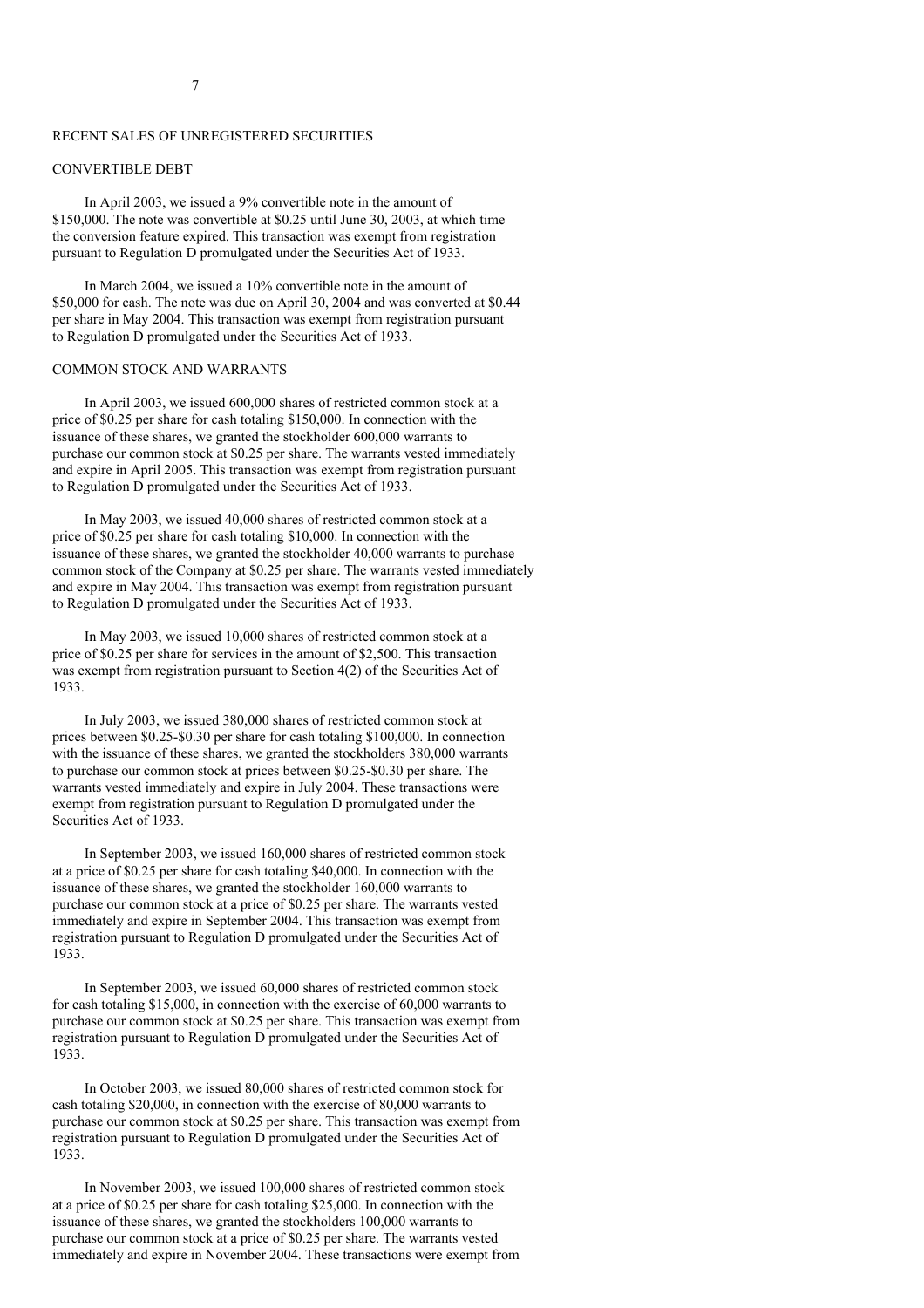registration pursuant to Regulation D promulgated under the Securities Act of 1933.

In November 2003, we issued 11,017 shares of restricted common stock at a price of \$0.50 per share in connection with the conversion of \$5,000 of notes payable plus accrued interest. This transaction was exempt from registration pursuant to Regulation D promulgated under the Securities Act of 1933.

8

In November 2003, we issued 100,000 shares of restricted common stock for cash totaling \$25,000, in connection with the exercise of 100,000 warrants to purchase our common stock at \$0.25 per share. This transaction was exempt from registration pursuant to Regulation D promulgated under the Securities Act of 1933.

In December 2003, we issued 20,000 shares of restricted common stock at a price of \$0.25 per share for cash totaling \$5,000. In connection with the issuance of these shares, we granted the stockholders 20,000 warrants to purchase our common stock at a price of \$0.25 per share. The warrants vested immediately and expire in December 2004. These transactions were exempt from registration pursuant to Regulation D promulgated under the Securities Act of 1933.

In December 2003, we issued 461,667 shares of restricted common stock at a price of \$0.25 per share and 461,667 warrants to purchase common stock at an exercise price of \$0.25 per share, in connection with the conversion of \$100,000 of notes payable plus accrued interest. The warrants vested immediately and are exercisable through December 2004. This transaction was exempt from registration pursuant to Regulation D promulgated under the Securities Act of 1933.

In December 2003, we issued 120,000 shares of restricted common stock for cash totaling \$30,000, in connection with the exercise of 120,000 warrants to purchase our common stock at \$0.25 per share. This transaction was exempt from registration pursuant to Regulation D promulgated under the Securities Act of 1933.

In January 2004, we issued 26,000 shares of restricted common stock at a price of \$0.25 per share for cash totaling \$6,500. In connection with the issuance of these shares, we granted the stockholders 6,500 warrants to purchase our common stock at a price of \$0.25 per share. The warrants vested immediately and expire in January 2005. These transactions were exempt from registration pursuant to Regulation D promulgated under the Securities Act of 1933.

In January 2004, we issued 161,334 shares of restricted common stock at a price of \$0.25 per share and 161,334 warrants to purchase common stock at an exercise price of \$0.25 per share, in connection with the conversion of \$35,000 of notes payable plus accrued interest. The warrants vested immediately and are exercisable through January 2005. This transaction was exempt from registration pursuant to Regulation D promulgated under the Securities Act of 1933.

In January 2004, we issued 62,000 shares of restricted common stock at a price of \$0.40 per share for services in the amount of approximately \$25,000. This transaction was exempt from registration pursuant to Section 4(2) of the Securities Act of 1933.

In February 2004, we issued 100,000 shares of restricted common stock for cash totaling \$25,000, in connection with the exercise of 100,000 warrants to purchase our common stock at \$0.25 per share. This transaction was exempt from registration pursuant to Regulation D promulgated under the Securities Act of 1933.

In February 2004, we issued 139,063 shares of restricted common stock at a price of \$0.25 per share and 139,063 warrants to purchase common stock at an exercise price of \$0.25 per share, in connection with the conversion of \$25,000 of notes payable plus accrued interest. The warrants vested immediately and are exercisable through February 2005. This transaction was exempt from registration pursuant to Regulation D promulgated under the Securities Act of 1933.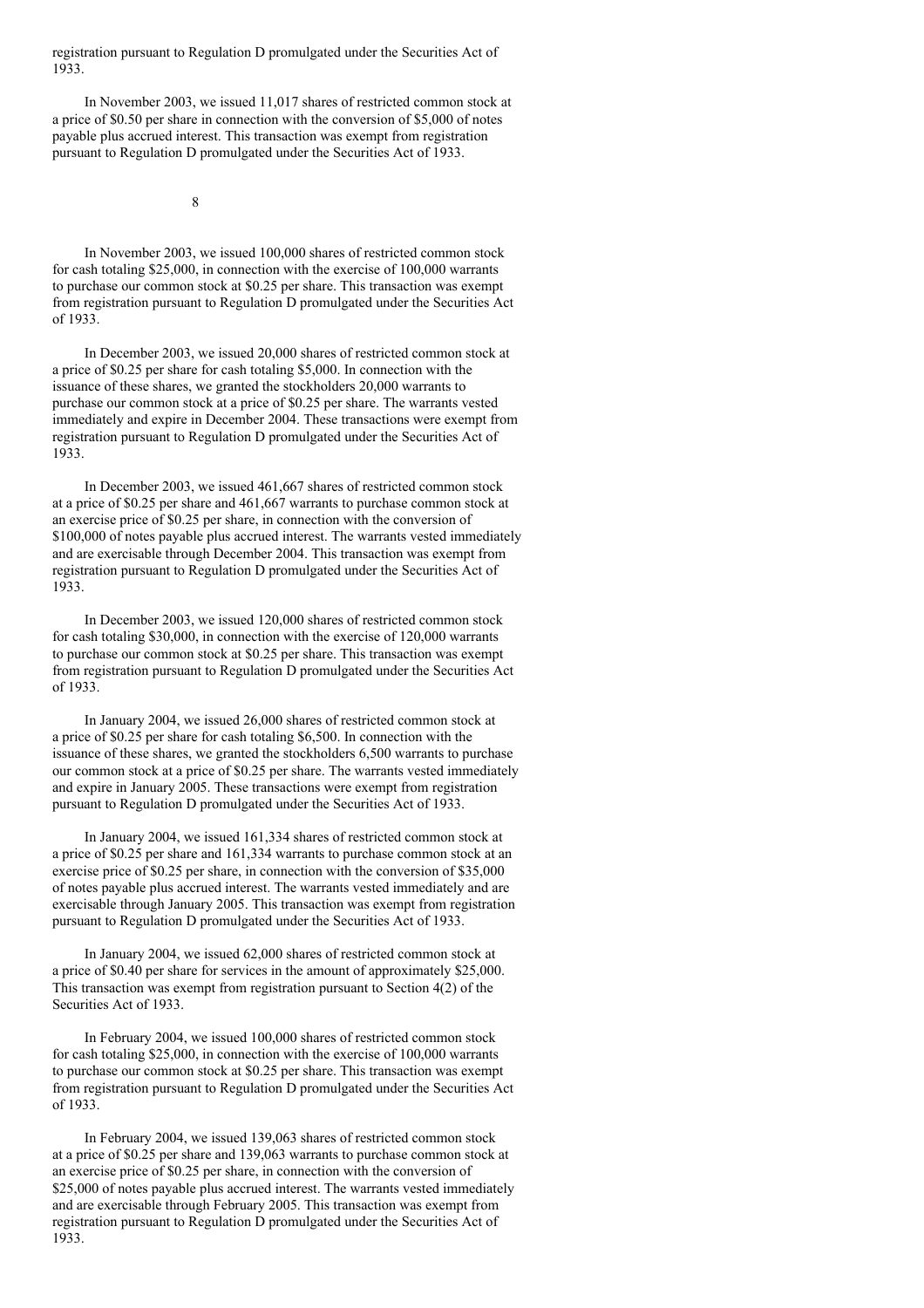In February 2004, we issued 190,185 shares of restricted common stock at a prices between \$0.50 - \$0.54 per share for services in the amount of approximately \$105,000. This transaction was exempt from registration pursuant to Section 4(2) of the Securities Act of 1933.

In March 2004, we issued 125,000 shares of restricted common stock at prices between \$0.30 - \$1.125 per share for cash totaling \$50,625. In connection with the issuance of these shares, we granted the stockholders 125,000 warrants to purchase our common stock at prices between \$0.30 - \$1.125 per share. The warrants vested immediately and expire in March 2005. These transactions were exempt from registration pursuant to Regulation D promulgated under the Securities Act of 1933.

9

In March 2004, we issued 80,000 shares of restricted common stock for cash totaling \$20,000, in connection with the exercise of 80,000 warrants to purchase our common stock at \$0.25 per share. This transaction was exempt from registration pursuant to Regulation D promulgated under the Securities Act of 1933.

In March 2004, we issued 854,574 shares of restricted common stock at a prices between \$0.35-\$0.65 per share in connection with the conversion of \$242,500 of notes payable plus accrued interest. This transaction was exempt from registration pursuant to Regulation D promulgated under the Securities Act of 1933.

In March 2004, we issued 73,529 shares of restricted common stock at a price of \$0.34 per share for services in the amount of approximately \$25,000. This transaction was exempt from registration pursuant to Section 4(2) of the Securities Act of 1933.

The following table sets forth March 31, 2004 information on our equity compensation plans (including the potential effect of debt instruments convertible into common stock) in effect as of that date:

<TABLE> <CAPTION>

(a)  $(b)$   $(c)$ 

| Plan category                                                |                                  | Number of securities to Weighted-average<br>warrants and rights $(1)(2)$ warrants and rights<br>(a)(3) | be issued upon exercise exercise price of remaining available<br>of outstanding options, outstanding options, for future issuance<br>under equity<br>compensation plans<br>(excluding securities)<br>reflected in column | Number of securities |
|--------------------------------------------------------------|----------------------------------|--------------------------------------------------------------------------------------------------------|--------------------------------------------------------------------------------------------------------------------------------------------------------------------------------------------------------------------------|----------------------|
| $<\!\!S\!\!>$                                                | $<\!\!C\!\!>$                    |                                                                                                        |                                                                                                                                                                                                                          |                      |
| Equity compensation<br>plans approved by<br>security holders | 47,500                           | \$2.75                                                                                                 | 452,500                                                                                                                                                                                                                  |                      |
| Equity compensation<br>plans not approved by                 | security holders $(1)$ 5,236,379 | 2.29                                                                                                   | N/A                                                                                                                                                                                                                      |                      |
|                                                              |                                  |                                                                                                        |                                                                                                                                                                                                                          |                      |
| Totals<br>$<$ TABLE>                                         | 5,283,879                        | 2.32                                                                                                   | 452,500                                                                                                                                                                                                                  |                      |

(1) The description of the material terms of non-plan issuances of equity instruments is discussed in Notes 4, 5 and 6 to the accompanying consolidated financial statements.

(2) Net of equity instruments forfeited, exercised or expired.

(3) This column does not include 926,475 shares of common stock that remain to be issued under the 2003 Consultant Stock Plan.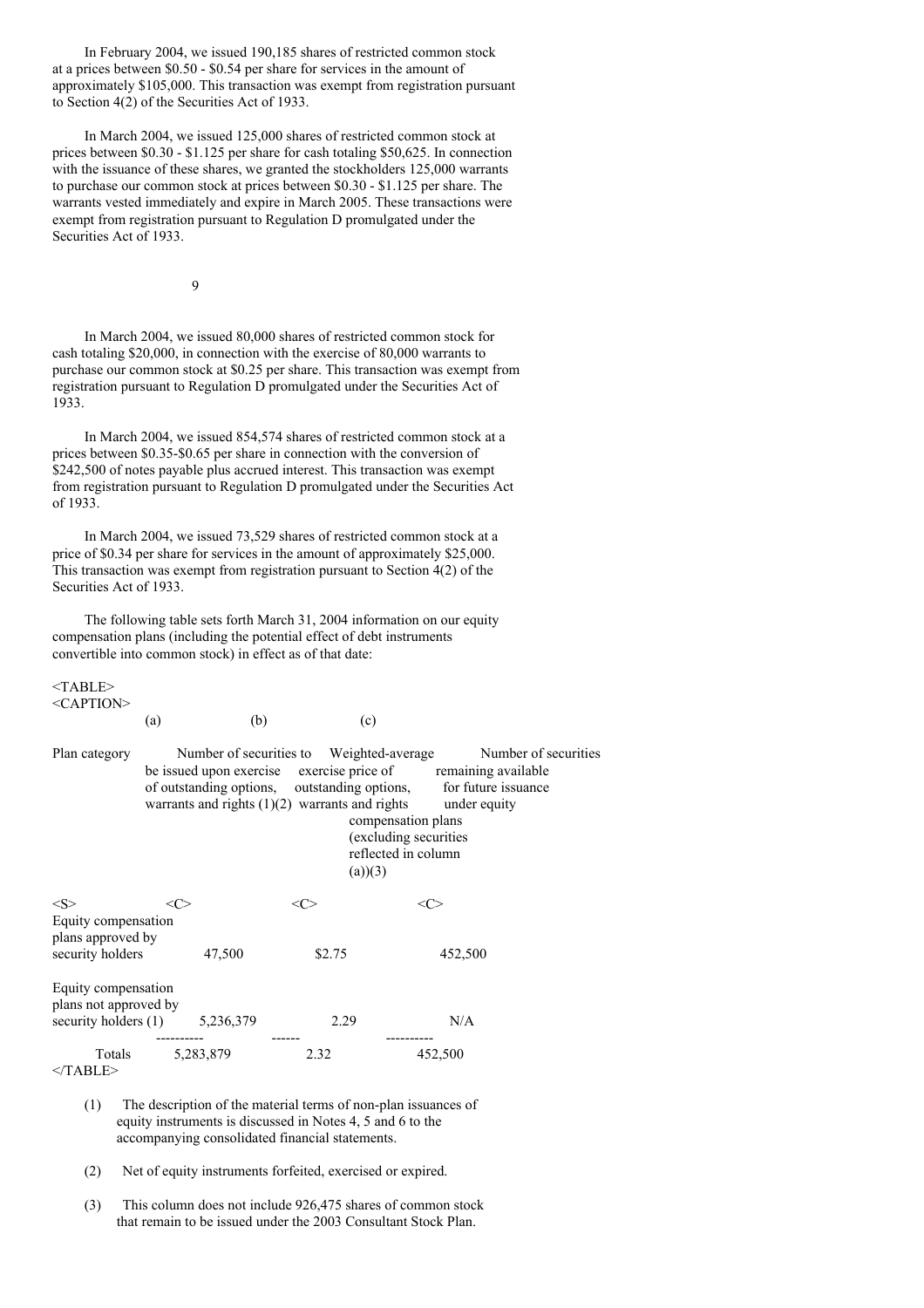#### 2000 STOCK OPTION PLAN

Our 2000 Stock Option Plan (the "Plan"), adopted by us in August 2000, provides for the grant of incentive stock options (ISOs") to our full-time employees (who may also be Directors) and nonstatutory stock options ("NSOs") to non-employee Directors, consultants, customers, vendors or providers of significant services. The exercise price of any ISO may not be less than the fair market value of the Common Stock on the date of grant or, in the case of an optionee who owns more than 10% of the total combined voting power of all classes of our outstanding stock, not be less than 110% of the fair market value on the date of grant. The exercise price, in the case of any NSO, must not be less than 75% of the fair market value of the Common Stock on the date of grant. The amount reserved under the Plan is 500,000 options. At March 31, 2004, we had granted 47,500 options under the Plan, with 452,500 available for future issuance.

# 2003 CONSULTANT STOCK PLAN

Our 2003 Consultant Stock Plan (the "Stock Plan"), adopted by us in August 2003, advances our interests by helping us obtain and retain the services of persons providing consulting services upon whose judgment, initiative, efforts and/or services we are substantially dependent, by offering to or providing those persons with incentives or inducements affording such persons an opportunity to become owners of our capital stock. Consultants or advisors are eligible to receive grants under the plan program only if they are natural persons providing bona fide consulting services to us, with the exception of any services they may render in connection with the offer and sale of our securities in a capital-raising transaction, or which may directly or indirectly promote or maintain a market for our securities.

We reserved a total of 1,000,000 common shares for issuance under the Stock Plan. The Stock Plan provides for the grants of common stock. No awards may be issued after the ten year anniversary of the date we adopted the Stock Plan, the termination date for the plan.

On March 29, 2004, we filed with the SEC a registration statement on Form S-8 for the purpose of registering 1,000,000 common shares issuable under the Stock Plan under the Securities Act of 1933.

#### ITEM 6. MANAGEMENT'S DISCUSSION AND ANALYSIS OR PLAN OF OPERATION

The following discussion and analysis should be read in conjunction with the consolidated Financial Statements and Notes thereto appearing elsewhere in this report.

Certain statements contained herein that are not related to historical results, including, without limitation, statements regarding the Company's business strategy and objectives, future financial position, expectations about pending litigation and estimated cost savings, are forward-looking statements within the meaning of Section 27A of the Securities Act and Section 21E of the Securities Exchange Act of 1934, as amended (the "Securities Exchange Act") and involve risks and uncertainties. Although we believe that the assumptions on which these forward-looking statements are based are reasonable, there can be no assurance that such assumptions will prove to be accurate and actual results could differ materially from those discussed in the forward-looking statements. Factors that could cause or contribute to such differences include, but are not limited to, regulatory policies, competition from other similar businesses, and market and general economic factors. All forward-looking statements contained in this Form 10-KSB are qualified in their entirety by this statement.

#### PLAN OF OPERATION

We are a development stage therapeutic device company that has not yet engaged in significant commercial activities. The primary focus of our resources is the advancement of our proprietary Hemopurifier(TM) platform treatment technology, which is designed to rapidly reduce the presence of infectious viruses and toxins in human blood. Our main focus during fiscal 2004 was to prepare our HIV-Hemopurifier to treat HIV/AIDS, and our HCV-Hemopurifier to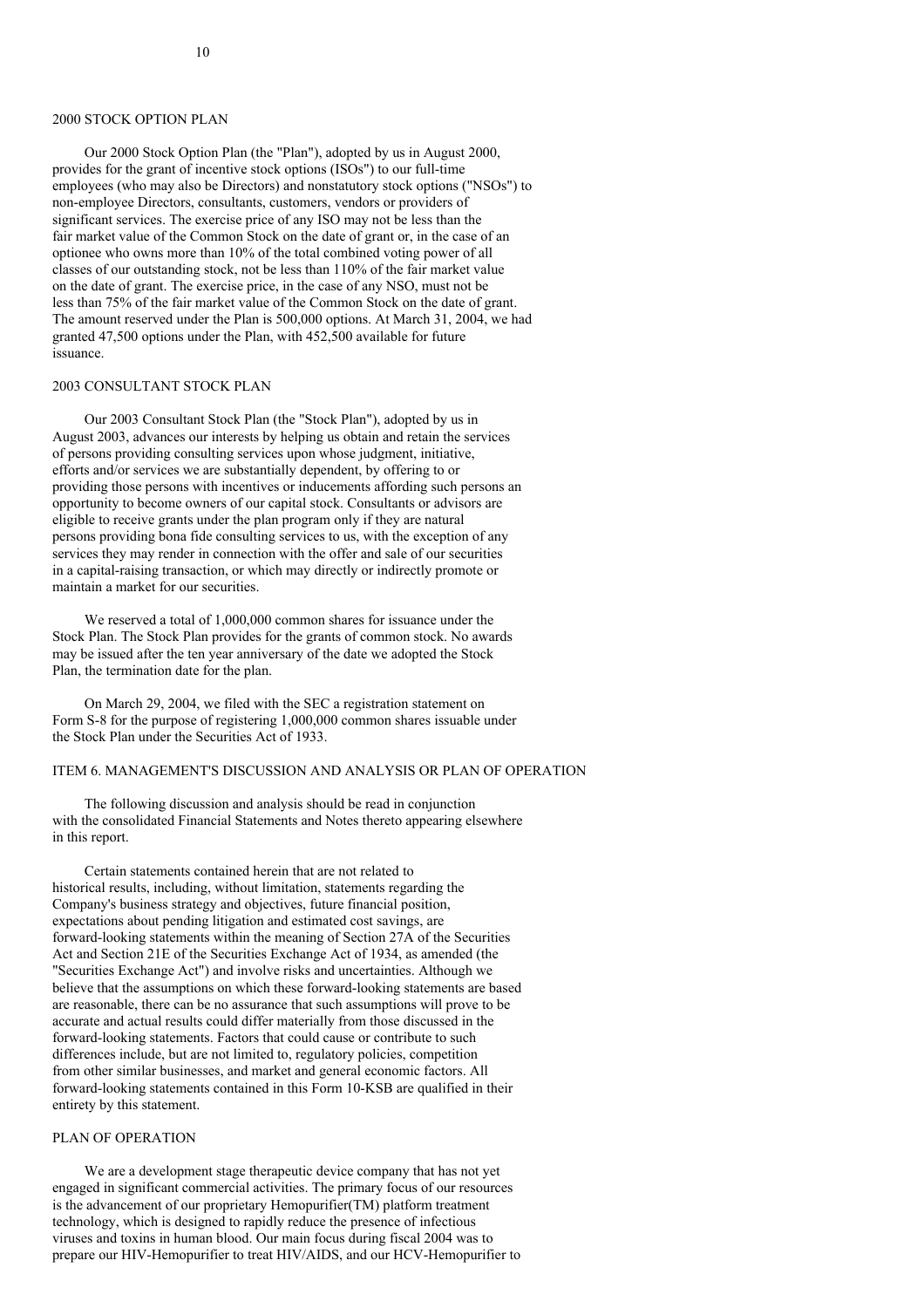treat Hepatitis-C for human clinical trials. We are also working to advance pathogen filtration devices to treat infectious agents that may be used in biological warfare and terrorism. See Item 1, " BUSINESS".

11

We plan to continue our research and development activities related to our Hemopurifier(TM) platform technology, with particular emphasis on the advancement of our lead product candidates for the treatment of HIV/AIDS. We plan to continue our pre-clinical trials for both our HIV/AIDS Hemopurifier(TM) products as well as for our biodefense Hemopurifier(TM) products. We plan to start small human clinical trials for HIV patients in fiscal 2005. We also plan to implement a regulatory strategy for the use of our Hemopurifier(TM) for biodefense treatments in fiscal 2005 pursuant to a recent rule implemented by the FDA for medical countermeasures to weapons of mass destruction. Under this rule, in situations where it is deemed unethical to conduct efficacy studies in humans, a treatment can be reviewed for approval on the basis of efficacy in the most relevant animal species and safety data in humans.

We expect to add approximately seven additional employees in the next twelve months, associated with our expanded research and development effort that will include expanding our goal beyond treating infectious diseases HIV/AID and Hepatitis-C and new applications to combat infectious agents that may be used in biological warfare and terrorism. This will involve designing Hemopurifier(TM) products that can be rapidly deployed by armed forces as wearable post-exposure treatments on the battlefield, as well as dialysis-based treatments for civilian populations. This will entail developing the new treatmentdevice based on the same proprietary Hemopurifier(TM) filtration technology that is utilized in advancing our HIV/AIDS, and Hepatitis-C treatments. An important part of this will include our cooperative agreement with the National Center for Biodefense at George Mason to jointly pursue business and funding opportunities within the federal government.

Accordingly, due to this increase in activity during the next twelve months, we anticipate increasing our spending on research and development during the next twelve months. Additionally, associated with our anticipated increase in research and development expenditures, we anticipate purchasing significant amounts of equipment and tenant improvements, during this period to support our laboratory and testing operations.

Our operations to date have consumed substantial capital without generating revenues, and we will continue to require substantial and increasing capital funds to conduct necessary research and development and pre-clinical and clinical testing of our Hemopurifier(TM) products, and to market any of those products that receive regulatory approval. We do not expect to generate revenue from operations for the foreseeable future, and our ability to meet our cash obligations as they become due and payable is expected to depend for at least the next several years on our ability to sell securities, borrow funds or a combination thereof. Our future capital requirements will depend upon many factors, including progress with pre-clinical testing and clinical trials, the number and breadth of our programs, the time and costs involved in preparing, filing, prosecuting, maintaining and enforcing patent claims and other proprietary rights, the time and costs involved in obtaining regulatory approvals, competing technological and market developments, and our ability to establish collaborative arrangements, effective commercialization, marketing activities and other arrangements. We expect to continue to incur increasing negative cash flows and net losses for the foreseeable future.

We recorded a consolidated net loss of \$1,518,798 or (\$0.19) per share and \$2,461,116 or (\$0.44)per share for the fiscal years ended March 31, 2004 and 2003, respectively.

Our consolidated operating expenses for fiscal 2004 were \$995,549 versus \$1,971,385 for fiscal 2003. This decrease in operating expenses of \$975,836 or 49.5% is largely attributable to a reduction in our professional fees, general and administrative expenses and payroll totaling \$641,532, and the absence of the patent impairment charge of \$334,304 incurred in fiscal 2003. Our capital equipment expenditures were insignificant in fiscal 2003 and 2002.

In fiscal year 2003, we incurred non-cash expenses in the amount of \$334,304 related to the impairment of the carrying value of patents pending. We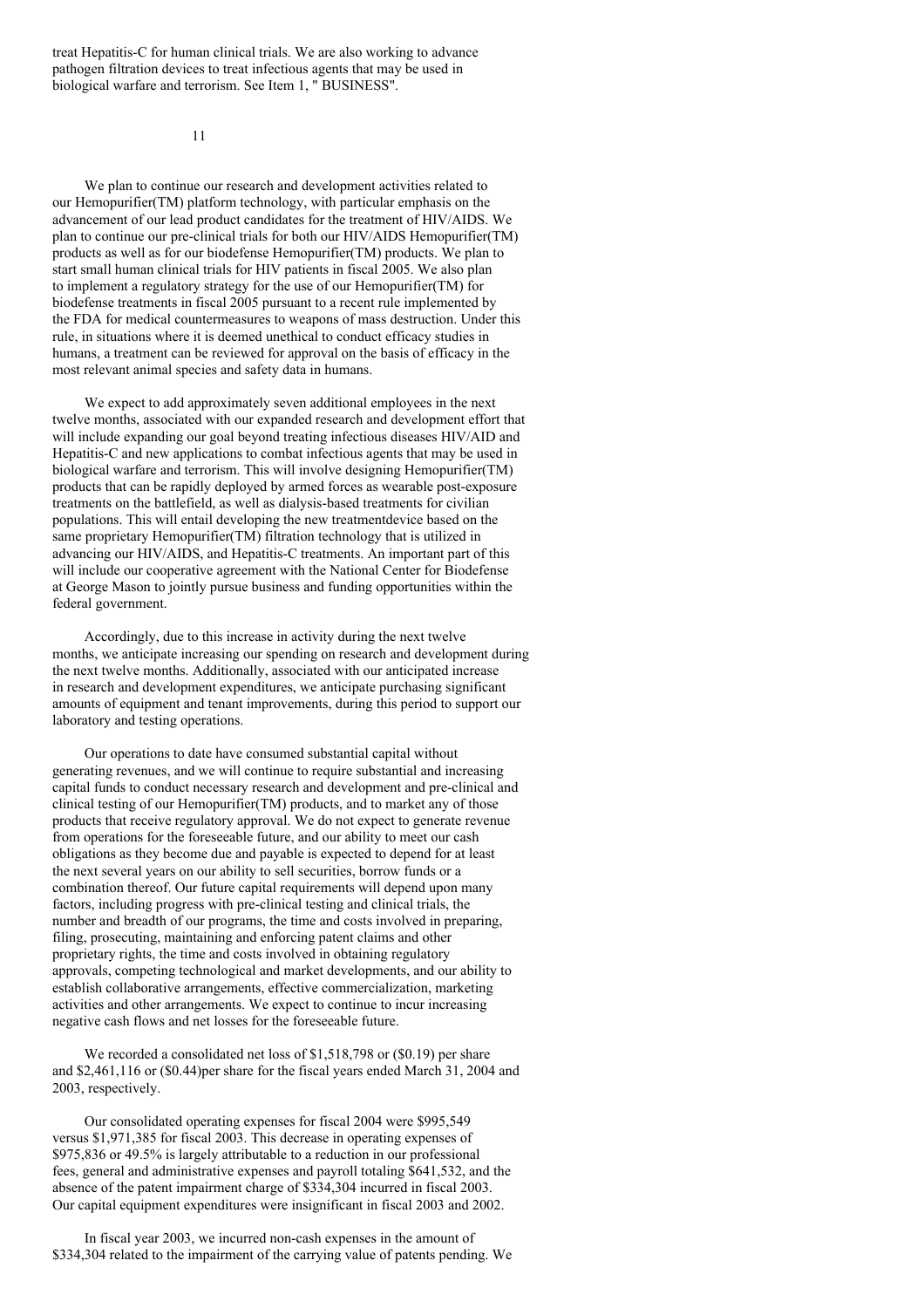capitalize the cost of patents and patents pending, some of which were acquired, and amortize such costs over the shorter of the remaining legal life or their estimated economic life, upon issuance of the patent. We write off unamortized cost of patents and patents pending when we determine there is no future benefit.

In fiscal year 2003, we also incurred non-cash expenses in the amount of \$114,000 related to options granted to a consultant. These expenses represented a significant portion of the professional fees that we incurred during fiscal 2003.

12

Our current plan of operation is to fund our anticipated increased research and development activities and operations for the near future through the \$673,000 private placement of common stock and the common stock purchase agreement with Fusion Capital in May 2004, whereby Fusion Capital has committed to buy up to an additional \$6,000,000 of our common stock over a 30-month period, commencing, at our election, after the Securities and Exchange Commission has declared effective a registration statement covering such shares. However, no assurance can be given that we will receive any additional funds under our agreement with Fusion Capital. Based on our projections of additional employees for operations and to complete research, development and testing associated with our Hemopurifier(TM) products, we anticipate that these funds will satisfy our cash requirements, including this anticipated increase in operations, in excess of the next twelve months. However, due to market conditions, and to assure availability of funding for operations in the long term, we may arrange for additional funding, subject to acceptable terms, during the next twelve months.

# GOING CONCERN

Our independent registered public accounting firm has stated in their audit report on the Company's March 31, 2004 consolidated financial statements, that we have a working capital deficit and a significant deficit accumulated during the development stage. These conditions, among others, raise substantial doubt about our ability to continue as a going concern.

### CRITICAL ACCOUNTING POLICIES

The preparation of financial statements and related disclosures in conformity with accounting principles generally accepted in the United States of America requires us to make judgments, assumptions and estimates that affect the amounts reported in the consolidated financial statements and the accompanying notes. The amounts of assets and liabilities reported on our balance sheet and the amounts of revenues and expenses reported for each of our fiscal periods are affected by estimates and assumptions, which are used for, but not limited to, the accounting for the issuance of convertible notes payable and various equity instruments. Actual results could differ from these estimates. The following critical accounting policies are significantly affected by judgments, assumptions and estimates used in the preparation of the financial statements:

# ACCOUNTING FOR TRANSACTIONS INVOLVING STOCK COMPENSATION

Financial Accounting Standards Board ("FASB") Interpretation No. 44 ("FIN 44"), "ACCOUNTING FOR CERTAIN TRANSACTIONS INVOLVING STOCK COMPENSATION, AN INTERPRETATION OF APB 25" clarifies the application of APB 25 for (a) the definition of employee for purposes of applying APB 25, (b) the criteria for determining whether a plan qualifies as a noncompensatory plan, (c) the accounting consequence for various modifications to the terms of a previously fixed stock option or award, and (d) the accounting for an exchange of stock compensation awards in a business combination. FIN 44 is effective July 1, 2000, but certain provisions cover specific events that occur after either December 15, 1998, or January 12, 2000.

Under Accounting Principles Board Opinion No. 25, "ACCOUNTING FOR STOCK ISSUED TO EMPLOYEES," compensation expense is the excess, if any, of the estimated fair value of the stock at the grant date or other measurement date over the amount an employee must pay to acquire the stock. Compensation expense, if any, is recognized over the applicable service period, which is usually the vesting period.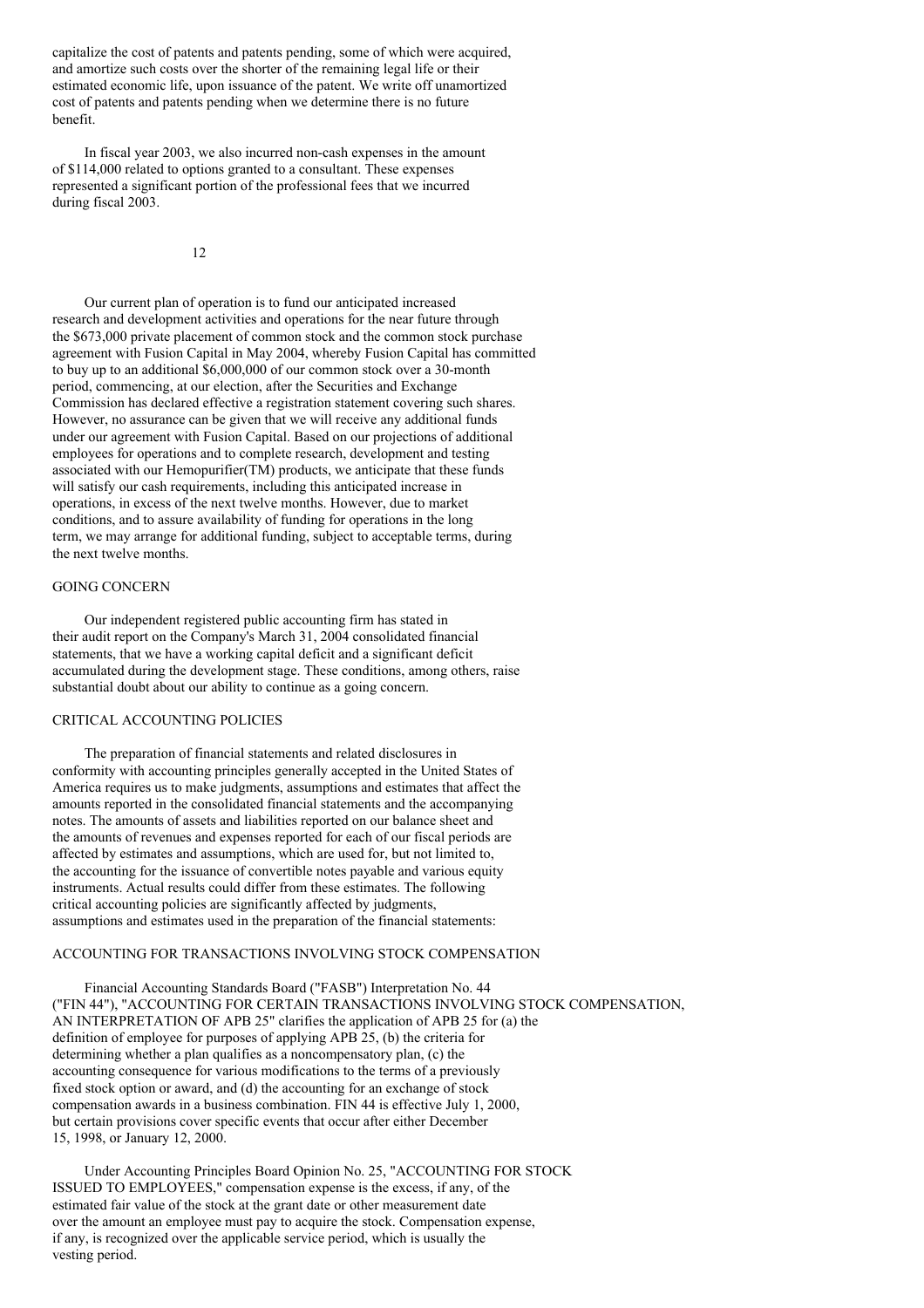Statement of Financial Accounting Standards ("SFAS") 123, "ACCOUNTING FOR STOCK-BASED COMPENSATION," if fully adopted, changes the method of accounting for employee stock-based compensation plans to the fair value based method. For stock options and warrants, fair value is estimated using an option pricing model that takes into account the stock price at the grant date, the exercise price, the expected life of the option or warrant, stock volatility and the annual rate of quarterly dividends. Compensation expense, if any, is recognized over the applicable service period, which is usually the vesting period. The adoption of the accounting methodology of SFAS 123 is optional and the Company has elected to continue accounting for stock-based compensation issued to employees using APB 25; however, pro forma disclosures, as the Company adopted the cost recognition requirement under SFAS 123, are required to be presented.

13

SFAS 148, "ACCOUNTING FOR STOCK-BASED COMPENSATION - TRANSITION AND DISCLOSURE, AN AMENDMENT OF FASB STATEMENT NO. 123," was issued in December 2002 and is effective for fiscal years ending after December 15, 2002. SFAS 148 provides alternative methods of transition for a voluntary change to the fair value based method of accounting for stock-based employee compensation. In addition, this Statement amends the disclosure requirements of SFAS 123 to require prominent disclosures in both annual and interim financial statements about the method of accounting for stock-based employee compensation and the effect of the method used on reported results.

# STOCK PURCHASE WARRANTS ISSUED WITH NOTES PAYABLE

The Company granted warrants in connection with the issuance of certain notes payable. Under Accounting Principles Board Opinion No. 14, " ACCOUNTING FOR CONVERTIBLE DEBT AND DEBT ISSUED WITH STOCK PURCHASE WARRANTS," the relative estimated fair value of such warrants represents a discount from the face amount of the notes payable.

# BENEFICIAL CONVERSION FEATURE OF CONVERTIBLE NOTES PAYABLE

The convertible feature of certain notes payable provides for a rate of conversion that is below market value. Such feature is normally characterized as a "beneficial conversion feature" ("BCF"). Pursuant to Emerging Issues Task Force Issue No. 98-5 ("EITF Issue No. 98-5"), "ACCOUNTING FOR CONVERTIBLE SECURITIES WITH BENEFICIAL CONVERSION FEATURES OR CONTINGENTLY ADJUSTABLE CONVERSION RATIO" and Emerging Issues Task Force Issue No. 00-27, " APPLICATION OF EITF ISSUE NO. 98-5 TO CERTAIN CONVERTIBLE INSTRUMENTS," the estimated fair value of the BCF is recorded in the consolidated financial statements as a discount from the face amount of the notes. Such discounts are amortized to interest expense over the term of the notes.

#### IMPAIRMENT OR DISPOSAL OF LONG-LIVED ASSETS

SFAS 144, "ACCOUNTING FOR THE IMPAIRMENT OF LONG-LIVED ASSETS AND FOR LONG-LIVED ASSETS TO BE DISPOSED OF" addresses financial accounting and reporting for the impairment or disposal of long-lived assets. SFAS 144 requires that long-lived assets be reviewed for impairment whenever events or changes in circumstances indicate that their carrying amounts may not be recoverable. If the cost basis of a long-lived asset is greater than the projected future undiscounted net cash flows from such asset (excluding interest), an impairment loss is recognized. Impairment losses are calculated as the difference between the cost basis of an asset and its estimated fair value. SFAS 144 also requires companies to separately report discontinued operations and extends that reporting requirement to a component of an entity that either has been disposed of (by sale, abandonment or in a distribution to owners) or is classified as held for sale. Assets to be disposed of are reported at the lower of the carrying amount or the estimated fair value less costs to sell. The Company adopted SFAS 144 on January 1, 2002. The provisions of this pronouncement relating to assets held for sale or other disposal generally are required to be applied prospectively after the adoption date to newly initiated commitments to plan to sell or dispose of such asset, as defined, by management. As a result, management cannot determine the potential effects that adoption of SFAS 144 will have on the Company's financial statements with respect to future disposal decisions, if any. Management believes no impairment exists at March 31, 2004.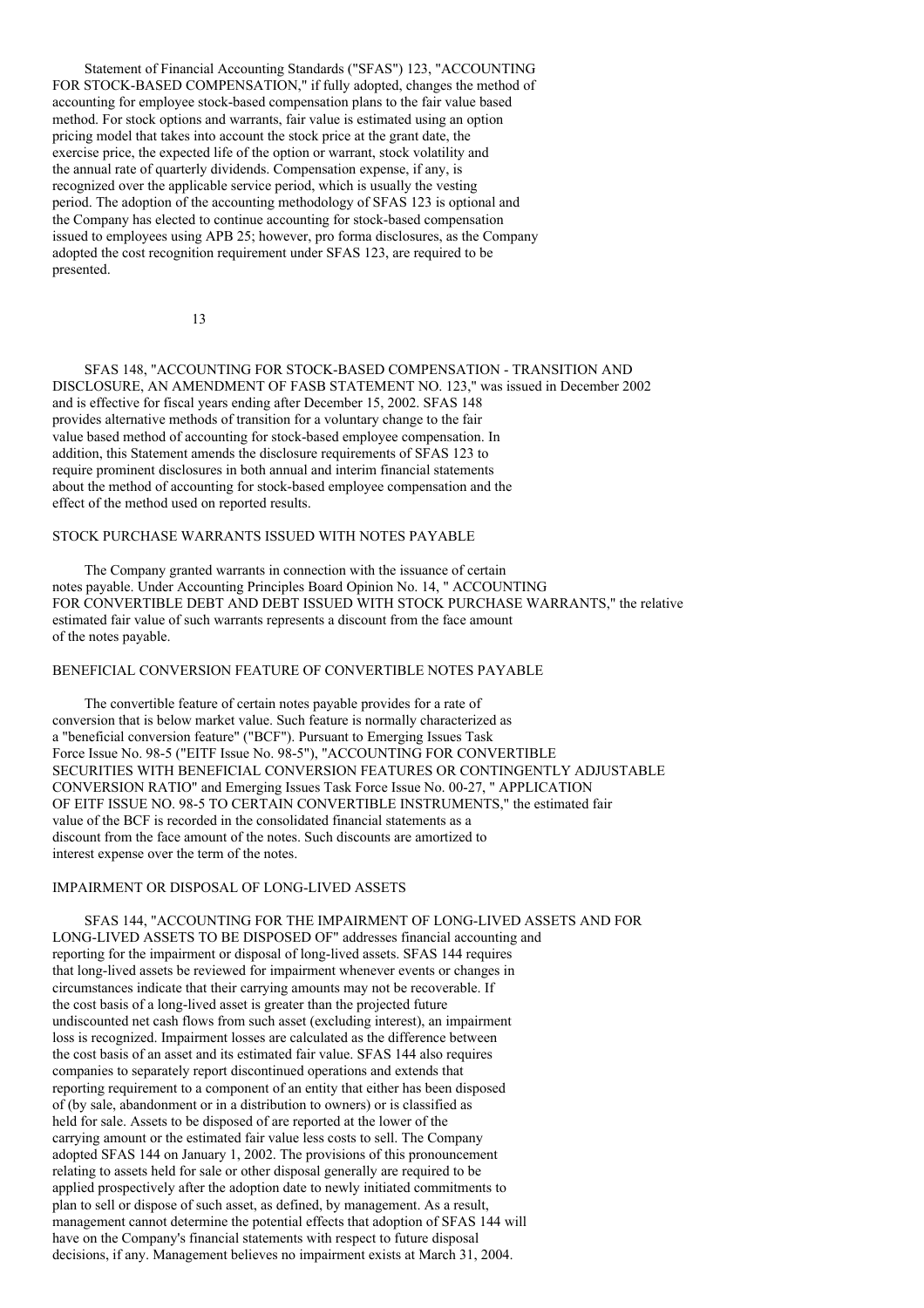#### INCOME TAXES

Under SFAS 109, "ACCOUNTING FOR INCOME TAXES," deferred tax assets and liabilities are recognized for the future tax consequences attributable to the difference between the consolidated financial statements and their respective tax basis. Deferred income taxes reflect the net tax effects of (a) temporary differences between the carrying amounts of assets and liabilities for financial reporting purposes and the amounts reported for income tax purposes, and (b) tax credit carryforwards. The Company records a valuation allowance for deferred income tax assets when, based on management's best estimate of taxable income in the foreseeable future, it is more likely than not that some portion of the deferred income tax assets may not be realized.

#### OFF-BALANCE SHEET ARRANGEMENTS

We have not entered into any off-balance sheet arrangements that have or are reasonably likely to have a current or future effect on our financial condition, changes in financial condition, revenues or expenses, results of operations, liquidity, capital expenditures or capital resources and would be considered material to investors.

14

#### RISK FACTORS

We have described below a number of uncertainties and risks which, in addition to uncertainties and risks presented elsewhere in this annual report, may adversely affect our business, operating results and financial condition. The uncertainties and risks enumerated below as well as those presented elsewhere in this annual report should be considered carefully in evaluating our company and our business and the value of our securities.

## Risks Relating To Our Business

## WE HAVE ACCUMULATED LOSSES SINCE OUR INCEPTION, AND CURRENTLY HAVE NO PRODUCTS OR SERVICES ON THE MARKET THAT ARE CURRENTLY GENERATING REVENUES.

Our inability to generate revenues and profits from products we have recently introduced onto the market could cause us to go out of business and for you to lose your entire investment. To date, we have engaged primarily in research, development and clinical testing. Since our inception, we have not been profitable, and we cannot be certain that we will ever achieve or sustain profitability. We have incurred a cumulative net loss in the amount of \$17,145,313 from our inception through March 31, 2004. We have no products or services on the market that are currently generating revenues. Our failure to generate meaningful revenues and ultimately profits from potential products and applications of our technology could force us to reduce or suspend our operations and ultimately go out of business. Developing our product candidates will require significant additional research and development, including non-clinical testing and clinical trials, as well as regulatory approval. We expect these activities, together with our general and administrative expenses, to result in operating losses for the foreseeable future.

### WE MAY FAIL TO OBTAIN GOVERNMENT CONTRACTS TO DEVELOP OUR HEMOPURIFIER(TM) TECHNOLOGY FOR BIODEFENSE APPLICATIONS.

The U.S. Government has undertaken commitments to help secure improved countermeasures against bioterrorism. We have filed a proposal with the National Institutes of Health and anticipate submitting further proposals on U.S. Government contracts. The process of obtaining government contracts is lengthy and uncertain and we must compete for each contract. Accordingly, we cannot be certain that we will be awarded any future government contracts utilizing our Hemopurifier(TM) platform technology. If the U.S. Government makes significant future contract awards to our competitors our business will be harmed.

In addition, the determination of when and whether a product is ready for large scale purchase and potential use will be made by the government through consultation with a number of governmental agencies, including the Food and Drug Administration (the "FDA"), the National Institutes of Health, the Centers for Disease Control and Prevention and the Department of Homeland Security. The Congress' recent passage of the \$5.6 billion Project BioShield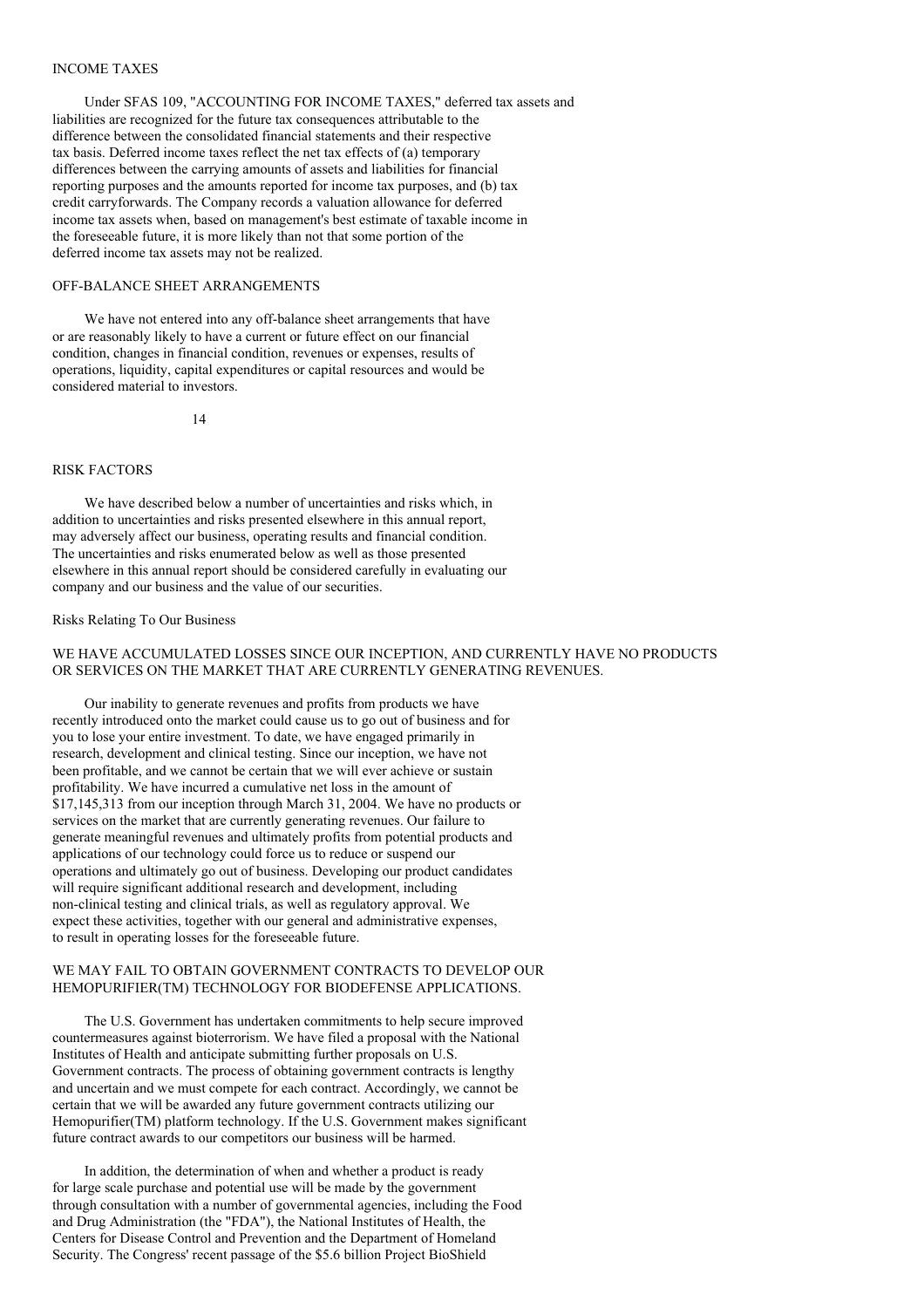Bill, a comprehensive effort to develop and make available modern, effective drugs and vaccines to protect against attack by biological and chemical weapons or other dangerous pathogens, may encourage competitors to develop their own product candidates. We cannot predict the decisions that will be made in the future by the various government agencies as a result of such legislation.

### IF THE U.S. GOVERNMENT FAILS TO PURCHASE SUFFICIENT QUANTITIES OF ANY FUTURE BIODEFENSE CANDIDATE UTILIZING OUR HEMOPURIFIER(TM) PLATFORM TECHNOLOGY, WE MAY BE UNABLE TO GENERATE SUFFICIENT REVENUES TO CONTINUE OPERATIONS.

We cannot be certain of the timing or availability of any future funding from the U.S. Government, and substantial delays or cancellations of funding could result from protests or challenges from third parties once such funding is obtained. If we develop products utilizing our Hemopurifier(TM) platform technology that are approved by the Food and Drug Administration, but the U.S. Government does not place sufficient orders for these products, our future business will be harmed.

15

# U.S. GOVERNMENT AGENCIES HAVE SPECIAL CONTRACTING REQUIREMENTS, WHICH CREATE ADDITIONAL RISKS.

Our business plan to provide biodefense product candidates and HIV-Hemopurifier(TM) candidates may involve contracts with the U.S. Government. U.S. Government contracts typically contain unfavorable termination provisions and are subject to audit and modification by the government at its sole discretion, which subjects us to additional risks. These risks include the ability of the U.S. Government to unilaterally:

- o suspend or prevent us for a period of time from receiving new contracts or extending existing contracts based on violations or suspected violations of laws or regulations;
- o audit and object to our contract-related costs and fees, including allocated indirect costs;
- o control and potentially prohibit the export of our products; and
- o change certain terms and conditions in our contracts.

If we were to become a U.S. Government contractor, we would be required to comply with applicable laws, regulations and standards relating to our accounting practices and would be subject to periodic audits and reviews. As part of any such audit or review, the U.S. Government may review the adequacy of, and our compliance with, our internal control systems and policies, including those relating to our purchasing, property, estimating, compensation and management information systems. Based on the results of its audits, the U.S. Government may adjust our contract-related costs and fees, including allocated indirect costs. In addition, if an audit or review uncovers any improper or illegal activity, we would possibly be subject to civil and criminal penalties and administrative sanctions, including termination of our contracts, forfeiture of profits, suspension of payments, fines and suspension or prohibition from doing business with the U.S. Government. We could also suffer serious harm to our reputation if allegations of impropriety were made against us. Although adjustments arising from government audits and reviews have not seriously harmed our business in the past, future audits and reviews could cause adverse effects. In addition, under U.S. Government purchasing regulations, some of our costs, including most financing costs, amortization of intangible assets, portions of our research and development costs, and some marketing expenses, would possibly not be reimbursable or allowed under such contracts. Further, as a U.S. Government contractor, we would be subject to an increased risk of investigations, criminal prosecution, civil fraud, whistleblower lawsuits and other legal actions and liabilities to which purely private sector companies are not.

#### WE WILL FACE INTENSE COMPETITION FROM COMPANIES THAT HAVE GREATER FINANCIAL, PERSONNEL AND RESEARCH AND DEVELOPMENT RESOURCES THAN OURS.

These competitive forces may impact our projected growth and ability to generate revenues and profits, which would have a negative impact on our business and the value of your investment.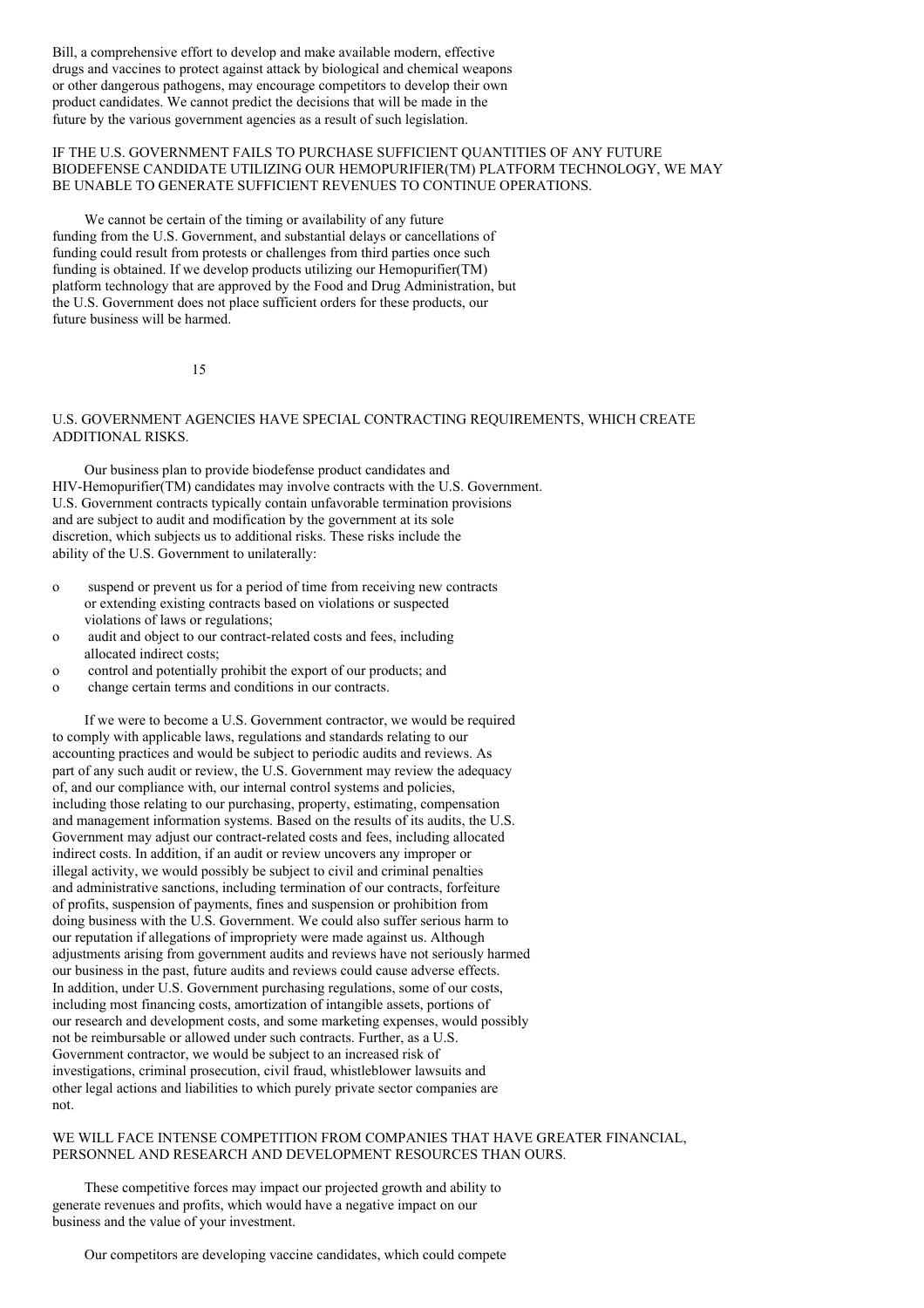with the hemopurifier(tm) product candidates we are developing, our commercial opportunities will be reduced or eliminated if our competitors develop and market products for any of the diseases that we target that:

are more effective; have fewer or less severe adverse side effects; are better tolerated; are more adaptable to various modes of dosing; are easier to administer; or are less expensive than the products or product candidates we are developing.

Even if we are successful in developing effective Hemopurifier(TM) products, and obtain FDA and other regulatory approvals necessary for commercializing them, our products may not compete effectively with other successful products. Researchers are continually learning more about diseases, which may lead to new technologies for treatment. Our competitors may succeed in developing and marketing products either that are more effective than those that we may develop, alone or with our collaborators, or that are marketed before any products we develop are marketed.

16

Our competitors include fully integrated pharmaceutical companies, biotechnology companies, universities and public and private research institutions. Many of the organizations competing with us, have substantially greater capital resources, larger research and development staffs and facilities, greater experience in product development and in obtaining regulatory approvals, and greater marketing capabilities than we do.

The market for medical devices is intensely competitive. Many of our potential competitors have longer operating histories, greater name recognition, more employees, and significantly greater financial, technical, marketing, public relations, and distribution resources than we have. This intense competitive environment may require us to make changes in our products, pricing, licensing, services or marketing to develop, maintain and extend our current technology. Price concessions or the emergence of other pricing or distribution strategies of competitors may diminish our revenues, adversely impact our margins or lead to a reduction in our market share, any of which may harm our business.

### OUR HEMOPURIFER(TM) TECHNOLOGY MAY BECOME OBSOLETE.

Our Hemopurifier(TM) products may be made unmarketable by new scientific or technological developments where new treatment modalities are introduced that are more efficacious or more economical than our Hemopurifier(TM) products.

#### OUR USE OF HAZARDOUS MATERIALS, CHEMICALS AND VIRUSES REQUIRE US TO COMPLY WITH REGULATORY REQUIREMENTS AND EXPOSES US TO POTENTIAL LIABILITIES.

Our research and development involves the controlled use of hazardous materials, chemicals and viruses. We are subject to federal, state, local and foreign laws governing the use, manufacture, storage, handling and disposal of such materials. Although we believe that our safety procedures for the use, manufacture, storage, handling and disposal of such materials comply with the standards prescribed by federal, state, local and foreign regulations, we cannot completely eliminate the risk of accidental contamination or injury from these materials. In the event of such an accident, we could be held liable for significant damages or fines. We currently do not carry insurance to protect us from these damages. In addition, we may be required to incur significant costs to comply with regulatory requirements in the future.

# WE ARE DEPENDENT FOR OUR SUCCESS ON A FEW KEY EXECUTIVE OFFICERS.

Our success depends to a critical extent on the continued services of our Chief Executive Officer, James A. Joyce, our Chief Financial Officer, Edward C. Hall and our Chief Scientific Officer, Richard H. Tullis. Were we to lose one or more of these key executive officers, we would be forced to expend significant time and money in the pursuit of a replacement, which would result in both a delay in the implementation of our business plan and the diversion of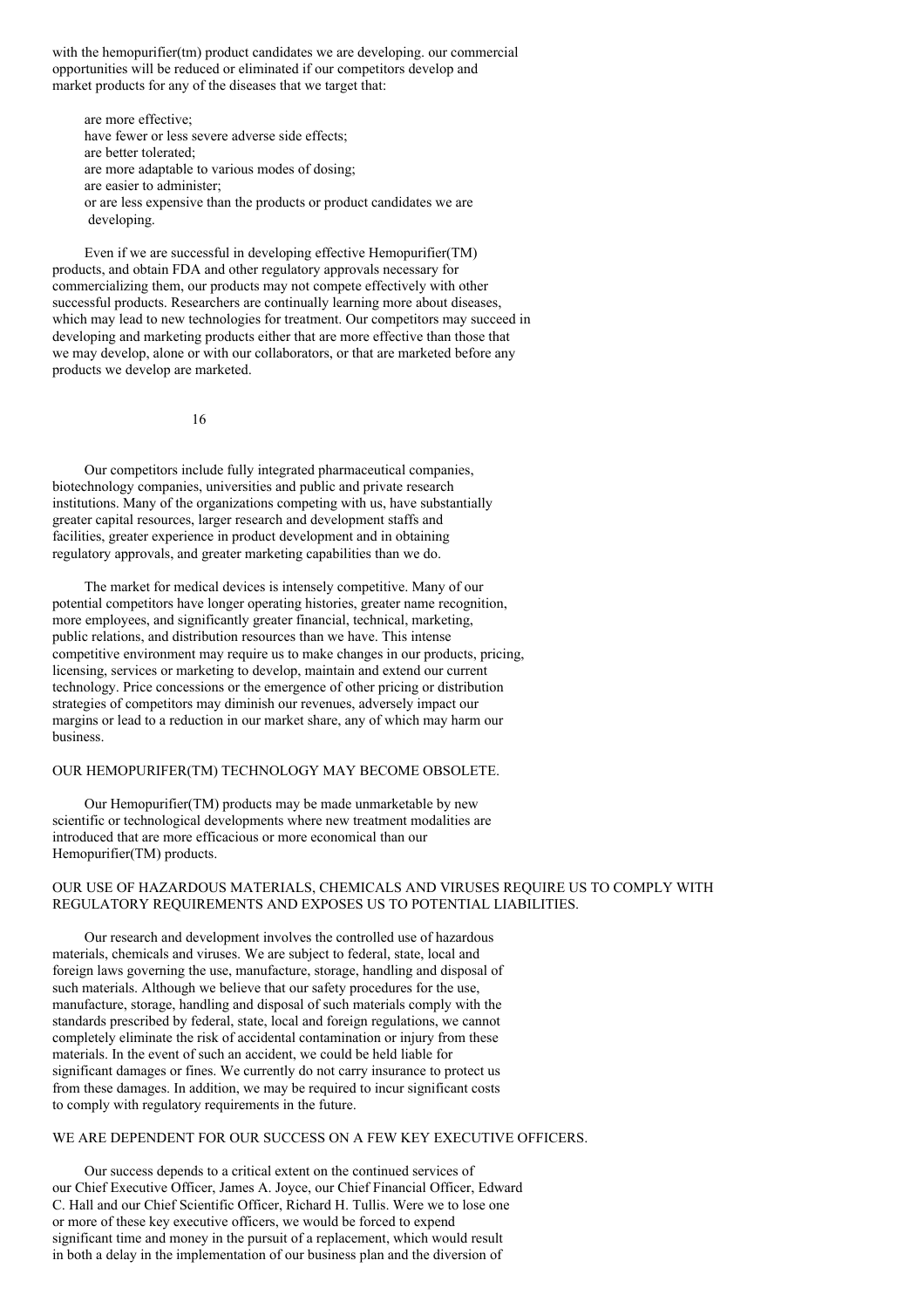limited working capital. We can give you no assurance that we can find satisfactory replacements for these key executive officers at all, or on terms that are not unduly expensive or burdensome to our company. Although the executives have signed employment agreements providing for their continued service to the company, these agreements will not preclude any of these employees from leaving the company. We do not currently carry key man life insurance policies on any of our key executive officers which would assist us in recouping our costs in the event of the loss of those officers.

## OUR INABILITY TO ATTRACT AND RETAIN QUALIFIED PERSONNEL COULD IMPEDE OUR ABILITY TO GENERATE REVENUES AND PROFITS AND TO OTHERWISE IMPLEMENT OUR BUSINESS PLAN AND GROWTH STRATEGIES, WHICH WOULD HAVE A NEGATIVE IMPACT ON OUR BUSINESS AND COULD ADVERSELY AFFECT THE VALUE OF YOUR INVESTMENT.

17

We currently have an extremely small staff comprised of three full time employees and other personnel employed on a contract basis. Although we believe that these employees, together with the consultants currently engaged by our company, will be able to handle most of our additional administrative, research and development and business development in the near term, we will nevertheless be required over the longer-term to hire highly skilled managerial, scientific and administrative personnel to fully implement our business plan and growth strategies. We cannot assure you that we will be able to engage the services of such qualified personnel at competitive prices or at all, particularly given the risks of employment attributable to our limited financial resources and lack of an established track record.

WE PLAN TO GROW VERY RAPIDLY, WHICH WILL PLACE STRAINS ON OUR MANAGEMENT TEAM AND OTHER COMPANY RESOURCES TO BOTH IMPLEMENT MORE SOPHISTICATED MANAGERIAL, OPERATIONAL AND FINANCIAL SYSTEMS, PROCEDURES AND CONTROLS AND TO TRAIN AND MANAGE THE PERSONNEL NECESSARY TO IMPLEMENT THOSE FUNCTIONS. OUR INABILITY TO MANAGE OUR GROWTH COULD IMPEDE OUR ABILITY TO GENERATE REVENUES AND PROFITS AND TO OTHERWISE IMPLEMENT OUR BUSINESS PLAN AND GROWTH STRATEGIES, WHICH WOULD HAVE A NEGATIVE IMPACT ON OUR BUSINESS AND THE VALUE OF YOUR INVESTMENT.

We will need to significantly expand our operations to implement our longer-term business plan and growth strategies. We will also be required to manage multiple relationships with various strategic partners, technology licensors, customers, manufacturers and suppliers, consultants and other third parties. This expansion and these expanded relationships will require us to significantly improve or replace our existing managerial, operational and financial systems, procedures and controls; to improve the coordination between our various corporate functions; and to manage, train, motivate and maintain a growing employee base. The time and costs to effectuate these steps may place a significant strain on our management personnel, systems and resources, particularly given the limited amount of financial resources and skilled employees that may be available at the time. We cannot assure you that we will institute, in a timely manner or at all, the improvements to our managerial, operational and financial systems, procedures and controls necessary to support our anticipated increased levels of operations and to coordinate our various corporate functions, or that we will be able to properly manage, train, motivate and retain our anticipated increased employee base.

## WE MAY HAVE DIFFICULTY IN ATTRACTING AND RETAINING MANAGEMENT AND OUTSIDE INDEPENDENT MEMBERS TO OUR BOARD OF DIRECTORS AS A RESULT OF THEIR CONCERNS RELATING TO THEIR INCREASED PERSONAL EXPOSURE TO LAWSUITS AND SHAREHOLDER CLAIMS BY VIRTUE OF HOLDING THESE POSITIONS IN A PUBLICLY-HELD COMPANY.

The directors and management of publicly traded corporations are increasingly concerned with the extent of their personal exposure to lawsuits and shareholder claims, as well as governmental and creditor claims which may be made against them, particularly in view of recent changes in securities laws imposing additional duties, obligations and liabilities on management and directors. Due to these perceived risks, directors and management are also becoming increasingly concerned with the availability of directors and officers liability insurance to pay on a timely basis the costs incurred in defending such claims. We currently do not carry directors and officers liability insurance. Directors and officers liability insurance has recently become much more expensive and difficult to obtain. If we are unable to obtain directors and officers liability insurance at affordable rates or at all, it may become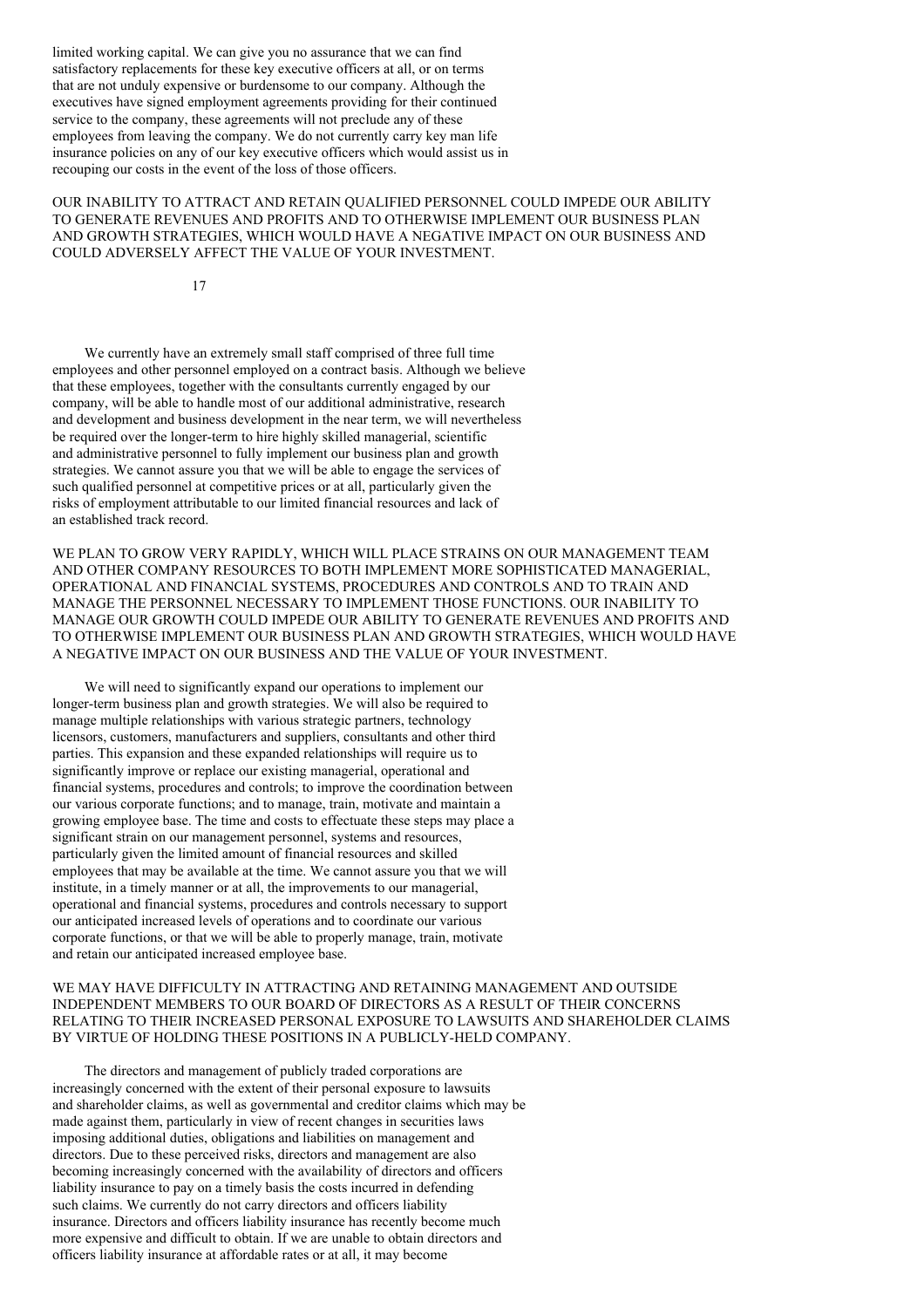increasingly more difficult to attract and retain qualified outside directors to serve on our board of directors. The fees of directors are also rising in response to their increased duties, obligations and liabilities as well as increased exposure to such risks. As a company with a limited operating history and limited resources, we will have a more difficult time attracting and retaining management and outside independent directors than a more established company due to these enhanced duties, obligations and liabilities.

#### IF WE FAIL TO COMPLY WITH EXTENSIVE REGULATIONS ENFORCED BY DOMESTIC AND FOREIGN REGULATORY AUTHORITIES, THE COMMERCIALIZATION OF OUR PRODUCT CANDIDATES COULD BE PREVENTED OR DELAYED.

Our pathogen filtration devices, or Hemopurifier(TM) products, are subject to extensive government regulations related to development, testing, manufacturing and commercialization in the United States and other countries. Our product candidates are in the pre-clinical and clinical stages of development and have not received required regulatory approval from the FDA to be commercially marketed and sold. The process of obtaining and complying with FDA and other governmental regulatory approvals and regulations is costly, time consuming, uncertain and subject to unanticipated delays. Despite the time and expense exerted, regulatory approval is never guaranteed. We also are subject to the following risks and obligations, among others.

18

- o The FDA may refuse to approve an application if they believe that applicable regulatory criteria are not satisfied.
- o The FDA may require additional testing for safety and effectiveness.
- o The FDA may interpret data from pre-clinical testing and clinical trials in different ways than we interpret them.
- o If regulatory approval of a product is granted, the approval may be limited to specific indications or limited with respect to its distribution.
- o The FDA may change their approval policies and/or adopt new regulations.

Failure to comply with these or other regulatory requirements of the FDA may subject us to administrative or judicially imposed sanctions, including:

- o warning letters;
- o civil penalties;
- o criminal penalties;
- o injunctions;
- o product seizure or detention;
- o product recalls; and
- o total or partial suspension of productions.

## DELAYS IN SUCCESSFULLY COMPLETING OUR CLINICAL TRIALS COULD JEOPARDIZE OUR ABILITY TO OBTAIN REGULATORY APPROVAL OR MARKET OUR HEMOPURIFIER(TM) PRODUCT CANDIDATES ON A TIMELY BASIS.

Our business prospects will depend on our ability to complete clinical trials, obtain satisfactory results, obtain required regulatory approvals and successfully commercialize our Hemopurifier(TM) product candidates. Completion of our clinical trials, announcement of results of the trials and our ability to obtain regulatory approvals could be delayed for a variety of reasons, including:

- o serious adverse events related to our vaccine candidates;
- o unsatisfactory results of any clinical trial;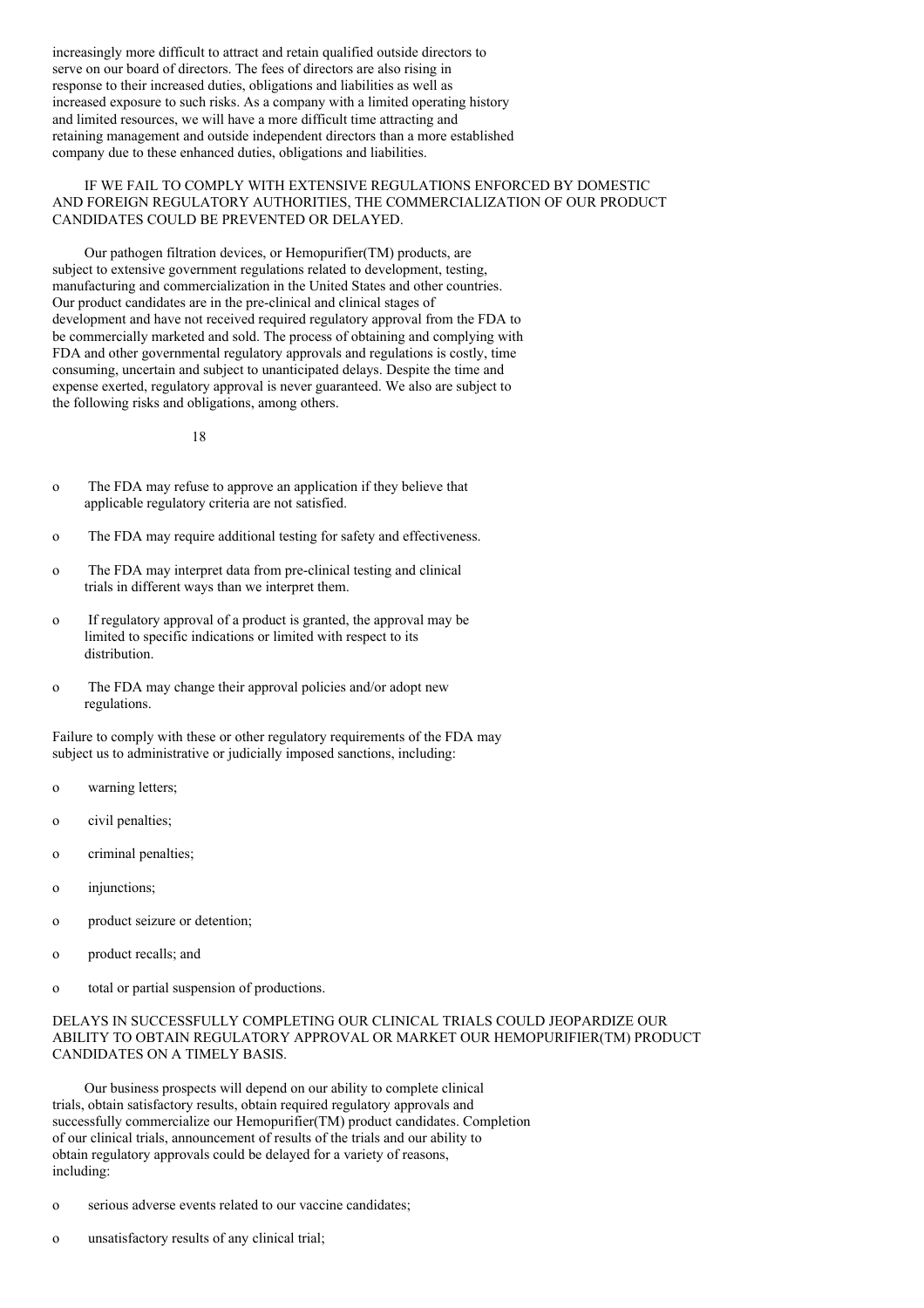- o the failure of our principal third-party investigators to perform our clinical trials on our anticipated schedules; and/or
- o different interpretations of our pre-clinical and clinical data, which could initially lead to inconclusive results.

## OUR DEVELOPMENT COSTS WILL INCREASE IF WE HAVE MATERIAL DELAYS IN ANY CLINICAL TRIAL OR IF WE NEED TO PERFORM MORE OR LARGER CLINICAL TRIALS THAN PLANNED.

If the delays are significant, or if any of our Hemopurifier(TM) product candidates do not prove to be safe or effective or do not receive required regulatory approvals, our financial results and the commercial prospects for our product candidates will be harmed. Furthermore, our inability to complete our clinical trials in a timely manner could jeopardize our ability to obtain regulatory approval.

# THE INDEPENDENT CLINICAL INVESTIGATORS THAT WE RELY UPON TO CONDUCT OUR CLINICAL TRIALS MAY NOT BE DILIGENT, CAREFUL OR TIMELY, AND MAY MAKE MISTAKES, IN THE CONDUCT OF OUR CLINICAL TRIALS.

We depend on independent clinical investigators to conduct our clinical trials. The investigators are not our employees, and we cannot control the amount or timing of resources that they devote to our product development programs. If independent investigators fail to devote sufficient time and resources to our product development programs, or if their performance is substandard, it may delay FDA approval of our vaccine candidates. These independent investigators may also have relationships with other commercial entities, some of which may compete with us. If these independent investigators assist our competitors at our expense, it could harm our competitive position.

19

## THE APPROVAL REQUIREMENTS FOR MEDICAL PRODUCTS USED TO FIGHT BIOTERRORISM ARE STILL EVOLVING, AND WE CANNOT BE CERTAIN THAT ANY PRODUCTS WE DEVELOP, IF EFFECTIVE, WOULD MEET THESE REQUIREMENTS.

We are developing product candidates based upon current governmental policies regulating these medical countermeasure treatments. For instance, we intend to pursue FDA approval of our proprietary pathogen filtration devices to treat infectious agents under requirements published by the FDA that allow the FDA to approve certain vaccines used to reduce or prevent the toxicity of chemical, biological, radiological or nuclear substances based on human clinical data to demonstrate safety and immune response, and evidence of effectiveness derived from appropriate animal studies and any additional supporting data. Our business is subject to substantial risk because these policies may change suddenly and unpredictably and in ways that could impair our ability to obtain regulatory approval of these products, and we cannot guarantee that the FDA will approve our proprietary pathogen filtration devices.

## OUR PRODUCT DEVELOPMENT EFFORTS MAY NOT YIELD MARKETABLE PRODUCTS DUE TO RESULTS OF STUDIES OR TRIALS, FAILURE TO ACHIEVE REGULATORY APPROVALS OR MARKET ACCEPTANCE, PROPRIETARY RIGHTS OF OTHERS OR MANUFACTURING ISSUES.

Our success depends on our ability to successfully develop and obtain regulatory approval to market new filtration devices. We expect that a significant portion of the research that we will conduct will involve new and unproven technologies. Development of a product requires substantial technical, financial and human resources even if the product is not successfully completed.

Our potential products may appear to be promising at various stages of development yet fail to reach the market for a number of reasons, including the:

- o lack of adequate quality or sufficient prevention benefit, or unacceptable safety during pre-clinical studies or clinical trials;
- o failure to receive necessary regulatory approvals;
- o existence of proprietary rights of third parties; and/or
- o inability to develop manufacturing methods that are efficient, cost-effective and capable of meeting stringent regulatory standards.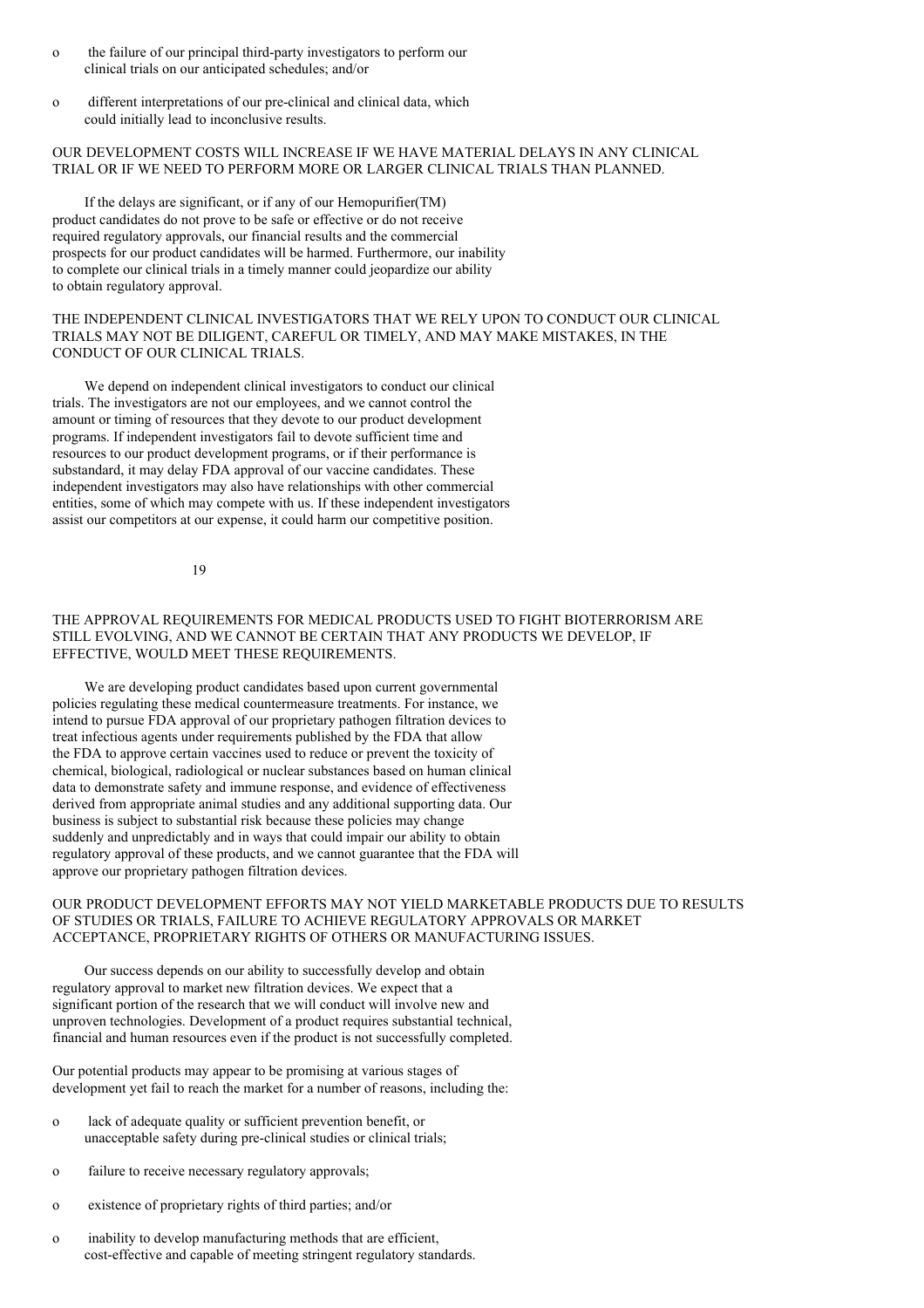# POLITICAL OR SOCIAL FACTORS MAY DELAY OR IMPAIR OUR ABILITY TO MARKET OUR PRODUCTS.

Products developed to treat diseases caused by or to combat the threat of bioterrorism will be subject to changing political and social environments. The political and social responses to bioterrorism have been highly charged and unpredictable. Political or social pressures may delay or cause resistance to bringing our products to market or limit pricing of our products, which would harm our business.

# OUR INABILITY TO PROTECT OUR INTELLECTUAL PROPERTY RIGHTS COULD NEGATIVELY IMPACT OUR PROJECTED GROWTH AND ABILITY TO GENERATE REVENUES AND PROFITS, WHICH WOULD HAVE A NEGATIVE IMPACT ON OUR BUSINESS AND THE VALUE OF YOUR INVESTMENT.

We rely on a combination of patent, patent pending, copyright, trademark and trade secret laws, proprietary rights agreements and non-disclosure agreements to protect our intellectual properties. We cannot give you any assurance that these measures will prove to be effective in protecting our intellectual properties.

In the case of patents, we cannot give you any assurance that our existing patents will not be invalidated, that any patents that we currently or prospectively apply for will be granted, or that any of these patents will ultimately provide significant commercial benefits. Further, competing companies may circumvent any patents that we may hold by developing products which closely emulate but do not infringe our patents. While we intend to seek patent protection for our products in selected foreign countries, those patents may not receive the same degree of protection as they would in the United States. We can give you no assurance that we will be able to successfully defend our patents and proprietary rights in any action we may file for patent infringement. Similarly, we can give you any assurance that we will not be required to defend against litigation involving the patents or proprietary rights of others, or that we will be able to obtain licenses for these rights. Legal and accounting costs relating to prosecuting or defending patent infringement litigation may be

 $20$ 

substantial. Since many of our patents were issued in the 1980's, they may expire before FDA approval, if any, is obtained. However, we believe that certain patent applications filed and/or other patents issued more recently will help to protect the proprietary nature of the Hemopurifier treatment technology. We also rely on proprietary designs, technologies, processes and know-how not eligible for patent protection. We cannot give you any assurance that our competitors will not independently develop the same or superior designs, technologies, processes and know-how. While we have and will continue to enter into proprietary rights agreements with our employees and third parties giving us proprietary rights to certain technology developed by those employees or parties while engaged by our company, we can give you no assurance that courts of competent jurisdiction will enforce those agreements.

### LEGISLATIVE ACTIONS AND POTENTIAL NEW ACCOUNTING PRONOUNCEMENTS ARE LIKELY TO IMPACT OUR FUTURE FINANCIAL POSITION AND RESULTS OF OPERATIONS.

There have been regulatory changes, including the Sarbanes-Oxley Act of 2002, and there may potentially be new accounting pronouncements or additional regulatory rulings which will have an impact on our future financial position and results of operations. The Sarbanes-Oxley Act of 2002 and other rule changes as well as proposed legislative initiatives following the Enron bankruptcy are likely to increase general and administrative costs. Further, proposed initiatives are expected to result in changes in certain accounting rules, including legislative and other proposals to account for employee stock options as a compensation expense. These and other potential changes could materially increase the expenses we report under generally accepted accounting principles, and adversely affect our operating results.

## OUR PRODUCTS MAY BE SUBJECT TO RECALL OR PRODUCT LIABILITY CLAIMS.

Our Hemopurifier(TM) products may be used in connection with medical procedures in which it is important that those products function with precision and accuracy. If our products do not function as designed, or are designed improperly, we may be forced by regulatory agencies to withdraw such products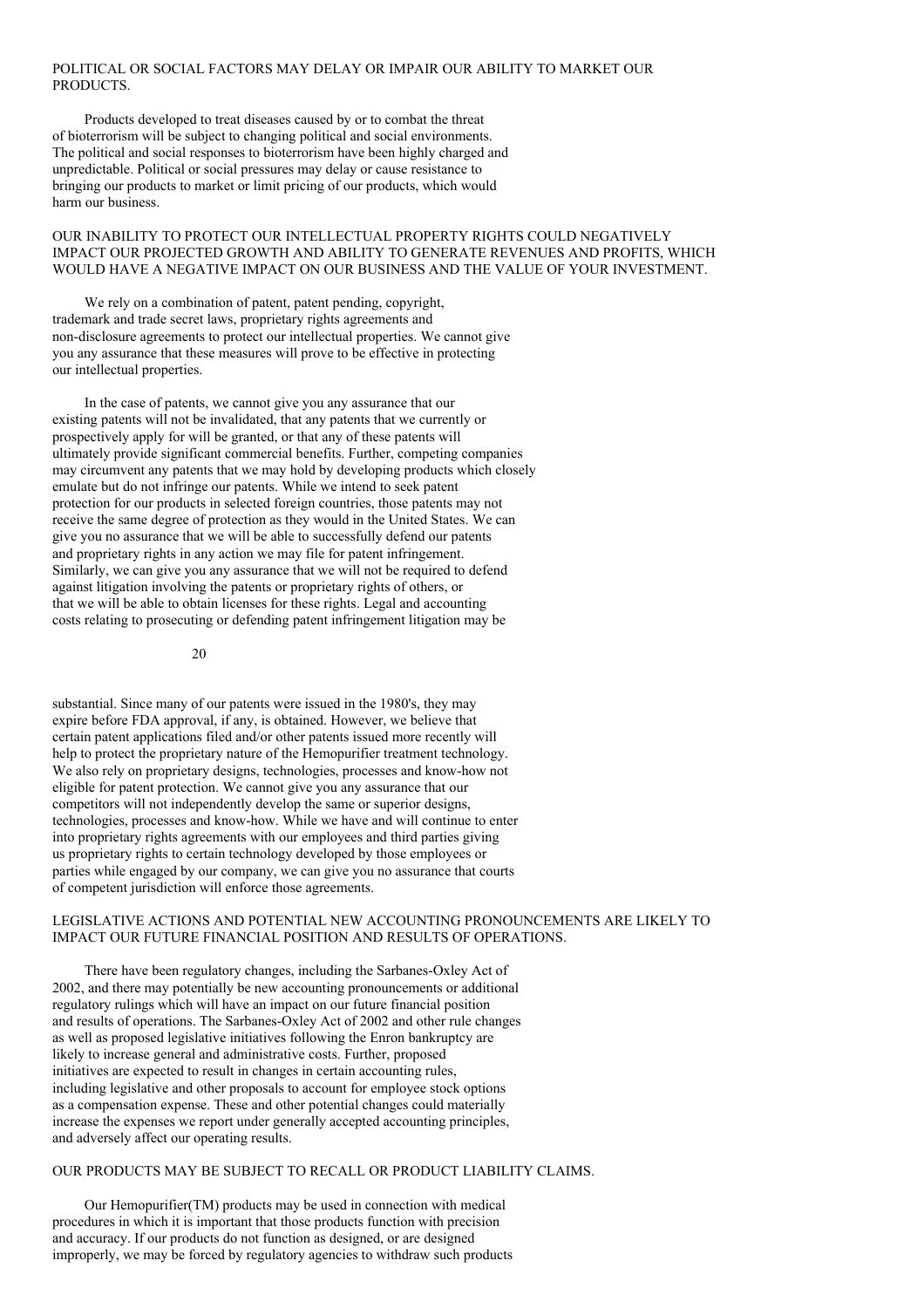from the market. In addition, if medical personnel or their patients suffer injury as a result of any failure of our products to function as designed, or an inappropriate design, we may be subject to lawsuits seeking significant compensatory and punitive damages. Any product recall or lawsuit seeking significant monetary damages may have a material affect on our business and financial condition.

### RISKS RELATING TO AN INVESTMENT IN OUR SECURITIES

## TO DATE, WE HAVE NOT PAID ANY CASH DIVIDENDS AND NO CASH DIVIDENDS WILL BE PAID IN THE FORESEEABLE FUTURE.

We do not anticipate paying cash dividends on our common shares in the foreseeable future, and we cannot assure an investor that funds will be legally available to pay dividends, or that even if the funds are legally available, that the dividends will be paid.

### THE APPLICATION OF THE "PENNY STOCK" RULES COULD ADVERSELY AFFECT THE MARKET PRICE OF OUR COMMON SHARES AND INCREASE YOUR TRANSACTION COSTS TO SELL THOSE SHARES.

21

As long as the trading price of our common shares is below \$5 per share, the open-market trading of our common shares will be subject to the "penny stock" rules. The "penny stock" rules impose additional sales practice requirements on broker-dealers who sell securities to persons other than established customers and accredited investors (generally those with assets in excess of \$1,000,000 or annual income exceeding \$200,000 or \$300,000 together with their spouse). For transactions covered by these rules, the broker-dealer must make a special suitability determination for the purchase of securities and have received the purchaser's written consent to the transaction before the purchase. Additionally, for any transaction involving a penny stock, unless exempt, the broker-dealer must deliver, before the transaction, a disclosure schedule prescribed by the SEC relating to the penny stock market. The broker-dealer also must disclose the commissions payable to both the broker-dealer and the registered representative and current quotations for the securities. Finally, monthly statements must be sent disclosing recent price information on the limited market in penny stocks. These additional burdens imposed on broker-dealers may restrict the ability or decrease the willingness of broker-dealers to sell our common shares, and may result in decreased liquidity for our common shares and increased transaction costs for sales and purchases of our common shares as compared to other securities.

#### OUR COMMON SHARES ARE THINLY TRADED, SO YOU MAY BE UNABLE TO SELL AT OR NEAR ASK PRICES OR AT ALL IF YOU NEED TO SELL YOUR SHARES TO RAISE MONEY OR OTHERWISE DESIRE TO LIQUIDATE YOUR SHARES.

Our common shares have historically been sporadically or "thinly-traded" on the OTCBB, meaning that the number of persons interested in purchasing our common shares at or near ask prices at any given time may be relatively small or non-existent. This situation is attributable to a number of factors, including the fact that we are a small company which is relatively unknown to stock analysts, stock brokers, institutional investors and others in the investment community that generate or influence sales volume, and that even if we came to the attention of such persons, they tend to be risk-averse and would be reluctant to follow an unproven company such as ours or purchase or recommend the purchase of our shares until such time as we became more seasoned and viable. As a consequence, there may be periods of several days or more when trading activity in our shares is minimal or non-existent, as compared to a seasoned issuer which has a large and steady volume of trading activity that will generally support continuous sales without an adverse effect on share price. We cannot give you any assurance that a broader or more active public trading market for our common shares will develop or be sustained, or that current trading levels will be sustained.

THE MARKET PRICE FOR OUR COMMON SHARES IS PARTICULARLY VOLATILE GIVEN OUR STATUS AS A RELATIVELY UNKNOWN COMPANY WITH A SMALL AND THINLY-TRADED PUBLIC FLOAT, LIMITED OPERATING HISTORY AND LACK OF REVENUES WHICH COULD LEAD TO WIDE FLUCTUATIONS IN OUR SHARE PRICE. THE PRICE AT WHICH YOU PURCHASE OUR COMMON SHARES MAY NOT BE INDICATIVE OF THE PRICE THAT WILL PREVAIL IN THE TRADING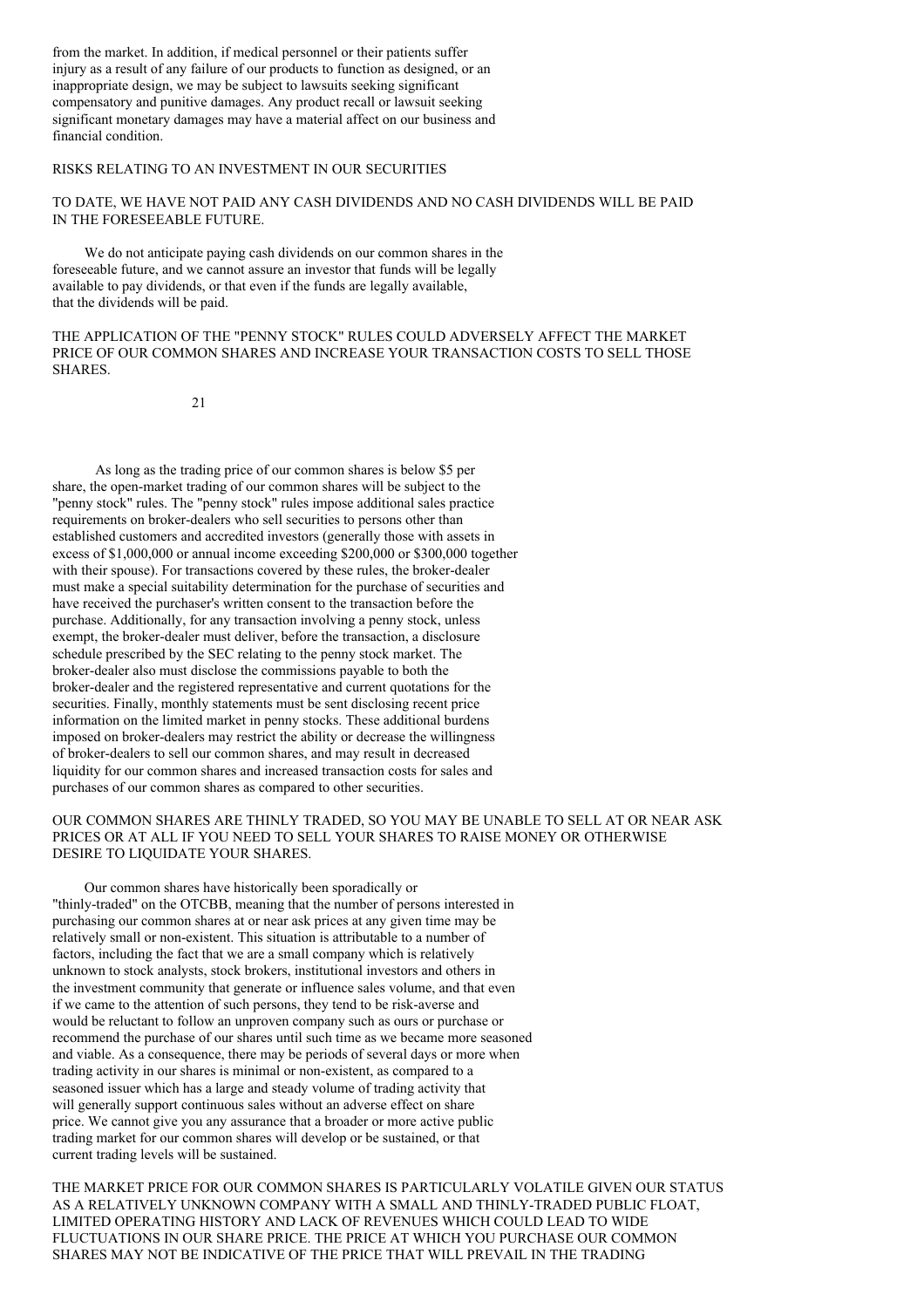### MARKET. YOU MAY BE UNABLE TO SELL YOUR COMMON SHARES AT OR ABOVE YOUR PURCHASE PRICE, WHICH MAY RESULT IN SUBSTANTIAL LOSSES TO YOU.

The market for our common shares is characterized by significant price volatility when compared to seasoned issuers, and we expect that our share price will continue to be more volatile than a seasoned issuer for the indefinite future. The volatility in our share price is attributable to a number of factors. First, as noted above, our common shares are sporadically and/or thinly traded. As a consequence of this lack of liquidity, the trading of relatively small quantities of shares by our shareholders may disproportionately influence the price of those shares in either direction. The price for our shares could, for example, decline precipitously in the event that a large number of our common shares are sold on the market without commensurate demand, as compared to a seasoned issuer which could better absorb those sales without adverse impact on its share price. Secondly, we are a speculative or "risky" investment due to our limited operating history and lack of revenues or profits to date, and uncertainty of future market acceptance for our potential products. As a consequence of this enhanced risk, more risk-adverse investors may, under the fear of losing all or most of their investment in the event of negative news or lack of progress, be more inclined to sell their shares on the market more quickly and at greater discounts than would be the case with the stock of a seasoned issuer. The following factors may add to the volatility in the price of our common shares: actual or anticipated variations in our quarterly or annual operating results; acceptance of our proprietary technology as viable method of augmenting the immune response of clearing viruses and toxins from human blood; government regulations, announcements of significant acquisitions, strategic partnerships or joint ventures; our capital commitments; and additions or

22

departures of our key personnel. Many of these factors are beyond our control and may decrease the market price of our common shares, regardless of our operating performance. We cannot make any predictions or projections as to what the prevailing market price for our common shares will be at any time, including as to whether our common shares will sustain their current market prices, or as to what effect that the sale of shares or the availability of common shares for sale at any time will have on the prevailing market price.

Shareholders should be aware that, according to SEC Release No. 34-29093, the market for penny stocks has suffered in recent years from patterns of fraud and abuse. Such patterns include (1) control of the market for the security by one or a few broker-dealers that are often related to the promoter or issuer; (2) manipulation of prices through prearranged matching of purchases and sales and false and misleading press releases; (3) boiler room practices involving high-pressure sales tactics and unrealistic price projections by inexperienced sales persons; (4) excessive and undisclosed bid-ask differential and markups by selling broker-dealers; and (5) the wholesale dumping of the same securities by promoters and broker-dealers after prices have been manipulated to a desired level, along with the resulting inevitable collapse of those prices and with consequent investor losses. Our management is aware of the abuses that have occurred historically in the penny stock market. Although we do not expect to be in a position to dictate the behavior of the market or of broker-dealers who participate in the market, management will strive within the confines of practical limitations to prevent the described patterns from being established with respect to our securities. The occurrence of these patterns or practices could increase the volatility of our share price.

#### VOLATILITY IN OUR COMMON SHARE PRICE MAY SUBJECT US TO SECURITIES LITIGATION.

#### The market for our common

shares is characterized by significant price volatility when compared to seasoned issuers, and we expect that our share price will continue to be more volatile than a seasoned issuer for the indefinite future. In the past, plaintiffs have often initiated securities class action litigation against a company following periods of volatility in the market price of its securities. We may in the future be the target of similar litigation. Securities litigation could result in substantial costs and liabilities and could divert management's attention and resources.

# OUR OFFICERS AND DIRECTORS OWN OR CONTROL APPROXIMATELY 22% OF OUR OUTSTANDING COMMON SHARES, WHICH MAY LIMIT THE ABILITY OF YOURSELF OR OTHER SHAREHOLDERS,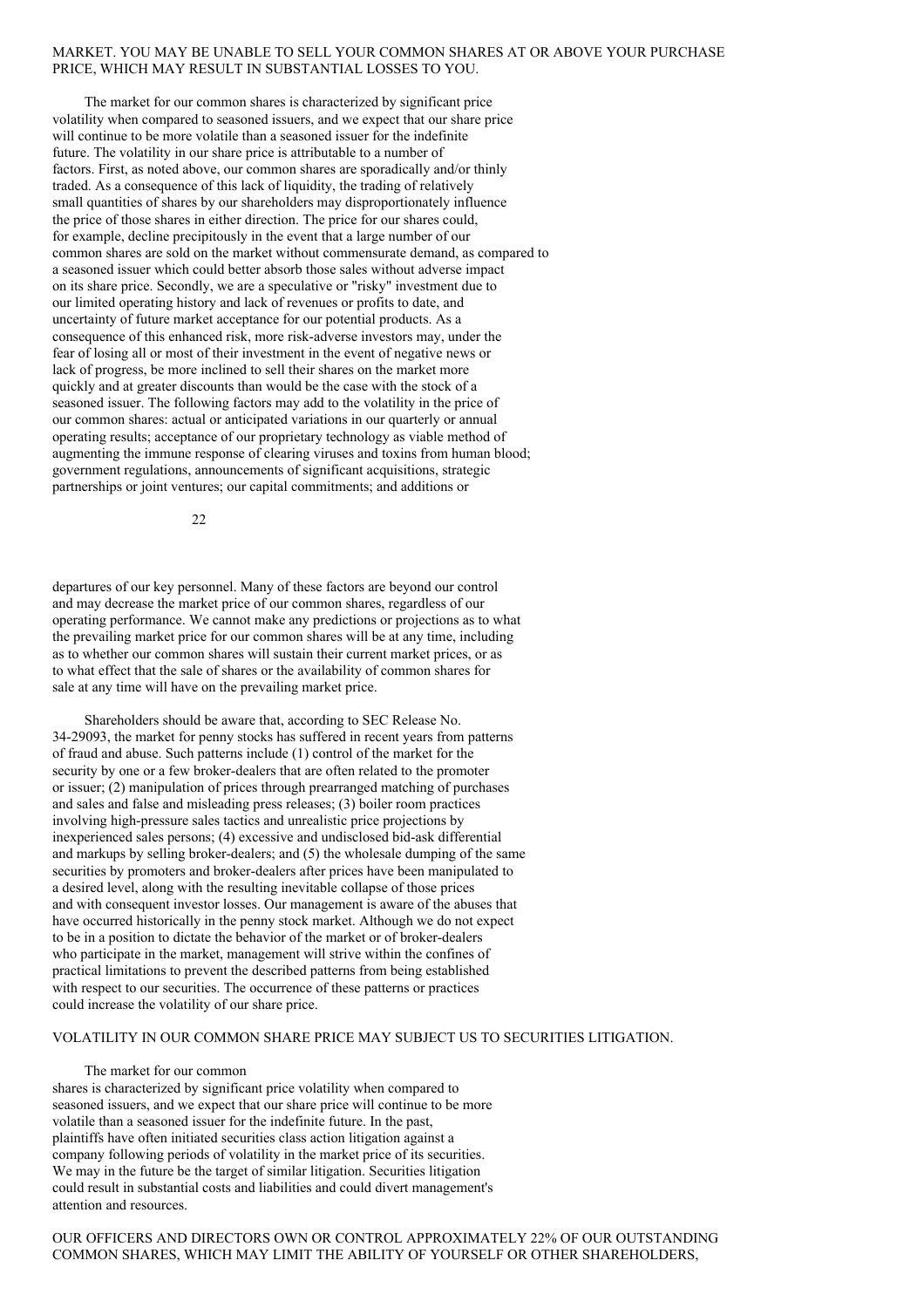WHETHER ACTING SINGLY OR TOGETHER, TO PROPOSE OR DIRECT THE MANAGEMENT OR OVERALL DIRECTION OF OUR COMPANY. ADDITIONALLY, THIS CONCENTRATION OF OWNERSHIP COULD DISCOURAGE OR PREVENT A POTENTIAL TAKEOVER OF OUR COMPANY THAT MIGHT OTHERWISE RESULT IN YOU RECEIVING A PREMIUM OVER THE MARKET PRICE FOR YOUR COMMON SHARES.

As of June 10, 2004, our officers and directors beneficially own or control approximately 22% of our outstanding common shares. These persons will have the ability to control substantially all matters submitted to our shareholders for approval and to control our management and affairs, including extraordinary transactions such as mergers and other changes of corporate control, and going private transactions.

A LARGE NUMBER OF COMMON SHARES ARE ISSUABLE UPON EXERCISE OF OUTSTANDING COMMON SHARE PURCHASE OPTIONS, WARRANTS AND CONVERTIBLE PROMISSORY NOTES. THE EXERCISE OR CONVERSION OF THESE SECURITIES COULD RESULT IN THE SUBSTANTIAL DILUTION OF YOUR INVESTMENT IN TERMS OF YOUR PERCENTAGE OWNERSHIP IN THE COMPANY AS WELL AS THE BOOK VALUE OF YOUR COMMON SHARES. THE SALE OF A LARGE AMOUNT OF COMMON SHARES RECEIVED UPON EXERCISE OF THESE OPTIONS OR WARRANTS ON THE PUBLIC MARKET TO FINANCE THE EXERCISE PRICE OR TO PAY ASSOCIATED INCOME TAXES, OR THE PERCEPTION THAT SUCH SALES COULD OCCUR, COULD SUBSTANTIALLY DEPRESS THE PREVAILING MARKET PRICES FOR OUR SHARES.

As of June 10, 2004, there are outstanding non-variable priced common share purchase options and warrants entitling the holders to purchase 6,010,060 common shares at a weighted average exercise price of \$1.83 per share. The exercise price for all of the aforesaid warrants, both variable and non-variable priced, may be less than your cost to acquire our common shares. In the event of the exercise or conversion of these convertible securities, you could suffer substantial dilution of your investment in terms of your percentage ownership in the company as well as the book value of your common shares. In addition, the holders of the common share purchase options or warrants may sell common shares in tandem with their exercise of those options or warrants to finance that exercise, or may resell the shares purchased in order to cover any income tax liabilities that may arise from their exercise of the options or warrants.

23

# OUR ISSUANCE OF ADDITIONAL COMMON SHARES, OR OPTIONS OR WARRANTS TO PURCHASE THOSE SHARES, WOULD DILUTE YOUR PROPORTIONATE OWNERSHIP AND VOTING RIGHTS.

We are entitled under our certificate of incorporation to issue up to 25,000,000 shares of common stock. After taking into consideration our outstanding common stock at June 10, 2004, we will be entitled to issue up to 11,610,379 additional common shares. Our board may generally issue shares of common stock, or options or warrants to purchase those shares, without further approval by our shareholders based upon such factors as our board of directors may deem relevant at that time. It is likely that we will be required to issue a large amount of additional securities to raise capital to further our development. It is also likely that we will be required to issue a large amount of additional securities to directors, officers, employees and consultants as compensatory grants in connection with their services, both in the form of stand-alone grants or under our stock plans. We cannot give you any assurance that we will not issue additional common, or options or warrants to purchase those shares, under circumstances we may deem appropriate at the time.

## THE ELIMINATION OF MONETARY LIABILITY AGAINST OUR DIRECTORS, OFFICERS AND EMPLOYEES UNDER OUR CERTIFICATE OF INCORPORATION AND THE EXISTENCE OF INDEMNIFICATION RIGHTS TO OUR DIRECTORS, OFFICERS AND EMPLOYEES MAY RESULT IN SUBSTANTIAL EXPENDITURES BY OUR COMPANY AND MAY DISCOURAGE LAWSUITS AGAINST OUR DIRECTORS, OFFICERS AND EMPLOYEES.

Our certificate of incorporation contains provisions which eliminate the liability of our directors for monetary damages to our company and shareholders. Our bylaws also require us to indemnify our officers and directors. We may also have contractual indemnification obligations under our agreements with our directors, officers and employees. The foregoing indemnification obligations could result in our company incurring substantial expenditures to cover the cost of settlement or damage awards against directors, officers and employees, which we may be unable to recoup. These provisions and resultant costs may also discourage our company from bringing a lawsuit against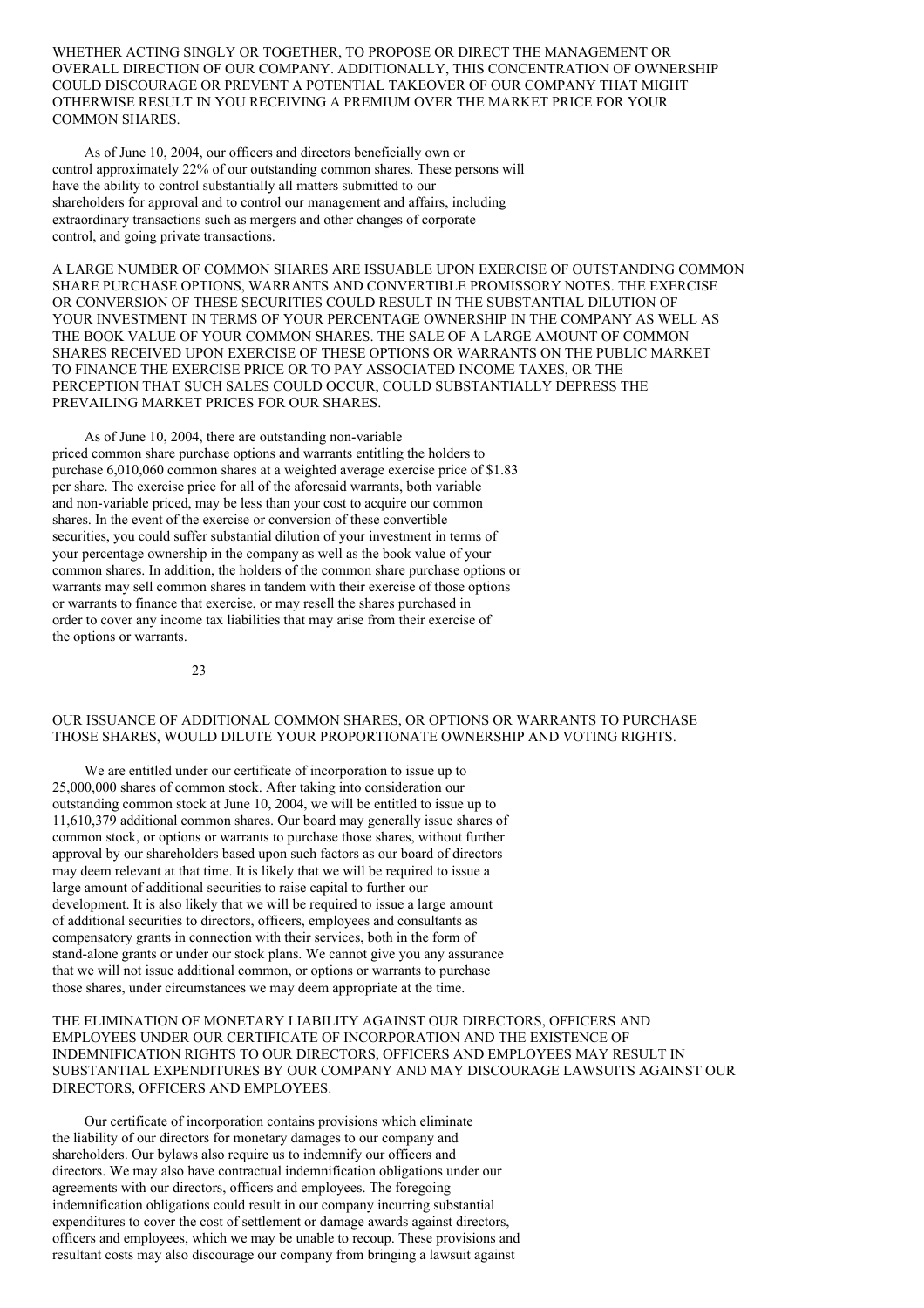directors, officers and employees for breaches of their fiduciary duties, and may similarly discourage the filing of derivative litigation by our shareholders against our directors, officers and employees even though such actions, if successful, might otherwise benefit our company and shareholders.

## ANTI-TAKEOVER PROVISIONS MAY IMPEDE THE ACQUISITION OF OUR COMPANY.

Certain provisions of the Nevada General Corporation Law have anti-takeover effects and may inhibit a non-negotiated merger or other business combination. These provisions are intended to encourage any person interested in acquiring us to negotiate with, and to obtain the approval of, our Board of Directors in connection with such a transaction. However, certain of these provisions may discourage a future acquisition of us, including an acquisition in which the shareholders might otherwise receive a premium for their shares. As a result, shareholders who might desire to participate in such a transaction may not have the opportunity to do so.

# ITEM 7. FINANCIAL STATEMENTS

The financial statements listed in the accompanying Index to Financial Statements are attached hereto and filed as a part of this Report under Item 13.

# ITEM 8. CHANGES IN AND DISAGREEMENTS WITH ACCOUNTANTS ON ACCOUNTING AND FINANCIAL DISCLOSURE

None

# ITEM 8A. EVALUATION OF CONTROLS AND PROCEDURES

Under the supervision and with the participation of our management, including our Chief Executive Officer ("CEO") and Chief Financial Officer ("CFO"), we evaluated the effectiveness of the design and operation of our disclosure controls and procedures (as defined in Rule 13a-15(e) and 15d-15(e) of the Exchange Act as of a date (the "Evaluation Date") within 90 days prior to filing the Company's March 31, 2004 Form 10-KSB. Based upon that evaluation, our CEO and CFO concluded that, as of March 31, 2004, our disclosure controls and procedures were effective in timely alerting management to the material information relating to us (or our consolidated subsidiaries) required to be included in our periodic filings with the SEC. Based on their most recent evaluation as of the Evaluation Date, our CEO and the CFO have also concluded that there are no significant deficiencies in the design or operation of internal controls over financial reporting, at the reasonable assurance level, which are reasonably likely to adversely affect our ability to record, process, summarize and report financial information, and such officers have identified no material weaknesses in our internal controls over financial reporting.

24

#### Changes in Controls and Procedures

There were no significant changes made in our internal controls over financial reporting during the quarter ended March 31, 2004 that have materially affected or are reasonably likely to materially affect these controls. Thus, no corrective actions with regard to significant deficiencies or material weaknesses were necessary.

### Limitations on the Effectiveness of Internal Control

Our management, including the CEO, does not expect that our disclosure controls and procedures or our internal control over financial reporting will necessarily prevent all fraud and material errors. An internal control system, no matter how well conceived and operated, can provide only reasonable, not absolute, assurance that the objectives of the control system are met. Further, the design of a control system must reflect the fact that there are resource constraints, and the benefits of controls must be considered relative to their costs. Because of the inherent limitations on all internal control systems, no evaluation of controls can provide absolute assurance that all control issues and instances of fraud, if any, within Aethlon Medical have been detected. These inherent limitations include the realities that judgments in decision-making can be faulty, and that breakdowns can occur because of simple error or mistake. Additionally, controls can be circumvented by the individual acts of some persons, by collusion of two or more people, and/or by management override of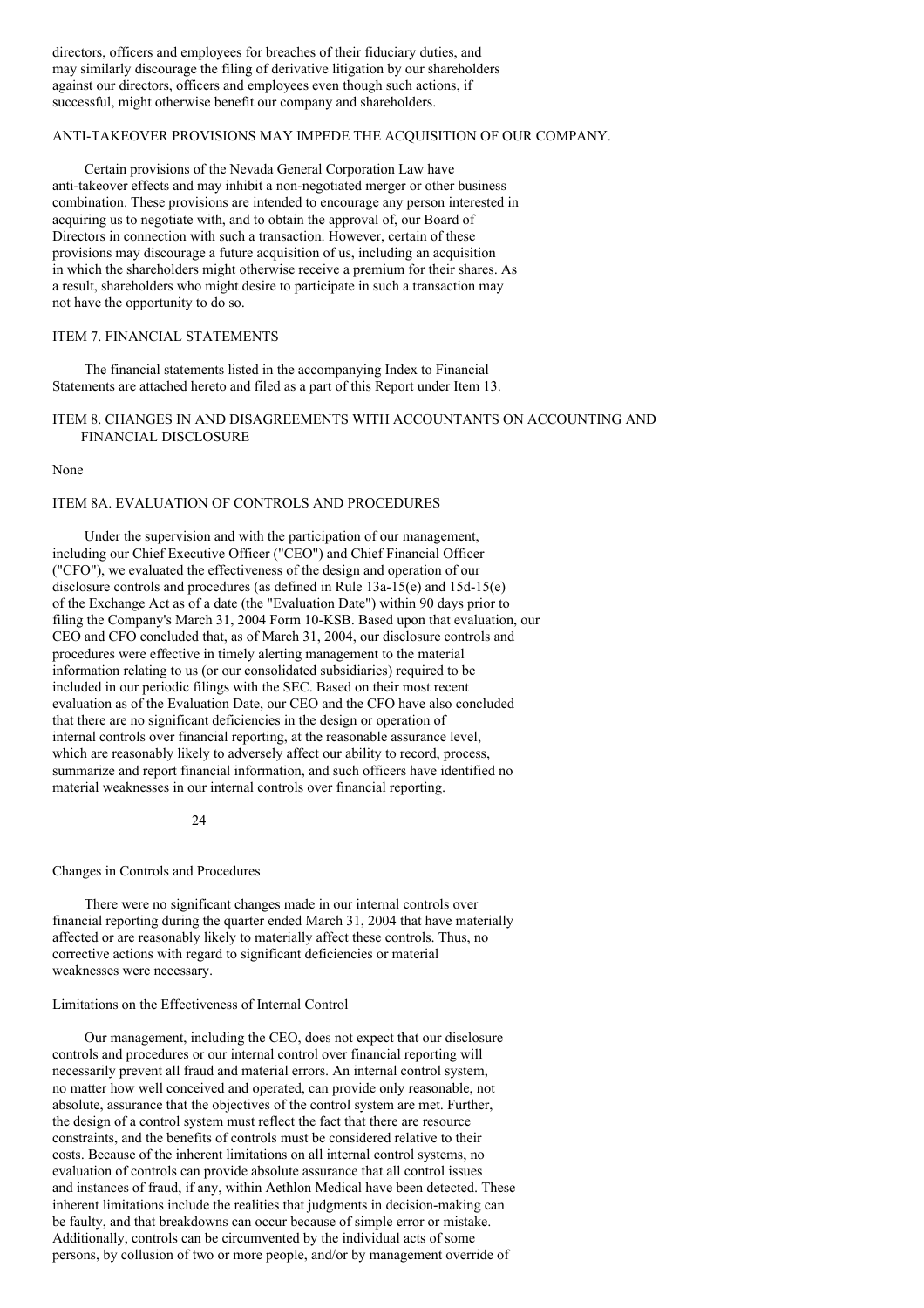the control. The design of any system of internal control is also based in part upon certain assumptions about the likelihood of future events, and there can be no assurance that any design will succeed in achieving its stated goals under all potential future conditions. Over time, controls may become inadequate because of changes in circumstances, and/or the degree of compliance with the policies and procedures may deteriorate. Because of the inherent limitations in a cost-effective internal control system, financial reporting misstatements due to error or fraud may occur and not be detected on a timely basis.

## PART III

# ITEM 9. DIRECTORS, EXECUTIVE OFFICERS, PROMOTERS AND CONTROL PERSONS; COMPLIANCE WITH SECTION 16(a) OF THE EXCHANGE ACT

#### COMPLIANCE WITH SECTION 16(a) OF THE EXCHANGE ACT

Section 16 (a) of the Securities Exchange Act of 1934 requires our officers, directors, and persons who own more than 10% of a registered class of our equity securities to file reports of ownership and changes in ownership with the SEC and Nasdaq. Officers, directors, and greater than 10% beneficial owners are required by SEC regulation to furnish the Company with copies of all Section 16 (a) forms they file. We believe that all filing requirements applicable to its officers, directors, and greater than 10% beneficial owners were complied with.

#### EXECUTIVE OFFICERS, DIRECTORS AND KEY EMPLOYEES

The names, ages and positions of our directors and executive officers as of March 31, 2004 are listed below:

#### <TABLE> <CAPTION>

| <b>NAMES</b>                       | <b>TITLE OR POSITION</b>                                                       | AGE           |    |
|------------------------------------|--------------------------------------------------------------------------------|---------------|----|
|                                    |                                                                                |               |    |
| $<\leq>$<br>James A. Joyce (1)     | $<\!\!C\!\!>$<br>Chairman, President, Chief Executive<br>Officer and Secretary | $<\!\!C\!\!>$ | 42 |
| Richard H. Tullis, PhD (2)         | Vice President, Chief Scientific Officer<br>and Director                       |               | 59 |
| Edward C. Hall (3)                 | Vice President, Chief Financial Officer                                        |               | 63 |
| Franklyn S. Barry, Jr.             | Director                                                                       | 64            |    |
| Edward G. Broenniman               | Director                                                                       | 67            |    |
| Calvin M. Leung (4)<br>$<$ /TABLE> | Director                                                                       | 66            |    |

25

(1) Effective June 1, 2001, Mr. Joyce was appointed our President and Chief Executive Officer, replacing Mr. Barry, who continues as a member of the board of directors. Mr. Barry also served as a consultant to us on strategic business issues from June 1, 2001 to May 31, 2003.

(2) Also effective June 1, 2001, Dr. Tullis was appointed as the Company's Chief Scientific Officer, replacing Dr. Clara M. Ambrus, who retired.

(3) Effective August 14, 2002 Mr. Hall was elected our Vice President and Chief Financial Officer, replacing Robert S. Stefanovich, who resigned July 26, 2002.

(4) Effective June 30, 2003 Mr. Leung was elected to our board of directors.

Resumes of Management:

James A. Joyce, Chairman, President and CEO -------------------------------------------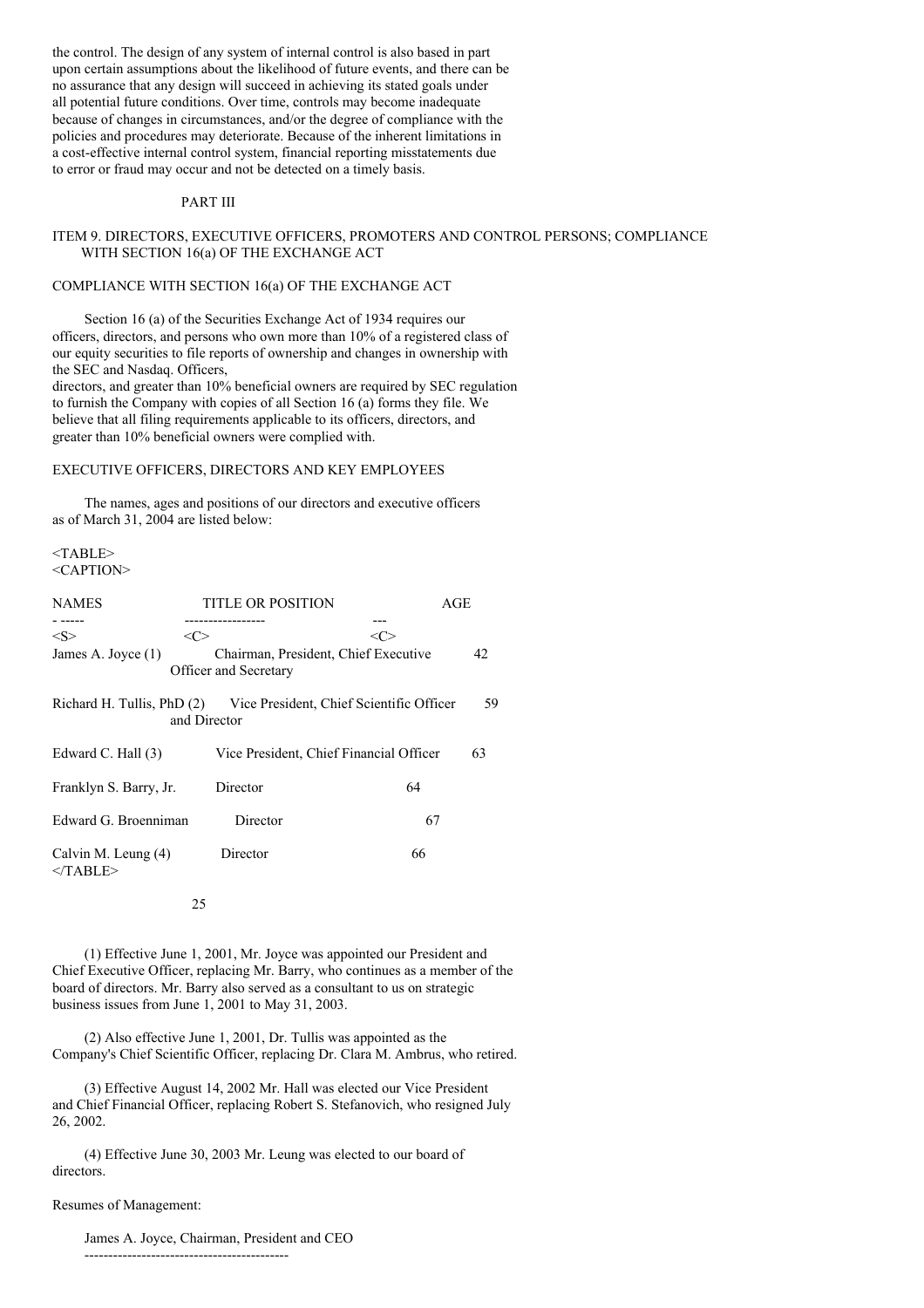Mr. Joyce is the founder of Aethlon Medical, and has been the Chairman of the Board and Secretary since March 1999. On June 1, 2001, our Board of Directors appointed Mr. Joyce with the additional roles of President and CEO. In February of 1993, Mr. Joyce founded James Joyce & Associates, an organization that provided management consulting and corporate finance advisory services to CEOs and CFOs of publicly traded companies. Previously, Mr. Joyce was Chief Executive Officer of Mission Labs, Inc., and a principal in charge of U.S. operations for London Zurich Securities, Inc. Mr. Joyce is a graduate from the University of Maryland.

Edward C. Hall, Vice President, Chief Financial Officer

-------------------------------------------------------

Mr. Hall has been Vice President, Chief Financial Officer of the Company since August 2002. Mr. Hall has held senior financial executive positions with both public and privately-held life sciences and technology companies for over 25 years. Prior to his appointment as Chief Financial Officer of Aethlon Medical, he served as Vice President and Chief Financial Officer of Chromagen, Inc, a biotech tools company which develops proteomic and genomic assays for use in drug discovery. Prior to that Mr. Hall was Vice President, Finance and Chief Financial Officer of Cytel Corporation, a biotech company and developer of anti-inflammatory drugs. Mr. Hall is a Partner of Tatum CFO Partners, LLP.

Richard H. Tullis, Ph.D., Vice President, Chief Scientific Officer

------------------------------------------------------------------

Dr. Tullis has been Vice President and a director of the Company since January 2000 and Chief Scientific Officer since June 2001. Dr. Tullis has extensive biotechnology management and research experience, and is the founder of Syngen Research, a wholly-owned subsidiary of Aethlon Medical, Inc. Previously, Dr. Tullis co-founded Molecular Biosystems, Inc., a former NYSE company. At Molecular Biosystems, Dr. Tullis was Director of Research and Development, Director of Oligonucleotide Hybridization, Senior Research Scientist and Member of the Board of Directors. In research, Dr. Tullis developed and patented the first application of oligonucleotides to antisense antibiotics and developed new methods for the chemical synthesis of DNA via methoxy-phosphorochloridites. Dr. Tullis also co-developed the first applications of covalently coupled DNA-enzyme conjugates using synthetic oligonucleotides during his tenure at Molecular Biosystems. In 1985, Dr. Tullis founded, and served as President and CEO of Synthetic Genetics, Inc., a pioneer in custom DNA synthesis, which was sold to Molecular Biology Resources in 1991. Dr. Tullis also served as interim-CEO of Genetic Vectors, Inc., which completed its IPO under his management, and was co-founder of DNA Sciences, Inc., a company that was eventually acquired by Genetic Vectors. Dr Tullis received his Ph.D. in Biochemistry and Cell Biology from the University of California at San Diego, and has done extensive post-doctoral work at UCSD, USC, and The Scripps Research Institute.

26

Franklyn S. Barry, Jr. ----------------------

Mr. Barry has over 25 years of experience in managing and building companies. He was President and Chief Executive Officer of Hemex from April 1997 through May 31, 2001 and our President and CEO from March 10, 1999 to May 31, 2001. He became a director of Aethlon Medical on March 10, 1999. From 1994 to April 1997, Mr. Barry was a private consultant. Included among his prior experiences are tenures as President of Fisher-Price and as co-founder and CEO of Software Distribution Services, which today operates as Ingram Micro-D, an international distributor of personal computer products. Mr. Barry serves on the Board of Directors of Merchants Mutual Insurance Company.

Edward G. Broenniman

--------------------

Mr. Broenniman became a director of Aethlon Medical on March 10, 1999. Mr. Broenniman has 30 years of management and executive experience with high-tech, privately held growth firms where he has served as a CEO, COO, or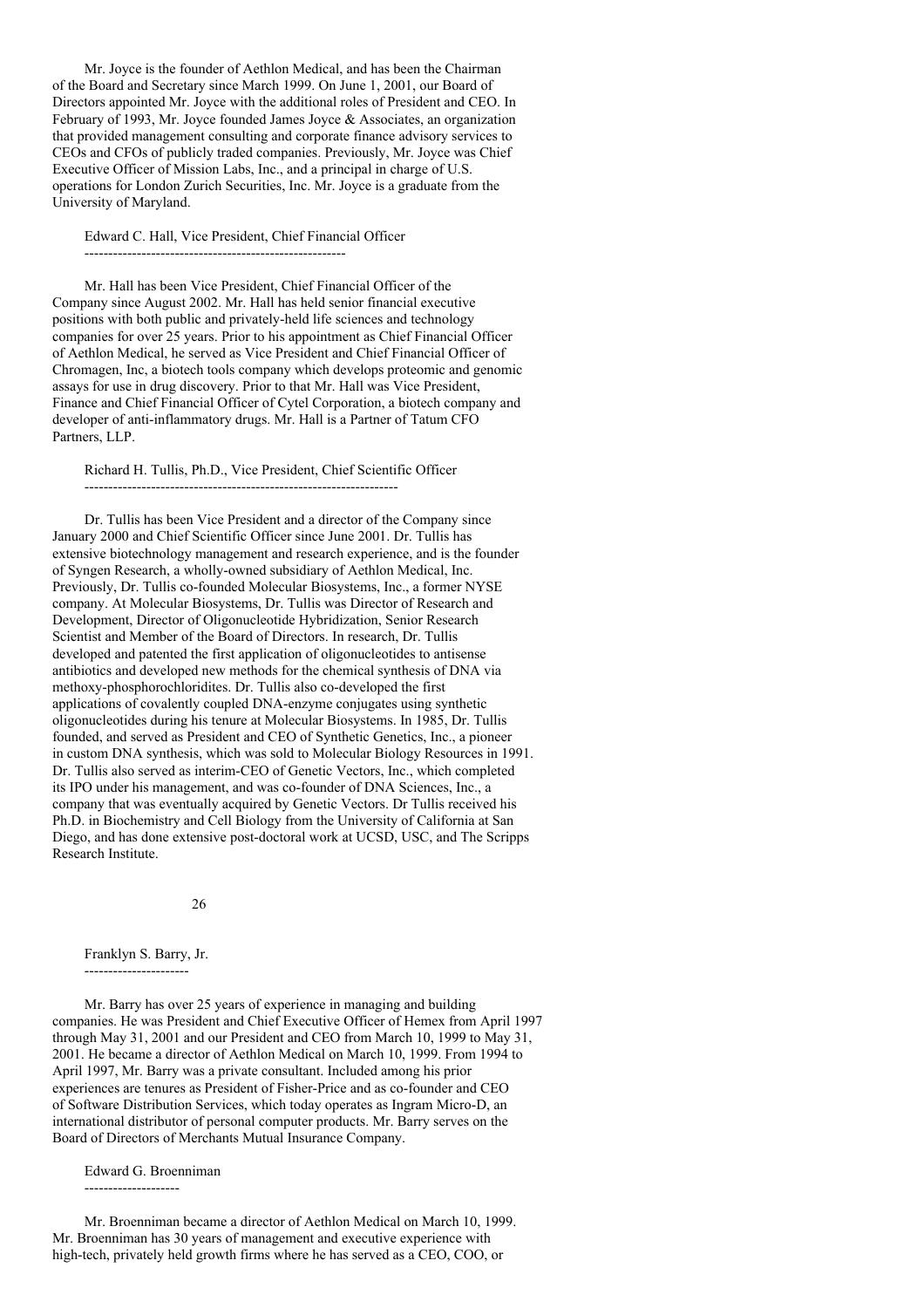corporate advisor, using his expertise to focus management on increasing profitability and stockholder value. He is the Managing Director of The Piedmont Group, LLC, a venture advisory firm. Mr. Broenniman recently served on the Board of Directors of publicly traded QuesTech (acquired by CACI International), and currently serves on the Boards of four privately-held firms. His nonprofit Boards are the Dingman Center for Entrepreneurship's Board of Advisors at the University of Maryland, the National Association of Corporate Directors, National Capital Chapter and the Board of the Association for Corporate Growth, National Capital Chapter.

Calvin M. Leung ----------------

Mr. Leung became a director of Aethlon Medical on June 30, 2003. He is the President of Mandarin Investment Corporation, specializing in investment, development and management of mobile home and recreational vehicle parks in California, Arizona and the Midwest since 1975. He has syndicated a number of land and housing developments in the western United States.

Mr. Leung, born in Hong Kong, received his advanced education in the United States where he was awarded a doctorate degree in psychology specializing in experimental research. He taught at the university level for several years.

Our Board of Directors has the responsibility for establishing broad corporate policies and for overseeing our overall performance. Members of the Board are kept informed of our business activities through discussions with the President and other officers, by reviewing analyses and reports sent to them, and by participating in board and committee meetings. Our bylaws provide that each of the directors serves for a term that extends to our next Annual Meeting of Shareholders. Our Board of Directors presently has an Audit Committee and a Compensation Committee on each of which Messrs. Barry and Broenniman and Leung serve. Mr. Barry is Chairman of the Audit Committee, and Mr. Broenniman is Chairman of the Compensation Committee.

Non-employee Board members are accruing stock options and cash compensation according to the plan approved in August 2000. Employee directors receive no compensation.

#### FAMILY RELATIONSHIPS.

There are no family relationships between or among the directors, executive officers or persons nominated or charged by us to become directors or executive officers

There are no arrangements or understandings between any two or more of our directors or executive officers. There is no arrangement or understanding between any of our directors or executive officers and any other person pursuant to which any director or officer was or is to be selected as a director or officer, and there is no arrangement, plan or understanding as to whether non-management shareholders will exercise their voting rights to continue to elect the current board of directors. There are also no arrangements, agreements or understanding between non-management shareholders that may directly or indirectly participate in or influence the management of our affairs.

27

# REGULATORY AND CLINICAL ADVISOR

## Kenneth R. Michael, Pharm.D., R.A.C.

Dr. Michael is the President of KRM Associates LLC, a regulatory and clinical affairs consulting organization. He is the former VP of Regulatory Affairs and Quality Assurance at Siemens Medical Systems, and he is the founder, past President and Chairman of The Regulatory Affairs Professional Society. He is also the founder of the San Diego Regulatory Affairs Network.

SCIENTIFIC ADVISORY BOARD

Jean-Claude Chermann, Ph.D.

Dr. Chermann is a pioneer in the study of retroviruses, and was the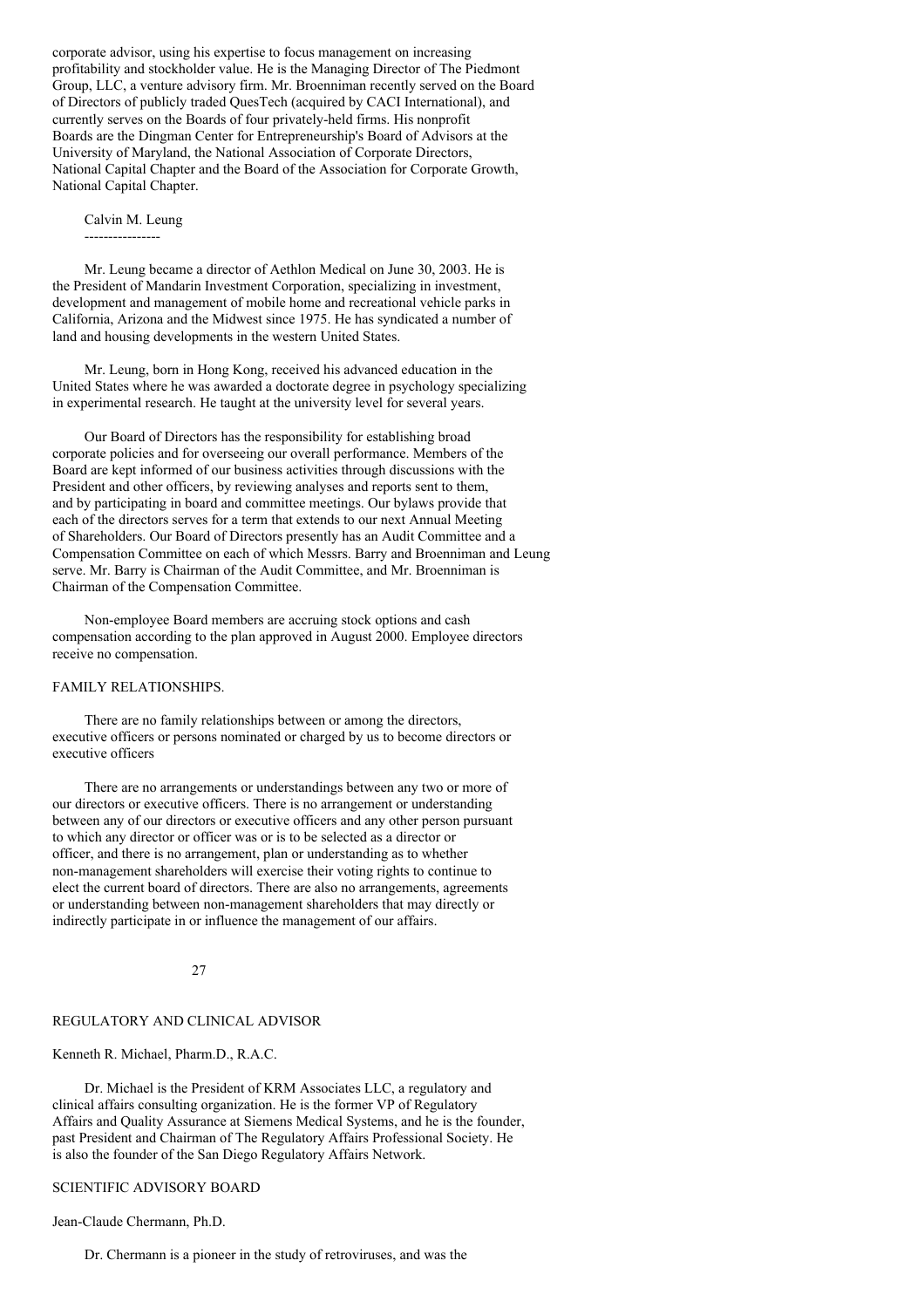principal investigator of the research team that collaborated in the first isolation and characterization of HIV at the Pasteur Institute in 1983. Dr. Chermann was also the Director of Research of INSERM (French National Institute of Health and Medical Research) and also held the position of Director of Research of Unit INSERM U322 on "Retrovirus and Associated Diseases" from 1989 until June 2001 when he accepted his current role as Chief Scientific Director of Urrma Biopharma based in Montreal, Canada, and Research & Development Director of URRMA R&D, based in Aubagne, France.

#### Larry Cowgill, D.V.M., Ph.D.

Dr. Cowgill is a Professor in the Department of Medicine and Epidemiology at the School of Veterinary Medicine, University of California--Davis and has nearly 30 years of experience as a clinical instructor in small animal internal medicine, nephrology and hemodialysis. He currently Heads the Companion Animal Hemodialysis Units at the Veterinary Medical Teaching Hospital at UC Davis and the UC Veterinary Medical Center-San Diego. Dr. Cowgill is also Associate Dean for Southern California Clinical Programs and is Co-Director of the University of California Veterinary Medical Center-San Diego. Prior to his appointment at the University of California, he was a National Institutes of Health (NIH) Special Research Fellow at the University of Pennsylvania School of Veterinary Medicine and at the Renal Electrolyte Section at the University of Pennsylvania School of Medicine, where he conducted research in basic renal physiology and clinical nephrology. Dr. Cowgill received his D.V.M. from the University of California--Davis School of Veterinary Medicine and his Ph.D. in Comparative Medical Sciences from the University of Pennsylvania, where he also completed his internship and Residency training in Small Animal Internal Medicine. He became a Diplomat of the American College of Veterinary Internal Medicine in 1977. Dr. Cowgill has published extensively in the area of veterinary nephrology and has established a Clinical Fellowship in Renal Medicine and Hemodialysis, which is the first of its kind in veterinary Medicine.

#### Pedro Cuatrecasas, M.D.

Dr. Cuatrecasas was President of the Pharmaceutical Research Division of Parke-Davis Co., and Corporate Vice President for Warner Lambert Company from 1989 until his retirement in 1997. From 1986 to 1989, he served as SVP and Director of Glaxo Inc. For the prior 10 years, he was VP/R&D and Director, of the Burroughs Wellcome Company. During his career in pharmaceutical research, he was involved in the discovery, development and marketing registration of more than 40 novel medicines. Dr. Cuatrecasas is widely recognized for the invention and development of affinity chromatography. He is a member of the National Academy of Sciences, The Institute of Medicine, and the American Academy of Arts & Sciences, and he has authored more than 400 original publications.

#### Nathan W. Levin, M.D.

Dr. Levin is recognized as a leading authority within the hemodialysis industry. He is the Medical and Research Director of the Renal Research Institute, LLC, a joint venture between Fresenius Medical Care - North America and Beth Israel Medical Center, New York. Dr. Levin also serves as Professor of Clinical Medicine at the Albert Einstein College of Medicine.

#### 28

#### Raveendran (Ravi) Pottathil, Ph.D.

Dr. Pottathil was the Section Manager for Retroviruses (focus on HIV and HCV) and Tumor markers and PCR diagnostics at Hoffman La Roche from 1985 to 1992. He then co-founded Specialty Biosystems, Inc, a venture of Specialty Labs, one of the largest independent reference laboratories in California. Dr. Pottathil has also advised the World Health Organization's Sexually Transmitted Diseases and Global Vaccination Program. Dr. Pottathil has worked with Dr. Robert Huebner of the NIH in immunology and virology at The Jackson Laboratory, and with Drs. David Lang and Wolfgang Joklik at Duke University on interferons, anti-tumor RNAs and antigenic suppression of tumorigenic retroviruses. Academic positions include: Assistant Professor at the University of Maryland School of Medicine; Associate Professor at the City of Hope Medical Center in Duarte, California where he published extensively with Dr. Pedro Cuatrecasas (one of developers of affinity chromatography); and Adjunct Professor in Cellular and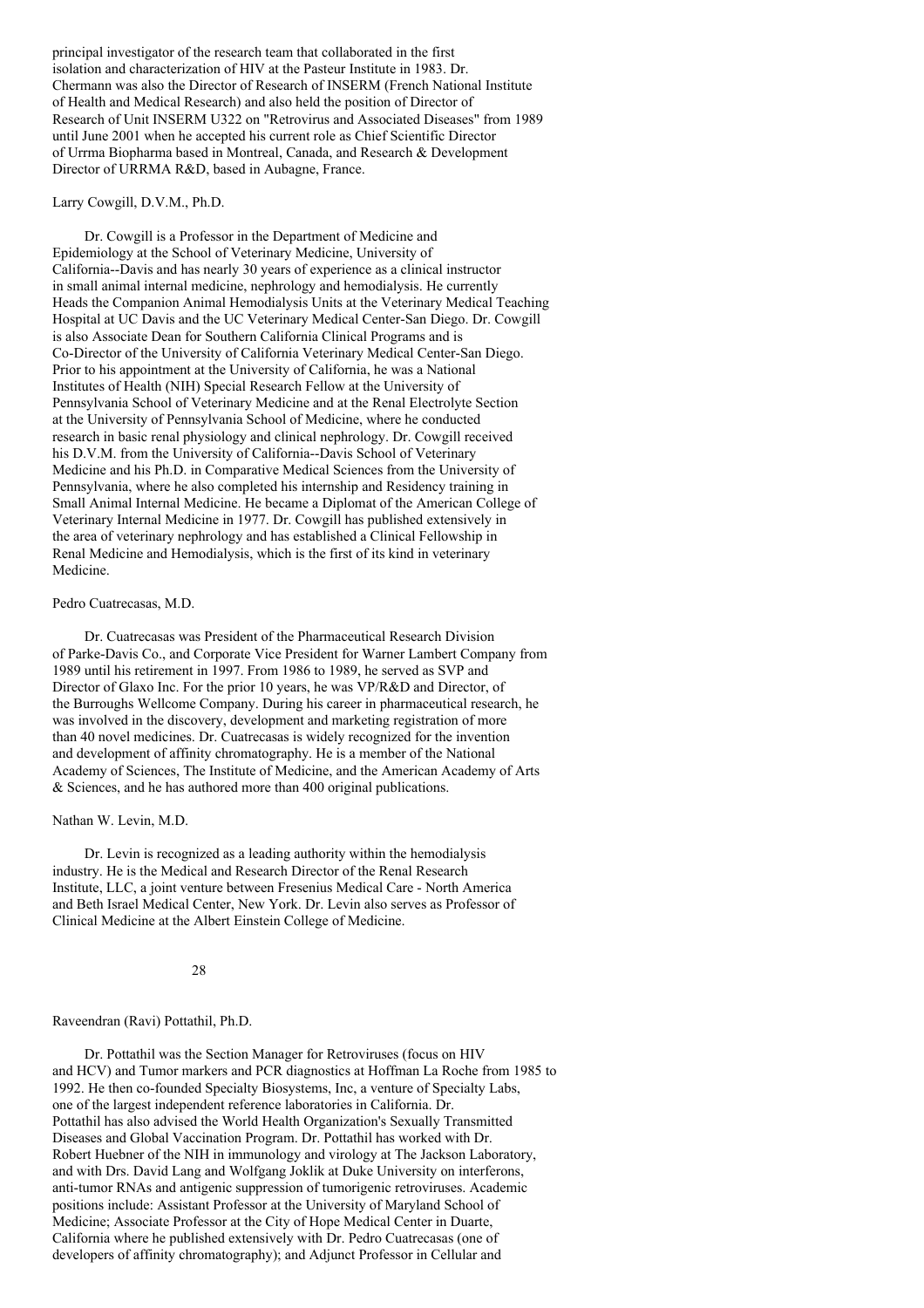Molecular Biology at Down State Medical Center and Rutgers University. As a virologist and molecular biologist, Dr. Pottathil has over 40 refereed publications to his credit and has been a Director of OncQuest, Inc., GeneQuest, Inc., Specialty Laboratories Asia in Singapore and Specialty Ranbaxy in India. Currently, Dr. Pottathil is the President of AccuDx, Inc. a pharmaceutical diagnostics company he founded in 1996.

#### Claudio Ronco, M.D.

Dr. Ronco is the Director of the Dialysis and Renal Transplantation Programs of St. Bartolo Hospital in Vicenza, Italy. He has published 17 books on nephrology and dialysis and has written or co-authored over 350 scientific articles. Dr. Ronco also serves on the editorial board of 12 scientific journals, is a director of three international scientific societies, and is recognized as being instrumental in the introduction of continuous hemofiltration and high flux dialysis in Europe.

#### Ken Alibek, M.D., Ph.D., D.Sc.

Dr. Alibek is the Executive Director of Education at the National Center for Biodefense at George Mason University (GMU), and is a Distinguished Professor at GMU as well. Dr. Alibek specializes in medical and scientific research dedicated to developing new forms of protection against biological weapons and other infectious diseases.

Formerly, Dr. Alibek was a Soviet Army Colonel, and served as First Deputy Chief of the civilian branch of the Soviet Union's biological weapons program until he defected to the United States in 1992 and subsequently served as a consultant to numerous U.S. government agencies in the areas of medical microbiology, biological weapons defense, and biological weapons nonproliferation. Dr. Alibek has worked with the National Institutes of Health, testified extensively before the U.S. Congress on nonproliferation of biological weapons and is the author of Biohazard: The Chilling True Story of the Largest Covert Biological Weapons Program in the World--Told from Inside by the Man Who Ran It, published by Random House Books. He holds numerous patents, is widely published in science journals, and has provided over 300 lectures and presentations to military and civilian universities, as well as foreign governments. The December 2003 issue of the Acumen Journal of Life Sciences named Dr. Alibek as one of top five biological warfare experts in the nation.

#### Charles Bailey, Ph.D.

Dr. Bailey is the former commander of the U.S. Army Medical Research Institute of Infectious Diseases (USAMRIID). Dr. Bailey has 25 years U.S. Army experience in R&D and management in infectious diseases and biological warfare defense. As an officer of the Defense Intelligence Agency, Dr. Bailey wrote extensively on foreign biological warfare capabilities. Dr. Bailey is currently the Executive Director for Research & International Relations at the National Center for Biodefense at George Mason University (GMU), and is a Distinguished Professor of Biology at GMU as well. The Acumen Journal of Life Sciences named Dr. Bailey as one of the top five biological warfare experts in the nation.

Members of the Scientific Advisory Board do not receive any compensation for service on the Board. From time to time, as management sees fit, we may engage them on consulting assignments for a fee on specific projects.

#### 29

## INVOLVEMENT IN LEGAL PROCEEDINGS.

To the best of our knowledge, during the past five years, none of the following occurred with respect to a present or former director or executive officer of the Company: (1) any bankruptcy petition filed by or against any business of which such person was a general partner or executive officer either at the time of the bankruptcy or within two years prior to that time; (2) any conviction in a criminal proceeding or being subject to a pending criminal proceeding (excluding traffic violations and other minor offenses); (3) being subject to any order, judgment or decree, not subsequently reversed, suspended or vacated, of any court of any competent jurisdiction, permanently or temporarily enjoining, barring, suspending or otherwise limiting his involvement in any type of business, securities or banking activities; and (4) being found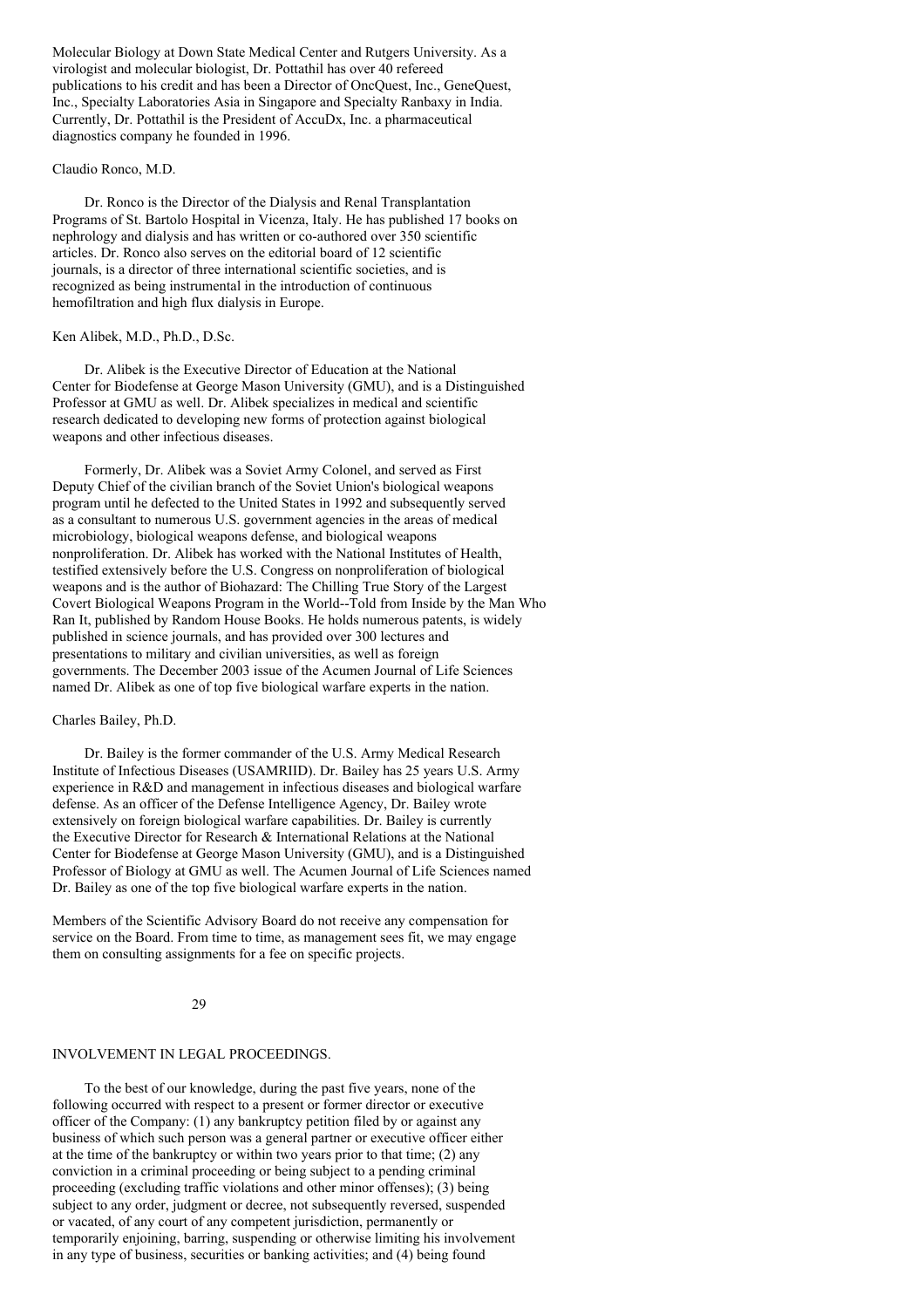by a court of competent jurisdiction (in a civil action), the SEC or the Commodities Futures Trading Commission to have violated a federal or state securities or commodities law, and the judgment has not been reversed, suspended or vacated.

# CODE OF ETHICS

Our Board of Directors is in the process of preparing a code of ethics which would apply to all of our officers, directors and employees.

## ITEM 10. EXECUTIVE COMPENSATION

The following table sets forth compensation received for the fiscal years ended March 31, 2002 through 2004 by our Chief Executive Officer and all executive officers.

# $<$ TABLE>

# SUMMARY COMPENSATION TABLE <CAPTION>

| <b>ANNUAL COMPENSATION</b><br><b>LONG-TERM COMPENSATION</b>                                                                                                                                                                                                                                                                                                                                                                                                                                                                                                                                |
|--------------------------------------------------------------------------------------------------------------------------------------------------------------------------------------------------------------------------------------------------------------------------------------------------------------------------------------------------------------------------------------------------------------------------------------------------------------------------------------------------------------------------------------------------------------------------------------------|
| <b>AWARDS</b>                                                                                                                                                                                                                                                                                                                                                                                                                                                                                                                                                                              |
| ------------------<br><b>OTHER</b><br>PAYOUTS/<br>ANNUAL<br><b>RESTRICTED OPTIONS</b><br><b>LTIP</b><br><b>OTHER</b><br><b>NAME AND PRINCIPAL</b><br><b>SALARY</b><br>BONUS COMPENSATION STOCK<br><b>SARs</b><br>PAYOUTS COMPENSATION<br><b>POSITION</b><br>$(\$)$<br>YEAR $(\$)(1)$<br>$(\$)$<br>$(\$)$<br>$^{(#)}$<br>$(\$)$<br>(1)<br>$---$<br>--------                                                                                                                                                                                                                                 |
| $<\!\!C\!\!>$<br>< S ><br>$<\infty$<br>$\langle C \rangle$ $\langle C \rangle$<br>$<\infty$<br>$\langle C \rangle$<br><c><br/><c><br/>2004 180,000<br/>James A. Joyce<br/>Chairman,<br/>180,000<br/>2003<br/>250,000<br/>President/CEO<br/>2002<br/>180,000</c></c>                                                                                                                                                                                                                                                                                                                        |
| Richard H. Tullis,<br>2004 150,000<br>$\overline{\phantom{a}}$<br>150,000<br>Ph.D. Vice President, 2003<br>250,000<br>$\overline{\phantom{a}}$<br>Chief Scientific Officer 2002<br>150,000<br>30,000                                                                                                                                                                                                                                                                                                                                                                                       |
| Edward C. Hall (2)<br>2004<br>28,530(2)<br>$\sim$ $-$<br>Vice President, Chief<br>2003<br>25,000<br><b>Financial Officer</b><br>N/A<br>2002                                                                                                                                                                                                                                                                                                                                                                                                                                                |
| $<$ TABLE>                                                                                                                                                                                                                                                                                                                                                                                                                                                                                                                                                                                 |
| The remuneration described in the above table does not include our cost<br>(1)<br>of benefits furnished to the named executive officers, including<br>premiums for health insurance and other personal benefits provided to<br>such individuals that are extended to all our employees in connection<br>with their employment. Perquisites and other personal benefits,<br>securities, or property received by an executive officer are either the<br>lesser of \$50,000 or 10% of the total salary and bonus reported for<br>each named executive officer, except as otherwise disclosed. |
| Mr. Hall became a part-time employee and was elected CFO of the Company<br>(2)<br>on August 14, 2002. He is compensated on an hourly basis, a portion of<br>which, amounting to \$5,706 in fiscal 2004, is paid to Tatum CFO<br>Partners (Tatum), of which he is a partner.                                                                                                                                                                                                                                                                                                                |

### OPTION/SAR GRANTS IN THE LAST FISCAL YEAR

None.

30

# AGGREGATED OPTIONS/SAR EXERCISES IN THE LAST FISCAL YEAR AND FISCAL YEAR-END OPTION/SAR VALUES

The following table sets forth the number of common stock options, both exercisable and unexercisable, held by each of our Named Executive Officers and the value of any in-the-money options at March 31, 2004, utilizing a value of \$1.35 per share, the closing price of our common stock on the OTCBB on March 31,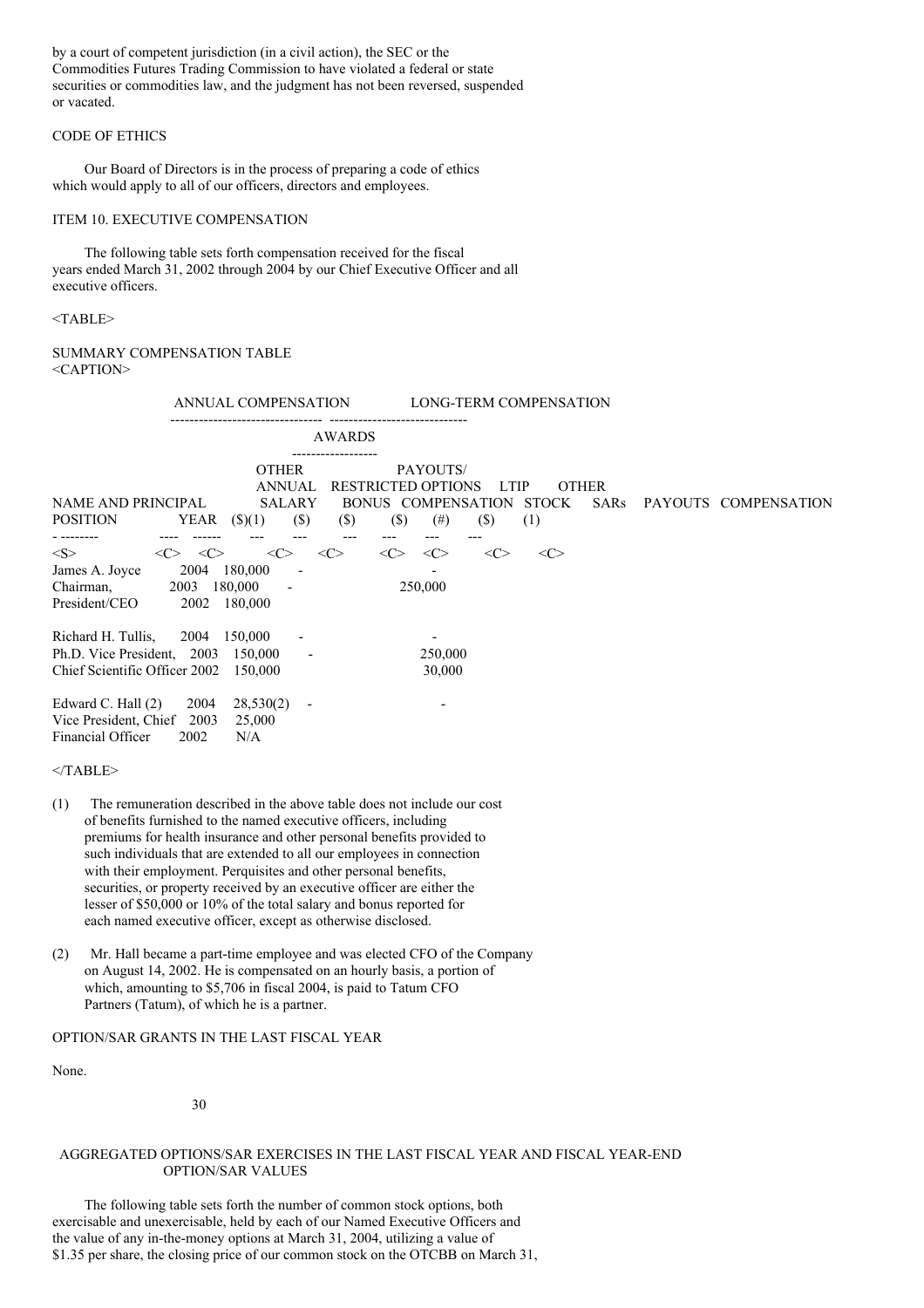|                   |               |                         | NUMBER OF                       |  | <b>VALUE OF</b>                                  |  |  |
|-------------------|---------------|-------------------------|---------------------------------|--|--------------------------------------------------|--|--|
|                   |               |                         |                                 |  | UNEXERCISED IN-THE-MONEY                         |  |  |
|                   |               |                         |                                 |  | OPTIONS AT OPTIONS AT                            |  |  |
|                   | <b>SHARES</b> |                         |                                 |  | MARCH 31, MARCH 31,                              |  |  |
|                   |               | ACOUIRED VALUE 2004     |                                 |  | 2004                                             |  |  |
|                   |               |                         |                                 |  | ON EXERCISE REALIZED (EXERCISABLE/ (EXERCISABLE/ |  |  |
|                   | (#)           | (S)                     |                                 |  | UNEXERCISABLE) UNEXERCISABLE)                    |  |  |
|                   |               |                         |                                 |  |                                                  |  |  |
| James A. Joyce -- |               |                         | $\text{\$ -- \quad 250.000/--}$ |  | $$0.0/\$0.0$                                     |  |  |
| Richard H. Tullis |               | $-$ \$ $-$ 280,000/ $-$ |                                 |  | $$0.0/\$0.0$                                     |  |  |

### EMPLOYMENT AGREEMENTS

Edward C. Hall  $\beta N/A$   $N/A$ 

We entered into an employment agreement with Mr. Joyce effective April 1, 1999. Effective June 1, 2001, Mr. Joyce was appointed our President and Chief Executive Officer and his base annual salary was increased from \$120,000 to \$180,000. Under the terms of the agreement, his employment continues at a salary of \$180,000 per year for successive one year periods, unless given notice of termination 60 days prior to the anniversary of his employment agreement.

We entered into an employment agreement with Dr. Tullis effective January 10, 2000. Effective June 1, 2001, Dr. Tullis was appointed our Chief Scientific Officer of the Company. His compensation under the agreement was modified in June 2001 from \$80,000 to \$150,000 per year. Under the terms of the agreement, his employment continues at a salary of \$150,000 per year for successive one year periods, unless given notice of termination 60 days prior to the anniversary of his employment agreement.

Both Mr. Joyce and Dr. Tullis' agreements provide for medical insurance and disability benefits, one year of severance pay if their employment is terminated by us without cause or due to change in our control before the expiration of their agreements, and allow for bonus compensation and stock option grants as determined by our Board of Directors.

Both agreements also contain restrictive covenants preventing competition with us and the use of confidential business information, except in connection with the performance of their duties for us, for a period of two years following the termination of their employment with us.

Effective August 14, 2002, Mr. Hall was elected our Vice President, Chief Financial Officer. His employment is subject to 30 days' notice, with no severance pay provisions, in accordance with his employment agreement. He receives no medical or other benefits from us.

### STOCK OPTION GRANTS

Our 2000 Stock Option Plan (the "Plan"), adopted by us in August 2000, provides for the grant of incentive stock options ("ISOs") to full-time employees (who may also be Directors) and nonstatutory stock options ("NSOs") to non-employee Directors, consultants, customers, vendors or providers of significant services. The exercise price of any ISO may not be less than the fair market value of our Common Stock on the date of grant or, in the case of an optionee who owns more than 10% of the total combined voting power of all classes of our outstanding stock, not be less than 110% of the fair market value on the date of grant. The exercise price, in the case of any NSO, must not be less than 75% of the fair market value of our Common Stock on the date of grant. The amount available under the Plan is 500,000 options.

At March 31, 2004, we had granted 47,500 options under the Plan, with 452,500 available for future issuance. We issued the remaining 1,966,415 options (of which 637,800 have been exercised or cancelled) outside of the Plan.

At March 31, 2004, we had outstanding options to purchase 1,376,115 shares of our Common Stock. See Item 11, "Security Ownership of Certain Beneficial Owners and Management."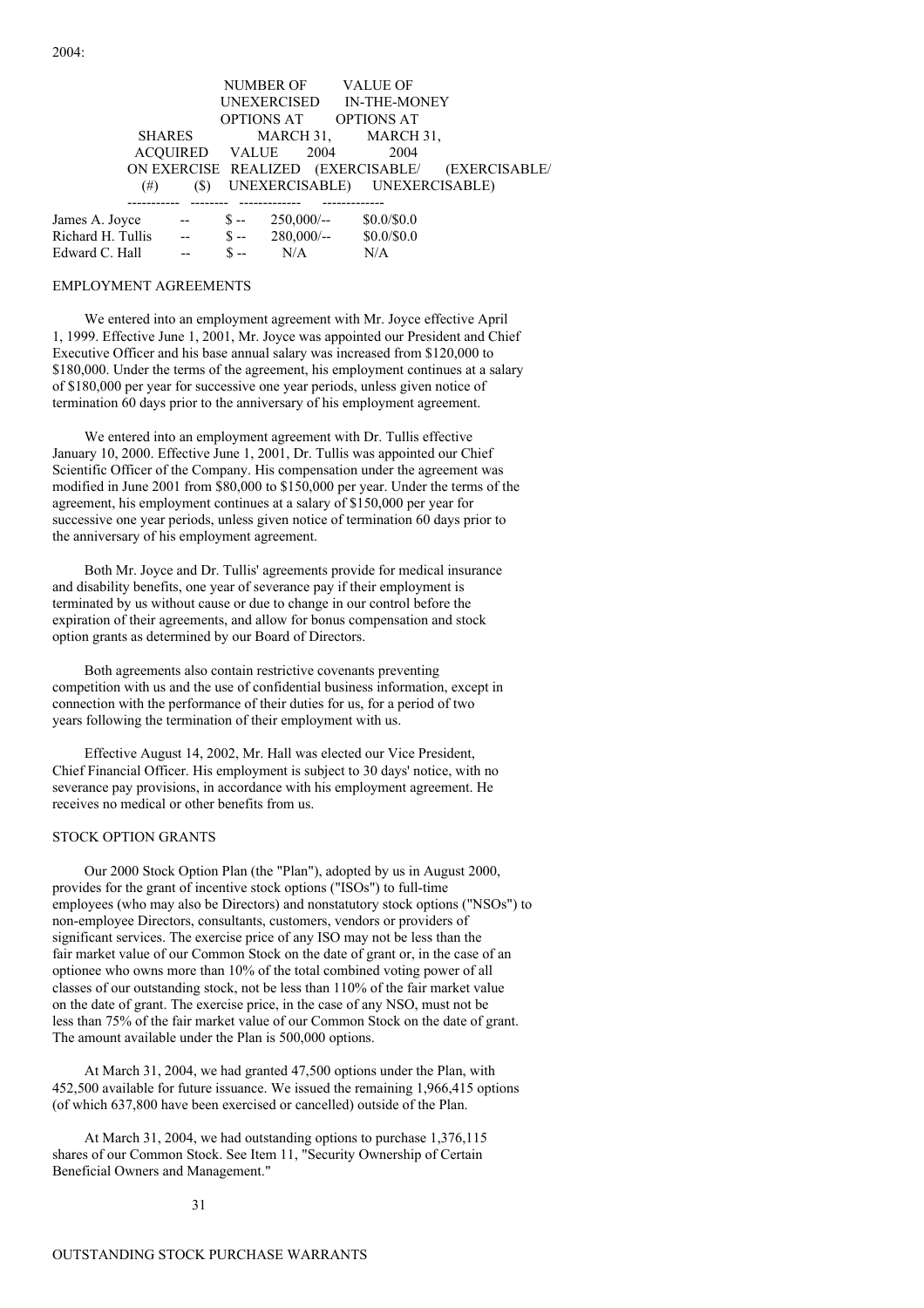#### Common Stock purchase warrants

At March 31, 2004, we had outstanding a total of 3,907,764 warrants, exercisable at prices between \$0.25 - 6.50 per share and with expiration dates from 2004 - 2007.

See Item 11, "Security Ownership of Certain Beneficial Owners and Management."

# ITEM 11. SECURITY OWNERSHIP OF CERTAIN BENEFICIAL OWNERS AND MANAGEMENT

The following table sets forth certain information regarding the beneficial ownership of our Common Stock as of June 10, 2004 for:

- each person known by us to be the beneficial owner of 5% or more of our Common Stock;

- each of our Directors and each of our executive officers whose name appears in the summary compensation table (the "Executive Officers"); and

- all of our Directors and the Executive Officers as a group.

Except as otherwise noted in the footnotes below, the entity, individual Director or Executive Officer has sole voting and investment power over such securities.

# **COMMON** (VOTING)

--------------------------

| NAME AND ADDRESS OF BENEFICIAL OWNERS (1) (2) AMOUNT                                               |                 |         | $\frac{9}{6}$ (3) |
|----------------------------------------------------------------------------------------------------|-----------------|---------|-------------------|
| Calvin M. Leung $(5)(6)(7)$<br>P.O. Box 2366<br>Costa Mesa, CA 92628                               | 2,352,643 17.2% |         |                   |
| Rod Tompkins $(6)(8)$<br>420 Douglas<br>Wayne, NE 68787                                            | 1,520,000 11.3% |         |                   |
| Fusion Capital Fund II, LLC (6)(9)<br>222 Merchandise Mart Plaza, Suite 9-112<br>Chicago, IL 60654 | 1,604,966       | $9.9\%$ |                   |
| James A. Joyce $(4)(5)(6)(10)$                                                                     | 850,000         | $6.2\%$ |                   |
| Franklyn S. Barry, Jr. $(5)(11)$                                                                   | 418,593         | $3.0\%$ |                   |
| Richard H. Tullis $(4)(5)(12)$                                                                     | 330,000         | $2.4\%$ |                   |
| Edward G. Broenniman $(5)(13)$                                                                     | 261,374         | $2.0\%$ |                   |
| Edward C. Hall(4)<br>$\theta$                                                                      | *               |         |                   |
| Directors and executive officers, as a group (6<br>members)                                        | 4,212,610       | 28.7%   |                   |

- ------------------------------------\* Less than one percent.

(1) Beneficial ownership is determined in accordance with Rule 13d-3 under the Securities Exchange Act and is generally determined by voting power and/or investment power with respect to securities. Except as indicated by footnote and subject to community property laws where applicable, we believe that the persons named in the table above have sole voting and investment power with respect to all shares of Common Stock shown as beneficially owned by them. Unless otherwise indicated, the address of each shareholder is 7825 Fay Avenue, La Jolla, CA 92037.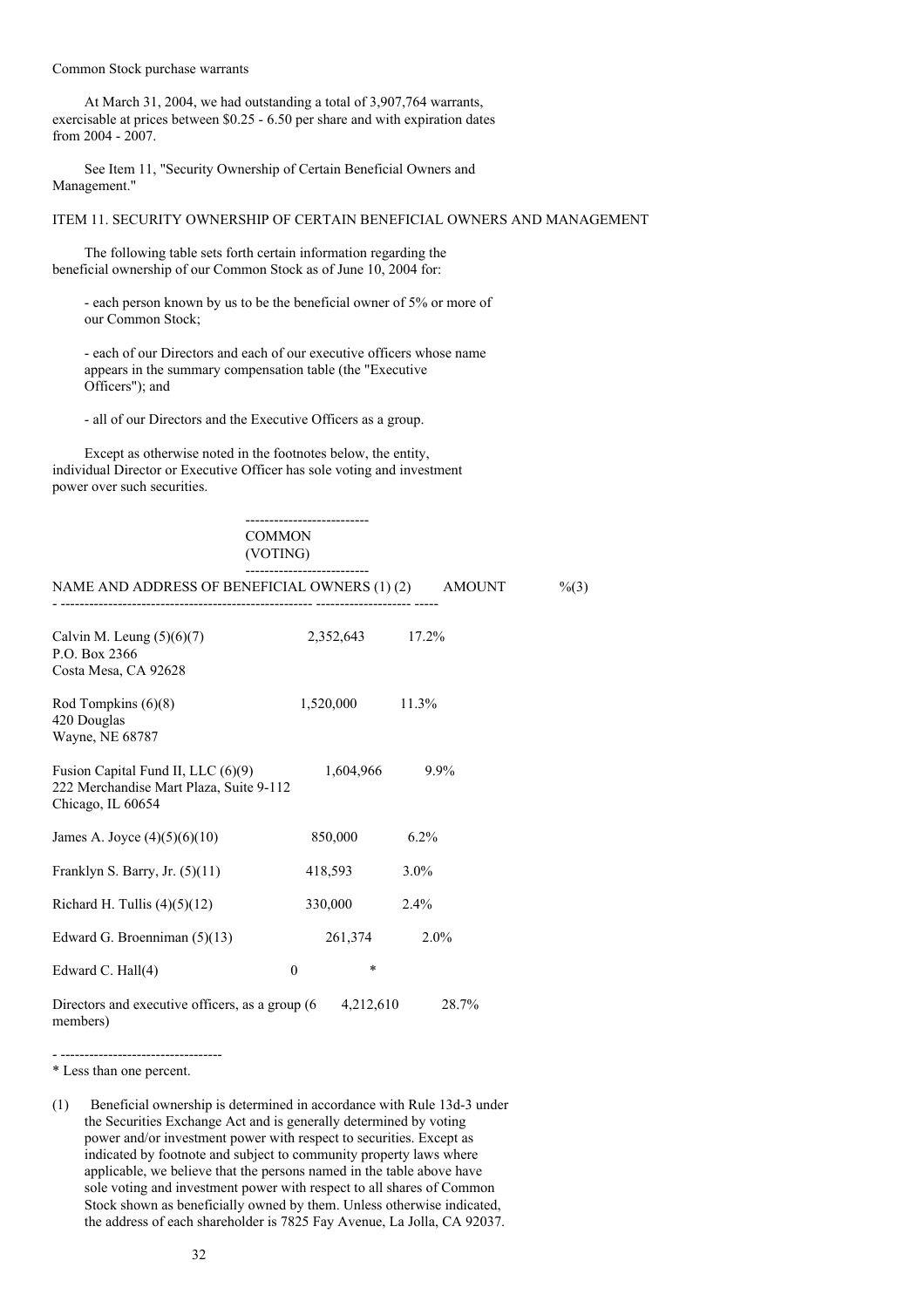- (2) A person is deemed to be the beneficial owners of securities that can be acquired by such person within 60 days from June 10, 2004 upon the exercise of warrants or options. Each beneficial owner's percentage ownership is determined by assuming that options and warrants that are held by such person (but not those held by any other person) and that are exercisable within 60 days from June 10, 2004.
- (3) Assumes 13,389,621 shares of Common Stock outstanding at June 10, 2004.
- (4) Executive officer.
- (5) Director.
- (6) More-than-5% shareholder.
- (7) Includes all shares owned by members of Mr. Leung's family and entities he controls plus 10,000 warrants at \$3.00, expiring on January 1, 2006 and 306,000 warrants at \$0.25, expiring on July 11, 2004 and January 29, 2005.
- (8) Includes 20,000 warrants to purchase common stock at \$0.25 per share, expiring on April 2, 2005.
- (9) Includes 568,181 warrants to purchase common stock at \$0.76 per share, expiring on the third anniversary of the date of an effective registration statement, the initial filing of which is expected to be on June 29, 2004. Pursuant to the terms of the warrant, Fusion Capital is not entitled to exercise the warrants to the extent such exercise would cause the aggregate number of shares of common stock beneficially owned by the Fusion Capital to exceed 9.9% of the outstanding shares of the common stock following such exercise.
- (10) Includes 250,000 stock options exercisable at \$1.90 per share.
- (11) Includes options to purchase 412,500 shares at \$3.00.
- (12) Includes 250,000 stock options exercisable at \$1.90 per share and 30,000 stock options exercisable at \$2.56 per share.
- (13) Includes 53,885 shares owned by Mr. Broenniman's wife and his options to purchase 3,000 shares at \$1.78 and 2,500 shares at \$3.75.

# ITEM 12. CERTAIN RELATIONSHIPS AND RELATED TRANSACTIONS

Franklyn S. Barry, Jr., a director and shareholder of Aethlon Medical, was engaged as a consultant to the Company on strategic and business issues from June 1, 2001 to May 31, 2003 and was paid \$60,000 per year. See Item 9, "Directors and Executive Officers" and Item 11, "Security Ownership of Certain Beneficial Owners and Management."

Calvin M. Leung, a director and shareholder of Aethlon Medical, was previously engaged as our consultant and he and his affiliates have invested approximately \$654,000 in Aethlon Medical to date, through equity and convertible debt securities. He currently owns 2,036,643 of our common shares and 316,000 warrants to purchase common stock at prices between \$0.25 to \$3.00 per share (See ITEM 11. SECURITY OWNERSHIP OF CERTAIN BENEFICIAL OWNERS AND MANAGEMENT)

Certain of our officers and other related parties have advanced us funds, agreed to defer compensation or paid expenses on behalf of us to cover short-term working capital deficiencies. These non interest-bearing liabilities have been included as due to related parties in the accompanying financial statements.

Effective January 1, 2000, we entered into an agreement with a related party under which an invention and related patent rights for a method of removing HIV and other viruses from the blood using the Hemopurifier(TM) were assigned to us by the inventors in exchange for (a) a royalty to be paid on future sales of the patented product or process equal to 8.75% of net sales, as defined and (b) 12,500 shares of our restricted common stock. Upon the issuance of the first United States patent relating to the invention, we were obligated to issue an additional 12,500 shares of our restricted common stock to the inventors. If the market price of our common stock on the date the patent is issued is below \$8 per share, the number of shares to be issued will be that amount which equates to \$100,000 of market value. On March 4, 2003, the related patent was issued and, as a result, we issued 196,078 shares of our restricted common stock valued at \$100,000 which is included in professional fees in the accompanying consolidated statements of operations.

We believe that each of the related party transactions discussed above is on terms as favorable as could have been obtained from unaffiliated third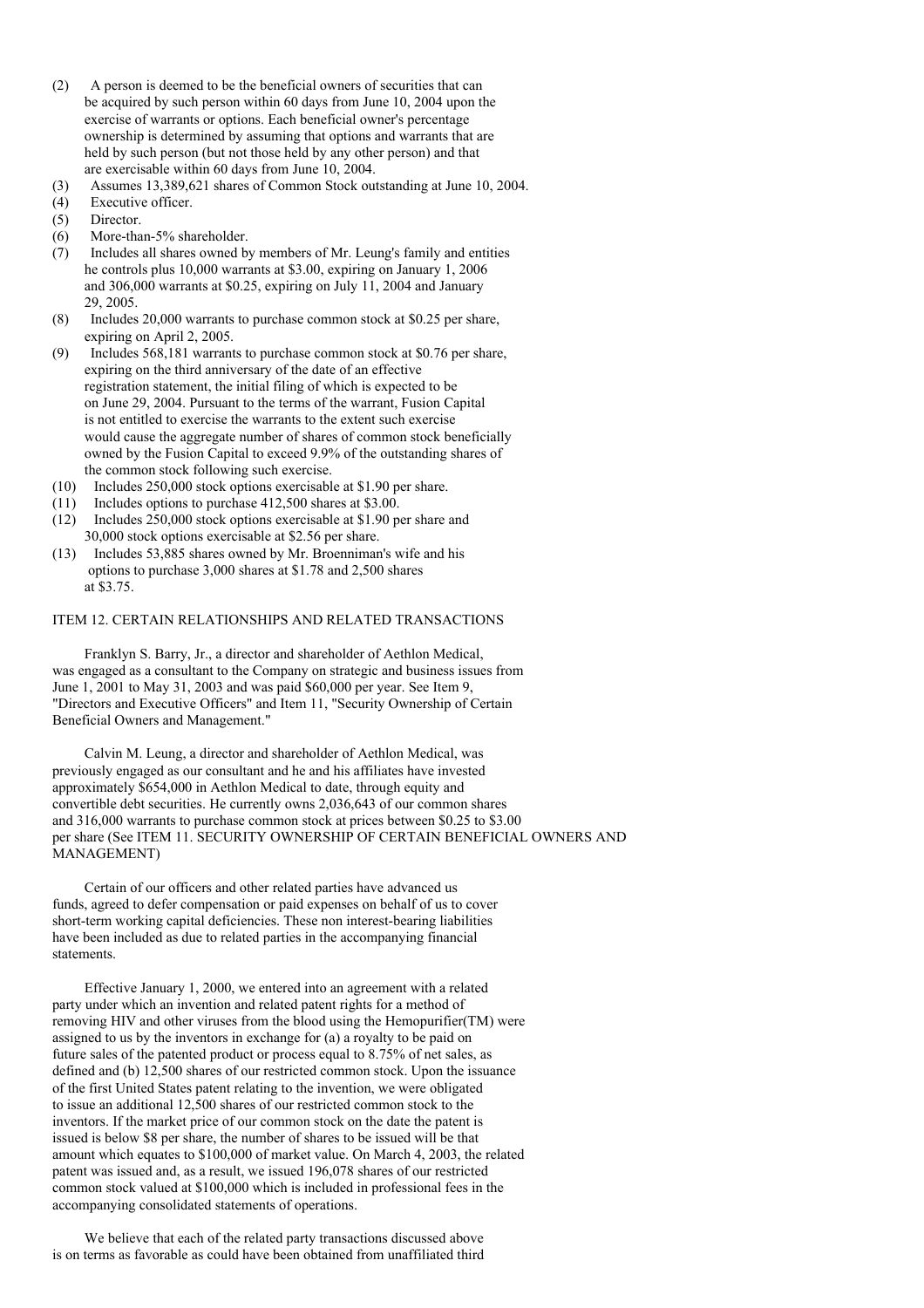parties.

### 33

### ITEM 13. EXHIBITS AND REPORTS ON FORM 8-K

The following documents are filed as part of this report on Form 10-KSB:

1. Consolidated Financial Statements for the periods ended March 31, 2004 and 2003:

> Independent Auditors' Reports Consolidated Balance Sheet Consolidated Statements of Operations Consolidated Statements of Cash Flows Consolidated Statements of Stockholders' Deficit Notes to Consolidated Financial Statements

2. Exhibits

The following exhibits are being filed with this Annual Report on Form 10-KSB and/or are incorporated by reference therein in accordance with the designated footnote references:

- 3.1 Our Articles of Incorporation and Bylaws (1)
- 3.2 Certificate of Amendment of Articles of Incorporation dated March 28, 2000 (2)
- 10.1 Employment Agreement between us and Franklyn S. Barry, Jr. dated April 1, 1999 (3)
- 10.2 Employment Agreement between us and James A. Joyce dated April 1, 1999 (3)
- 10.3 Agreement and Plan of Reorganization Between Aethlon Medical and Aethlon, Inc. dated March 10, 1999 (4)
- 10.4 Agreement and Plan of Reorganization Between us and Hemex, Inc. dated March 10, 1999 (4)
- 10.5 Agreement and Plan of Reorganization Between us and Syngen Research, Inc. (5)
- 10.6 Agreement and Plan of Reorganization Between us and Cell Activation, Inc. (6)
- 10.7 Common Stock Purchase Agreement between Aethlon Medical and Fusion Capital Fund II, LLC. (7)
- 10.8 Registration Rights Agreement between Aethlon Medical and Fusion Capital Fund II, LLC. (7)
- 10.9 Form of Securities Purchase Agreement for Private Placement closing on June 7, 2004 (7)
- 10.10 Form of Common Stock Purchase Warrant for Private Placement closing on June 7, 2004 (7)
- 10.11 Form of Registration Rights Agreement for Private Placement closing on June 7, 2004 (7)
- 10.12 2003 Consultant Stock Plan (8)
- 23.1 Consent of Independent Auditors
- 31.1 Certification of our Chief Executive Officer and President, pursuant to Securities Exchange Act rules 13a-14(a) and 15d-14(a) as adopted pursuant to Section 302 of the Sarbanes Oxley Act of 2002.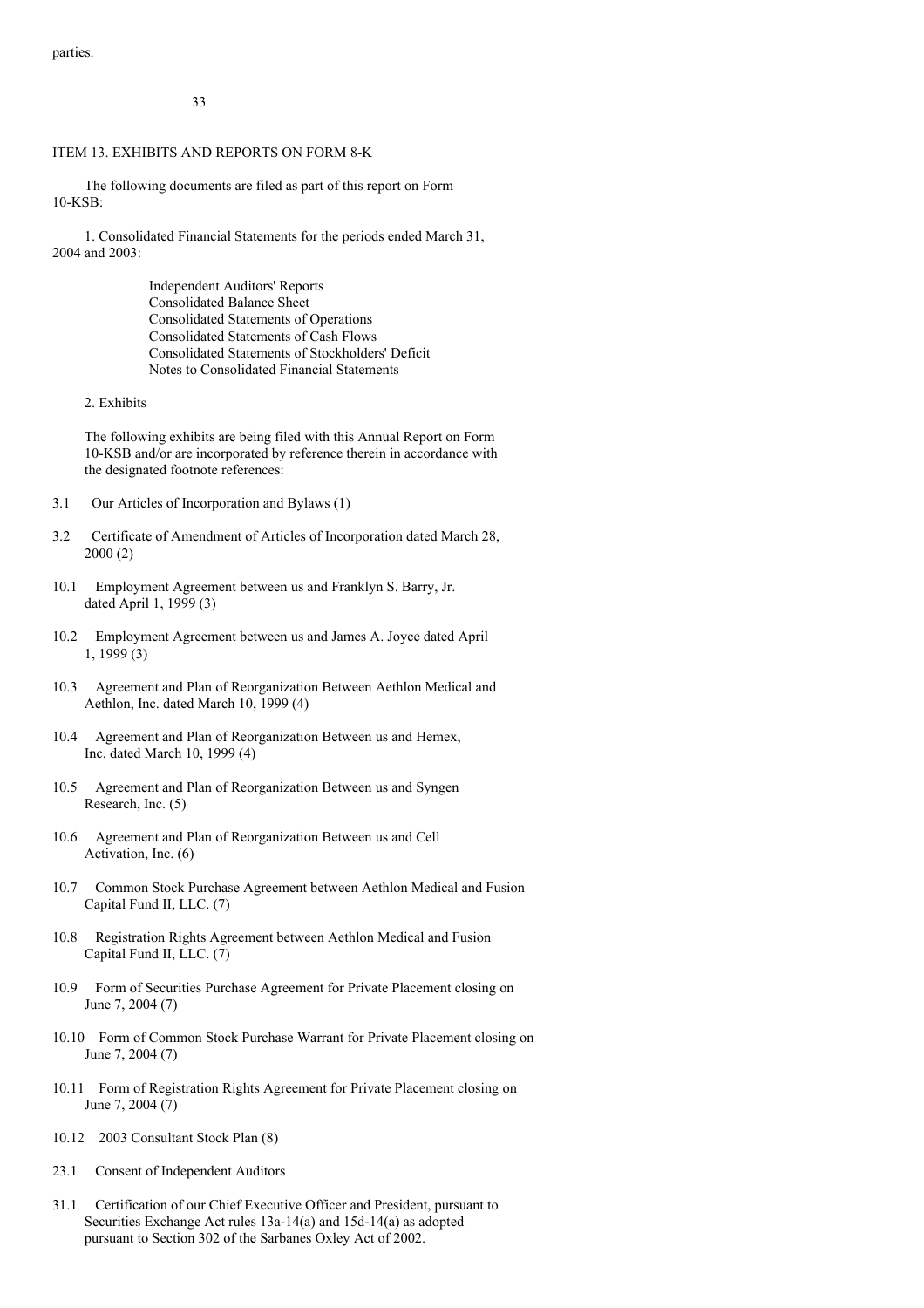- 31.2 Certification of our Chief Financial Officer, pursuant to Securities Exchange Act rules 13a-14(a) and 15d-14(a) as adopted pursuant to Section 302 of the Sarbanes Oxley Act of 2002.
- 32.1 Statement of our Chief Executive Officer under Section 906 of the Sarbanes-Oxley Act of 2002 (18 U.S.C. Section 1350)
- 32.2 Statement of our Chief Financial Officer under Section 906 of the Sarbanes-Oxley Act of 2002 (18 U.S.C. Section 1350)

34

In accordance with Item 601(b)(32)(ii) of Regulation S-B and SEC Release Nos. 33-8238 and 34-47986, Final Rule: Management's Reports on Internal Control Over Financial Reporting and Certification of Disclosure in Exchange Act Periodic Reports, the certifications furnished in Exhibit 32.1 hereto are deemed to accompany this Form 10-KSB and will not be deemed "filed" for purpose of Section 18 of the Exchange Act. Such certifications will not be deemed to be incorporated by reference into any filing under the Securities Act or the Exchange Act, except to the extent that the Registrant specifically incorporates it by reference

- (1) Filed with our Registration Statement on Form SB-2 dated December 18, 2000 and incorporated by reference.
- (2) Filed with our Annual Report on Form 10-KSB for the year ended March 31, 2000 and incorporated by reference.
- (3) Filed with our Annual Report on Form 10-KSB for the year ended March 31, 1999 and incorporated by reference.
- (4) Filed with our Current Report on Form 8-K dated March 10, 1999 and incorporated by reference.
- (5) Filed with our Current Report on Form 8-K dated January 10, 2000 and incorporated by reference.
- (6) Filed with our Current Report on Form 8-K dated April 10, 2000 and incorporated by reference.
- (7) Filed with our Current Report on Form 8-K dated June 7, 2004 and incorporated by reference.
- (8) Incorporated by reference from our Registration Statement on Form S-8 (File No. 333-114017) filed on March 29, 2004.
- (b) Reports on Form 8-K.

Current Report on Form 8-K dated June 7, 2004 (filed with the SEC on June 7, 2004) relating to our private placement and common stock purchase agreement with Fusion Capital Fund II, LLC

\* Filed herewith

## ITEM 14. PRINCIPAL ACCOUNTANT FEES AND SERVICES

The following table presents fees for professional services rendered by Squar, Milner, Reehl & Williamson LLP ("Squar Milner") for the annual audit of our consolidated financial statements as of and for the fiscal years ended March 31, 2004, and 2003 and fees billed for other services rendered by Squar Milner during such years:

Fiscal Years Ended March 31,

|                                                | 2004     | 2003                 |  |
|------------------------------------------------|----------|----------------------|--|
|                                                |          |                      |  |
| <b>Audit Fees</b><br><b>Audit Related Fees</b> | \$55,500 | \$60,000<br>2,500(1) |  |
| Tax Fees<br>All Other Fees                     |          |                      |  |
|                                                |          |                      |  |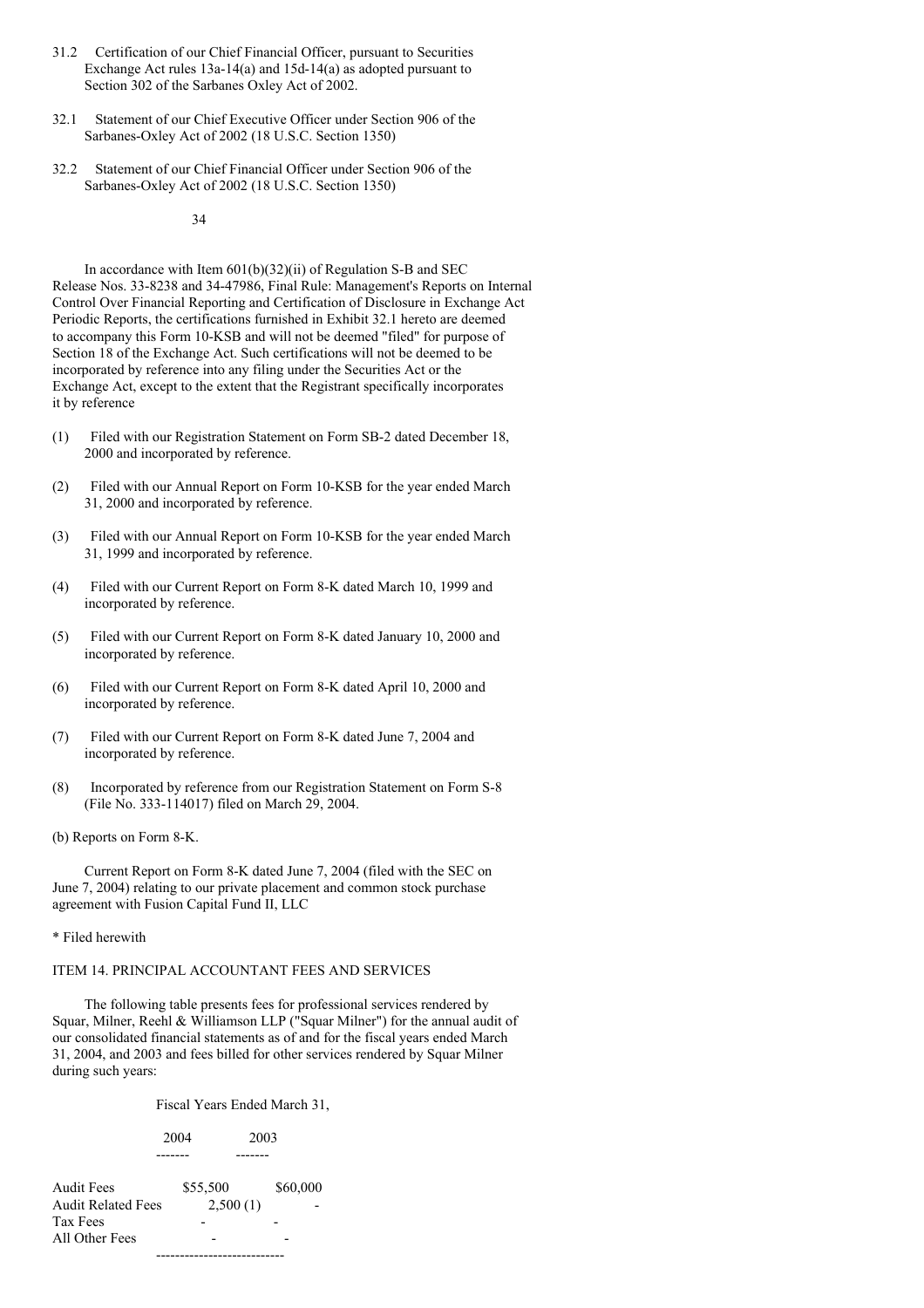(1) Such amount represents services rendered in connection with Form S-8.

===========================

# POLICY ON AUDIT COMMITTEE PRE-APPROVAL OF AUDIT AND PERMISSIBLE NON-AUDIT SERVICES OF INDEPENDENT AUDITOR

Our audit committee of the Board of Directors is responsible for pre-approving all audit and permitted non-audit services to be performed for us by our independent auditor.

35

# SIGNATURES

In accordance with Section 13 or 15(d) of the Exchange Act, the registrant caused this report to be signed on its behalf by the undersigned, thereunto duly authorized, on the 29th day of June 2004.

By: /s/ JAMES A. JOYCE

James A. Joyce Chairman, President & Chief Executive Officer

---------------------------------------------

By: /s/ EDWARD C. HALL

Edward C. Hall Vice President and Chief Financial Officer

---------------------------------------------

In accordance with the Exchange Act, this report has been signed below by the following persons on behalf of the registrant and in the capacities and on the dates indicated.

| <b>SIGNATURE</b>                               | <b>TITLE</b>          | <b>DATE</b>   |  |
|------------------------------------------------|-----------------------|---------------|--|
|                                                |                       |               |  |
| /s/ JAMES A. JOYCE                             | Chairman of the Board | June 29, 2004 |  |
| ----------------------------<br>James A. Joyce |                       |               |  |
| /s/ FRANKLYN S. BARRY, JR.                     | Director              | June 29, 2004 |  |
| Franklyn S. Barry, Jr.                         |                       |               |  |
| /s/ EDWARD G. BROENNIMAN                       | Director              | June 29, 2004 |  |
| Edward G. Broenniman                           |                       |               |  |
| /s/ RICHARD H. TULLIS                          | Director              | June 29, 2004 |  |
| Richard H. Tullis                              |                       |               |  |
| /s/ CALVIN M. LEUNG                            | Director              | June 29, 2004 |  |
| Calvin M. Leung                                |                       |               |  |

31

#### AETHLON MEDICAL, INC. AND SUBSIDIARIES (A DEVELOPMENT STAGE COMPANY)

# CONSOLIDATED FINANCIAL STATEMENTS

MARCH 31, 2004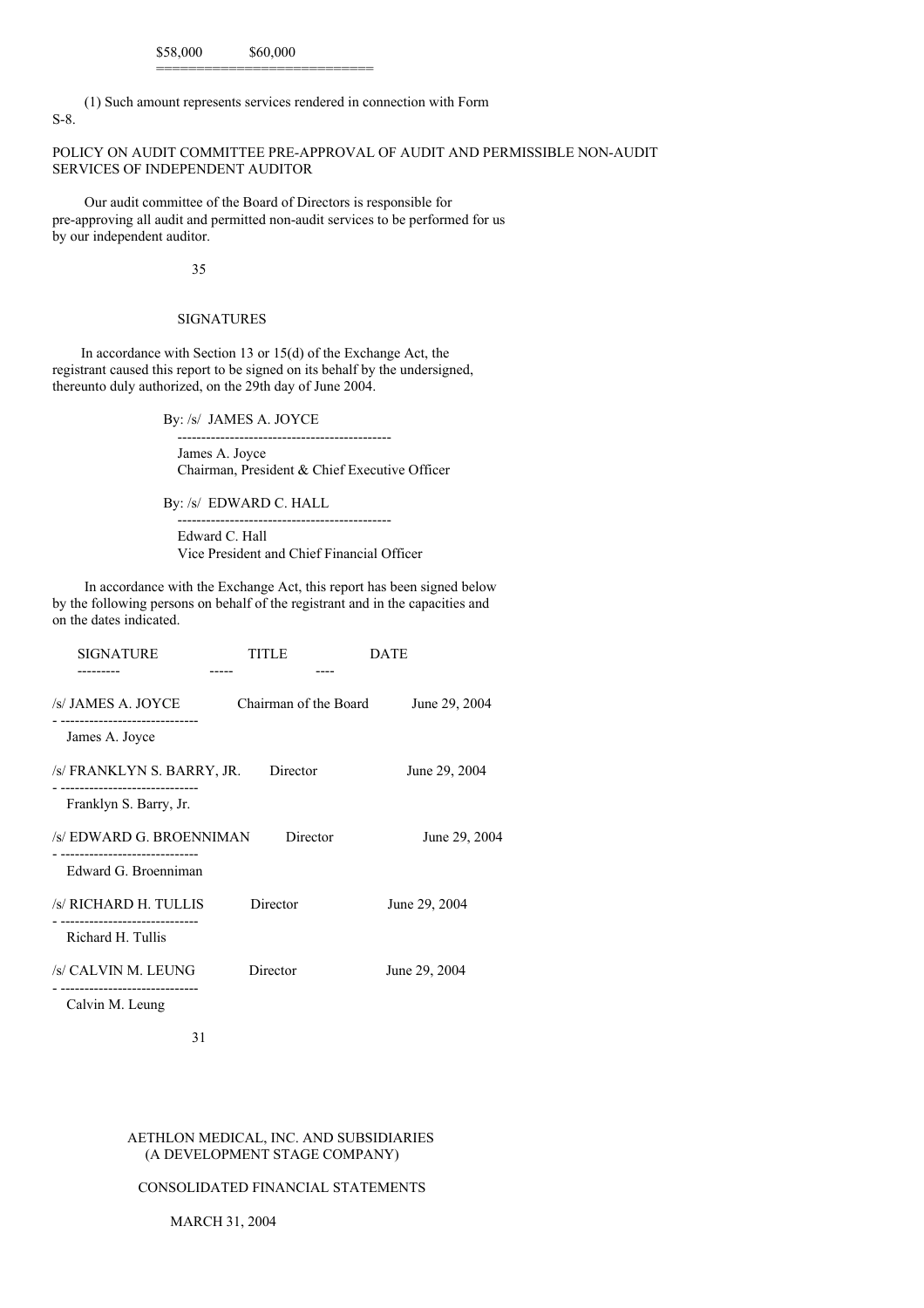# INDEX TO FINANCIAL STATEMENTS

| Consolidated Statements of Stockholders' Deficit F-4 |  |
|------------------------------------------------------|--|
|                                                      |  |
|                                                      |  |

# REPORT OF INDEPENDENT REGISTERED ACCOUNTING FIRM

To the Board of Directors and Stockholders Aethlon Medical, Inc. and Subsidiaries

We have audited the accompanying consolidated balance sheet of Aethlon Medical, Inc. and Subsidiaries (the "Company"), a development stage company, as of March 31, 2004 and the related consolidated statements of operations, stockholders' deficit and cash flows for each of the years in the two-year period then ended and for the period from January 31, 1984 (Inception) to March 31, 2004. These consolidated financial statements are the responsibility of the Company's management. Our responsibility is to express an opinion on these consolidated financial statements based on our audits.

We conducted our audits in accordance with standards of the Public Company Accounting Oversight Board (United States). Those standards require that we plan and perform the audits to obtain reasonable assurance about whether the consolidated financial statements are free of material misstatement. An audit includes examining, on a test basis, evidence supporting the amounts and disclosures in the consolidated financial statements. An audit also includes assessing the accounting principles used and significant estimates made by management, as well as evaluating the overall consolidated financial statement presentation. We believe that our audits provide a reasonable basis for our opinion.

In our opinion, the consolidated financial statements referred to above present fairly, in all material respects, the financial position of Aethlon Medical, Inc. and Subsidiaries as of March 31, 2004 and the results of their operations and their cash flows for the each of the years in the two-year period then ended and for the period from January 31, 1984 (Inception) to March 31, 2004, in conformity with U.S. generally accepted accounting principles.

The accompanying consolidated financial statements have been prepared assuming that the Company will continue as a going concern. At March 31, 2004, the Company has negative working capital of approximately \$3,930,000 and a deficit accumulated during the development stage of approximately \$17,145,000. As discussed in Note 1 to the consolidated financial statements, a significant amount of additional capital will be necessary to advance the development of the Company's products to the point at which they may become commercially viable. These conditions, among others raise substantial doubt about the Company's ability to continue as a going concern. Management's plans regarding these matters are also described in Note 1. The accompanying consolidated financial statements do not include any adjustments that might result from the outcome of this uncertainty.

/s/ Squar, Milner, Reehl & Williamson, LLP May 18, 2004 Newport Beach, California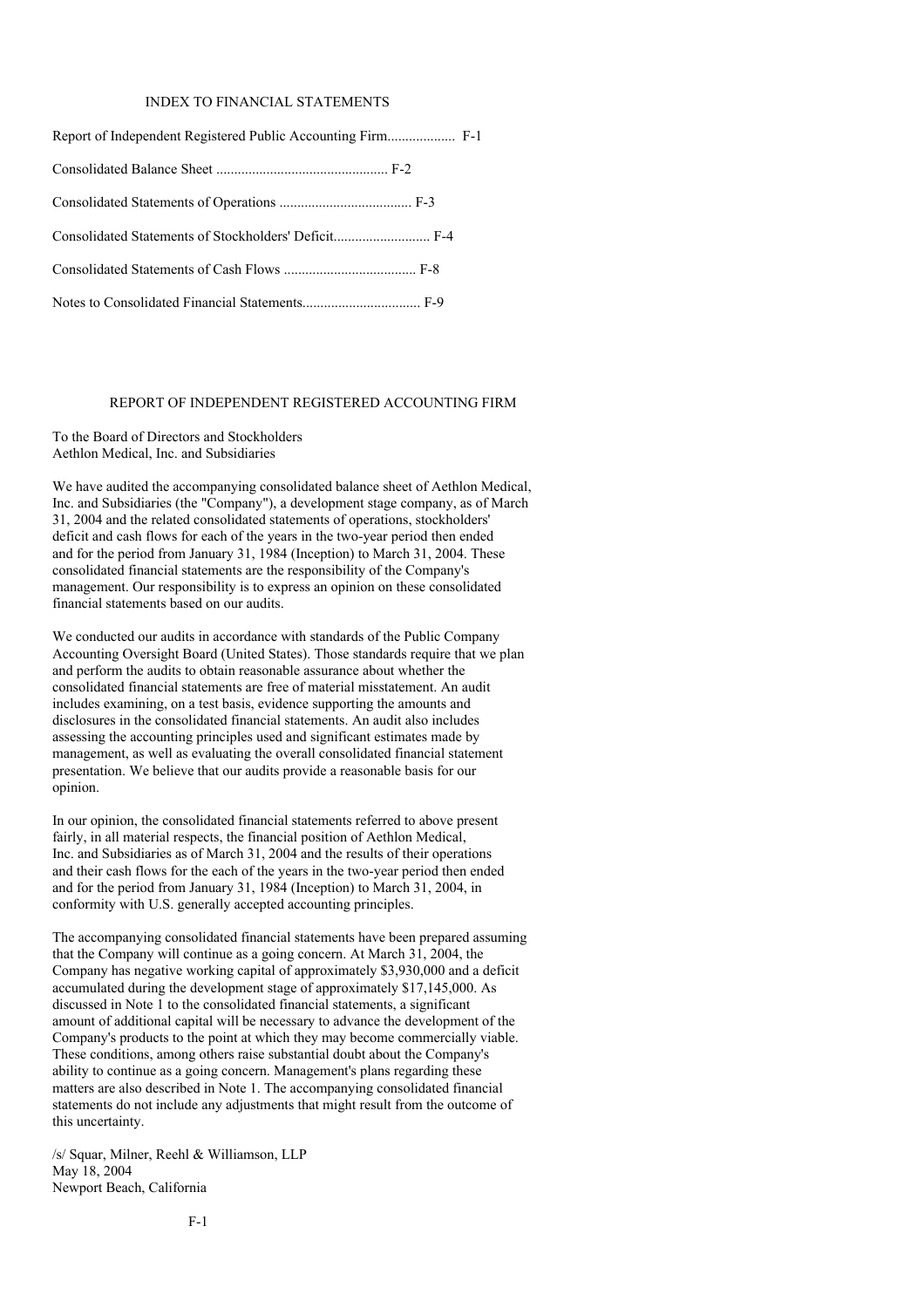#### - -------------------------------------------------------------------------------- AETHLON MEDICAL, INC. AND SUBSIDIARIES (A Development Stage Company) CONSOLIDATED BALANCE SHEET March 31, 2004 - --------------------------------------------------------------------------------

# ASSETS

| <b>CURRENT ASSETS</b><br>Cash<br>Prepaid expenses                                                                                                                                                     | \$1,619<br>5,582<br>-----------                                  |
|-------------------------------------------------------------------------------------------------------------------------------------------------------------------------------------------------------|------------------------------------------------------------------|
| <b>TOTAL CURRENT ASSETS</b>                                                                                                                                                                           | 7,201                                                            |
| Property and equipment, net<br>Patents, net<br>Other assets                                                                                                                                           | 16,741<br>237,314<br>20,405<br>------------                      |
| TOTAL NONCURRENT ASSETS                                                                                                                                                                               | 274,460                                                          |
| <b>TOTAL ASSETS</b>                                                                                                                                                                                   | \$ 281,661<br>=============                                      |
| LIABILITIES AND STOCKHOLDERS' DEFICIT                                                                                                                                                                 |                                                                  |
| <b>CURRENT LIABILITIES</b><br>Accounts payable and accrued liabilities<br>Due to related parties<br>Notes payable<br>Convertible notes payable                                                        | \$1,588,381<br>1,673,457<br>500,000<br>175,000<br>-------------  |
| TOTAL CURRENT LIABILITIES                                                                                                                                                                             | 3,936,838<br>-------------                                       |
| <b>COMMITMENTS AND CONTINGENCIES</b>                                                                                                                                                                  |                                                                  |
| STOCKHOLDERS' DEFICIT                                                                                                                                                                                 |                                                                  |
| Common stock, par value of \$0.001, 25,000,000 shares<br>authorized; 10,649,329 issued and outstanding<br>Additional paid in capital<br>Deficit accumulated during the development stage (17,145,313) | 10,649<br>13,479,487<br>-------------                            |
| TOTAL STOCKHOLDERS' DEFICIT                                                                                                                                                                           | (3,655,177)                                                      |
| TOTAL LIABILITIES AND STOCKHOLDERS' DEFICIT                                                                                                                                                           | \$<br>281,661                                                    |
|                                                                                                                                                                                                       | SEE ACCOMPANYING NOTES TO THE CONSOLIDATED FINANCIAL STATEMENTS. |
| $F-2$                                                                                                                                                                                                 |                                                                  |
|                                                                                                                                                                                                       |                                                                  |
| $<$ TABLE>                                                                                                                                                                                            |                                                                  |

- ---------------------------------------------------------------------------------------

AETHLON MEDICAL, INC. AND SUBSIDIARIES (A Development Stage Company) CONSOLIDATED STATEMENTS OF OPERATIONS For the Years Ended March 31, 2004 and 2003 and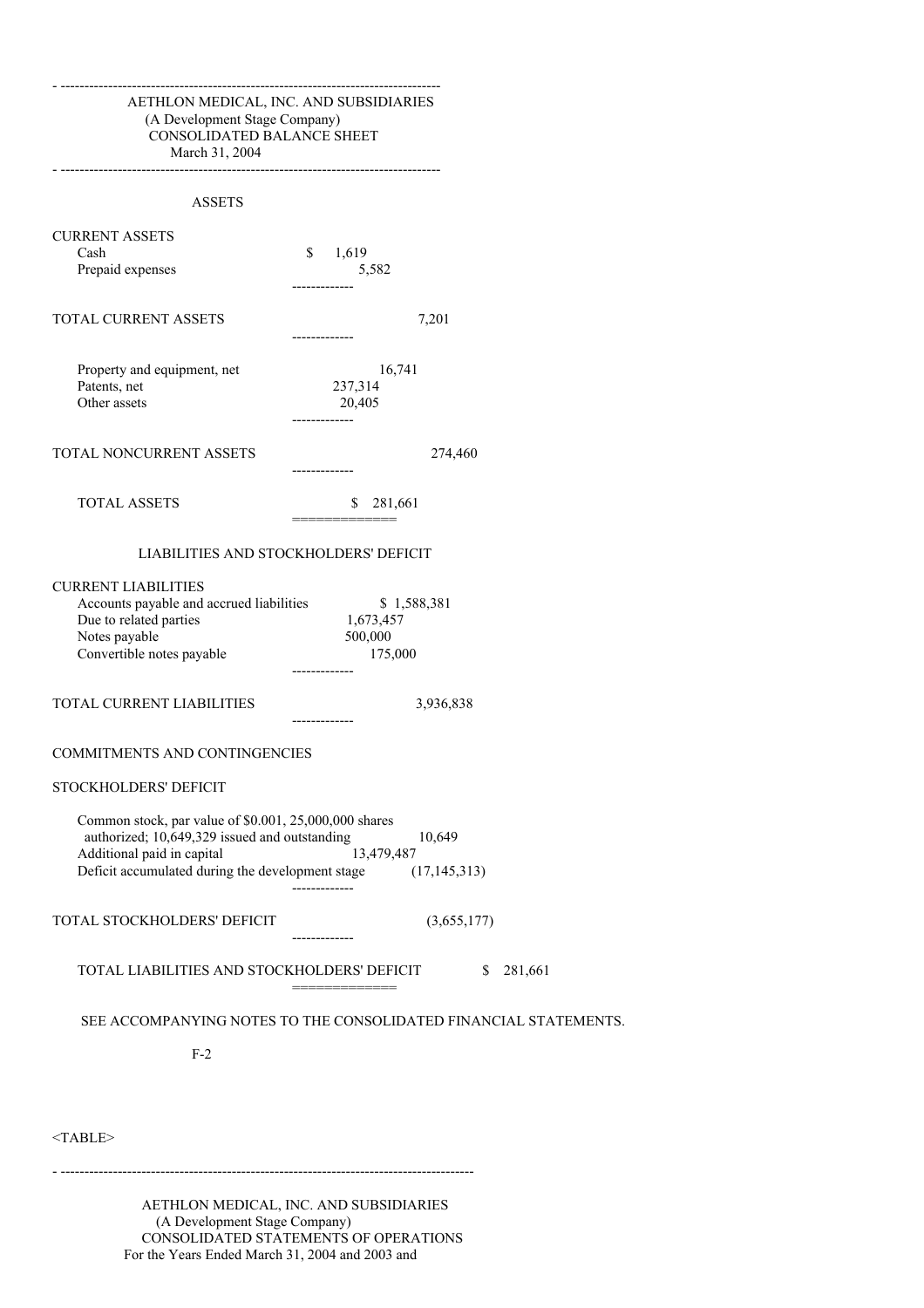| <caption></caption>                                     |                                                                                                                                                                                                                                                      |
|---------------------------------------------------------|------------------------------------------------------------------------------------------------------------------------------------------------------------------------------------------------------------------------------------------------------|
|                                                         | January 31, 1984                                                                                                                                                                                                                                     |
|                                                         | (Inception) Through<br>2004 2003 March 31, 2004                                                                                                                                                                                                      |
|                                                         |                                                                                                                                                                                                                                                      |
| $<\!\!S\!\!>$                                           | $\text{<} C \text{>} \qquad \text{<} C \text{>} \qquad \text{<} C \text{>}$                                                                                                                                                                          |
|                                                         | Grant income<br>Subcontract income<br>Subcontract income<br>Subcontract income<br>Subcontract income<br>Subcontract income<br>Subcontract income<br>Subcontract income<br>Subcontract income<br>Subcontract income<br>Subcontract income<br>Subcontr |
|                                                         | Sale of research and development -- 35,810                                                                                                                                                                                                           |
|                                                         | $  1,533,568$                                                                                                                                                                                                                                        |
|                                                         |                                                                                                                                                                                                                                                      |
| <b>OPERATING EXPENSES</b>                               |                                                                                                                                                                                                                                                      |
|                                                         |                                                                                                                                                                                                                                                      |
|                                                         | Professional fees<br>Professional fees<br>Payroll and related<br>$417,486$<br>$549,611$<br>$5,570,510$<br>General and administrative<br>$238,276$<br>$326,521$<br>$3,482,441$<br>Impairment of intangible assets<br>$-334,304$<br>$1,231,531$        |
|                                                         |                                                                                                                                                                                                                                                      |
|                                                         | 995,549 1,971,385 14,051,108<br>---- ------------ ------------                                                                                                                                                                                       |
| <b>OPERATING LOSS</b>                                   | $(995,549)$ $(1,971,385)$ $(12,517,540)$                                                                                                                                                                                                             |
| OTHER (INCOME) EXPENSE                                  |                                                                                                                                                                                                                                                      |
| Interest expense                                        | 523,249 489,731 4,507,581                                                                                                                                                                                                                            |
| Interest income<br>Other                                | $-  (17,415)$<br>$- 137,607$                                                                                                                                                                                                                         |
|                                                         |                                                                                                                                                                                                                                                      |
|                                                         | 523,249 489,731 4,627,773                                                                                                                                                                                                                            |
|                                                         |                                                                                                                                                                                                                                                      |
| <b>NET LOSS</b>                                         | $(1,518,798)$ $(2,461,116)$ $(17,145,313)$                                                                                                                                                                                                           |
|                                                         |                                                                                                                                                                                                                                                      |
| Basic and diluted loss                                  |                                                                                                                                                                                                                                                      |
| per common share                                        | $(0.19)$ \$ $(0.44)$                                                                                                                                                                                                                                 |
|                                                         |                                                                                                                                                                                                                                                      |
| Weighted average number of common<br>shares outstanding | 8,181,612 5,553,196                                                                                                                                                                                                                                  |
|                                                         | ------------- -------------                                                                                                                                                                                                                          |
|                                                         | SEE ACCOMPANYING NOTES TO THE CONSOLIDATED FINANCIAL STATEMENTS.                                                                                                                                                                                     |
|                                                         |                                                                                                                                                                                                                                                      |
|                                                         | $F-3$                                                                                                                                                                                                                                                |
| $<$ TABLE>                                              |                                                                                                                                                                                                                                                      |
|                                                         |                                                                                                                                                                                                                                                      |
|                                                         |                                                                                                                                                                                                                                                      |
| <table></table>                                         |                                                                                                                                                                                                                                                      |
|                                                         |                                                                                                                                                                                                                                                      |
|                                                         | AETHLON MEDICAL, INC. AND SUBSIDIARIES<br>(A Development Stage Company)                                                                                                                                                                              |
|                                                         | CONSOLIDATED STATEMENTS OF STOCKHOLDERS' DEFICIT                                                                                                                                                                                                     |
|                                                         | For the Years Ended March 31, 2004 and 2003 and<br>For the Period January 31, 1984 (Inception) Through March 31, 2004                                                                                                                                |
|                                                         |                                                                                                                                                                                                                                                      |
| <caption></caption>                                     |                                                                                                                                                                                                                                                      |
|                                                         | <b>DEFICIT</b><br><b>ACCUMULATED</b>                                                                                                                                                                                                                 |
|                                                         | ADDITIONAL<br>COMMON STOCK<br>DURING<br><b>TOTAL</b>                                                                                                                                                                                                 |
|                                                         | SHARES AMOUNT CAPITAL<br><b>STAGE</b><br><b>DEFICIT</b>                                                                                                                                                                                              |
|                                                         | ------------ ------------                                                                                                                                                                                                                            |
| $<\!\!S\!\!>$                                           | $\begin{array}{ccccccccc} \text{\ensuremath{\langle C \rangle}} & & \text{\ensuremath{\langle C \rangle}} & & \text{\ensuremath{\langle C \rangle}} & & \text{\ensuremath{\langle C \rangle}} & & \text{\ensuremath{\langle C \rangle}} \end{array}$ |
|                                                         | Balance, January 31, 1984 (Inception) -- \$ -- \$ -- \$<br>$-$ S                                                                                                                                                                                     |
| Common stock issued for cash                            |                                                                                                                                                                                                                                                      |
| at \$1 per share                                        | 22,000<br>22<br>26,502<br>26,524<br>and the state of the                                                                                                                                                                                             |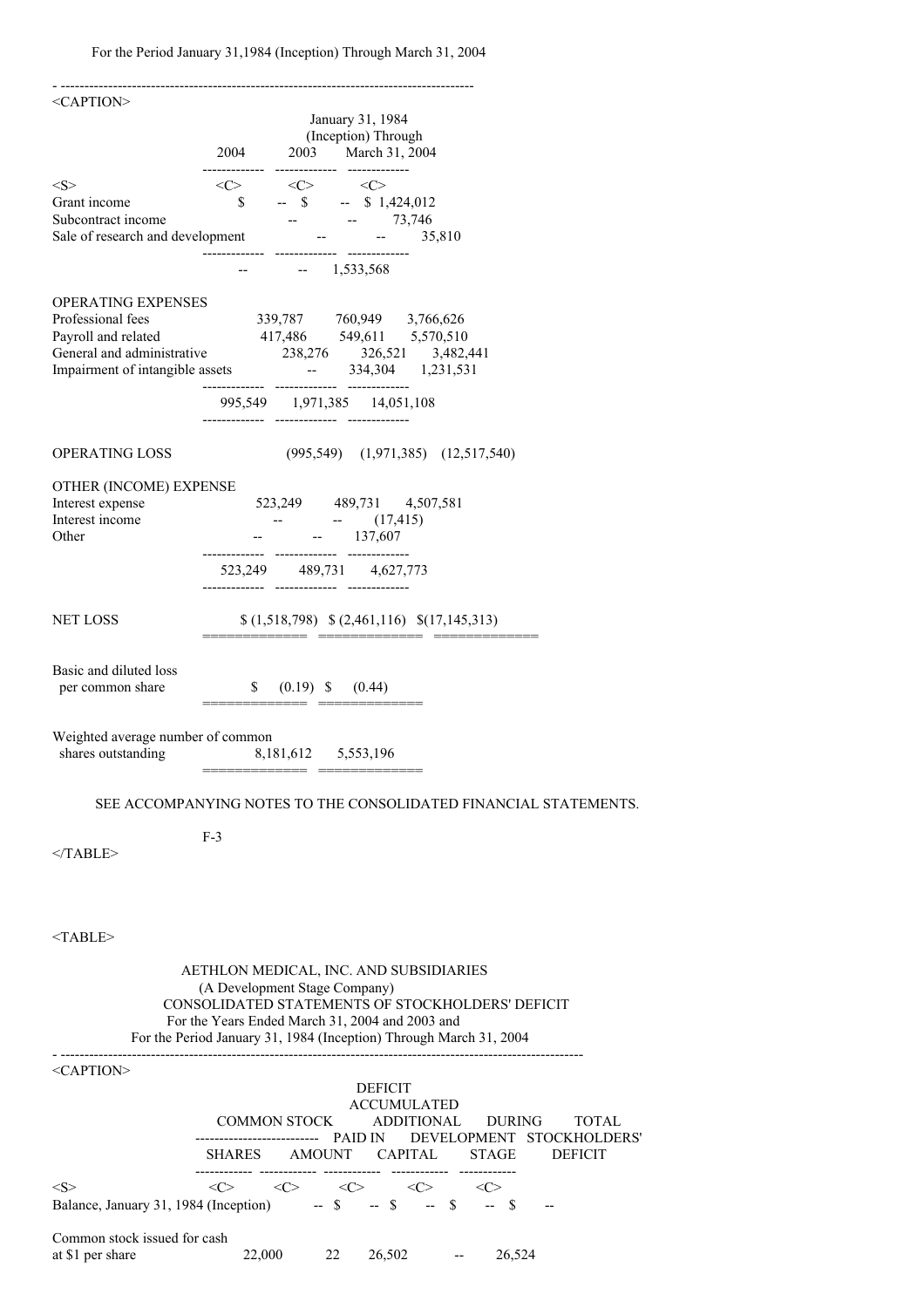| Common stock issued for cash<br>at \$23 per share                                                                    | 1,100     | $\mathbf{1}$ | 24,999                                        |                                                     | 25,000                                |            |
|----------------------------------------------------------------------------------------------------------------------|-----------|--------------|-----------------------------------------------|-----------------------------------------------------|---------------------------------------|------------|
| Common stock issued for cash<br>at \$86 per share                                                                    | 700       | $\mathbf{1}$ | 59,999                                        |                                                     | 60,000                                |            |
| Common stock issued for cash<br>at \$94 per share                                                                    | 160       | $\mathbf{1}$ | 14,999                                        | --                                                  | 15,000                                |            |
| Common stock issued for cash<br>at \$74 per share                                                                    | 540       | $\mathbf{1}$ | 39,999                                        |                                                     | 40,000                                |            |
| Common stock issued for cash<br>at \$250 per share                                                                   | 4,678     | 5            | 1,169,495                                     |                                                     | 1,169,500                             |            |
| Capital contributions                                                                                                |           |              | 521,439                                       |                                                     | 521,439                               |            |
| Common stock issued for<br>compensation at \$103 per share                                                           |           | 2,600        | 267,403<br>3 <sup>7</sup>                     |                                                     | 267,406                               |            |
| Conversion of due to related<br>parties to common stock at<br>\$101 per share                                        | 1,120     | $\mathbf{1}$ | 113,574                                       |                                                     | 113,575                               |            |
| Conversion of due to related<br>parties to common stock at<br>\$250 per share                                        | 1,741     | 2            | 435,092                                       |                                                     | 435,094                               |            |
| Effect of reorganization                                                                                             | 2,560,361 |              | (2,558)<br>2,558                              |                                                     |                                       |            |
| Common stock issued in connection<br>with employment contract at<br>\$8 per share                                    | 65,000    | 65           | 519,935                                       |                                                     | 520,000                               |            |
| Common stock issued in connection<br>with the acquisition of patents<br>at \$8 per share                             | 12,500    | 13           | 99,987                                        | --                                                  | 100,000                               |            |
| Warrants issued to note holders<br>in connection with notes payable                                                  |           |              | 734,826                                       |                                                     | 734,826                               |            |
| Warrantes issued for services                                                                                        |           |              | 5,000                                         | $\overline{\phantom{m}}$                            | 5,000                                 |            |
| Net loss                                                                                                             |           |              | $  (4,746,416)$ $(4,746,416)$                 |                                                     |                                       |            |
| BALANCE, MARCH 31, 2000                                                                                              |           |              |                                               |                                                     | 2,672,500 2,673 4,030,691 (4,746,416) | (713, 052) |
| Common stock and options issued<br>in connection with acquisition of<br>Cell Activation, Inc. at \$7.20<br>per share | 99,152    | 99           | $1,067,768$ --                                |                                                     | 1,067,867                             |            |
| Warrants issued to note holders in<br>connection with notes payable                                                  |           |              | 218,779<br>$\hspace{0.05cm} \ldots$           |                                                     | 218,779                               |            |
| Warrants issued to promoter in<br>connection with notes payable                                                      |           |              | 298,319                                       | $\overline{\phantom{a}}$                            | 298,319                               |            |
| Beneficial conversion feature of<br>convertible notes payable                                                        |           |              | 150,000                                       | $\hspace{0.05cm} -\hspace{0.05cm} -\hspace{0.05cm}$ | 150,000                               |            |
| Warrants issued to promoter in<br>connection with convertible notes<br>payable                                       |           |              | $299,106$ --                                  |                                                     | 299,106                               |            |
| Options issued to directors for<br>services as board members                                                         |           |              | 14,163<br>$\hspace{0.05cm}$ $\hspace{0.05cm}$ | $\hspace{0.05cm} \ldots$                            | 14,163                                |            |
| Options and warrants issued<br>for services                                                                          |           | --           | 505,400                                       | $\sim$                                              | 505,400                               |            |

Common stock issued for services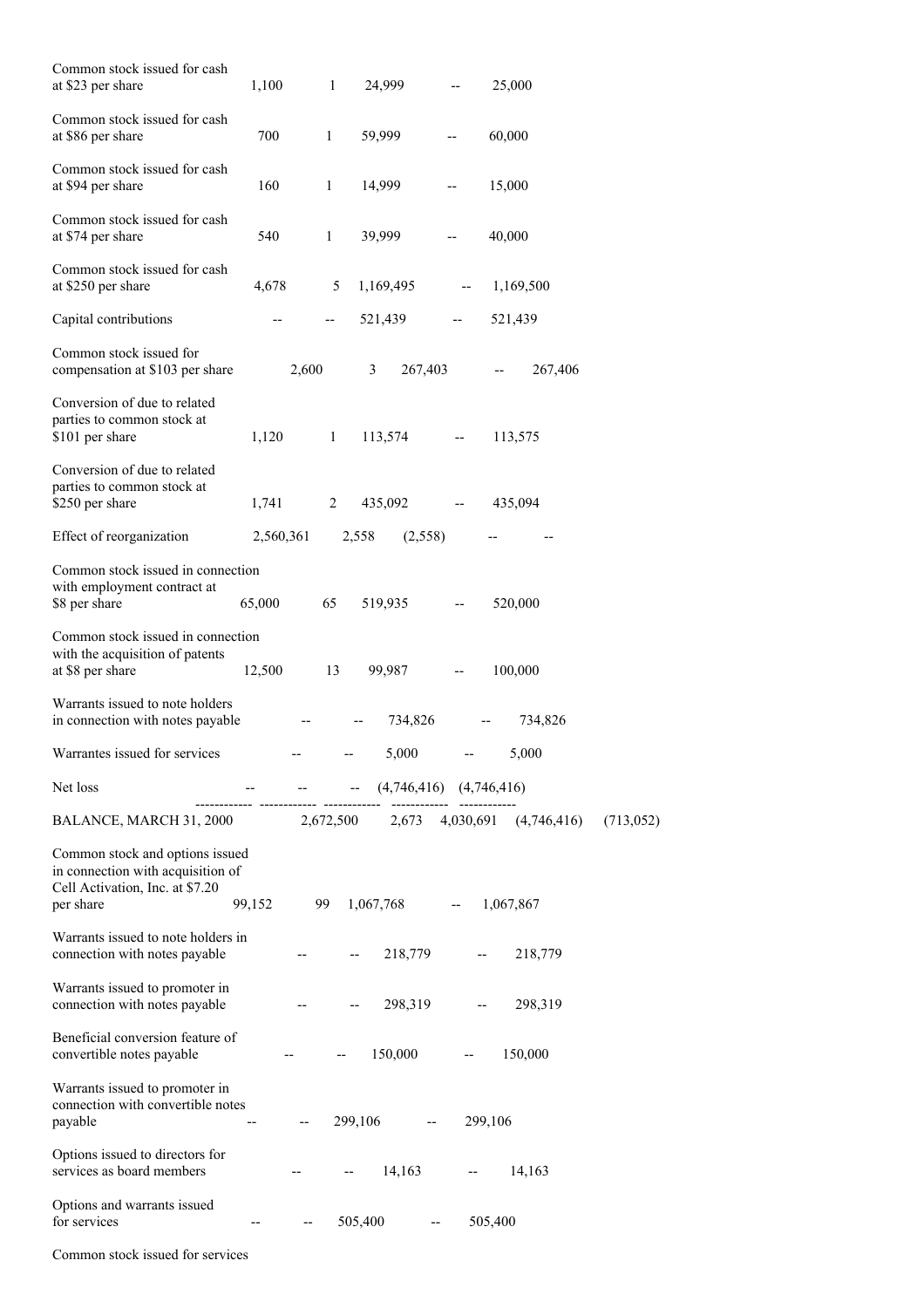| at \$3 per share                                                                                                                      | 5,500   | 5                        | 16,495<br>$- -$                                               | 16,500                                                           |
|---------------------------------------------------------------------------------------------------------------------------------------|---------|--------------------------|---------------------------------------------------------------|------------------------------------------------------------------|
| Common stock issued for cash<br>at \$1 per share                                                                                      | 100,000 | 100                      | 99,900<br>$\hspace{0.05cm} -\hspace{0.05cm} -\hspace{0.05cm}$ | 100,000                                                          |
| Net loss                                                                                                                              |         | $\hspace{0.05cm} \dashv$ | (4,423,073)<br>(4,423,073)                                    |                                                                  |
| BALANCE, MARCH 31, 2001                                                                                                               |         |                          |                                                               | 2,877,152 \$ 2,877 \$6,700,621 \$(9,169,489) \$(2,465,991)       |
| continued                                                                                                                             |         |                          |                                                               |                                                                  |
|                                                                                                                                       |         |                          |                                                               | SEE ACCOMPANYING NOTES TO THE CONSOLIDATED FINANCIAL STATEMENTS. |
|                                                                                                                                       | $F-4$   |                          |                                                               |                                                                  |
|                                                                                                                                       |         |                          |                                                               |                                                                  |
|                                                                                                                                       |         |                          |                                                               |                                                                  |
| BALANCE, MARCH 31, 2001                                                                                                               |         |                          |                                                               | 2,877,152 \$ 2,877 \$6,700,621 \$(9,169,489) \$(2,465,991)       |
| Common stock, warrants and<br>options issued for accounts<br>payable and accrued liabilities                                          | 21,750  |                          | 22<br>243,353                                                 | 243,375<br>$\overline{\phantom{a}}$                              |
| Common stock issued for services<br>at \$2.65 per share                                                                               | 6,038   | 6                        | 15,994                                                        | 16,000                                                           |
| Common stock issued for cash at<br>\$1.00 per share, net of issuance<br>costs of \$41,540 paid to a<br>related party                  | 730,804 | 731                      | 688,533<br>$\overline{\phantom{m}}$                           | 689,264                                                          |
| Common stock issued for services<br>at \$2.75 per share                                                                               | 10,000  | 10                       | 27,490<br>--                                                  | 27,500                                                           |
| Common stock issued in connection<br>with license agreement at \$3.00<br>per share                                                    | 6,000   | 6                        | 17,994<br>$-\hbox{--}$                                        | 18,000                                                           |
| Common stock issued to holder of<br>convertible notes payable at<br>\$3.00 per share                                                  | 70,586  | 71                       | 211,687                                                       | 211,758                                                          |
| Options issued to directors for<br>services as board members                                                                          |         |                          | 7,459                                                         | 7,459                                                            |
| Common stock issued for cash at<br>\$1.50 per share, net of issuance<br>$costs$ of \$2,500                                            | 16,667  | 17                       | 22,483                                                        | 22,500                                                           |
| Beneficial conversion feature of<br>convertible notes payable                                                                         |         | $\overline{\phantom{m}}$ | 185,000<br>$\overline{\phantom{a}}$                           | 185,000                                                          |
| Common stock issued for conversion<br>of convertible notes payable and<br>accrued interest at an average price<br>of \$1.24 per share | 134,165 | 134                      | 166,352<br>$\overline{\phantom{m}}$                           | 166,486                                                          |
| Common stock issued for services at<br>\$2.72 per share                                                                               | 9,651   | 10                       | 26,240                                                        | 26,250                                                           |
| Options issued to consultant for<br>services                                                                                          | --      | 562,000                  | --                                                            | 562,000                                                          |
| Common stock and warrants for<br>services at \$1.95 per share                                                                         | 62,327  | 62                       | 161,475<br>--                                                 | 161,537                                                          |
| Common stock issued for services at<br>\$1.90 per share                                                                               | 9,198   | 9                        | 17,491                                                        | 17,500                                                           |
| Stock options exercised for cash                                                                                                      | 400,000 |                          | 400<br>199,600                                                | 200,000<br>$\qquad \qquad -$                                     |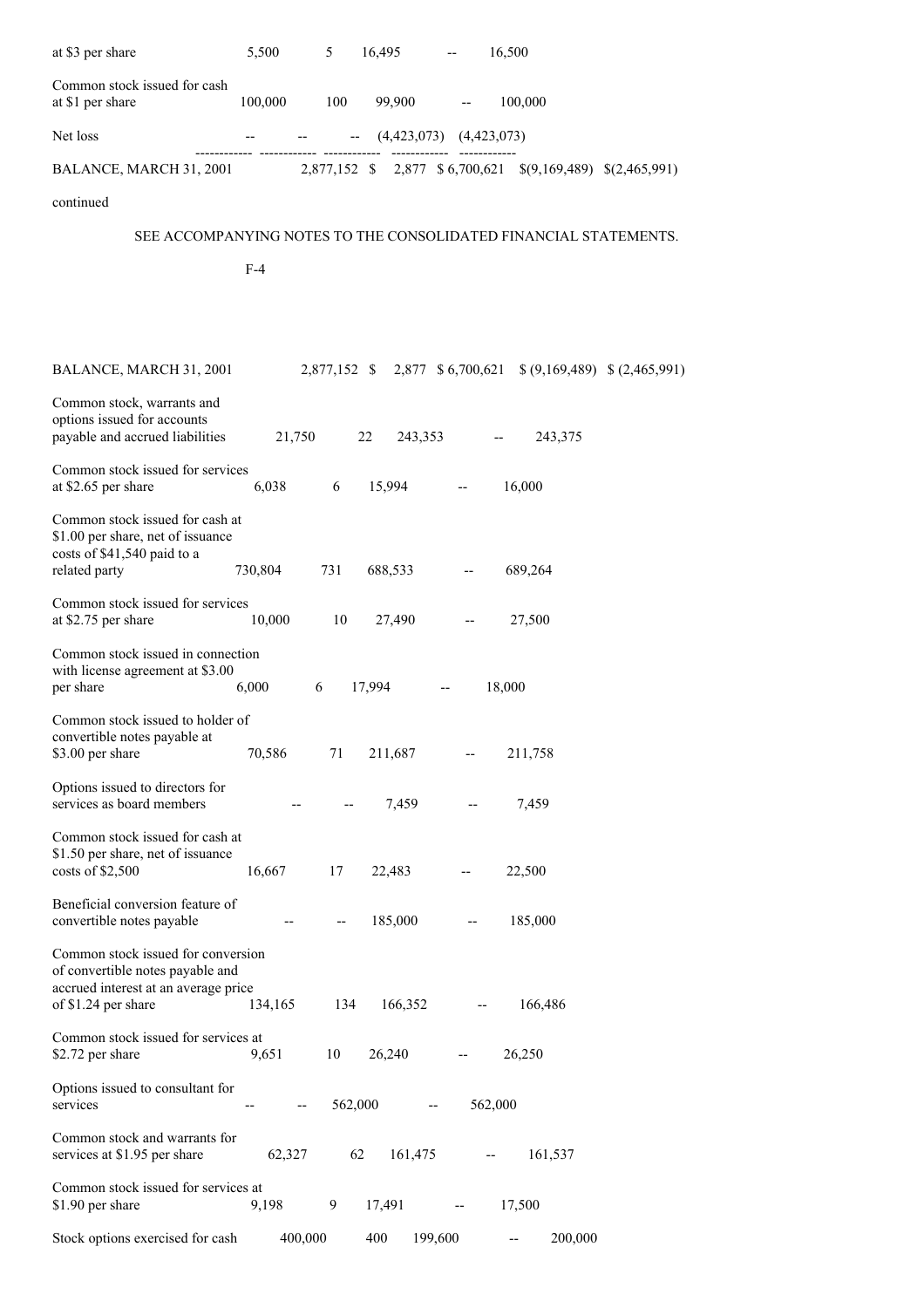| Warrants issued to note holders for<br>90-day forebearance                                                  |         | $-$               | 118,000     |                          | 118,000                                         |  |
|-------------------------------------------------------------------------------------------------------------|---------|-------------------|-------------|--------------------------|-------------------------------------------------|--|
| Common stock and warrants issued to<br>note holders and vendors in the<br>debt-to-equity conversion program |         |                   |             |                          |                                                 |  |
| at $$1.25$ per share                                                                                        | 816,359 | 816               | 1,623,635   | $\overline{\phantom{m}}$ | 1,624,451                                       |  |
| Other warrant transactions                                                                                  |         | --                | (32,715)    | $\overline{\phantom{m}}$ | (32,715)                                        |  |
| Net loss                                                                                                    |         | $\qquad \qquad -$ | (3,995,910) | (3,995,910)              |                                                 |  |
| BALANCE - MARCH 31, 2002                                                                                    |         | 5.170.697         | S.          |                          | 5,171 \$10,962,692 \$(13,165,399) \$(2,197,536) |  |

continued.........

# SEE ACCOMPANYING NOTES TO THE CONSOLIDATED FINANCIAL STATEMENTS.

F-5

| BALANCE - MARCH 31, 2002                                                                                           |         | 5,170,697 \$ |             |                          | 5,171 \$10,962,692 \$(13,165,399) \$(2,197,536)               |  |
|--------------------------------------------------------------------------------------------------------------------|---------|--------------|-------------|--------------------------|---------------------------------------------------------------|--|
| Proceeds from the issuance of<br>common stock at \$0.50 per share<br>in connection with the exercise<br>of options | 200,000 | 200          | 99,800      | $\overline{\phantom{a}}$ | 100,000                                                       |  |
| Interest expense related to<br>beneficial conversion feature                                                       |         |              | 150,000     |                          | 150,000                                                       |  |
| Pro-rata fair value assigned to warrants<br>issued in connection with<br>conversion of accounts payable            |         |              | 71,000      |                          | 71,000                                                        |  |
| Pro-rata fair value assigned to warrants<br>issued in connection with note payable                                 |         |              | 30,000      |                          | 30,000                                                        |  |
| Issuance of common stock at \$1.25<br>per share in connection with the<br>conversion of accounts payable           | 150,124 | 150          | 187,505     |                          | 187,655                                                       |  |
| Issuance of common stock at \$1.25<br>per share in connection with the<br>conversion of notes payable              | 420,000 | 420          | 104,580     |                          | 105,000                                                       |  |
| Estimated fair value of<br>options issued for service                                                              |         |              | 114,000     |                          | 114,000                                                       |  |
| Issuance of common stock at \$0.25<br>per share for cash                                                           | 461,600 | 462          | 114,938     |                          | 115,400                                                       |  |
| Issuance of common stock at \$0.26<br>per share for cash                                                           | 19,230  | 19           | 4,981       |                          | 5,000                                                         |  |
| Issuance of common stock at \$1.25<br>per share for cash                                                           | 8,000   | 8            | 9,992       | 10,000                   |                                                               |  |
| Issuance of common stock at \$0.65<br>per share for services                                                       | 69,231  | 69           | 44,931      |                          | 45,000                                                        |  |
| Issuance of common stock at \$0.51<br>per share for services                                                       | 196,078 | 196          | 99,804      | $-\!$                    | 100,000                                                       |  |
| Net loss                                                                                                           |         |              | (2,461,116) | (2,461,116)              |                                                               |  |
| BALANCE - MARCH 31, 2003                                                                                           |         |              |             |                          | 6,694,960 \$ 6,695 \$11,994,223 \$(15,626,515) \$ (3,625,597) |  |

CONTINUED.........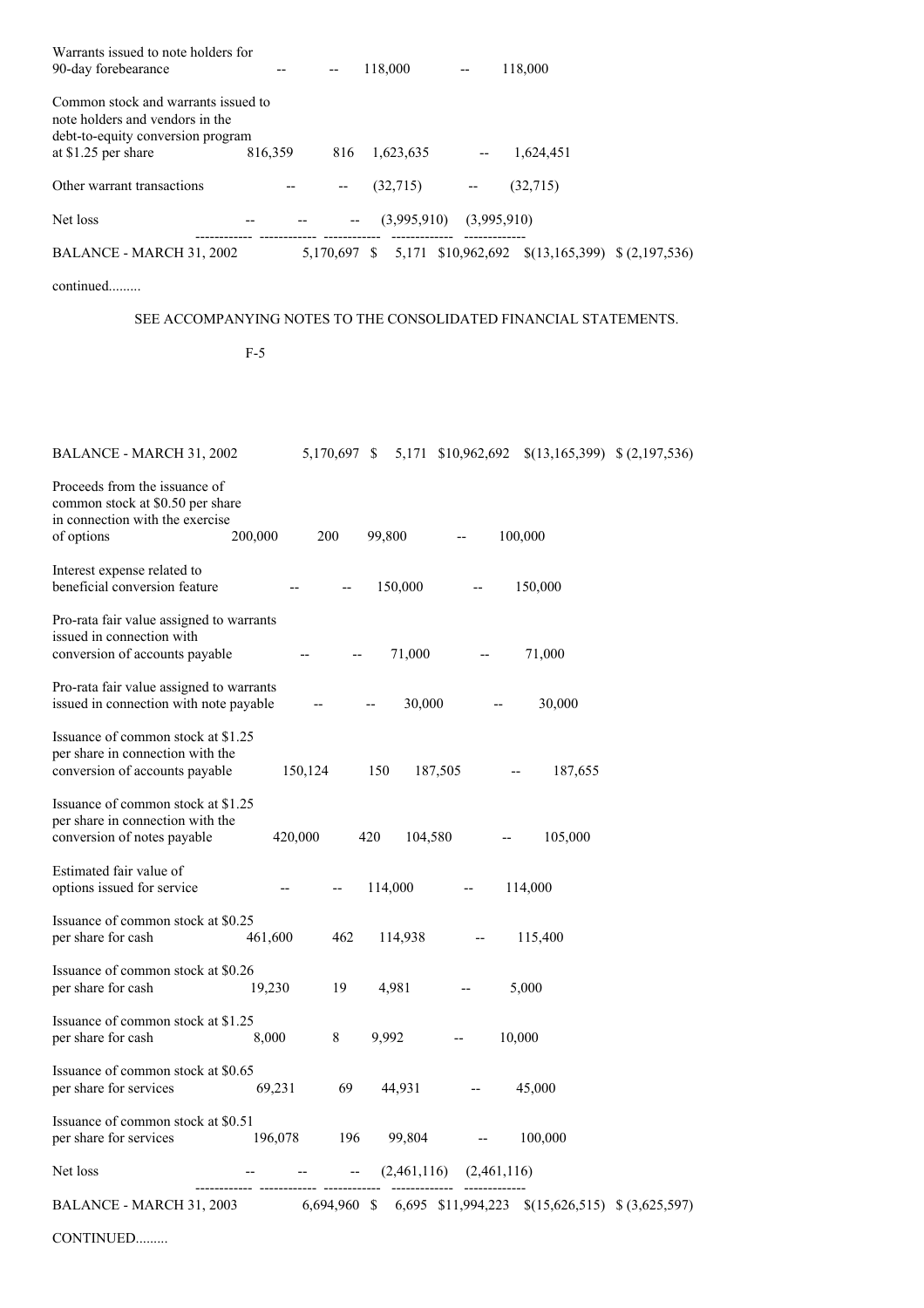# F-6

| BALANCE - MARCH 31, 2003 6,694,960 6,695 11,994,223 (15,626,515) (3,625,597)                                                             |           |             |             |                          |         |  |
|------------------------------------------------------------------------------------------------------------------------------------------|-----------|-------------|-------------|--------------------------|---------|--|
| Proceeds from the issuance of<br>common stock at \$0.25 per share<br>in connection with the exercise<br>of warrants                      | 540,000   | 540 134,460 |             | $\sim$ 100 $-$ 100 $-$   | 135,000 |  |
| Issuance of common stock at \$0.25<br>per share in connection with the<br>conversion of notes payable,<br>including interest of \$15,099 | 300,397   | 300         | 74,799      |                          | 75,099  |  |
|                                                                                                                                          |           |             |             |                          |         |  |
| Issuance of common stock at \$0.35<br>per share in connection with the<br>conversion of notes payable,<br>including interest of \$59,827 | 813,790   | 814         | 284,013     |                          | 284,827 |  |
| Issuance of common stock at \$0.50<br>per share in connection with the<br>conversion of notes payable,<br>including interest of \$509    | 11,017    | 11          | 5,498       |                          | 5,509   |  |
| Issuance of common stock at \$0.42<br>per share in connection with the<br>conversion of notes payable,<br>including interest of \$696    | 13,725    | 14          | 5,682       |                          | 5,696   |  |
| Issuance of common stock at \$0.65<br>per share in connection with the<br>conversion of notes payable,                                   |           |             |             |                          |         |  |
| including interest of \$5,088                                                                                                            | 27,059    | 27          |             | $17,561$ -- $17,588$     |         |  |
| Issuance of common stock at \$0.25<br>per share in connection with the<br>conversion of notes payable,<br>including interest of \$15,416 | 461,667   |             | 462 114,954 | $\overline{\phantom{a}}$ | 115,416 |  |
| Issuance of common stock at \$0.25<br>per share for cash                                                                                 | 1,226,000 | 1,226       | 305,274     | $- -$                    | 306,500 |  |
| Issuance of common stock at \$0.30<br>per share for cash                                                                                 | 180,000   | 180         | 53,820      |                          | 54,000  |  |
| Issuance of common stock at \$0.525<br>per share for cash                                                                                | 40,000    | 40          | 20,960      |                          | 21,000  |  |
| Issuance of common stock at \$1.125<br>per share for cash                                                                                | 5,000     | 5           | 5,620       |                          | 5,625   |  |
| Issuance of common stock at \$0.25<br>per share for services                                                                             | 10,000    | 10          | 2,490       |                          | 2,500   |  |
| Issuance of common stock at \$0.34<br>per share for services                                                                             | 73,529    | 73          | 24,927      |                          | 25,000  |  |
| Issuance of common stock at \$0.40<br>per share for services                                                                             | 62,000    | 62          | 24,763      |                          | 24,825  |  |
| Issuance of common stock at \$0.45<br>per share for services                                                                             | 185,185   | 185         | 83,148      |                          | 83,333  |  |
| Issuance of common stock at \$0.50<br>per share for services                                                                             | 5,000     | 5           | 2,495       |                          | 2,500   |  |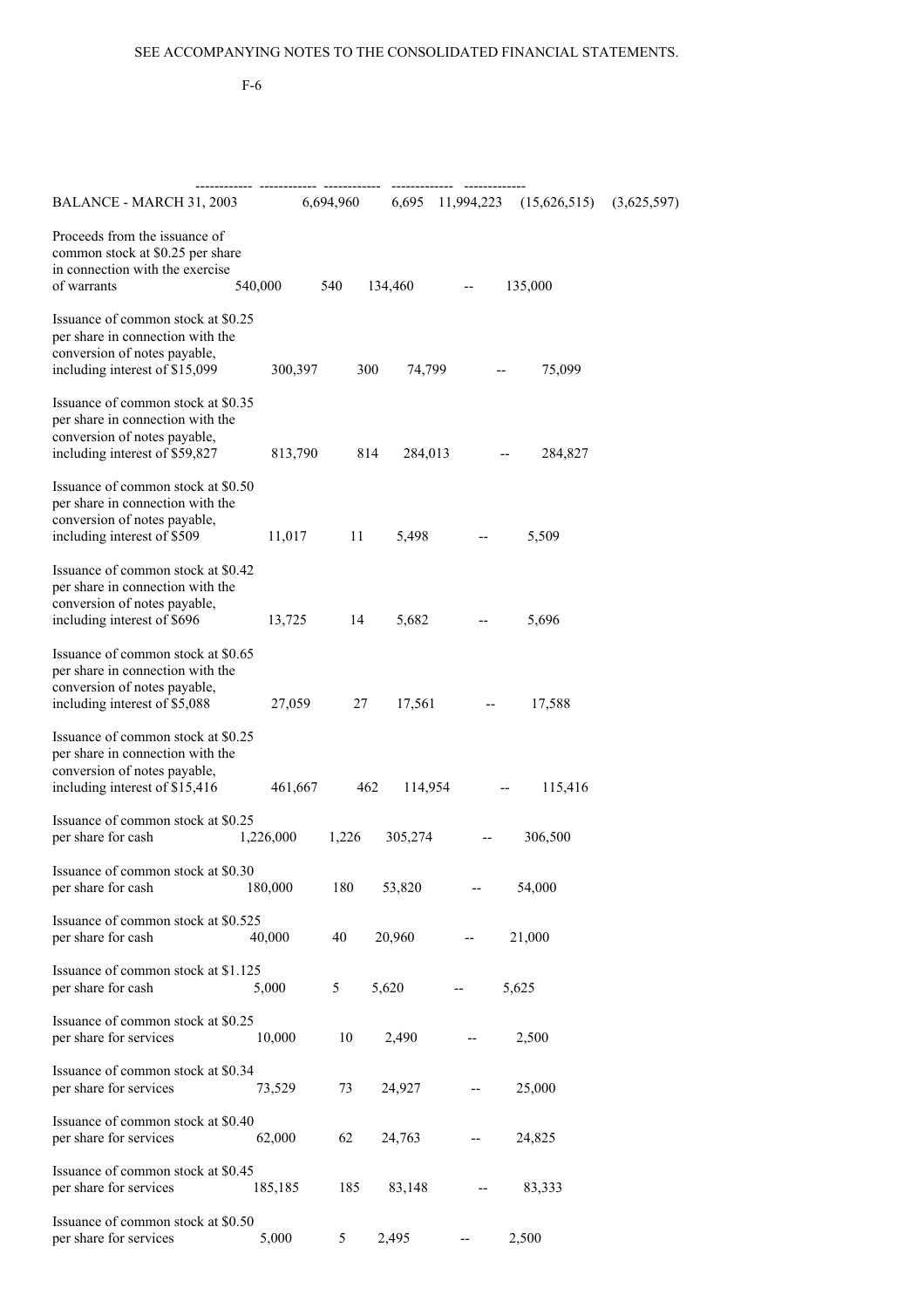| Interest expense related to beneficial<br>conversion feature                                                                                                                                                                                                                                                                                                                                                                                                                                                                                                                                                 | $324,800$ --<br>324,800                                                                                                                                                                                                                                                                                                                                                                                                                                        |
|--------------------------------------------------------------------------------------------------------------------------------------------------------------------------------------------------------------------------------------------------------------------------------------------------------------------------------------------------------------------------------------------------------------------------------------------------------------------------------------------------------------------------------------------------------------------------------------------------------------|----------------------------------------------------------------------------------------------------------------------------------------------------------------------------------------------------------------------------------------------------------------------------------------------------------------------------------------------------------------------------------------------------------------------------------------------------------------|
| Net loss                                                                                                                                                                                                                                                                                                                                                                                                                                                                                                                                                                                                     | $-$ (1,518,798) (1,518,798)                                                                                                                                                                                                                                                                                                                                                                                                                                    |
|                                                                                                                                                                                                                                                                                                                                                                                                                                                                                                                                                                                                              | BALANCE - MARCH 31, 2004 10,649,329 10,649 13,479,487 (17,145,313) (3,655,177)                                                                                                                                                                                                                                                                                                                                                                                 |
|                                                                                                                                                                                                                                                                                                                                                                                                                                                                                                                                                                                                              | SEE ACCOMPANYING NOTES TO THE CONSOLIDATED FINANCIAL STATEMENTS.                                                                                                                                                                                                                                                                                                                                                                                               |
| $F-7$<br>$<$ TABLE>                                                                                                                                                                                                                                                                                                                                                                                                                                                                                                                                                                                          |                                                                                                                                                                                                                                                                                                                                                                                                                                                                |
| $<$ TABLE>                                                                                                                                                                                                                                                                                                                                                                                                                                                                                                                                                                                                   |                                                                                                                                                                                                                                                                                                                                                                                                                                                                |
|                                                                                                                                                                                                                                                                                                                                                                                                                                                                                                                                                                                                              | AETHLON MEDICAL, INC. AND SUBSIDIARIES<br>(A Development Stage Company)<br><b>CONSOLIDATED STATEMENTS OF CASH FLOWS</b><br>For the Years Ended March 31, 2004 and 2003 and<br>For the Period January 31, 1984 (Inception) Through March 31, 2004                                                                                                                                                                                                               |
| $<$ CAPTION $>$                                                                                                                                                                                                                                                                                                                                                                                                                                                                                                                                                                                              | January 31, 1984                                                                                                                                                                                                                                                                                                                                                                                                                                               |
|                                                                                                                                                                                                                                                                                                                                                                                                                                                                                                                                                                                                              | (Inception)                                                                                                                                                                                                                                                                                                                                                                                                                                                    |
|                                                                                                                                                                                                                                                                                                                                                                                                                                                                                                                                                                                                              | Through<br>2004 2003 March 31, 2004                                                                                                                                                                                                                                                                                                                                                                                                                            |
| $<\leq>$                                                                                                                                                                                                                                                                                                                                                                                                                                                                                                                                                                                                     | $\langle C \rangle$ $\langle C \rangle$ $\langle C \rangle$                                                                                                                                                                                                                                                                                                                                                                                                    |
| Cash flows from operating activities:<br>Net loss                                                                                                                                                                                                                                                                                                                                                                                                                                                                                                                                                            |                                                                                                                                                                                                                                                                                                                                                                                                                                                                |
| Adjustments to reconcile net loss to net cash used in<br>operating activities:<br>Depreciation and amortization<br>Gain of sale of property and equipment<br>Estimated fair value of warrants issued in connection<br>with accounts payable and debt<br>Estimated fair value of common stock, warrants and options<br>issued for services<br>Impairment of patents and patents pending<br>Impairment of goodwill<br>Deferred compensation forgiven<br>Changes in operating assets and liabilities:<br>Prepaid expenses<br>Other assets<br>Accounts payable and accrued liabilities<br>Due to related parties | $(1,518,798)$ $(2,461,116)$ $(17,145,313)$<br>127,000 159,783 909,915<br>$-$ (13,065)<br>101,000<br>2,715,736<br>138,158<br>259,000<br>2,268,592<br>Beneficial conversion feature of convertible notes payable 324,800 150,000 809,800<br>$-334,304$ $334,304$<br>$-534,304$<br>-- $-897,227$<br>$ -$ 217,223<br>4,728 130,478 155,955<br>$(14,800)$ $(3,650)$ $(20,405)$<br>ued liabilities<br>258,458 138,398 474,054 1,772,671<br>258,458 341,644 1,673,457 |
|                                                                                                                                                                                                                                                                                                                                                                                                                                                                                                                                                                                                              |                                                                                                                                                                                                                                                                                                                                                                                                                                                                |
| Cash flows from investing activities:<br>Purchases of property and equipment<br>Patents and patents pending<br>Proceeds from the sale of property and equipment<br>Cash of acquired company                                                                                                                                                                                                                                                                                                                                                                                                                  | $(4,782)$ $(1,198)$ $(214,166)$<br>- $(49,034)$ $(352,833)$<br>- $(1,198)$ $(214,166)$<br>- $(352,833)$<br>$   17,065$<br>-- $10,728$                                                                                                                                                                                                                                                                                                                          |
|                                                                                                                                                                                                                                                                                                                                                                                                                                                                                                                                                                                                              | Net cash used in investing activities (4,782) (50,232) (539,206)                                                                                                                                                                                                                                                                                                                                                                                               |
| Cash flows from financing activities:<br>Proceeds from the issuance of common stock                                                                                                                                                                                                                                                                                                                                                                                                                                                                                                                          | Proceeds from the issuance of notes payable<br>Principal repayments of notes payable<br>(180,000) (190,000) (190,000)<br>Proceeds from the issuance of convertible notes payable $200,000$ $275,000$ $998,000$<br>$522,125$ $230,400$ $3,676,728$                                                                                                                                                                                                              |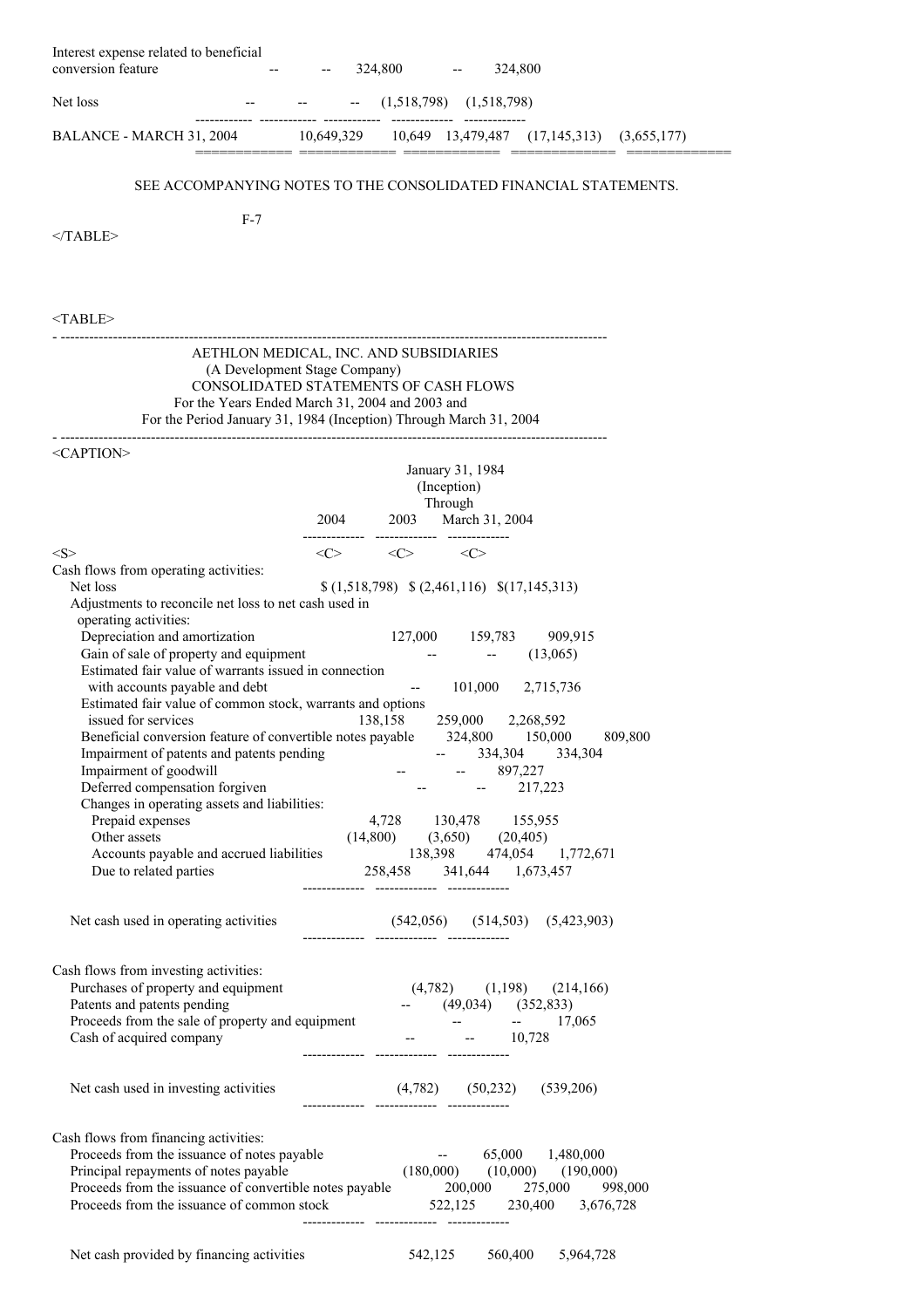| Net (decrease) increase in cash                                                                    |              |                      | $(4,713)$ $(4,335)$            | 1,619                                    |                  |
|----------------------------------------------------------------------------------------------------|--------------|----------------------|--------------------------------|------------------------------------------|------------------|
| Cash at beginning of period                                                                        |              | 6,332                | 10,667                         |                                          |                  |
| Cash at end of period                                                                              |              |                      | $1,619$ $6,332$                | 1,619                                    |                  |
| Supplemental disclosure of cash flow information -<br>Cash paid during the period for:<br>Interest | \$           | $13,000 \text{ }$ \$ | 13,000 \$ 220,492              |                                          |                  |
| Income taxes                                                                                       | $\mathbf{s}$ |                      | 1,180 \$ 1,180 \$ 13,346       |                                          |                  |
| Supplement schedule of noncash investing activities:                                               |              |                      |                                |                                          |                  |
| Debt converted to common stock                                                                     |              | $\mathbb{S}$         |                                | 407,500 \$ 205,000 \$ 2,048,094          |                  |
| Issuance of common stock, warrants and options for accounts payable \$ -- \$ 87,655 \$ 512,816     |              |                      |                                |                                          |                  |
| Issuance of common stock in connection with license agreements                                     |              |                      | $\mathbb{S}$                   | $-$ \$<br>$- S$                          | 18,000           |
| Net assets of entities acquired in exchange for equity securities \$                               |              |                      | $-$ \$                         |                                          | $-$ \$ 1,597,867 |
| Debt placement fees paid by issuance of warrants                                                   |              | $\mathbb{S}$         | $- S$                          | \$843,538<br>$--$                        |                  |
| Patent pending acquired for 12,500 shares of common stock                                          |              |                      | $\mathbb{S}$<br>$\overline{a}$ | \$.                                      | $-$ \$ 100,000   |
| Common stock issued for prepaid expenses                                                           |              | <sup>\$</sup>        | \$                             | $\mathbb{S}$<br>$\overline{\phantom{a}}$ | 161,537          |

## SEE ACCOMPANYING NOTES TO THE CONSOLIDATED FINANCIAL STATEMENTS.

F-8

- --------------------------------------------------------------------------------

 $<$ /TABLE>

- -------------------------------------------------------------------------------- AETHLON MEDICAL, INC. AND SUBSIDIARIES (A DEVELOPMENT STAGE COMPANY) NOTES TO CONSOLIDATED FINANCIAL STATEMENTS MARCH 31, 2004

### 1. ORGANIZATION AND SUMMARY OF SIGNIFICANT ACCOUNTING POLICIES

#### ORGANIZATION

Aethlon Medical, Inc. ("Aethlon") engages in the research and development of a medical device known as the Hemopurifier(TM) that removes harmful substances from the blood. Aethlon is in the development stage on the Hemopurifier(TM) and significant research and testing are still needed to reach commercial viability. Any resulting medical device or process will require approval by the U.S. Food and Drug Administration ("FDA"), and Aethlon has not yet begun efforts to obtain any FDA approval, which may take several years. Since many of Aethlon's patents were issued in the 1980's, they are scheduled to expire in the near future. Thus, such patents may expire before FDA approval, if any, is obtained. However, the Company believes that certain patent applications and/or other patents issued more recently will help to protect the proprietary nature of the Hemopurifier(TM) treatment technology.

Aethlon is classified as a development stage enterprise under accounting principles generally accepted in the United States of America ("GAAP"), and has not generated revenues from its planned principal operations.

Aethlon's common stock is quoted on the Over-the-Counter Bulletin Board of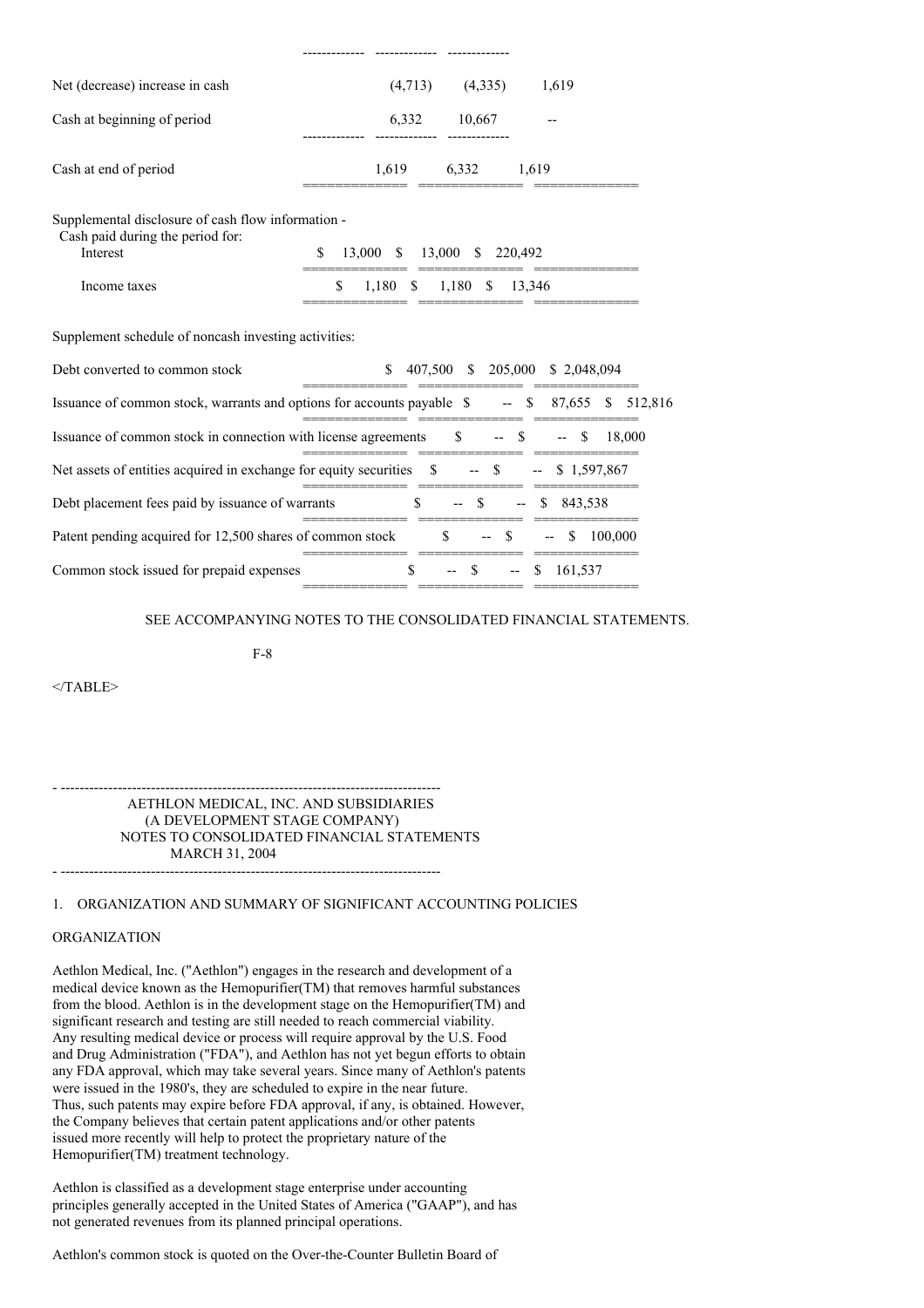the National Association of Securities Dealers ("OTCBB") under the symbol "AEMD."

# PRINCIPLES OF CONSOLIDATION

The accompanying consolidated financial statements include the accounts of Aethlon Medical, Inc. and its inactive legal wholly-owned subsidiaries Aethlon, Inc., Hemex, Inc., Syngen Research, Inc. and Cell Activation, Inc. (collectively hereinafter referred to as the "Company"). All significant intercompany balances and transactions have been eliminated in consolidation.

#### GOING CONCERN

The accompanying consolidated financial statements have been prepared assuming the Company will continue as a going concern, which contemplates, among other things, the realization of assets and satisfaction of liabilities in the ordinary course of business. The Company has negative working capital of approximately \$3,930,000 and a deficit accumulated during the development stage of approximately \$17,145,000 at March 31, 2004, which among other matters, raise substantial doubt about its ability to continue as a going concern. A significant amount of additional capital will be necessary to advance the development of the Company's products to the point at which they may become commercially viable. The Company intends to fund operations through debt and equity financing arrangements, which management believes may be insufficient to fund its capital expenditures, working capital and other cash requirements (consisting of accounts payable, accrued liabilities, amounts due to related parties and amounts due under various notes payable) for the fiscal year ending March 31, 2005. Therefore, the Company will be required to seek additional funds to finance its long-term operations. The successful outcome of future activities cannot be determined at this time and there is no assurance that if achieved, the Company will have sufficient funds to execute its intended business plan or generate positive operating results.

The consolidated financial statements do not include any adjustments related to recoverability and classification of asset carrying amounts or the amount and classification of liabilities that might result should the Company be unable to continue as a going concern.

F-9

- -------------------------------------------------------------------------------- AETHLON MEDICAL, INC. AND SUBSIDIARIES (A DEVELOPMENT STAGE COMPANY) NOTES TO CONSOLIDATED FINANCIAL STATEMENTS MARCH 31, 2004 - --------------------------------------------------------------------------------

# 1. ORGANIZATION AND SUMMARY OF SIGNIFICANT ACCOUNTING POLICIES (continued)

#### RISKS AND UNCERTAINTIES

The Company operates in an industry that is subject to intense competition, government regulation and rapid technological change. The Company's operations are subject to significant risk and uncertainties including financial, operational, technological, regulatory and other risks associated with a development stage company, including the potential risk of business failure.

### USE OF ESTIMATES

The Company prepares its consolidated financial statements in conformity with GAAP, which require management to make estimates and assumptions that affect the reported amounts of assets and liabilities and disclosure of contingent assets and liabilities at the date of the financial statements and reported amounts of revenues and expenses during the reporting period. Significant estimates made by management include, among others, realization of long-lived assets. Actual results could differ from those estimates.

# FAIR VALUE OF FINANCIAL INSTRUMENTS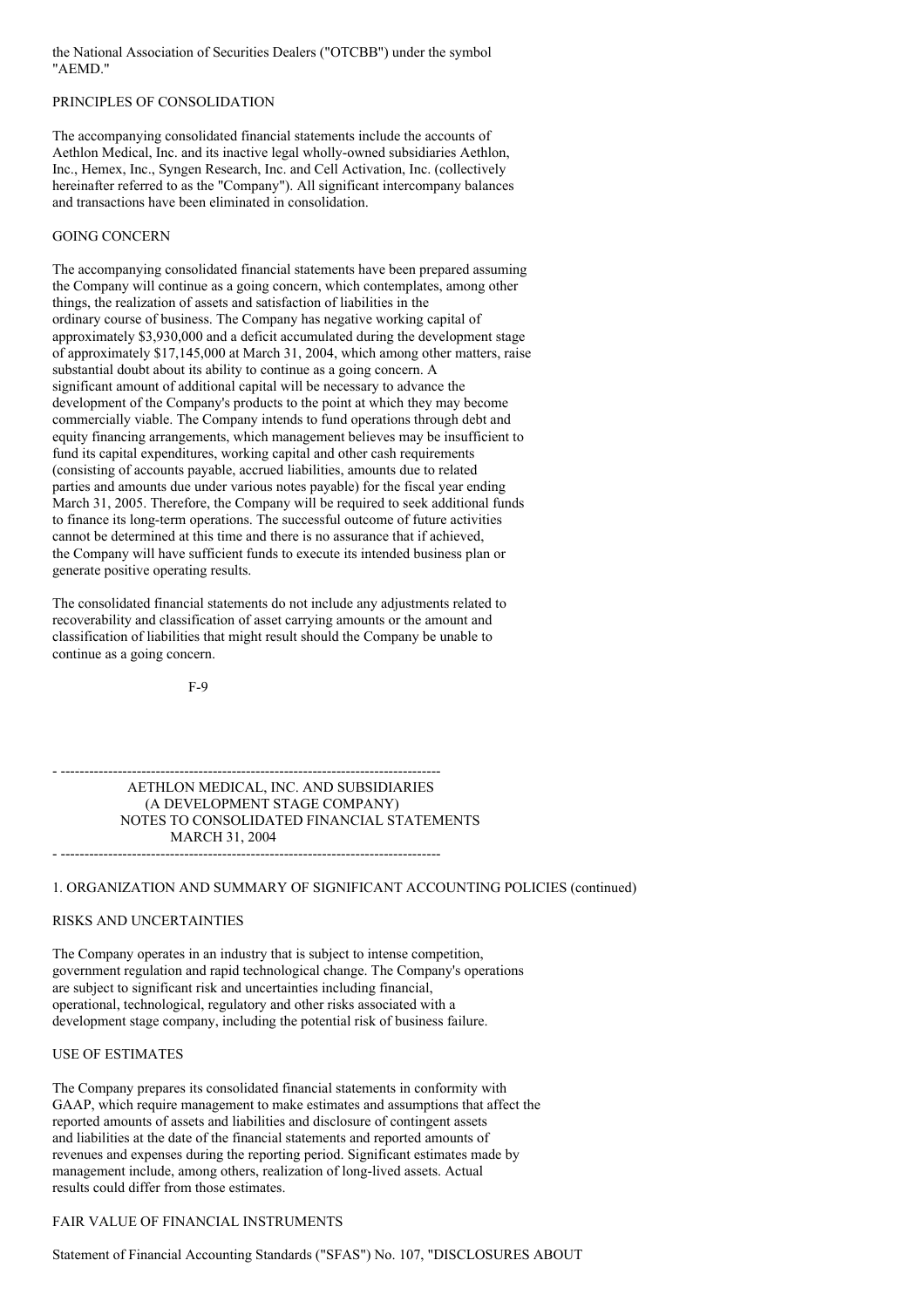FAIR VALUE OF FINANCIAL INSTRUMENTS," requires disclosure of fair value information about financial instruments when it is practicable to estimate that value. The carrying amount of the Company's cash, accounts payable, accrued liabilities, notes payable approximates their estimated fair values due to the short-term maturities of those financial instruments. The fair values of amounts due to related parties are not determinable as these transactions are with related parties.

### CONCENTRATIONS OF CREDIT RISKS

Cash is maintained at various financial institutions. The Federal Deposit Insurance Corporation ("FDIC") insures accounts at each institution for up to \$100,000. At times, cash may be in excess of the FDIC insurance limit. The Company had no amounts exceeding this limit at March 31, 2004.

# PROPERTY AND EQUIPMENT

Property and equipment are stated at cost. Depreciation is computed using the straight-line method over the estimated useful lives of the related assets, which range from two to five years. Repairs and maintenance are charged to expense as incurred while improvements are capitalized. Upon the sale or retirement of property and equipment, the accounts are relieved of the cost and the related accumulated depreciation with any gain or loss included in the statements of operations. Depreciation expense approximated \$8,000 and \$18,000 for the years ended March 31, 2004 and 2003, respectively.

# INCOME TAXES

Under SFAS 109, "ACCOUNTING FOR INCOME TAXES," deferred tax assets and liabilities are recognized for the future tax consequences attributable to differences between the consolidated financial statements and their respective tax basis. Deferred income taxes reflect the net tax effects of (a) temporary differences between the carrying amounts of assets and liabilities for financial reporting purposes and the amounts reported for income tax purposes, and (b) tax credit carryforwards. The Company records a valuation allowance for deferred tax assets when, based on management's best estimate of taxable income in the foreseeable future, it is more likely than not that some portion of the deferred income tax assets may not be realized.

F-10

- -------------------------------------------------------------------------------- AETHLON MEDICAL, INC. AND SUBSIDIARIES (A DEVELOPMENT STAGE COMPANY) NOTES TO CONSOLIDATED FINANCIAL STATEMENTS MARCH 31, 2004

- --------------------------------------------------------------------------------

## 1. ORGANIZATION AND SUMMARY OF SIGNIFICANT ACCOUNTING POLICIES (continued)

## LONG-LIVED ASSETS

SFAS 144, "ACCOUNTING FOR THE IMPAIRMENT OF LONG-LIVED ASSETS AND FOR LONG-LIVED ASSETS TO BE DISPOSED OF," addresses financial accounting and reporting for the impairment or disposal of long-lived assets. SFAS 144 requires that long-lived assets be reviewed for impairment whenever events or changes in circumstances indicate that their carrying amounts may not be recoverable. If the cost basis of a long-lived asset is greater than the projected future undiscounted net cash flows from such asset, an impairment loss is recognized.

Impairment losses are calculated as the difference between the cost basis of an asset and its estimated fair value. SFAS 144 also requires companies to separately report discontinued operations and extends that reporting requirement to a component of an entity that either has been disposed of (by sale, abandonment or in a distribution to owners) or is classified as held for sale. Assets to be disposed of are reported at the lower of the carrying amount or the estimated fair value less costs to sell. The Company adopted SFAS 144 on January 1, 2002. The provisions of this pronouncement relating to assets held for sale or other disposal generally are required to be applied prospectively after the adoption date to newly initiated commitments to sell or dispose of such assets,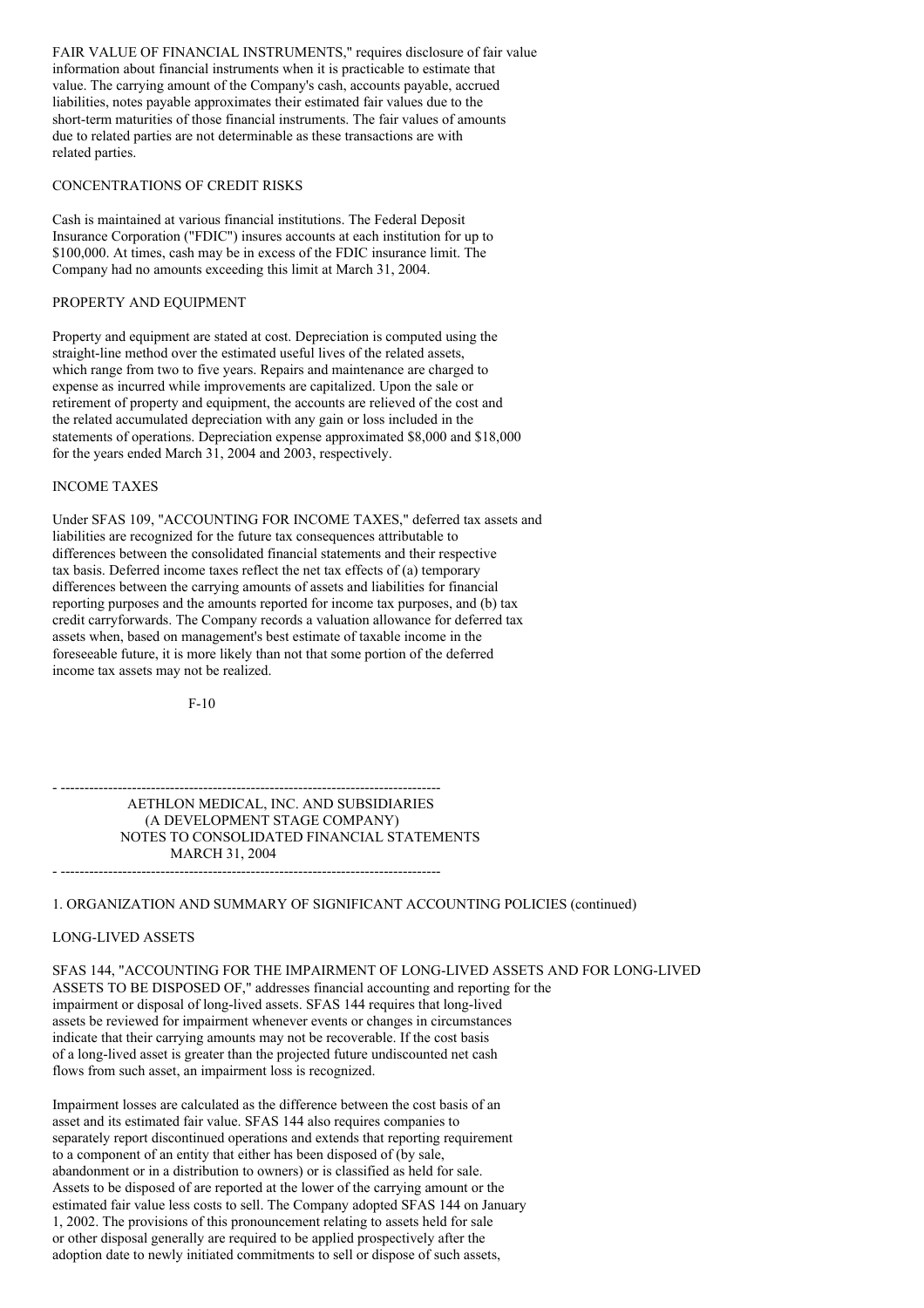(as defined), by management. As a result, management cannot determine the potential effects that adoption of SFAS 144 will have on the Company's financial statements with respect to future disposal decisions, if any. Management believes no impairment exists at March 31, 2004.

# EARNINGS PER SHARE

Under SFAS 128, "EARNINGS PER SHARE," basic earnings per share is computed by dividing net income available to common stockholders by the weighted average number of common shares assumed to be outstanding during the period of computation. Diluted earnings per share is computed similar to basic earnings per share except that the denominator is increased to include the number of additional common shares that would have been outstanding if the potential common shares had been issued and if the additional common shares were dilutive (If the Company had net income in each of the years ended March 31, 2004 and 2003, 2,500,000 and 2,900,000 shares would have been considered additional common stock equivalents at March 31, 2004 and 2003, respectively, based on the treasury stock method). As the Company had net losses for the period presented, basic and diluted loss per share are the same, as any additional common stock equivalents would be antidilutive.

### **SEGMENTS**

SFAS 131, "DISCLOSURES ABOUT SEGMENTS OF AN ENTERPRISE AND RELATED INFORMATION," changes the way public companies report information about segments of their business in their annual financial statements and requires them to report selected segment information in their quarterly reports issued to shareholders. It also requires entity-wide disclosures about the products and services an entity provides, the foreign countries in which it holds significant assets and how the Company reports revenues and its major customers. The Company currently operates in one segment, as disclosed in the accompanying consolidated statements of operations.

F-11

- -------------------------------------------------------------------------------- AETHLON MEDICAL, INC. AND SUBSIDIARIES (A DEVELOPMENT STAGE COMPANY) NOTES TO CONSOLIDATED FINANCIAL STATEMENTS MARCH 31, 2004

- --------------------------------------------------------------------------------

1. ORGANIZATION AND SUMMARY OF SIGNIFICANT ACCOUNTING POLICIES (continued)

# STOCK BASED COMPENSATION

The Company accounts for stock-based compensation issued to employees using the intrinsic value based method as prescribed by Accounting Principles Board Opinion No. 25 ("APB 25"), "Accounting for Stock issued to Employees." Under the intrinsic value based method, compensation expense is the excess, if any, of the estimated fair value of the stock at the grant date or other measurement date over the amount an employee must pay to acquire the stock. Compensation expense, if any, is recognized over the applicable service period, which is usually the vesting period.

SFAS 123, "Accounting for Stock-Based Compensation," if fully adopted, changes the method of accounting for employee stock-based compensation plans to the fair value based method. For stock options and warrants, fair value is estimated using an option pricing model that takes into account the stock price at the grant date, the exercise price, the expected life of the option or warrant, stock volatility and the annual rate of quarterly dividends. Compensation expense, if any, is recognized over the applicable service period, which is usually the vesting period.

The adoption of the accounting methodology of SFAS 123 is optional and the Company has elected to continue accounting for stock-based compensation issued to employees using APB 25; however, pro forma disclosures, as if the Company had adopted the cost recognition requirement under SFAS 123, are required to be presented (see below). For stock-based compensation issued to non-employees, the Company uses the fair value method of accounting under the provisions of SFAS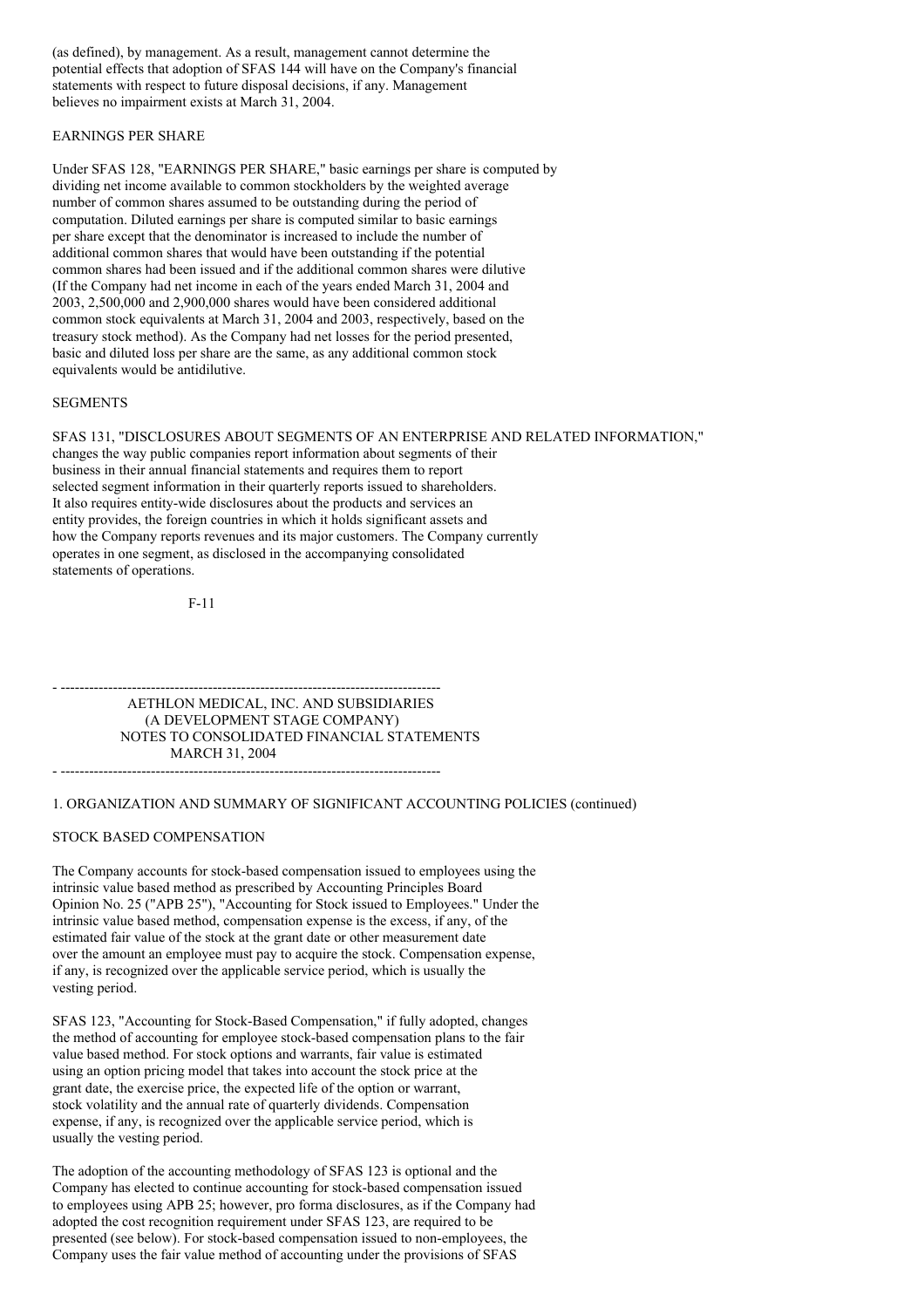Financial Accounting Standards Board ("FASB") Interpretation ("FIN") No. 44, "Accounting for Certain Transactions Involving Stock Compensation, an Interpretation of APB 25" clarifies the application of APB 25 for (a) the definition of employee for purpose of applying APB 25, (b) the criteria for determining whether a plan qualifies as a non compensatory plan, (c) the accounting consequence for various modifications to the terms of a previously fixed stock option or award and (d) the accounting for an exchange of stock compensation awards in a business combination. Management believes that the Company accounts for transactions involving stock compensation in accordance with FIN 44.

SFAS 148, "Accounting for Stock-Based Compensation - Transition and Disclosure, an amendment of FASB Statement No. 123," provides alternative methods of transition for a voluntary change to the fair value based method of accounting for stock-based employee compensation. In addition, this statement amends the disclosure requirements of SFAS 123 to require prominent disclosures in both annual and interim financial statements about the method of accounting for stock-based employee compensation and the effect of the method used on reported results.

At March 31, 2004, the Company has one stock-based employee compensation plan (the "Plan"), which is described more fully in Note 6. The Company accounts for the Plan under the recognition and measurement principles of APB 25, and related interpretation. No stock-based compensation cost is recognized in net loss. Stock options granted under the Plan have exercise prices equal to or greater than the estimated fair value of the underlying common stock on the dates of grant. The following table illustrates the effect on net and loss per common share if the Company had applied the fair value recognition provisions of SFAS 123 to stock-based employee compensation.

F-12

- -------------------------------------------------------------------------------- AETHLON MEDICAL, INC. AND SUBSIDIARIES (A DEVELOPMENT STAGE COMPANY) NOTES TO CONSOLIDATED FINANCIAL STATEMENTS MARCH 31, 2004 - --------------------------------------------------------------------------------

#### 1. ORGANIZATION AND SUMMARY OF SIGNIFICANT ACCOUNTING POLICIES (continued)

STOCK BASED COMPENSATION (continued) <TABLE> <CAPTION>

|                                                         | YEAR ENDED MARCH 31, |         |       |                      |                           |  |  |
|---------------------------------------------------------|----------------------|---------|-------|----------------------|---------------------------|--|--|
|                                                         | 2004                 | 2003    |       |                      |                           |  |  |
| < S >                                                   | <c></c>              | <r></r> |       |                      |                           |  |  |
| Net loss available to common stockholders, as report    |                      |         |       |                      | $$1,518,798$ $$2,461,116$ |  |  |
| Pro forma compensation expense                          |                      |         | 6.000 | 9.000                |                           |  |  |
| Pro forma net loss available to common stockholders     |                      |         |       |                      | $$1,524,798$ $$2,470,116$ |  |  |
| Loss per common share, as reported<br>Basic and diluted | \$.                  |         |       | $(0.19)$ \$ $(0.44)$ |                           |  |  |
|                                                         |                      |         |       |                      |                           |  |  |
| Loss per common share, pro forma                        |                      |         |       |                      |                           |  |  |
| Basic and diluted                                       | \$                   |         |       | $(0.19)$ \$ $(0.45)$ |                           |  |  |
| $<$ TABLE>                                              |                      |         |       |                      |                           |  |  |

### SIGNIFICANT RECENT ACCOUNTING PRONOUNCEMENTS

SFAS No. 146, "Accounting for Costs Associated with Exit and Disposal Activities," was issued in June 2002 and is effective for exit and disposal activities initiated after December 31, 2002. The Company is complying with SFAS No. 146.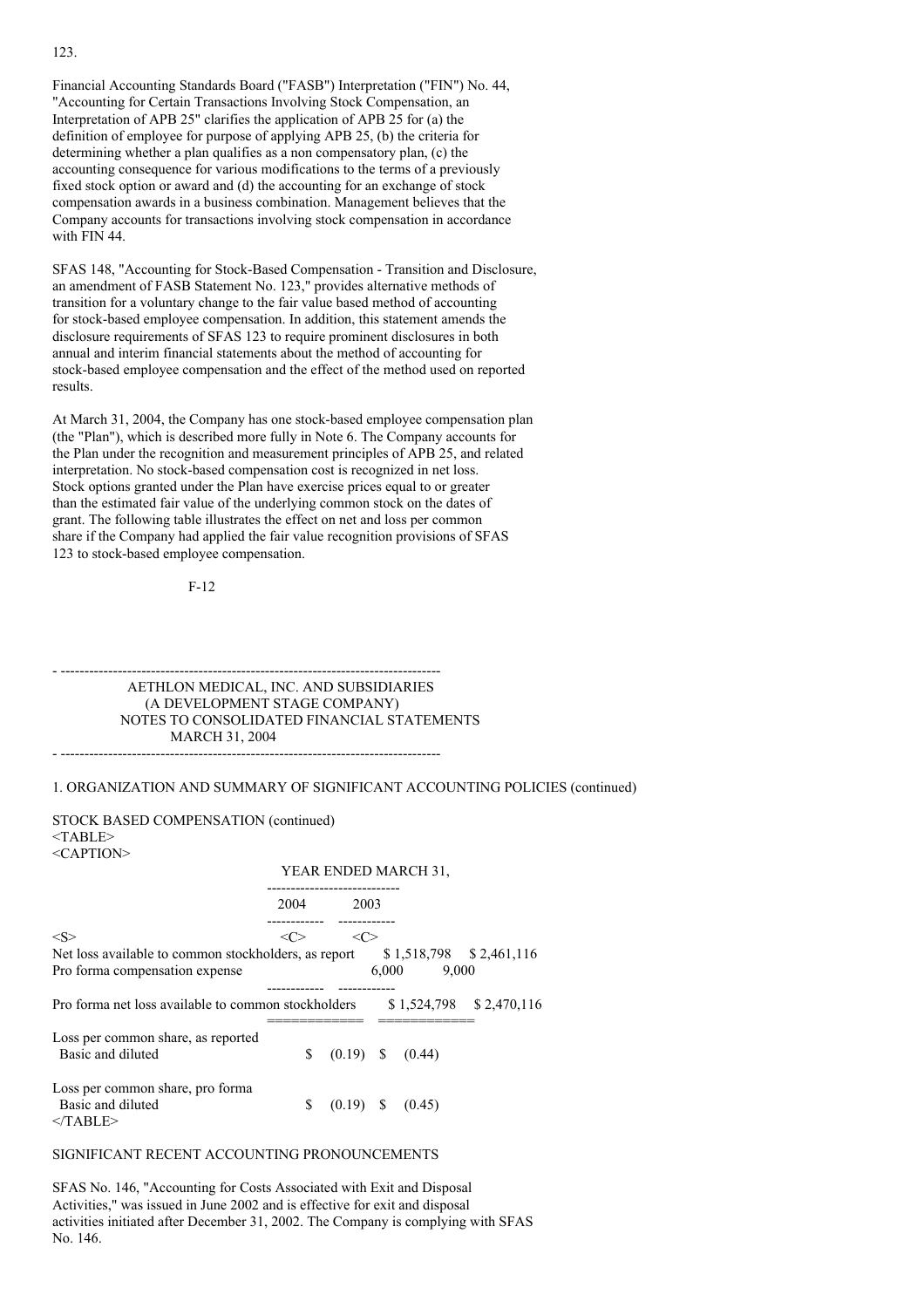SFAS No. 147 relates exclusively to certain financial institutions, and thus does not apply to the Company.

In November 2002, the FASB issued FIN No. 45, "Guarantor's Accounting and Disclosure Requirements for Guarantees, Including Indirect Guarantees of Indebtedness of Others." FIN No. 45 clarifies that a guarantor is required to recognize, at the inception of a guarantee, a liability for the estimated fair value of the obligation undertaken in issuing the guarantee. The initial recognition and measurement provisions of FIN No. 45 are applicable on a prospective basis to guarantees issued or modified after December 31, 2002, while the disclosure requirements became applicable in 2002. The Company is complying with the disclosure requirements of FIN No. 45. The other requirements of this pronouncement did not materially affect the Company's consolidated financial statements.

In January 2003, the FASB issued FIN No. 46, "Consolidation of Variable Interest Entities, an Interpretation of ARB 51." The primary objectives of FIN No. 46 are to provide guidance on the identification of entities for which control is achieved through means other than voting rights (variable interest entities or "VIEs") and how to determine when and which business enterprise should consolidate the VIE. This new model for consolidation applies to an entity for which either: (1) the equity investors do not have a controlling financial interest; or (2) the equity investment at risk is insufficient to finance that entity's activities without receiving additional subordinated financial support from other parties. In addition, FIN No. 46 requires that both the primary beneficiary and all other enterprises with a significant variable interest in a VIE make additional disclosures. As amended in December 2003, the effective dates of FIN No. 46 for public entities that are small business issuers, as defined ("SBIs"), are as follows: (a) For interests in special-purpose entities ("SPEs": periods ended after December 15, 2003; and (b) For all other VIEs: periods ending after December 15, 2004. The December 2003 amendment of FIN No. 46 also includes transition provisions that govern how an SBI which previously adopted the pronouncement (as it was originally issued) must account for consolidated VIEs. The Company has determined that it does not have any variable interest in any SPEs, and is presently evaluating the other effects of FIN No. 46 (as amended) on its consolidated financial statements.

F-13

- -------------------------------------------------------------------------------- AETHLON MEDICAL, INC. AND SUBSIDIARIES (A DEVELOPMENT STAGE COMPANY) NOTES TO CONSOLIDATED FINANCIAL STATEMENTS MARCH 31, 2004 - --------------------------------------------------------------------------------

1. ORGANIZATION AND SUMMARY OF SIGNIFICANT ACCOUNTING POLICIES (continued)

## SIGNIFICANT RECENT ACCOUNTING PRONOUNCEMENTS (continued)

In April 2003, the FASB issued SFAS No. 149, "Amendments of Statement 133 on Derivative Instruments and Hedging Activities," which amends and clarifies financial accounting and reporting for derivative instruments, including certain derivative instruments embedded in other contracts and for hedging activities under SFAS No. 133. This pronouncement is effective for contracts entered into or modified after June 30, 2003 (with certain exceptions), and for hedging relationships designated after June 30, 2003. The adoption of SFAS No. 149 did not have a material impact on the Company's consolidated financial statements.

In May 2003, the FASB issued SFAS No. 150, "Accounting for Certain Financial Instruments with Characteristics of both Liabilities and Equity." SFAS No. 150 establishes standards for how a company classifies and measures certain financial instruments with characteristics of both liabilities and equity, and is effective for public companies as follows: (i) in November 2003, the FASB issued FASB Staff Position ("FSP") FAS 150-03 ("FSP 150-3"), which defers indefinitely (a) the measurement and classification guidance of SFAS No. 150 for all mandatorily redeemable non-controlling interests in (and issued by) limited-life consolidated subsidiaries, and (b) SFAS No. 150's measurement guidance for other types of mandatorily redeemable non-controlling interests, provided they were created before November 5, 2003; (ii) for financial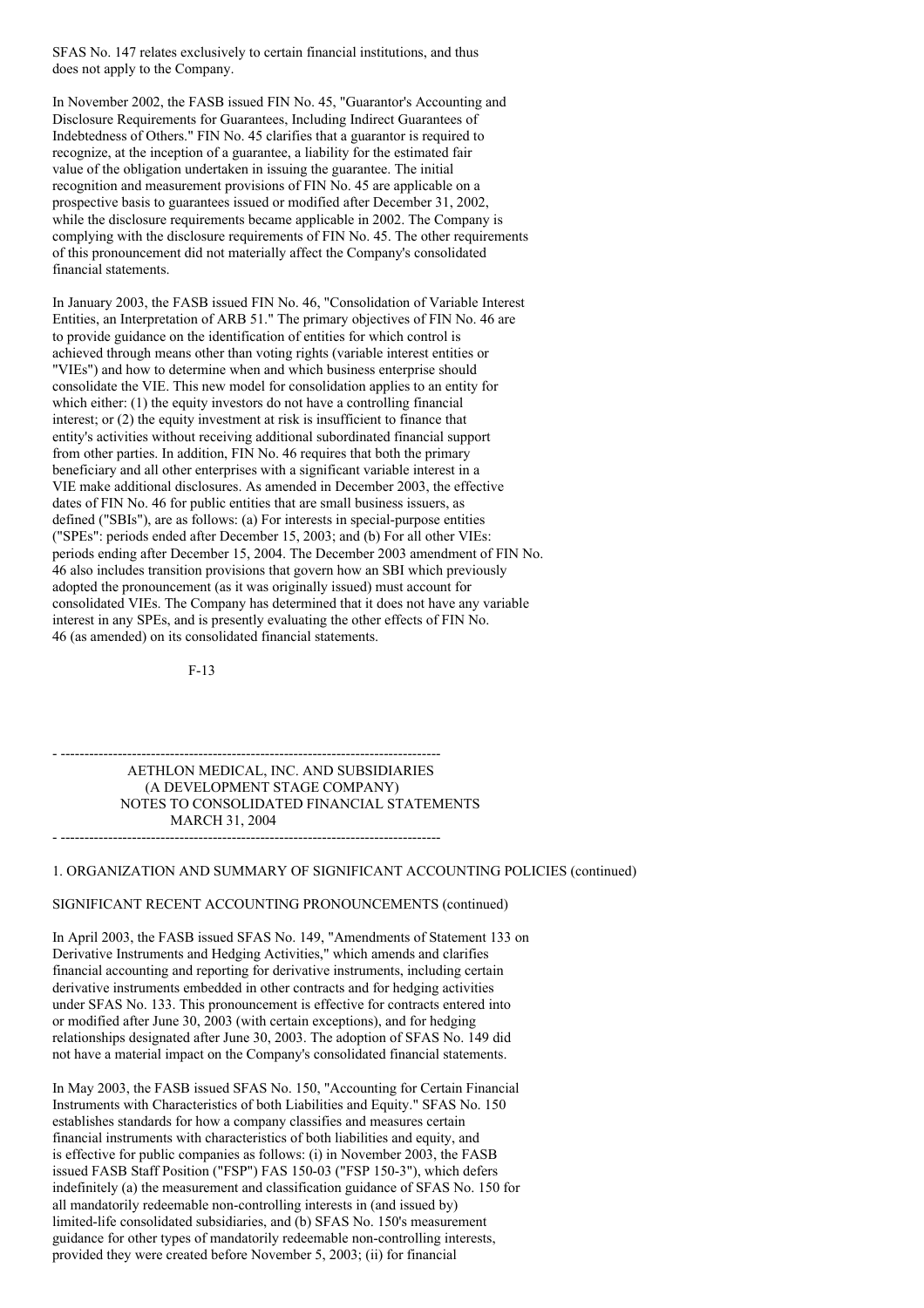instruments entered into or modified after May 31, 2003 that are outside the scope of FSP 150-3; and (iii) otherwise, at the beginning of the first interim period beginning after June 15, 2003. The Company adopted SFAS No. 150 on the aforementioned effective dates. The adoption of this pronouncement did not have a material impact on the Company's results of operations or financial condition.

Other recent accounting pronouncements are discussed elsewhere in these notes to the consolidated financial statements.

Other recent accounting pronouncements issued by the FASB (including its Emerging Issues Task Force), the American Institute of Certified Public Accountants, and the Securities and Exchange Commission (the "SEC") did not or are not believed by management to have a material impact on the Company's present or future consolidated financial statements.

# PATENTS

The Company capitalizes the cost of patents and patents pending, some of which were acquired, and amortizes such costs over the shorter of the remaining legal life or their estimated economic life, upon issuance of the patent. There were no patents pending at March 31, 2004 or 2003. The unamortized cost of patents and patents pending is written off when management determines there is no future benefit. During the years ended March 31, 2004 and 2003, zero and \$334,000 of capitalized patent costs were written off, respectively. Accumulated amortization of patents approximated \$102,000 at March 31, 2004. Amortization of patents and patents pending approximated \$23,000 and \$15,000 during the years ended March 31, 2004 and 2003, respectively. Patents include both foreign and domestic patents.

# STOCK PURCHASE WARRANTS ISSUED WITH NOTES PAYABLE

The Company granted warrants in connection with the issuance of certain notes payable (see Notes 4 and 5). Under Accounting Principles Board Opinion No. 14, "ACCOUNTING FOR CONVERTIBLE DEBT AND DEBT ISSUED WITH STOCK PURCHASE WARRANTS," the estimated fair value of such warrants represents a discount from the face amount of the notes payable. Accordingly, the relative estimated fair value of the warrants has been recorded in the financial statements as a discount from the face amount of the notes. The discount is amortized using the effective yield method over the respective lives of the related notes payable.

F-14

- -------------------------------------------------------------------------------- AETHLON MEDICAL, INC. AND SUBSIDIARIES (A DEVELOPMENT STAGE COMPANY) NOTES TO CONSOLIDATED FINANCIAL STATEMENTS MARCH 31, 2004

#### - --------------------------------------------------------------------------------

## 1. ORGANIZATION AND SUMMARY OF SIGNIFICANT ACCOUNTING POLICIES (continued)

## BENEFICIAL CONVERSION FEATURE OF CONVERTIBLE NOTES PAYABLE

The convertible feature of certain notes payable (see Notes 4 and 5) provides for a rate of conversion that is below market value. Such feature is normally characterized as a "beneficial conversion feature" ("BCF"). Pursuant to Emerging Issues Task Force Issue No. 98-5 ("EITF Issue No. 98-5"), "ACCOUNTING FOR CONVERTIBLE SECURITIES WITH BENEFICIAL CONVERSION FEATURES OR CONTINGENTLY ADJUSTABLE CONVERSION RATIO" and Emerging Issues Task Force Issue No. 00-27, " APPLICATION OF EITF ISSUE NO. 98-5 TO CERTAIN CONVERTIBLE INSTRUMENTS," the Company has determined the fair value of such BCF to be approximately \$325,000 and \$450,000, for the years ended March 31, 2004 and 2003, respectively. Accordingly, the relative estimated fair value of the BCF has been recorded in the consolidated financial statements as a discount from the face amount of the notes. Such discounts were amortized to interest expense in accordance with the related conversion feature.

### RESEARCH AND DEVELOPMENT EXPENSES

The Company incurred approximately \$200,000 of research and development expenses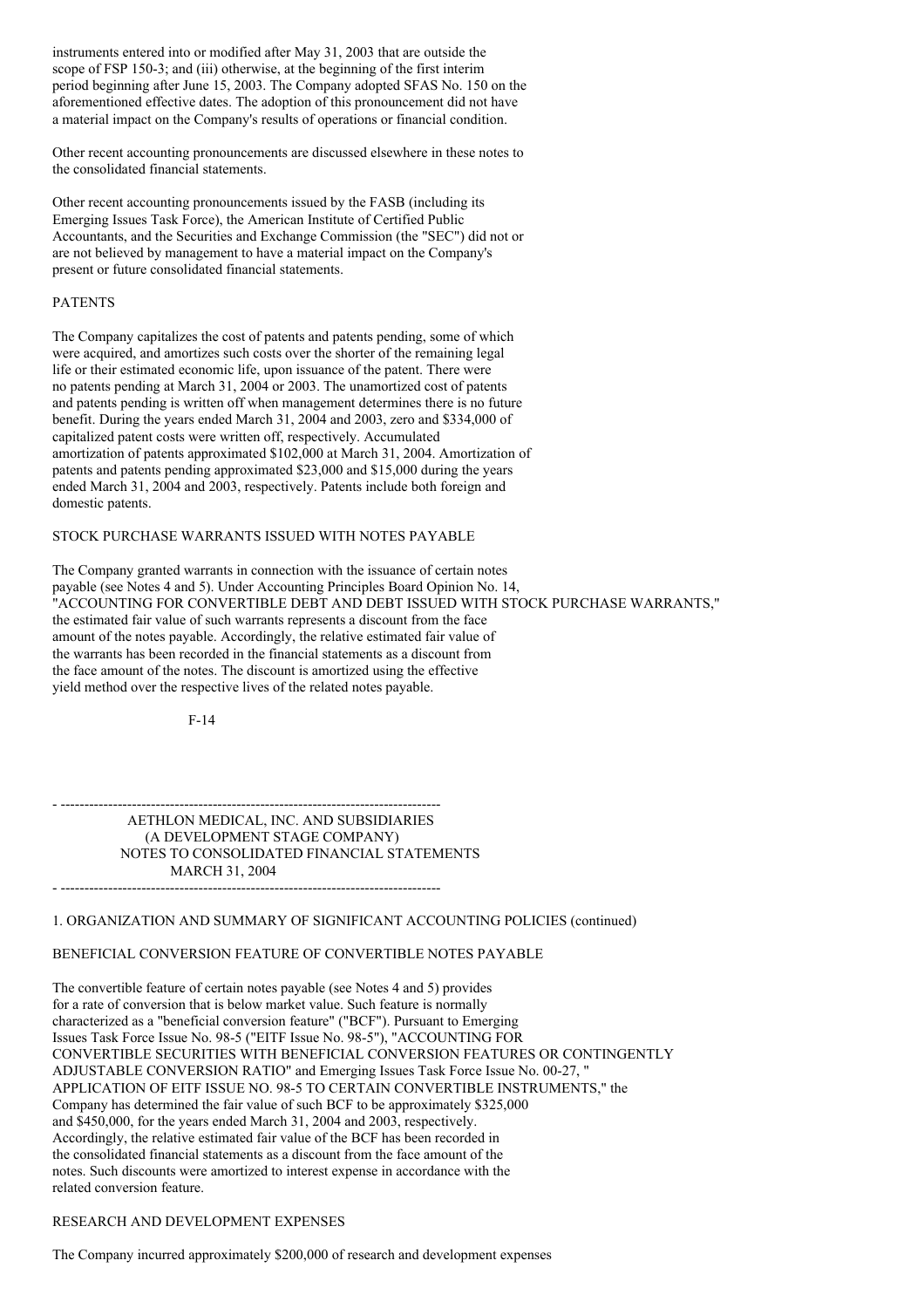during each of the two years ended March 31, 2004 and 2003, which are included in operating expenses in the accompanying consolidated statements of operations.

# RECLASSIFICATIONS

Certain reclassifications have been made to the 2003 financial statement presentation to correspond to the 2004 format.

### 2. EMPLOYMENT CONTRACT

On January 10, 2000, the Company completed the acquisition of the assets of Syngen Research, Inc. ("Syngen"). As part of the transaction, the Company executed a two-year employment contract, as amended, with Syngen's sole shareholder to perform research. Such employment contract was amortized over four years on a straight-line basis and was fully amortized as of March 31, 2004.

# 3. DEBT-TO-EQUITY CONVERSION PROGRAM

In March 2002, the Company extended an offer to certain note holders and vendors to convert past due amounts into restricted common stock and warrants to purchase common stock of the Company. The offer entails the conversion of liabilities at a rate of one share and one-half of a warrant for every \$1.25 converted. The warrants have an exercise price of \$2.00 per share and expire three years from the date of issuance.

During the year ended March 31, 2003 and 2002, note holders and vendors representing liabilities of approximately \$188,000 and \$1,020,000 converted their debt in exchange for 150,124 and 816,359 shares of common stock and 75,061 and 408,180 warrants to purchase common stock, respectively. Such warrants were valued using the Black-Scholes option pricing model based on their estimated pro rata fair value of approximately \$71,000 and \$339,000. The warrant conversion rate was below estimated fair value for warrants issued during the fiscal year ended March 31, 2002; therefore a BCF approximating \$265,000 was recorded during the year ended March 31, 2002.

F-15

- -------------------------------------------------------------------------------- AETHLON MEDICAL, INC. AND SUBSIDIARIES (A DEVELOPMENT STAGE COMPANY) NOTES TO CONSOLIDATED FINANCIAL STATEMENTS MARCH 31, 2004

- --------------------------------------------------------------------------------

#### 4. NOTES PAYABLE

## 15% AND 12% NOTES

The Company entered into arrangements for the issuance of notes payable from private placement offerings (the "12% Notes"). The 12% Notes bear interest at 12% per annum, interest payable quarterly, mature one year from the date of issuance, and carry detachable warrants. At March 31, 2003, all outstanding 12% Notes had matured, and interest on such notes for periods after maturity is accruing at the annual rate of 15%.

In January 2002, the Company issued warrants to purchase common stock in exchange for an additional ninety days to become current with all past due interest payments related to notes issued in prior years.

During the year ended March 31, 2004, a noteholder converted \$12,500 of 15% promissory notes including interest of \$5,088 for 27,059 shares of common stock and 27,059 warrants to purchase shares of common stock at \$0.65 per share (see Note 6). These warrants were valued using the Black Scholes option pricing model and the relative fair value was insignificant and was charged to interest expense upon grant.

During the year ended March 31, 2004, a noteholder converted an aggregate of \$25,000 of 15% promissory notes including interest of \$9,766 for 139,063 shares of common stock and 139,063 warrants to purchase shares of common stock at \$0.25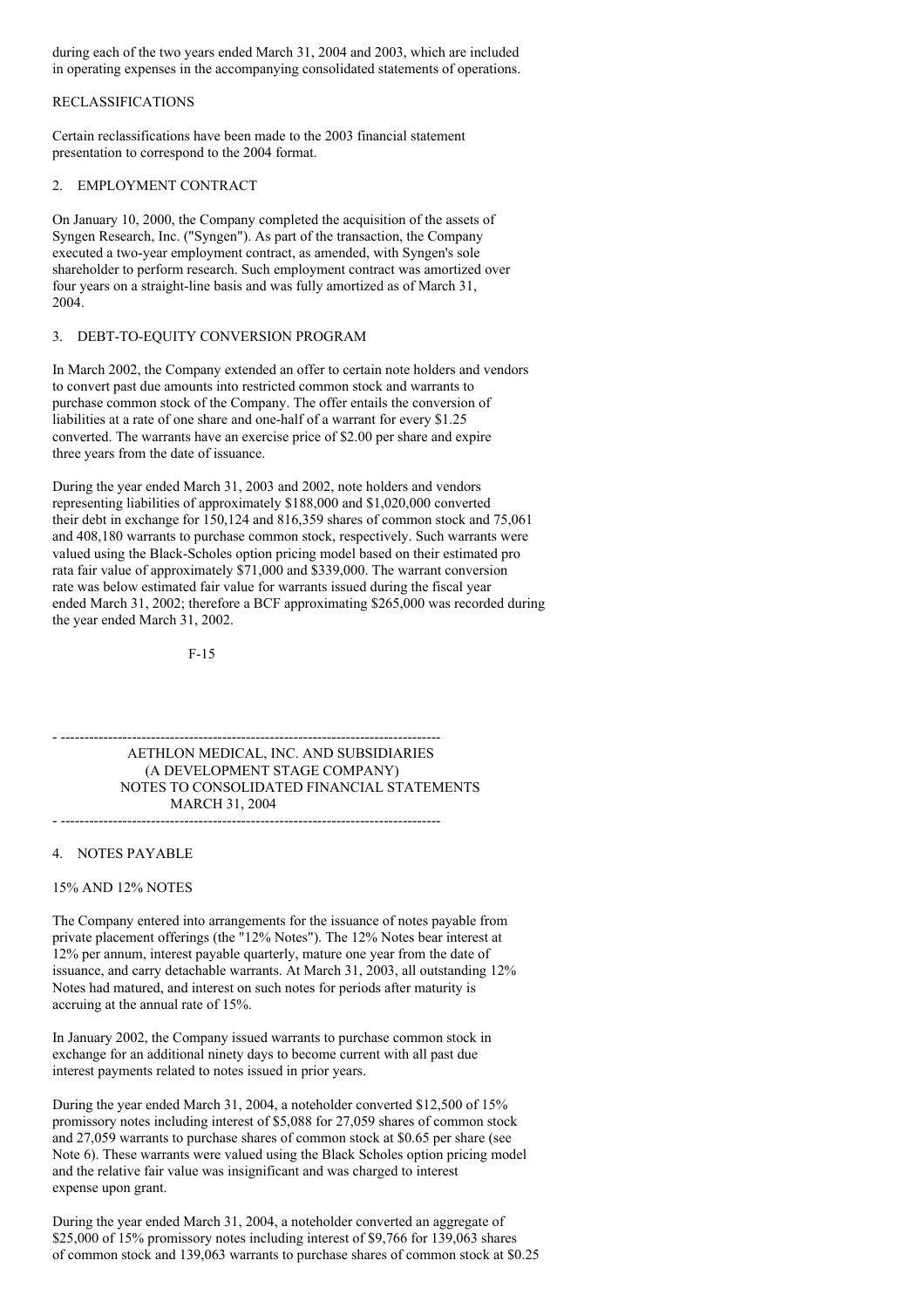per share (see Note 6). These warrants were valued using the Black Scholes option pricing model; the relative fair value was insignificant and charged to interest expense upon grant.

A beneficial conversion feature approximating \$37,500 was recorded during the year ended March 31, 2004 related to the conversion of 15% promissory notes.

All of the outstanding 15% Notes were past due and in default at March 31, 2004.

There were no amounts owed under the 12% Notes at March 31, 2004.

### 10% NOTES

In December 2002, an existing noteholder increased its advances to the Company by \$40,000 to a total of \$140,000. In consideration, the Company granted the noteholder warrants (see Note 6), cancelled the noteholder's existing \$100,000 of convertible debt and replaced it with a secured \$140,000 note payable. A beneficial conversion feature approximating \$30,000 was recorded in connection with the conversion of this note. The new note was paid by the Company in accordance with the terms of the agreement.

# 6.75% NOTES

On March 18, 2002, the Company issued a promissory note to a stockholder in the amount of \$50,000, bearing interest at 6.75% per annum and maturing in May 2002. Such note was converted in March 2003 (see Note 6).

In May 2002, the Company issued notes payable totaling \$25,000, bearing interest at 6.75% per annum, maturing in July 2002. The notes were converted into shares of the Company's common stock in March 2003 (see Note 6).

There were no amounts owed under the 6.75% Notes at March 31, 2004.

The Company is currently seeking other financing arrangements to retire all past due notes payable.

F-16

- -------------------------------------------------------------------------------- AETHLON MEDICAL, INC. AND SUBSIDIARIES (A DEVELOPMENT STAGE COMPANY) NOTES TO CONSOLIDATED FINANCIAL STATEMENTS MARCH 31, 2004 - --------------------------------------------------------------------------------

## 5. CONVERTIBLE NOTES PAYABLE

#### 8% CONVERTIBLE NOTE

In November 2000, the Company issued convertible notes payable ("8% Convertible Notes"), bearing interest at 8% per annum, with principal and accrued interest due on November 1, 2002. The 8% Convertible Notes require no payment of principal or interest during the term and may be converted to common stock of the Company at any time at the option of the holder. The number of common shares issuable upon conversion is equal to the total principal and unpaid interest as of the date of conversion, divided by the conversion price. The conversion price per share was changed effective August 31, 2001 to the lesser of (a) 80% of the closing market price for the common stock; or (b) 70% of the average of the three lowest closing market prices for the common stock for the ten trading days prior to conversion. Such change resulted in additional BCF approximating \$57,000 during the year ended March 31, 2002.

During fiscal year 2002, the holder converted principal and accrued interest of approximately \$49,000 into 40,267 shares of common stock, leaving principal of \$350,000 and interest thereon due and outstanding. The average conversion price was approximately \$1.22 per share.

The 8% Convertible Notes required the Company to file an effective registration statement by February 2001. The Company filed a Form SB-2 with the SEC in December 2000; however, such registration statement was never declared effective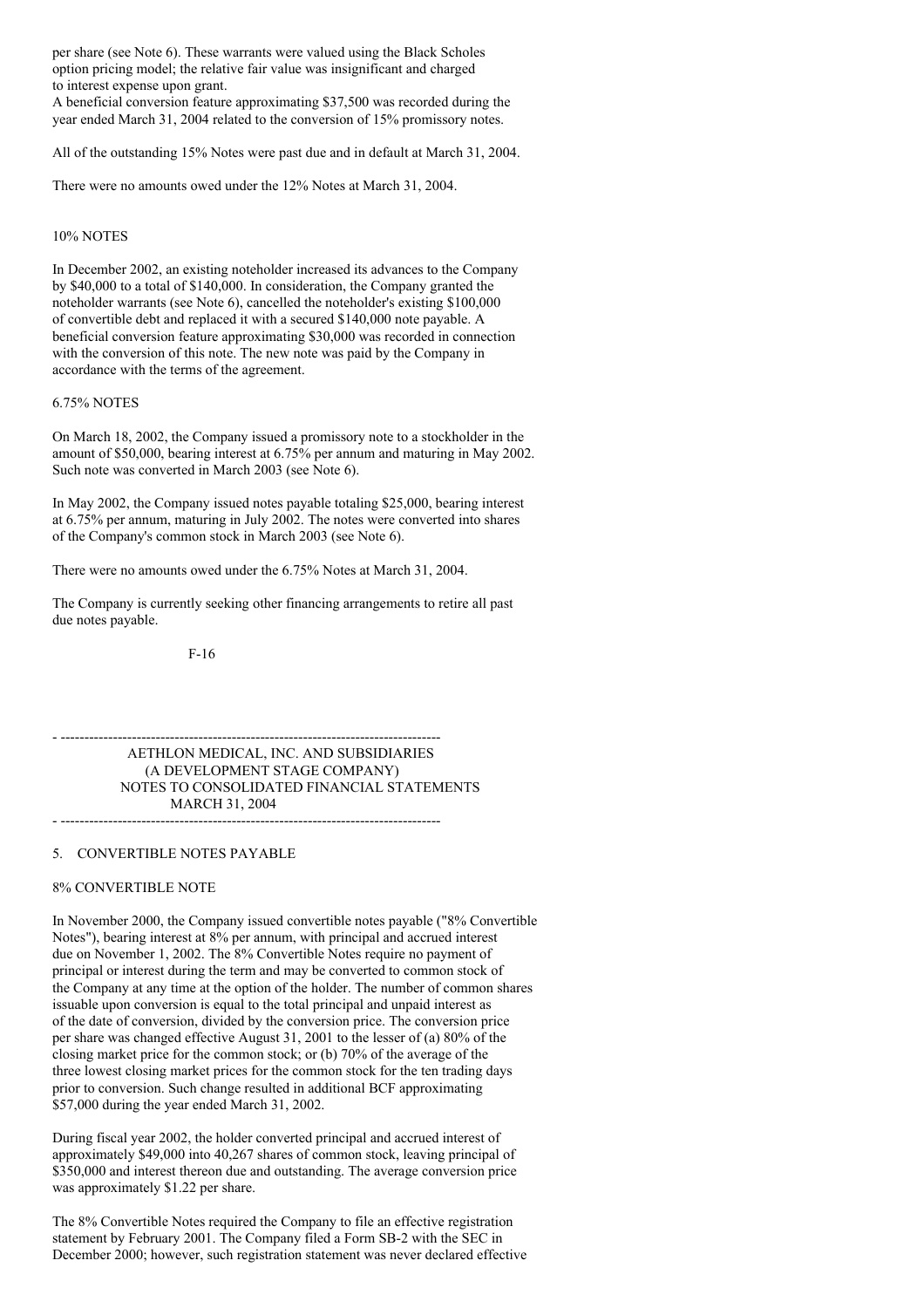and subsequently abandoned. However, as the underlying securities are no longer restricted under Rule 144 of the Securities Act of 1933, the Company no longer plans on filing a registration statement in connection with this transaction.

The Company expensed and accrued penalties approximating \$150,000 at March 31, 2004 in connection with not filing an effective registration statement. The Company does not believe it will incur any additional charges and is in the process of renegotiating all penalties that have been recorded to date.

In March 2004, the noteholder converted \$225,000 of principal and accrued interest in the amount of \$59,827 into 813,790 shares of common stock.

#### 9% CONVERTIBLE NOTE

In April 2003, the Company issued a convertible note in the amount of \$150,000 ("9% Convertible Note"), bearing interest at 9% per annum, with principal and interest due in June 2003, which is in default. The 9% Convertible Note required no payment of principal or interest during the term and was convertible into common stock of the Company at the conversion price of \$0.25 per share through June 2003 at the option of the shareholder. The Company has recorded a beneficial conversion feature ("BCF") of \$150,000 in connection with the issuance of the note and amortized such amount to interest expense upon issuance based on the related conversion feature. As this note is no longer convertible, such amount has been recorded under notes payable in the accompanying consolidated balance sheet.

F-17

- -------------------------------------------------------------------------------- AETHLON MEDICAL, INC. AND SUBSIDIARIES (A DEVELOPMENT STAGE COMPANY) NOTES TO CONSOLIDATED FINANCIAL STATEMENTS MARCH 31, 2004

5. CONVERTIBLE NOTES PAYABLE (continued)

- --------------------------------------------------------------------------------

### 10% CONVERTIBLE NOTES

From time to time, the Company issued convertible notes payable ("10% Convertible Notes") to various investors, bearing interest at 10% per annum, with principal and interest due six months from the date of issuance. The  $10\%$ Convertible Notes require no payment of principal or interest during the term and may be converted to common stock of the Company at the conversion price of \$0.50 per share at any time at the option of the noteholder.

In April 2002, the Company issued a 10% Convertible Note in the amount of \$50,000. The conversion price of this note was \$1.25 at the time of issuance, but in August 2002, the Company reduced the conversion price to \$0.50.

During the year ended March 31, 2003, the Company issued additional 10% Convertible Notes totaling \$225,000, of which \$30,000 was converted into restricted common stock (see Note 6).

In November 2003, a noteholder converted \$5,000 of principal and accrued interest of \$509 for 11,017 shares of common stock.

In December 2003, a noteholder converted \$100,000 of principal and accrued interest of \$15,416 for 461,667 shares of common stock and 461,667 warrants to purchase common stock at \$0.25 per share (see Note 6). These warrants were valued using the Black Scholes option pricing model; the relative pro-rata fair value was insignificant and was charged to interest expense upon grant.

In January 2004, two noteholders converted \$35,000 of principal and accrued interest of \$5,333 for 161,334 shares of common stock and 161,334 warrants to purchase common stock at \$0.25 per share (see Note 6). These warrants were valued using the Black Scholes option pricing model; the relative pro-rata fair value was insignificant and was charged to interest expense upon grant.

In March 2004, the Company borrowed \$50,000 under a non-interest bearing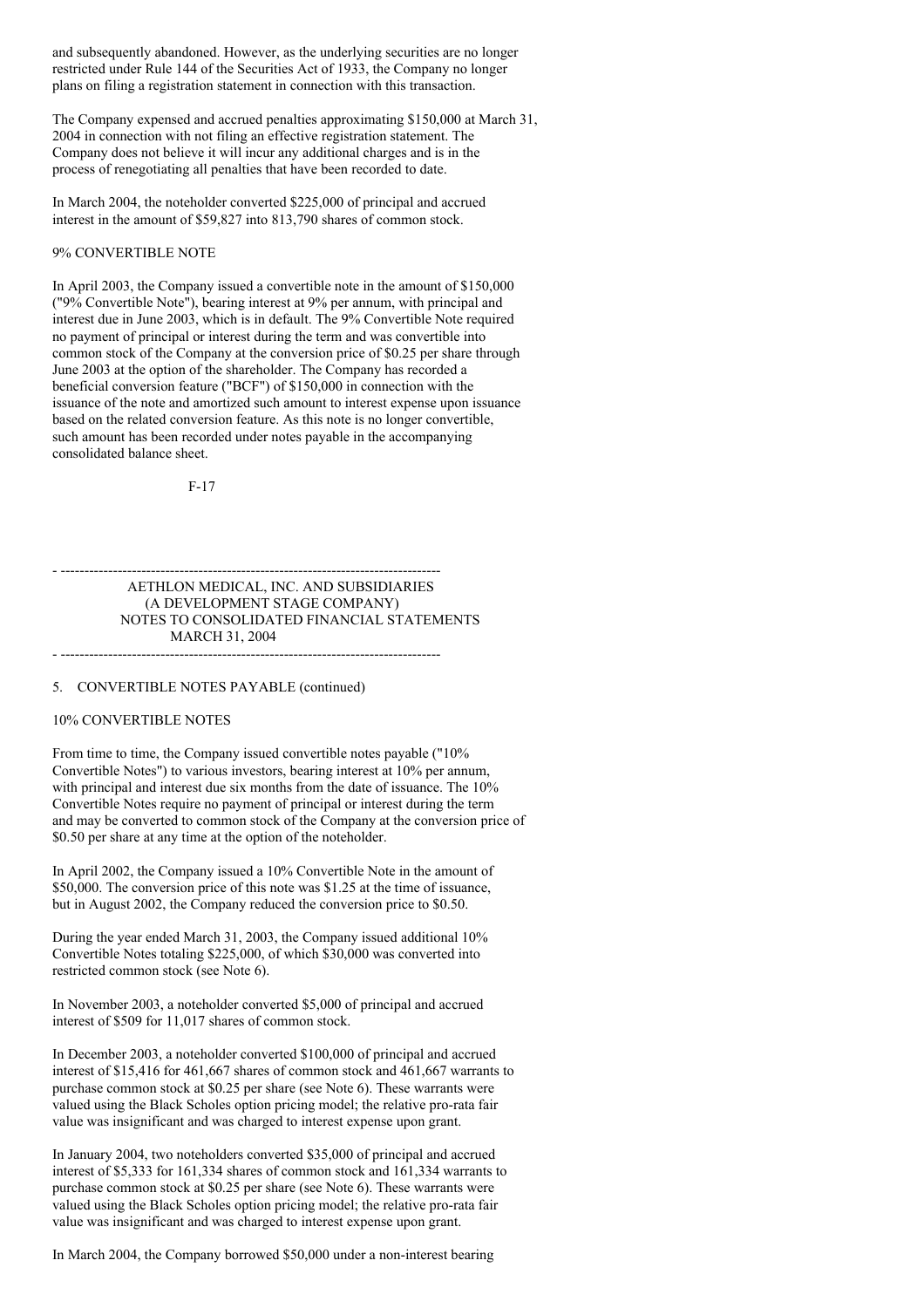convertible note payable, which was due in April 2004. In June 2004, the note was converted into common stock of the Company at \$0.44 per share, in connection with the terms of the Company's private placement (see Note 10).

In March 2004, a noteholder converted \$5,000 of principal and accrued interest of \$696 for 13,725 shares of common stock and 13,725 warrants to purchase common stock at \$0.42 per share (see Note 6). These warrants were valued using the Black Scholes option pricing model and the relative pro-rata fair value was insignificant and charged to interest expense upon grant.

A beneficial conversion feature approximating \$137,000 and \$150,000 was recorded during each of the years ended March 31, 2004 and 2003, respectively related to the issuance of 10% Convertible Notes.

All of the 10% Convertible Notes, except the \$50,000 borrowed in March 2004, were past due and in default at March 31, 2004.

F-18

- -------------------------------------------------------------------------------- AETHLON MEDICAL, INC. AND SUBSIDIARIES (A DEVELOPMENT STAGE COMPANY) NOTES TO CONSOLIDATED FINANCIAL STATEMENTS MARCH 31, 2004 - --------------------------------------------------------------------------------

#### 6. STOCKHOLDERS' EQUITY

#### COMMON STOCK

During the year ended March 31, 2003, the Company issued 150,124 shares of restricted common stock in connection with the conversion of amounts owed to certain vendors and noteholders approximating \$188,000 (see Note 3).

During the year ended March 31, 2003, the Company issued 200,000 shares of restricted common stock for cash totaling \$100,000 in connection with the exercise of warrants.

During the year ended March 31, 2003, the Company issued 461,600 shares of restricted common stock at \$0.25 per share for cash totaling \$115,400. In connection with the issuance of certain shares, the Company granted the stockholders warrants to purchase common stock of the Company at \$0.25 per share. The warrants vested immediately and expire through March 2004 (see below).

During the year ended March 31, 2003, the Company issued 19,230 shares of restricted common stock at \$0.26 per share for cash totaling \$5,000.

During the year ended March 31, 2003, the Company issued 8,000 shares of restricted common stock at \$1.25 for cash totaling \$10,000.

During the year ended March 31, 2003, the Company issued 420,000 shares of restricted common stock in connection with the conversion of \$75,000 of 6.75% Notes payable and \$30,000 of 10% Convertible Notes (see Notes 4 and 5).

During the year ended March 31, 2003, the Company issued 69,231 shares of restricted common stock for consulting services valued at \$45,000 (estimated based on the market price on the date of issue) and recorded such amount as professional fees in the accompanying consolidated financial statements.

During the year ended March 31, 2003, the Company issued 196,078 shares of restricted common stock in connection with a royalty agreement (see Note 7). The shares were valued at \$100,000 (estimated based on the market price on the date of issue) and recorded as professional fees in the accompanying consolidated financial statements.

During the year ended March 31, 2004, the Company issued 540,000 shares of restricted common stock for cash totaling \$135,000 in connection with the exercise of warrants at \$0.25 per share.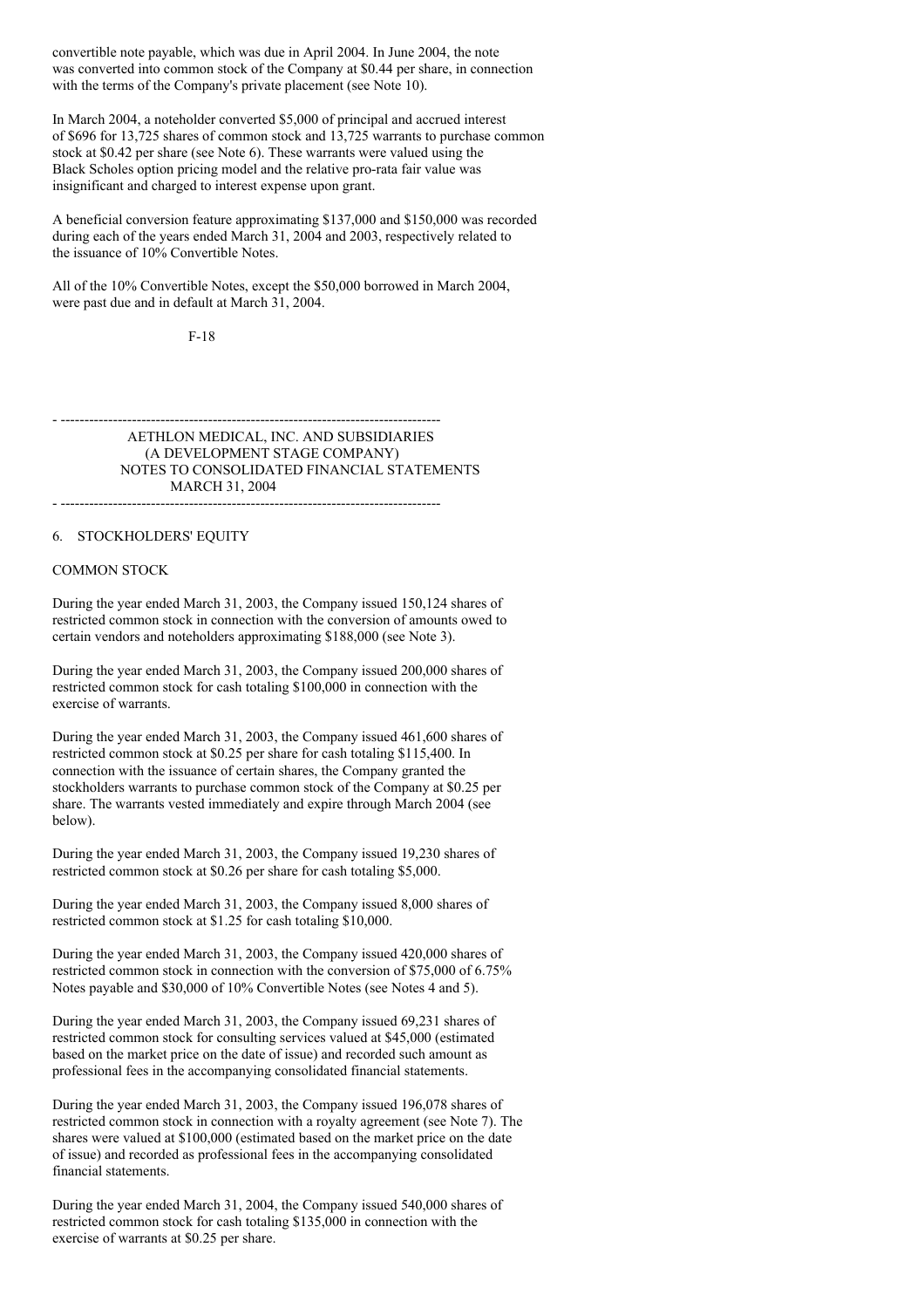During the year ended March 31, 2004, the Company issued 1,226,000 shares of restricted common stock at \$0.25 per share for cash totaling \$306,500. In connection with the issuance of common stock, the Company granted the stockholders warrants to purchase 1,226,000 shares of common stock. The warrants vested upon grant and expire through January 2005.

During the year ended March 31, 2004, the Company issued 180,000 shares of restricted common stock at \$0.30 per share for cash totaling \$54,000. In connection with the issuance of common stock, the Company granted the stockholders warrants to purchase 180,000 shares of common stock. The warrants vested upon grant and expire through March 2005.

F-19

- -------------------------------------------------------------------------------- AETHLON MEDICAL, INC. AND SUBSIDIARIES (A DEVELOPMENT STAGE COMPANY) NOTES TO CONSOLIDATED FINANCIAL STATEMENTS MARCH 31, 2004

- --------------------------------------------------------------------------------

6. STOCKHOLDERS' EQUITY (continued)

#### COMMON STOCK (continued)

During the year ended March 31, 2004, the Company issued 40,000 shares of restricted common stock at \$0.525 per share for cash totaling \$21,000. In connection with the issuance of common stock, the Company granted the stockholders warrants to purchase 40,000 shares of common stock. The warrants vested upon grant and expire through March 2005.

During the year ended March 31, 2004, the Company issued 5,000 shares of restricted common stock at \$1.125 per share for cash totaling \$5,625. In connection with the issuance of common stock, the Company granted the stockholders warrants to purchase 5,000 shares of common stock. The warrants vested upon grant and expire through March 2005.

During the year ended March 31, 2004, the Company issued 10,000 shares of restricted common stock at \$0.25 for services valued at \$2,500.

During the year ended March 31, 2004, the Company issued 73,529 shares of restricted common stock at \$0.34 for services valued at \$25,000.

During the year ended March 31, 2004, the Company issued 62,000 shares of restricted common stock at \$0.40 for services valued at \$24,825.

During the year ended March 31, 2004, the Company issued 185,185 shares of restricted common stock at \$0.45 for services valued at \$83,333.

During the year ended March 31, 2004, the Company issued 5,000 shares of restricted common stock at \$0.50 for services valued at \$2,500.

During the year ended March 31, 2004, noteholders converted \$504,135 of principal and interest into 1,627,655 shares of common stock (see Notes 4 and 5) and warrants to purchase 802,848 shares of common stock ( see "Warrants" below).

#### WARRANTS

In January 2002, the Company issued 335,000 warrants to purchase common stock in exchange for an additional ninety days to become current on all past due interest payments (see Note 4). The warrants have an exercise price of \$2.00 per share, vest immediately, and expired twelve months from the date of issuance. Such warrants were valued using the Black-Scholes option pricing model at approximately \$118,000, and were recorded as interest expense.

During the year ended March 31, 2002, the Company granted 239,000 warrants for services and the satisfaction of certain liabilities. The warrants have exercise prices ranging from \$2.75 through \$6.50, vested immediately and are exercisable through January 2007. The warrants were valued at \$118,000, of which \$78,000 was recorded as accounts payable and accrued liabilities in fiscal year 2001.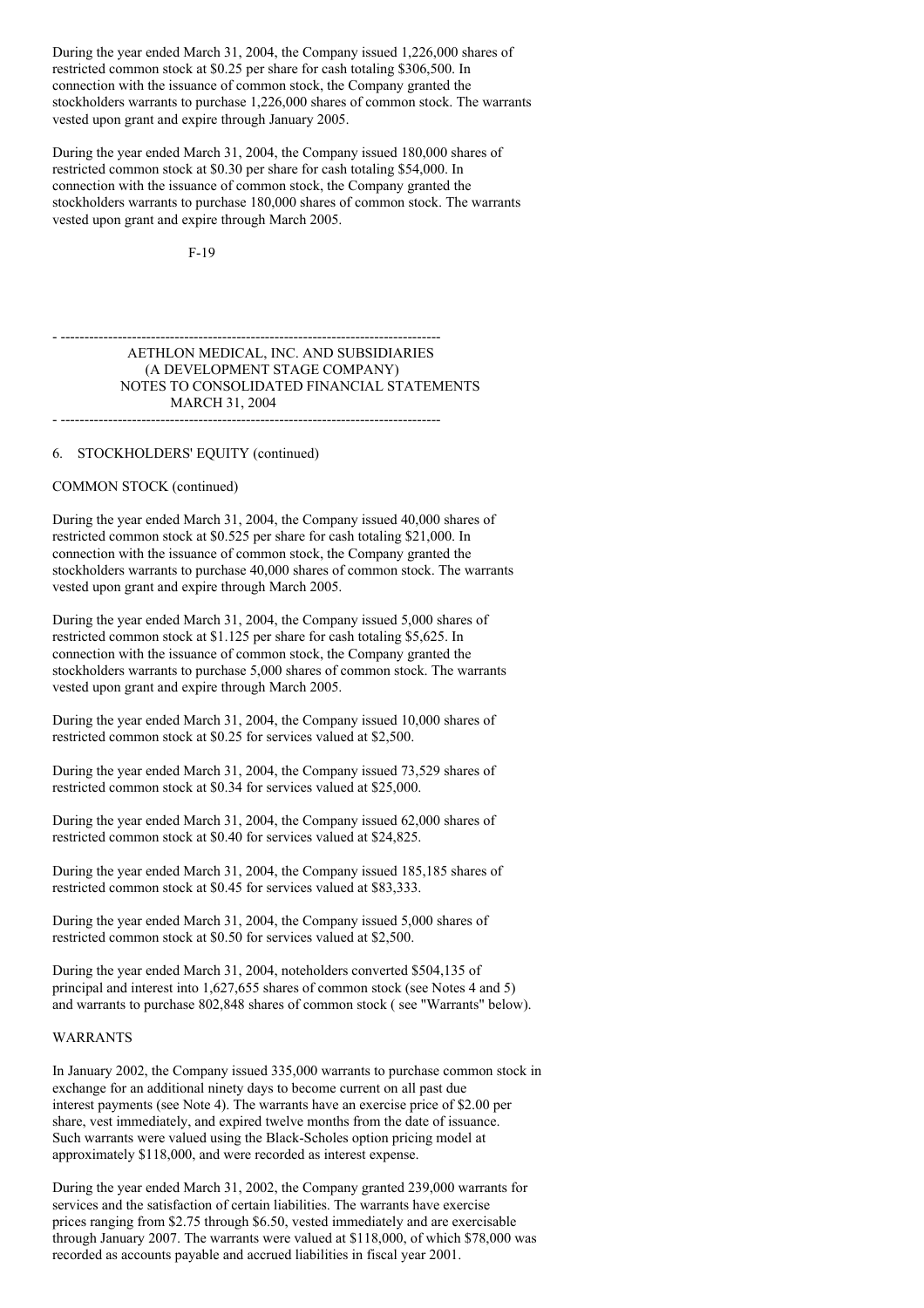In August 2002, the Company granted warrants to purchase 52,000 shares of the Company's restricted common stock at an exercise price of \$0.25 per share in connection with equity fund raising activities. These warrants vested upon grant and were exercisable through March 2004. As such warrants were issued in connection with equity fund raising activities, there was no related expense recorded in the accompanying consolidated financial statements.

F-20

- --------------------------------------------------------------------------------

AETHLON MEDICAL, INC. AND SUBSIDIARIES (A DEVELOPMENT STAGE COMPANY) NOTES TO CONSOLIDATED FINANCIAL STATEMENTS MARCH 31, 2004 - --------------------------------------------------------------------------------

#### 6. STOCKHOLDERS' EQUITY (continued)

#### WARRANTS (continued)

In December 2002, the Company issued 580,000 warrants to purchase common stock for \$0.25 per share, which are exercisable through December 2007 and vested upon grant. The warrants were issued in connection with a short-term secured note payable (see Note 4). In accordance with GAAP, the proceeds of the financing have been allocated to the debt and the warrants based on their relative estimated fair values. Accordingly, a discount of \$30,000 has been recorded as a reduction of the debt balance and the off-setting credit has been reported as additional paid-in capital. The debt discount was amortized to interest expense in the year ended March 31, 2003 in accordance with the short-term nature of the note payable.

During the year ended March 31, 2003, the Company granted 240,830 warrants to investors in connection with the purchase of common stock. The warrants have an exercise price of \$0.25 per share, vest immediately and were exercisable through March 2004. As the warrants were issued in connection with equity financing, no related expense has been recorded in the accompanying consolidated financial statements.

During the year ended March 31, 2003, the Company granted 75,061 warrants to certain vendors in connection with the conversion of amounts owed by the Company into common stock. The warrants were valued at \$71,000 (estimated based on the relative fair values as determined by the Black Scholes option pricing model pursuant to SFAS 123), have exercise prices of \$2.00, vest immediately and are exercisable through June 2005.

In March 2003, the Company issued 420,000 warrants to purchase common stock for \$0.25 per share, which were exercisable through March 2004 and vested upon grant. The warrants were issued in connection with the conversion of notes payable (see Notes 4 and 5). These warrants were valued using the Black Scholes option pricing model; the relative pro-rata estimated fair value was insignificant; and was charged to interest expense upon grant.

During the year ended March 31, 2004, the Company granted 1,226,000 warrants to investors in connection with the purchase of common stock. The warrants have an exercise price of \$0.25 per share, vest immediately and are exercisable through March 2005. As the warrants were issued in connection with equity financing, no related expense has been recorded in the accompanying consolidated financial statements.

During the year ended March 31, 2004, the Company granted 180,000 warrants to investors in connection with the purchase of common stock. The warrants have an exercise price of \$0.30 per share, vest immediately and are exercisable through March 2005. As the warrants were issued in connection with equity financing, no related expense has been recorded in the accompanying consolidated financial statements.

During the year ended March 31, 2004, the Company granted 40,000 warrants to investors in connection with the purchase of common stock. The warrants have an exercise price of \$0.525 per share, vest immediately and are exercisable through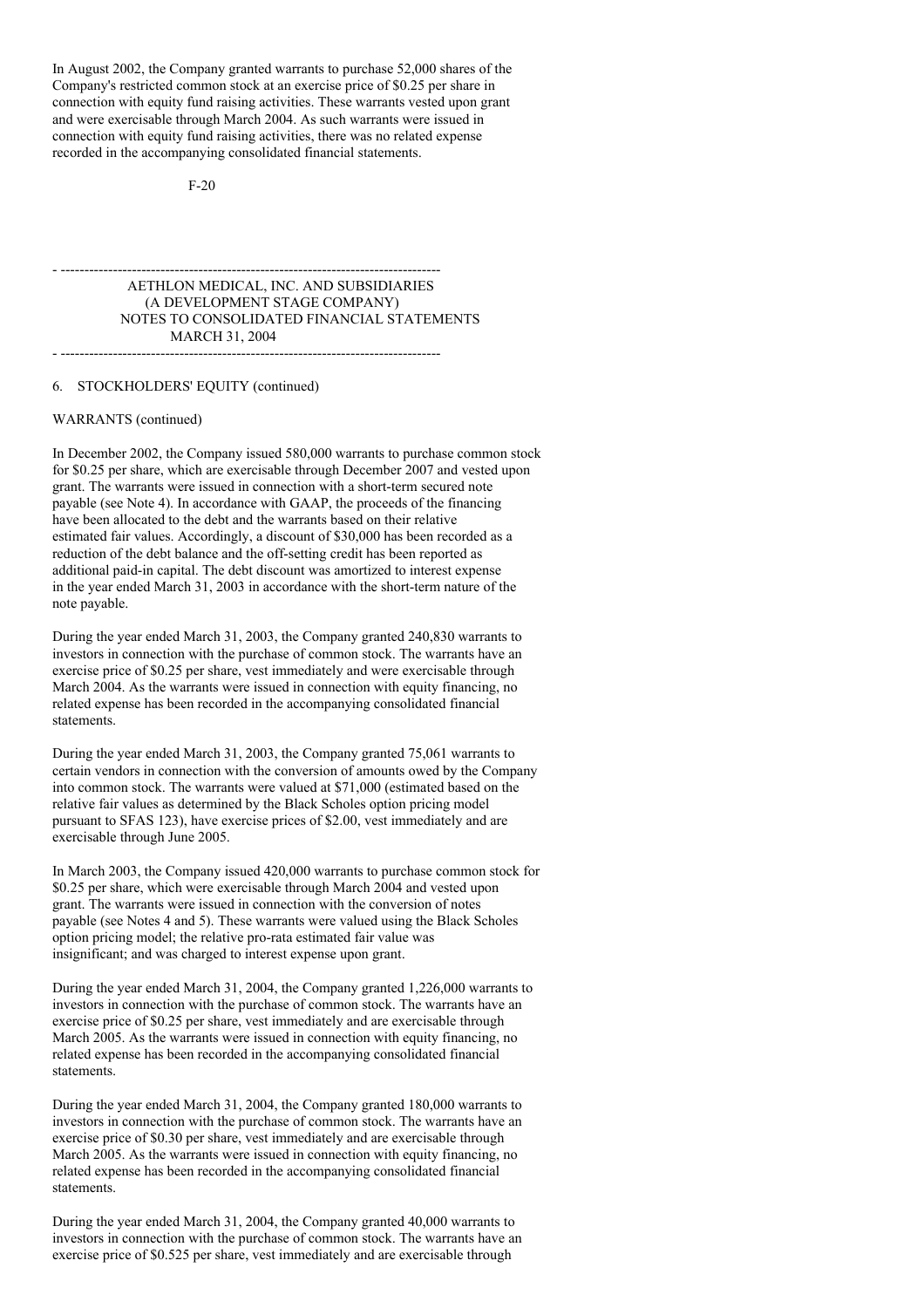March 2005. As the warrants were issued in connection with equity financing, no related expense has been recorded in the accompanying consolidated financial statements.

During the year ended March 31, 2004, the Company granted 5,000 warrants to investors in connection with the purchase of common stock. The warrants have an exercise price of \$1.125 per share, vest immediately and are exercisable through March 2005. As the warrants were issued in connection with equity financing, no related expense has been recorded in the accompanying consolidated financial statements.

As noted under "Common Stock" above, 540,000 of the warrants granted to investors in connection with the purchase of common stock during the year ended March 31, 2004 were exercised.

F-21

- -------------------------------------------------------------------------------- AETHLON MEDICAL, INC. AND SUBSIDIARIES (A DEVELOPMENT STAGE COMPANY) NOTES TO CONSOLIDATED FINANCIAL STATEMENTS MARCH 31, 2004 - --------------------------------------------------------------------------------

6. STOCKHOLDERS' EQUITY (continued)

# WARRANTS (continued)

During the year ending March 31, 2004, the Company issued 762,064 warrants to purchase common stock for \$0.25 per share, which are exercisable through March 2005 and vested upon grant. The warrants were issued in connection with the conversion of notes payable (see Notes 4 and 5). These warrants were valued using the Black Scholes option pricing model; the relative pro-rata estimated fair value was insignificant and was charged to interest expense upon grant.

In the year ending March 31, 2004, the Company issued 13,725 warrants to purchase common stock for \$0.42 per share, which are exercisable through March 2005 and vested upon grant. The warrants were issued in connection with the conversion of notes payable (see Notes 4 and 5). These warrants were valued using the Black Scholes option pricing model; the relative pro-rata estimated fair value was insignificant and was charged to interest expense upon grant.

In the year ending March 31, 2004, the Company issued 27,059 warrants to purchase common stock for \$0.65 per share, which vested upon grant and expire through March 2005. The warrants were issued in connection with the conversion of notes payable (see Notes 4 and 5). These warrants were valued using the Black Scholes option pricing model; the relative pro-rata fair estimated value was insignificant and was charged to interest expense upon grant.

A summary of the aggregate warrant activity for the years ended March 31, 2004 and 2003 is presented below: <TABLE>

<CAPTION>

#### Year Ended March 31,

|                                                                    | 2004     |                     | 2003                                          |       |        |  |
|--------------------------------------------------------------------|----------|---------------------|-----------------------------------------------|-------|--------|--|
|                                                                    |          | Weighted            | Weighted<br>Average Exercise Average Exercise |       |        |  |
|                                                                    | Warrants |                     | Price Warrants                                | Price |        |  |
| $<\!\!S\!\!>$                                                      |          | $\ll$               | $\langle$ C $>$                               | $\ll$ |        |  |
| Outstanding, beginning of year 2,906,746 \$ 2.29 1,873,855 \$ 3.65 |          |                     |                                               |       |        |  |
| Granted                                                            |          |                     | 2,253,848 \$ 0.29 1,367,891                   |       | 0.35   |  |
| Exercised                                                          |          | $(540,000)$ \$ 0.25 |                                               |       |        |  |
| Cancelled/Forfeited                                                |          |                     | $(712,830)$ \$ 0.25 $(335,000)$               |       | (2.00) |  |
|                                                                    |          |                     |                                               |       |        |  |

Outstanding, end of year 3,907,764 \$ 2.22 2,906,746 \$ 2.29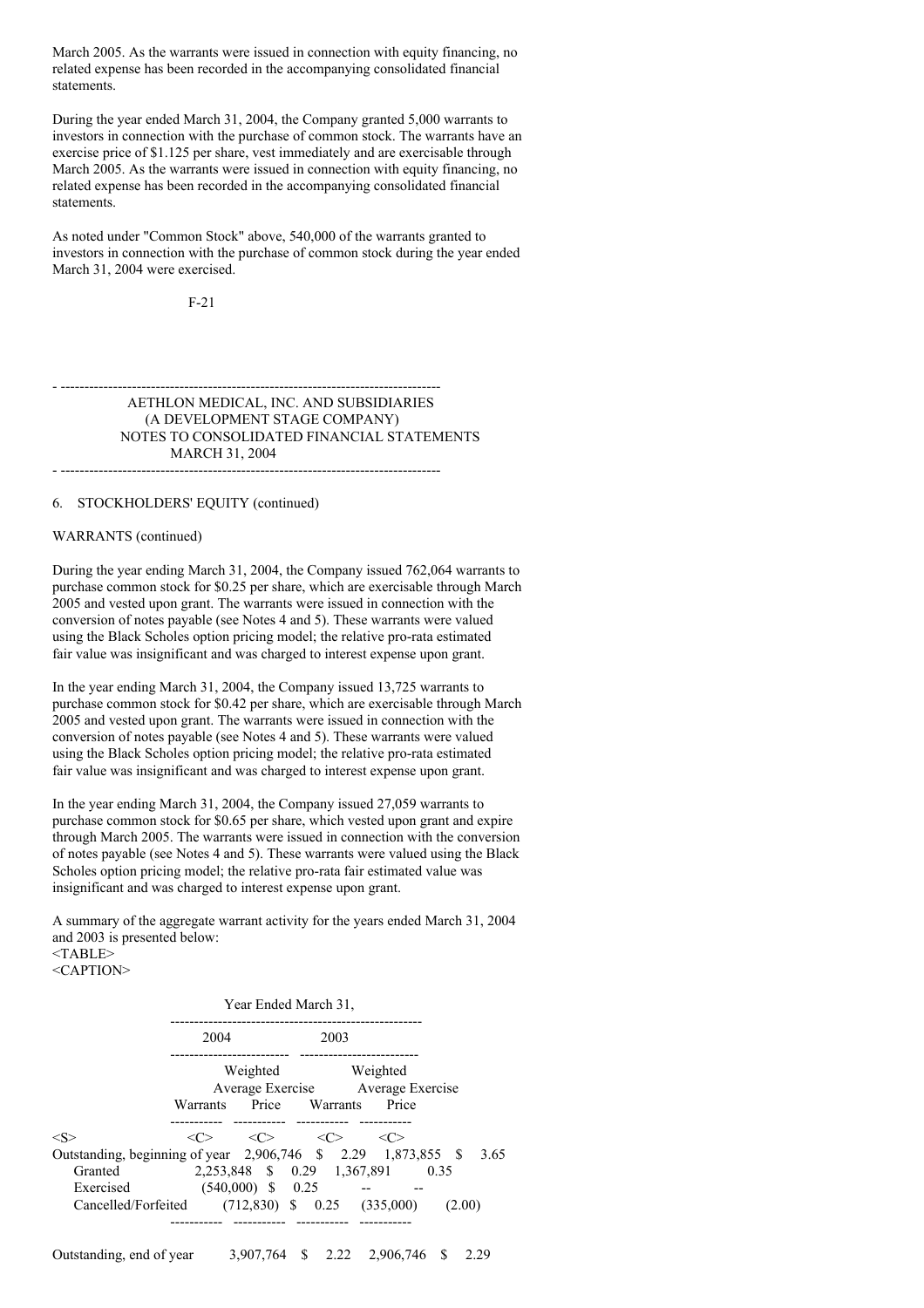| Exercisable, end of year                                     | 3,907,764 \$ 2.22 2,906,746 \$ |      |  |      | 2.29 |
|--------------------------------------------------------------|--------------------------------|------|--|------|------|
| Weighted average estimated fair<br>value of warrants granted |                                | 0.40 |  | 0.38 |      |
| `ABLE>                                                       |                                |      |  |      |      |

=========== =========== =========== ===========

The following outlines the significant assumptions used to estimate the fair value information presented utilizing the Black-Scholes option pricing model:

|                         | Years Ended March 31, |          |                   |  |
|-------------------------|-----------------------|----------|-------------------|--|
|                         | 2004                  | 2003     |                   |  |
|                         |                       |          |                   |  |
| Risk free interest rate |                       | $2.50\%$ | $3.50\%$          |  |
| Average expected life   |                       |          | 3 years 2.5 years |  |
| Expected volatility     |                       | 365%     | 210%              |  |
| Expected dividends      |                       | None     | None              |  |

F-22

- -------------------------------------------------------------------------------- AETHLON MEDICAL, INC. AND SUBSIDIARIES (A DEVELOPMENT STAGE COMPANY) NOTES TO CONSOLIDATED FINANCIAL STATEMENTS MARCH 31, 2004

# 6. STOCKHOLDERS' EQUITY (continued)

## WARRANTS (continued)

The detail of the warrants outstanding and exercisable as of March 31, 2004 is as follows:  $<$ TABLE>

- --------------------------------------------------------------------------------

<CAPTION>

|         |                          | Warrants Outstanding |         |                    | Warrants Exercisable |          |  |  |
|---------|--------------------------|----------------------|---------|--------------------|----------------------|----------|--|--|
|         |                          | Weighted             |         | Weighted           | Weighted             |          |  |  |
|         |                          | Average              | Average |                    | Average              |          |  |  |
|         |                          | Number               |         | Remaining Exercise | Number               | Exercise |  |  |
|         | Range of Exercise Prices | Outstanding          |         | Life               | Price<br>Outstanding | Price    |  |  |
| $<\!S>$ | <<>                      | <<>                  | <<>     | <<>                | <<>                  | <c></c>  |  |  |
|         | \$0.25                   | 2,028,064            | 1.7     | \$0.25             | 2,028,064            | \$0.25   |  |  |
|         | $$0.30 - $1.13$          | 265,784              | 0.7     | \$0.39             | 265,784              | \$1.79   |  |  |
|         | $$2.00 - $4.00$          | 711,166              | 1.3     | \$2.33             | 711,166              | \$2.33   |  |  |
|         | $$5.00 - $6.50$          | 902.750              | 1.0     | \$5.25             | 902,750              | \$5.25   |  |  |
|         |                          |                      |         |                    |                      |          |  |  |
|         |                          | 3.907.764            |         | 3.907.764          |                      |          |  |  |
|         |                          |                      |         |                    |                      |          |  |  |

# $<$ /TABLE>

# **OPTIONS**

In August 2000, the Company adopted the 2000 Stock Option Plan ("Stock Option Plan"), which was approved by its stockholders in September 2000. The Stock Option Plan provides for the issuance of up to 500,000 options to purchase shares of common stock. Such options can be incentive options or nonstatutory options, and may be granted to employees, directors and consultants. The Stock Option Plan has limits as to the eligibility of those stockholders who own more than 10% of Company stock, as defined. The options granted pursuant to the Stock Option Plan may have exercise prices of no less than 100% of fair market value of the Company's common stock at the date of grant (incentive options), or no less than 75% of fair market value of such stock at the date of grant (nonstatutory).

In March 2002, the board of directors granted the Company's Chief Executive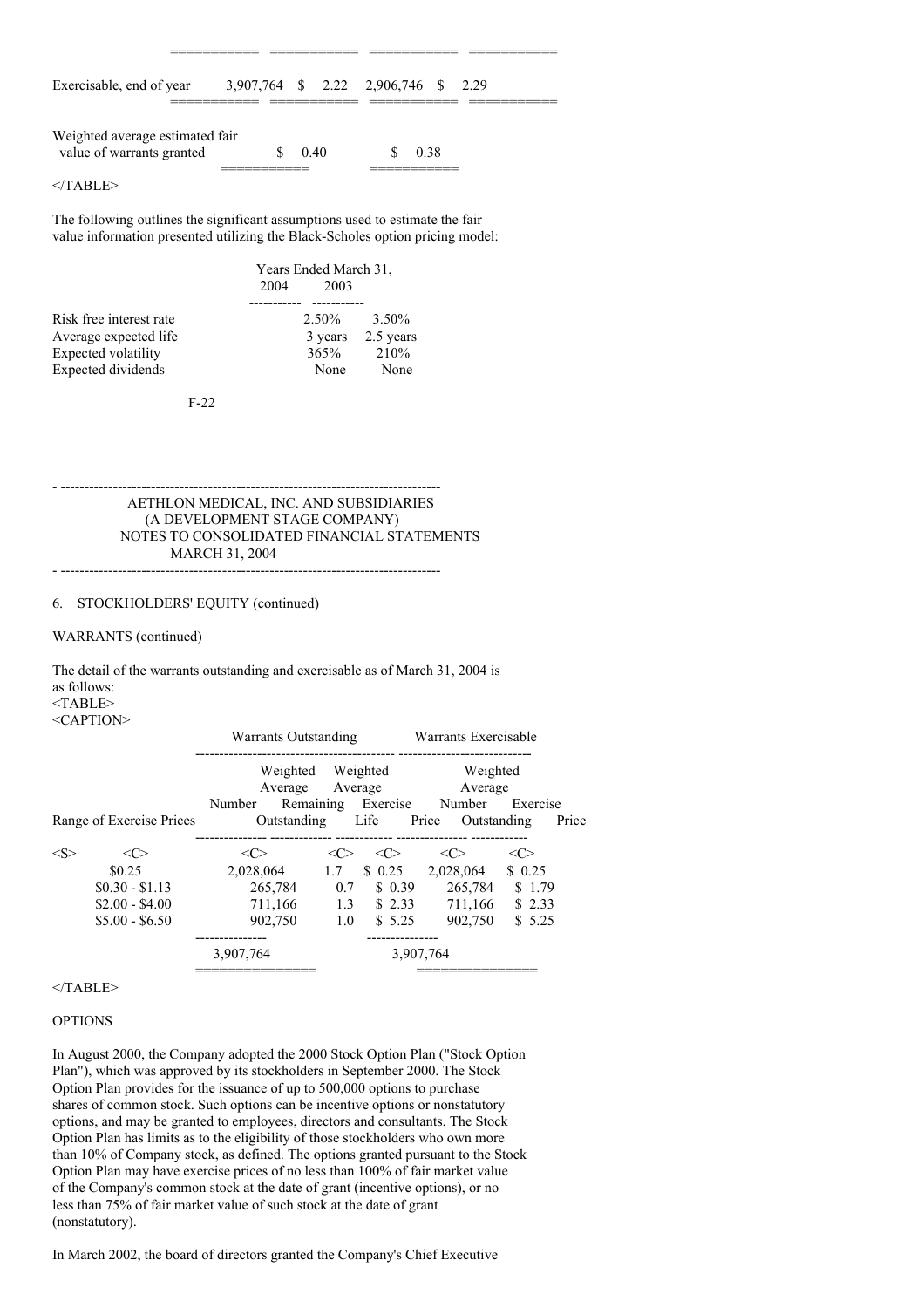Officer ("CEO") and Dr. Tullis non-qualified stock options to purchase up to 250,000 shares of common stock each, at an exercise price of \$1.90 per share (the estimated fair value at grant date) and expire March 2012. Awards are earned upon achievement of certain financial and/or research and development milestones.

In January 2002, the Company granted 400,000 stock options to a consultant for services rendered valued at \$562,000 (estimated based on the Black Scholes option pricing model pursuant to SFAS 123) in connection with a consulting agreement. In July 2002, the Company extended the original agreement by six months to expire July 2003 and granted an additional 200,000 stock options valued at \$114,000 (estimated based on the Black Scholes option pricing model pursuant to SFAS 123). All 600,000 options have been exercised as of March 31, 2003. The stock options had an exercise price of \$0.50, and vested on the grant dates.

F-23

AETHLON MEDICAL, INC. AND SUBSIDIARIES (A DEVELOPMENT STAGE COMPANY) NOTES TO CONSOLIDATED FINANCIAL STATEMENTS MARCH 31, 2004 - --------------------------------------------------------------------------------

- --------------------------------------------------------------------------------

### 6. STOCKHOLDERS' EQUITY (continued)

OPTIONS (continued)

The following is a status of the stock options outstanding at March 31, 2004 and the changes during the two years then ended: <TABLE> <CAPTION>

|                                                                                                                   | Year Ended March 31,                                                                  |                                                                                 |                                      |            |  |
|-------------------------------------------------------------------------------------------------------------------|---------------------------------------------------------------------------------------|---------------------------------------------------------------------------------|--------------------------------------|------------|--|
|                                                                                                                   | 2004<br>2003                                                                          |                                                                                 |                                      |            |  |
|                                                                                                                   | Weighted Weighted<br>Average Exercise Average Exercise<br>Options Price Options Price |                                                                                 |                                      |            |  |
| < S >                                                                                                             |                                                                                       | $\langle C \rangle$ $\langle C \rangle$ $\langle C \rangle$ $\langle C \rangle$ |                                      |            |  |
| Outstanding, beginning of year 1,376,115 \$ 2.49 1,376,115 \$ 2.49<br>Granted<br>Exercised<br>Cancelled/Forfeited | $\sim$ $-$                                                                            |                                                                                 | 200,000 0.50<br>$(200,000)$ $(0.50)$ |            |  |
| Outstanding, end of year 1,376,115 \$ 2.49 1,376,115 \$ 2.49                                                      |                                                                                       |                                                                                 |                                      |            |  |
| Exercisable, end of year 1,363,615 \$ 2.51 1,283,530 \$ 2.50                                                      |                                                                                       |                                                                                 |                                      |            |  |
| Weighted average estimated fair<br>value of options granted                                                       |                                                                                       |                                                                                 |                                      | \$<br>0.57 |  |

</TABLE>

The following outlines the significant assumptions used to estimate the fair value information presented utilizing the Black-Scholes option pricing model for the year ended March 31, 2003 (there were no issuances in fiscal 2004):

| Risk free interest rate | 3.50    |
|-------------------------|---------|
| Average expected life   | 3 years |
| Expected volatility     | 210%    |
| Expected dividends      | None    |

The detail of the options outstanding and exercisable as of March 31, 2004 is as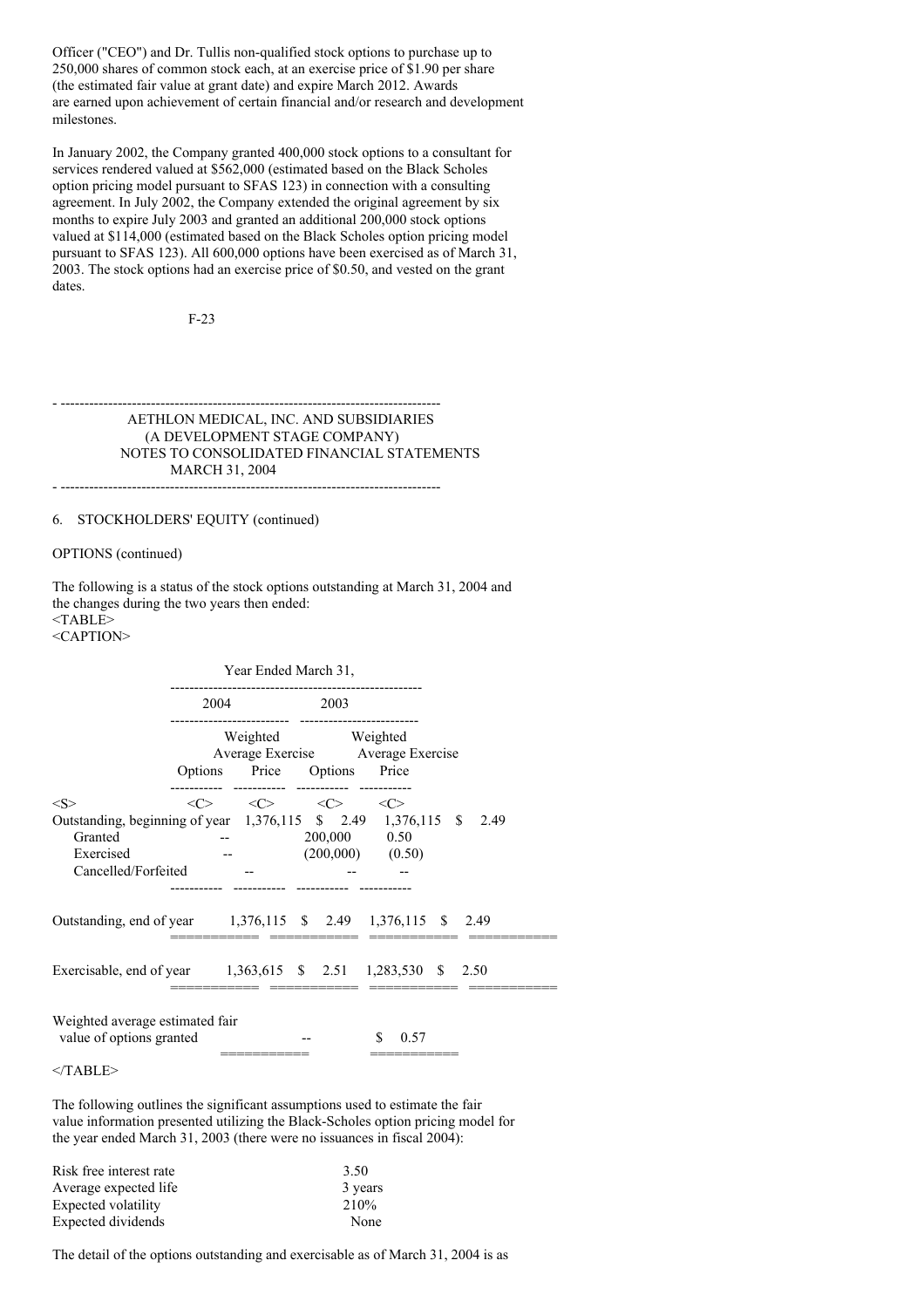follows: <TABLE> <CAPTION>

|                          | <b>Options Outstanding</b>              |                    |                            | Options Exercisable |                      |  |
|--------------------------|-----------------------------------------|--------------------|----------------------------|---------------------|----------------------|--|
|                          | Weighted<br>Weighted<br>Average Average |                    |                            | Weighted<br>Average |                      |  |
|                          |                                         |                    |                            |                     |                      |  |
|                          | Number                                  | Remaining Exercise |                            | Number              | Exercise             |  |
| Range of Exercise Prices |                                         | Outstanding        | Life                       | Price               | Outstanding<br>Price |  |
| $<\!S$<br><<>            | <<>                                     | <<>                | <<>                        | <<>                 | <<>                  |  |
| \$0.39                   | 50,848                                  | 4.7 years \$ 0.39  |                            | 50,848              | \$0.39               |  |
| $$1.78 - $2.00$          | 515,267                                 | 8.9 years          | \$1.90                     | 515,267             | \$1.90               |  |
| $$2.25 - $3.00$          | 602,500                                 |                    | 4.3 years \$2.78           | 590,000             | \$2.78               |  |
| $$3.25 - $3.75$          | 207,500                                 | 2.9 years          | \$3.27                     | 207,500             | \$3.27               |  |
|                          | ------------<br>1,376,115               |                    | -------------<br>1,363,615 |                     |                      |  |
| $<$ TABLE>               |                                         |                    |                            |                     |                      |  |

F-24

- -------------------------------------------------------------------------------- AETHLON MEDICAL, INC. AND SUBSIDIARIES (A DEVELOPMENT STAGE COMPANY) NOTES TO CONSOLIDATED FINANCIAL STATEMENTS MARCH 31, 2004 - --------------------------------------------------------------------------------

## 7. RELATED PARTY TRANSACTIONS

#### DUE TO RELATED PARTIES

Certain officers of the Company and other related parties have advanced the Company funds, agreed to defer compensation and/or paid expenses on behalf of the Company to cover working capital deficiencies. These non interest-bearing liabilities have been included as due to related parties in the accompanying consolidated financial statements.

#### ROYALTY AGREEMENT

Effective January 1, 2000, the Company entered into an agreement with a related party under which an invention and related patent rights for a method of removing HIV and other viruses from the blood using the Hemopurifier(TM) were assigned to the Company by the inventors in exchange for (a) a royalty to be paid on future sales of the patented product or process equal to 8.75% of net sales, as defined and (b) 12,500 shares of the Company's common stock. Upon the issuance of the first United States patent relating to the invention, the Company was obligated to issue an additional 12,500 shares of common stock to the inventors. If the market price of the Company's common stock on the date the patent is issued is below \$8 per share, the number of shares to be issued will be that amount which equates to \$100,000 of market value. On March 4, 2003, the related patent was issued and therefore the Company issued 196,078 shares of common stock valued at \$100,000 which is included in professional fees in the accompanying consolidated statements of operations (see Note 6).

Other related party transactions are disclosed elsewhere in these notes to consolidated financial statements.

# 8. INCOME TAX PROVISION

Income tax expense for the years ended March 31, 2004 and 2003 differed from the amounts computed by applying the U.S. Federal income tax rate of 34 percent to the loss from continuing operations before provision for income taxes as a result of the following:

### 2004 2003 ----------- -----------

Computed "expected" tax benefit  $$ (516,000) $ (837,000)$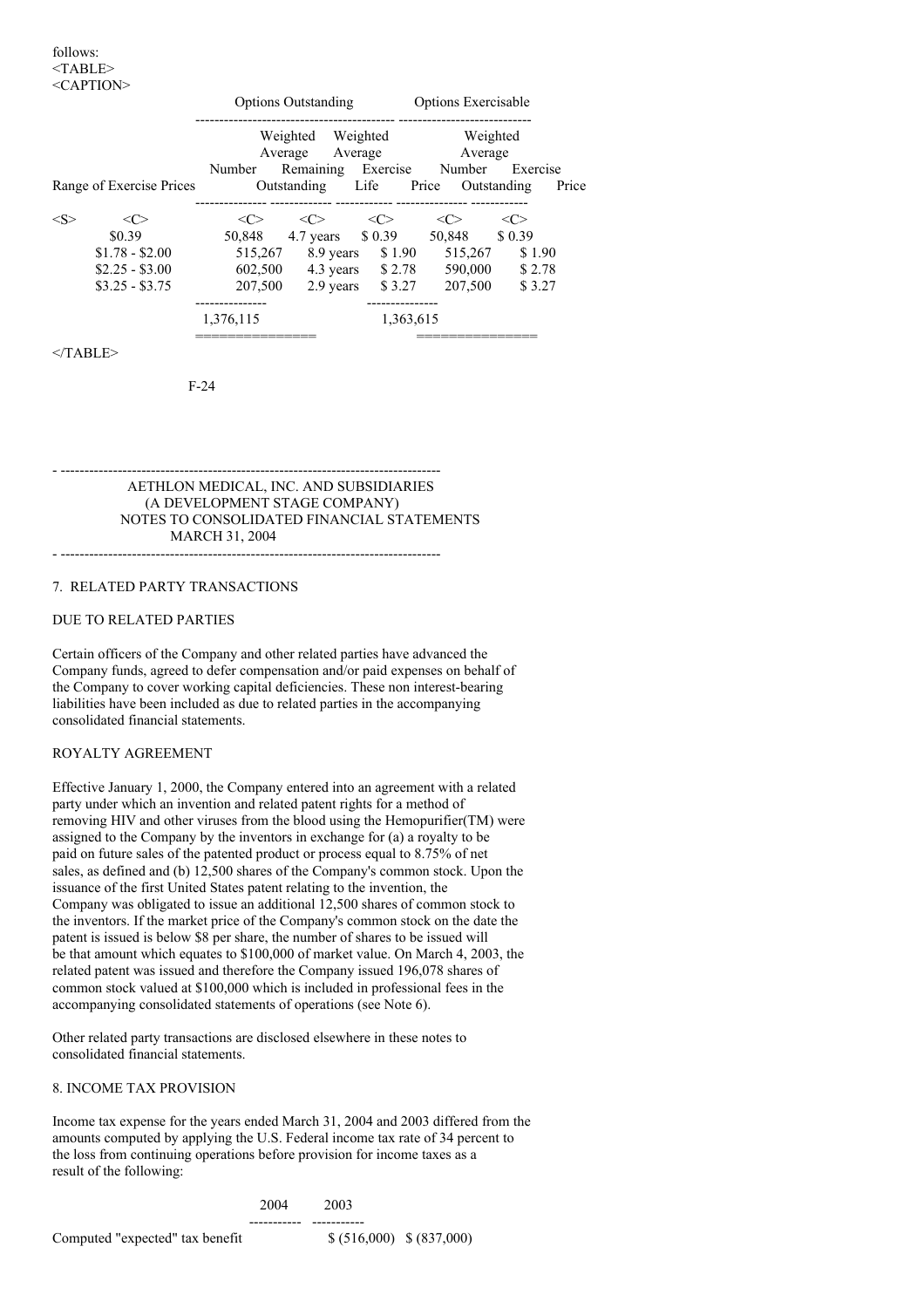| Requeston in income taxes resulting from.                 |   |                       |        |                         |         |
|-----------------------------------------------------------|---|-----------------------|--------|-------------------------|---------|
| Equity instruments issued for services                    |   |                       |        | 39,000                  |         |
| Interest for warrants and BCF                             |   |                       | 94,000 | 85,000                  |         |
| Change in deferred tax assets valuation allowance 583,000 |   |                       |        |                         | 897,000 |
| State and local income taxes,                             |   |                       |        |                         |         |
| net of federal benefit                                    |   |                       |        | $(134,000)$ $(162,000)$ |         |
| Other                                                     |   | $(27,000)$ $(22,000)$ |        |                         |         |
|                                                           |   |                       |        |                         |         |
|                                                           | S |                       |        |                         |         |
|                                                           |   |                       |        |                         |         |
|                                                           |   |                       |        |                         |         |
| $F-25$                                                    |   |                       |        |                         |         |
|                                                           |   |                       |        |                         |         |
|                                                           |   |                       |        |                         |         |

### - -------------------------------------------------------------------------------- AETHLON MEDICAL, INC. AND SUBSIDIARIES (A DEVELOPMENT STAGE COMPANY) NOTES TO CONSOLIDATED FINANCIAL STATEMENTS MARCH 31, 2004 - --------------------------------------------------------------------------------

8. INCOME TAX PROVISION (continued)

Reduction in income taxes resulting from:

The tax effects of temporary differences that give rise to significant portions of deferred tax assets at March 31, 2004 are presented below:

| \$1,833,000 |  |  |  |
|-------------|--|--|--|
| 2,977,000   |  |  |  |
|             |  |  |  |
| 4,810,000   |  |  |  |
| (4,810,000) |  |  |  |
|             |  |  |  |
| ς           |  |  |  |
|             |  |  |  |
|             |  |  |  |

The valuation allowance for deferred tax assets from continuing operations as of March 31, 2004 and 2003 was \$4,810,000 and \$4,227,000, respectively.

As of March 31, 2004, the Company had tax net operating loss carryforwards of approximately \$8,000,000 and \$3,000,000 available to offset future taxable Federal and state income, respectively. The carryforward amounts expire in various years through 2024.

Due to the change in ownership provisions of the Tax Reform Act of 1986, net operating loss carryforwards for Federal income tax reporting purposes are subject to annual limitations. Should a change in ownership occur, net operating loss carryforwards may be limited as to use in future years.

## 9. COMMITMENTS AND CONTINGENCIES

## REGISTRATION RIGHTS AGREEMENTS

The Company is obligated under various agreements to register its common stock, including the common stock underlying certain warrants and options. The Company is subject to penalties for failure to register such securities, the amount of which could be material to the Company's financial condition, results of operations and cash flows. The Company filed a registration statement on Form SB-2 with the Securities and Exchange Commission in December 2000 to register the necessary securities. However, such registration statement was never declared effective and subsequently abandoned. Management is currently unaware of any claims related to the lack of registration. However, as the underlying securities are no longer restricted under Rule 144 of the Securities Act of 1933, the Company no longer plans on filing a registration statement in connection with this transaction.

# EMPLOYMENT CONTRACTS

In addition to the employment contract discussed in Note 2, the Company entered into an employment agreement with its Chairman of the Board effective April 1,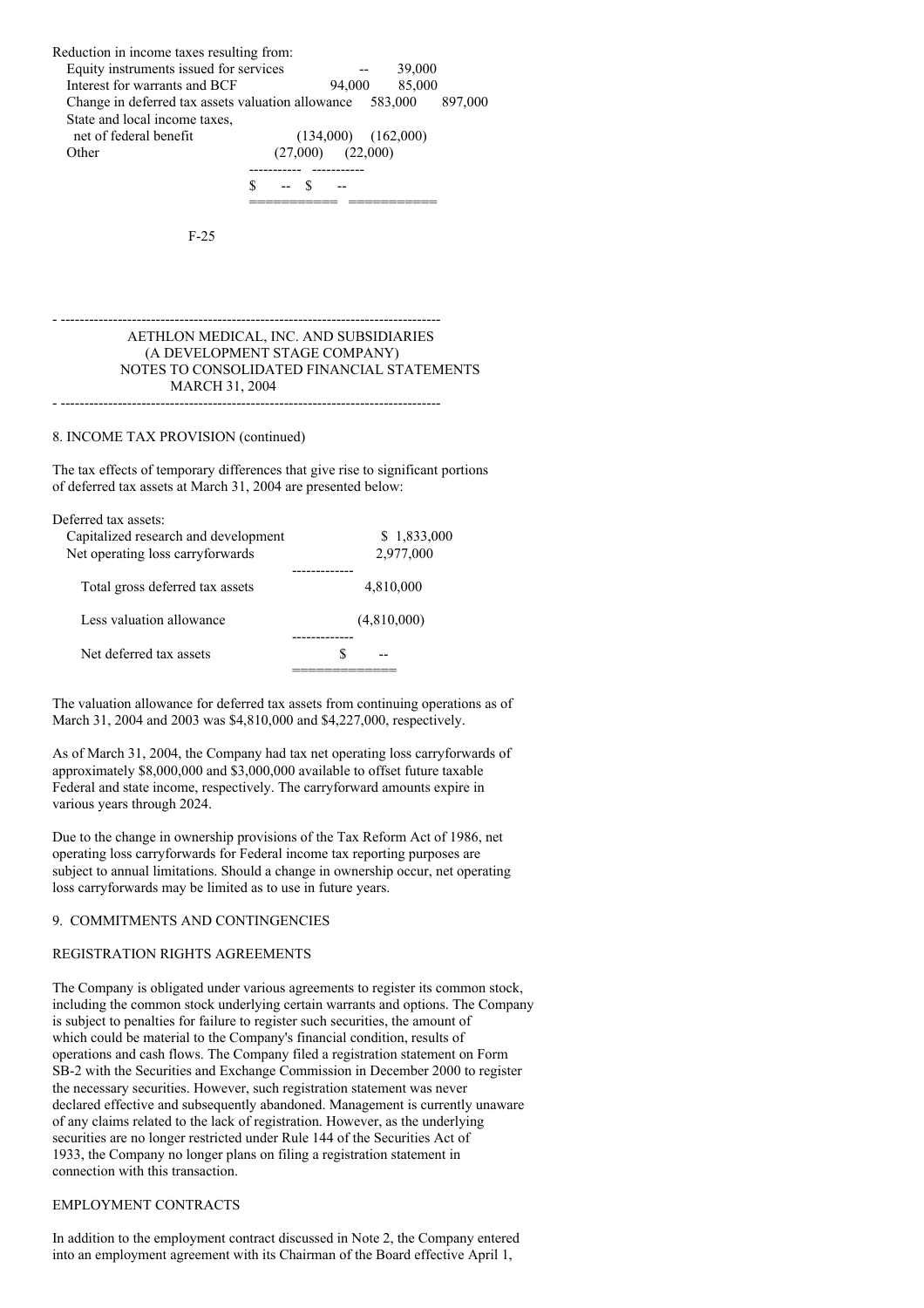1999. The agreement, which is cancelable by either party upon sixty days notice, will be in effect until the employee retires or ceases to be employed by the Company. The Chairman of the Board was appointed President and Chief Executive Officer effective June 1, 2001 upon which the base annual salary was increased from \$120,000 to \$180,000 and is eligible for an annual bonus at the discretion of the Board of Directors, of which \$0 was earned during each of the years ended March 31, 2004 and 2003, respectively. Under the terms of the agreement, if the employee is terminated he may become eligible to receive a salary continuation payment in the amount of at least twelve months' base salary.

F-26

- -------------------------------------------------------------------------------- AETHLON MEDICAL, INC. AND SUBSIDIARIES (A DEVELOPMENT STAGE COMPANY) NOTES TO CONSOLIDATED FINANCIAL STATEMENTS MARCH 31, 2004

- --------------------------------------------------------------------------------

#### 10. SUBSEQUENT EVENTS

In June 2004, the Company completed a \$673,000 private placement of common stock with accredited investors, including Fusion Capital Fund II, LLC, a Chicago-based investor. In connection with the private placement, the Company entered into a common stock purchase agreement with Fusion Capital, whereby Fusion Capital has committed to buy up to an additional \$6,000,000 of the Company's common stock over a 30-month period, commencing, at the Company's election, after the SEC has declared effective a registration statement covering such shares. The funds the Company has received in connection with this financing, together with any additional funds the Company may receive from Fusion Capital under the common stock purchase agreement, will be used to fund the Company's research and development activities and anticipated operations for the future. The Company has issued 1,529,545 shares of common stock and 1,529,545 warrants to purchase common stock at \$0.76 per share, which vested upon grant and are exercisable through May 2007, for the funds the Company has received in connection with this financing.

Subsequent to March 31, 2004, the Company issued 242,143 shares of restricted common stock at prices ranging from \$0.44 to \$1.75 for services approximating \$129,000.

Subsequent to March 31, 2004, the Company issued 500,000 shares of restricted common stock for cash totaling \$125,000 in connection with the exercise of warrants at \$0.25 per share.

F-27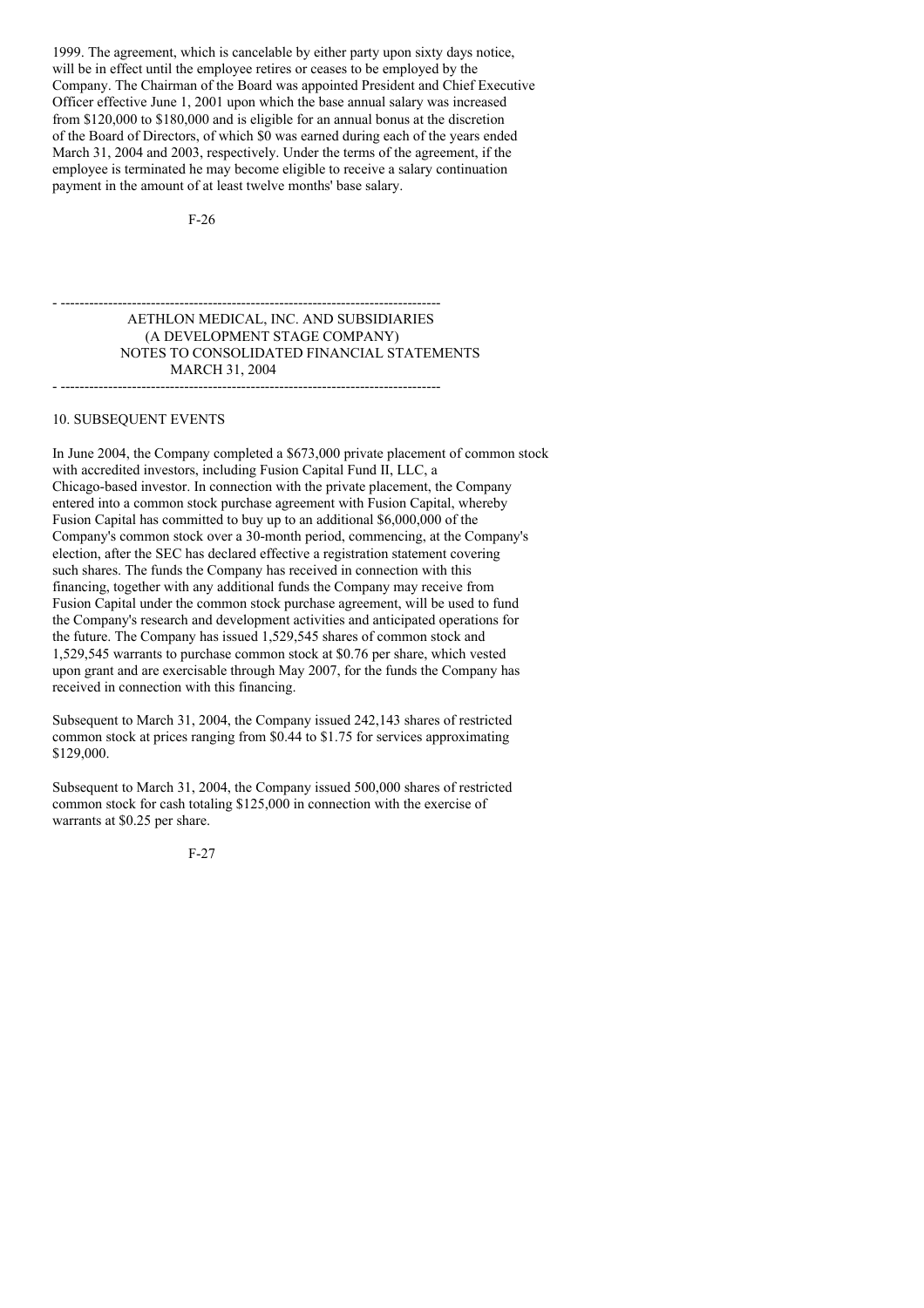# CONSENT OF INDEPENDENT REGISTERED PUBLIC ACCOUNTANTING FIRM

We hereby consent to the incorporation by reference in the previously filed Registration Statements of Aethlon Medical, Inc. on Form S-8 (File No. 333-114017 and 333-49896) of our report, dated May 18, 2004 appearing on page F-1 of this Annual Report on Form 10-KSB of Aethlon Medical, Inc. for the year ended March 31, 2004.

/S/ Squar, Milner, Reehl & Williamson, LLP

Newport Beach, California June 29, 2004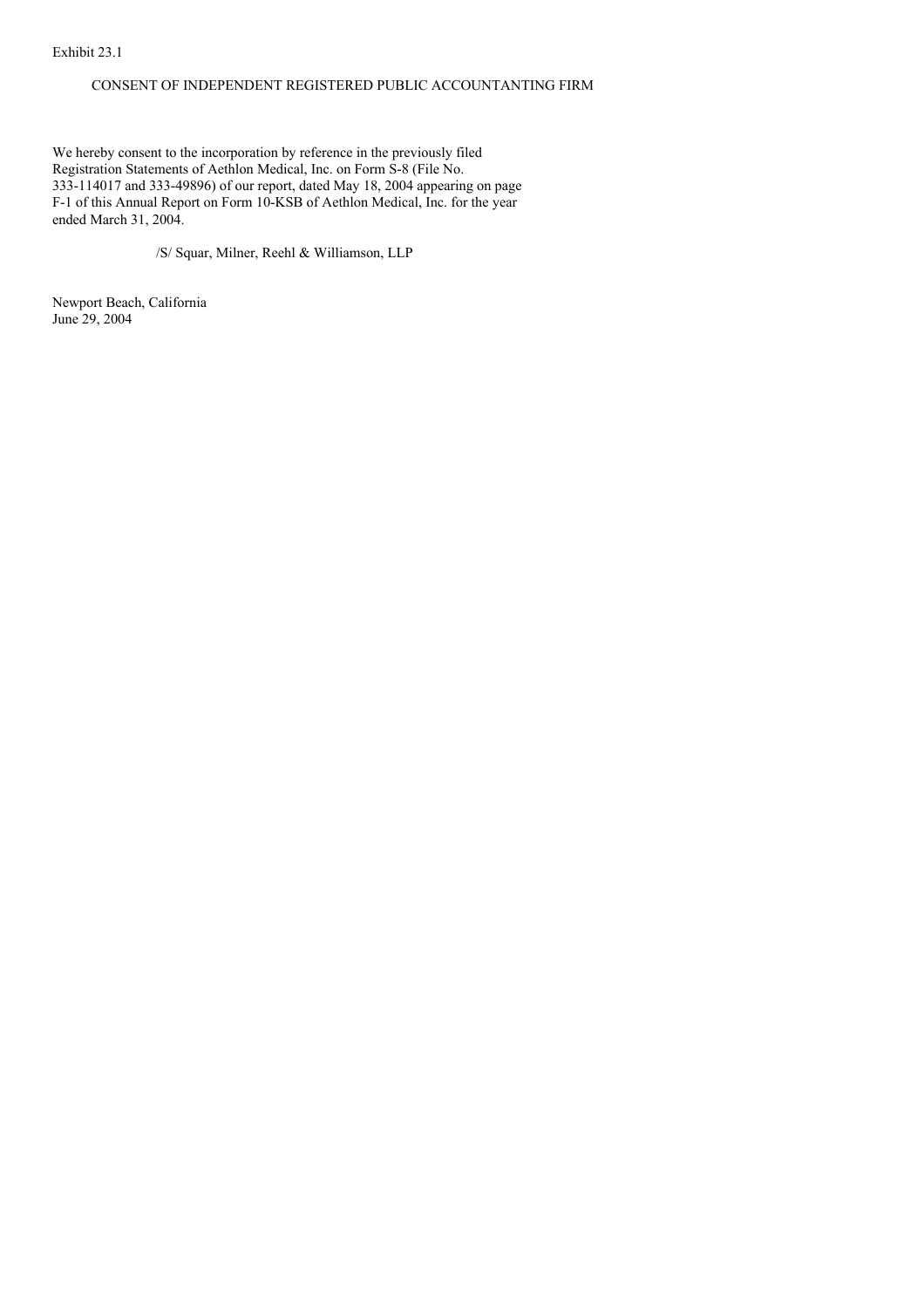## EXHIBIT 31.1

## **CERTIFICATION**

I, James Joyce, certify that:

1. I have reviewed this report on Form 10-KSB of Aethlon Medical, Inc.;

2. Based on my knowledge, this report does not contain any untrue statement of a material fact or omit to state a material fact necessary to make the statements made, in light of the circumstances under which such statements were made, not misleading with respect to the period covered by this report;

3. Based on my knowledge, the financial statements, and other financial information included in this report, fairly present in all material respects the financial condition, results of operations and cash flows of the registrant as of, and for, the periods presented in this report.

4. The registrant's other certifying officers and I are responsible for establishing and maintaining disclosure controls and procedures (as defined in Exchange Act Rules  $13a-15(e)$  and  $15d-15(e)$  for the registrant and have:

a) designed such disclosure controls and procedures, or caused such disclosure controls and procedures to be designed under our supervision, to ensure that material information relating to the registrant, including its consolidated subsidiaries, is made known to us by others within those entities, particularly during the period in which this report is being prepared;

b) evaluated the effectiveness of the registrant's disclosure controls and procedures and presented in this report our conclusions about the effectiveness of the disclosure controls and procedures, as of the end of the period covered by this report based on such evaluation; and

c) disclosed in this report any change in the registrant's internal control over financial reporting that occurred during the registrant's most recent fiscal quarter (the registrant's fourth fiscal quarter in the case of an annual report) that has materially affected, or is reasonably likely to materially affect, the registrant's internal control over financial reporting; and

5. The registrant's other certifying officers and I have disclosed, based on our most recent evaluation of internal control over financial reporting, to the registrant's auditors and the audit committee of registrant's board of directors (or persons performing the equivalent functions):

a) all significant deficiencies and material weaknesses in the design or operation of internal control over financial reporting which are reasonably likely to adversely affect the registrant's ability to record, process, summarize and report financial information; and

b) any fraud, whether or not material, that involves management or other employees who have a significant role in the registrant's internal control over financial reporting.

Date: June 29, 2004

/s/ James A. Joyce -----------------------------------

James A. Joyce Chief Executive Officer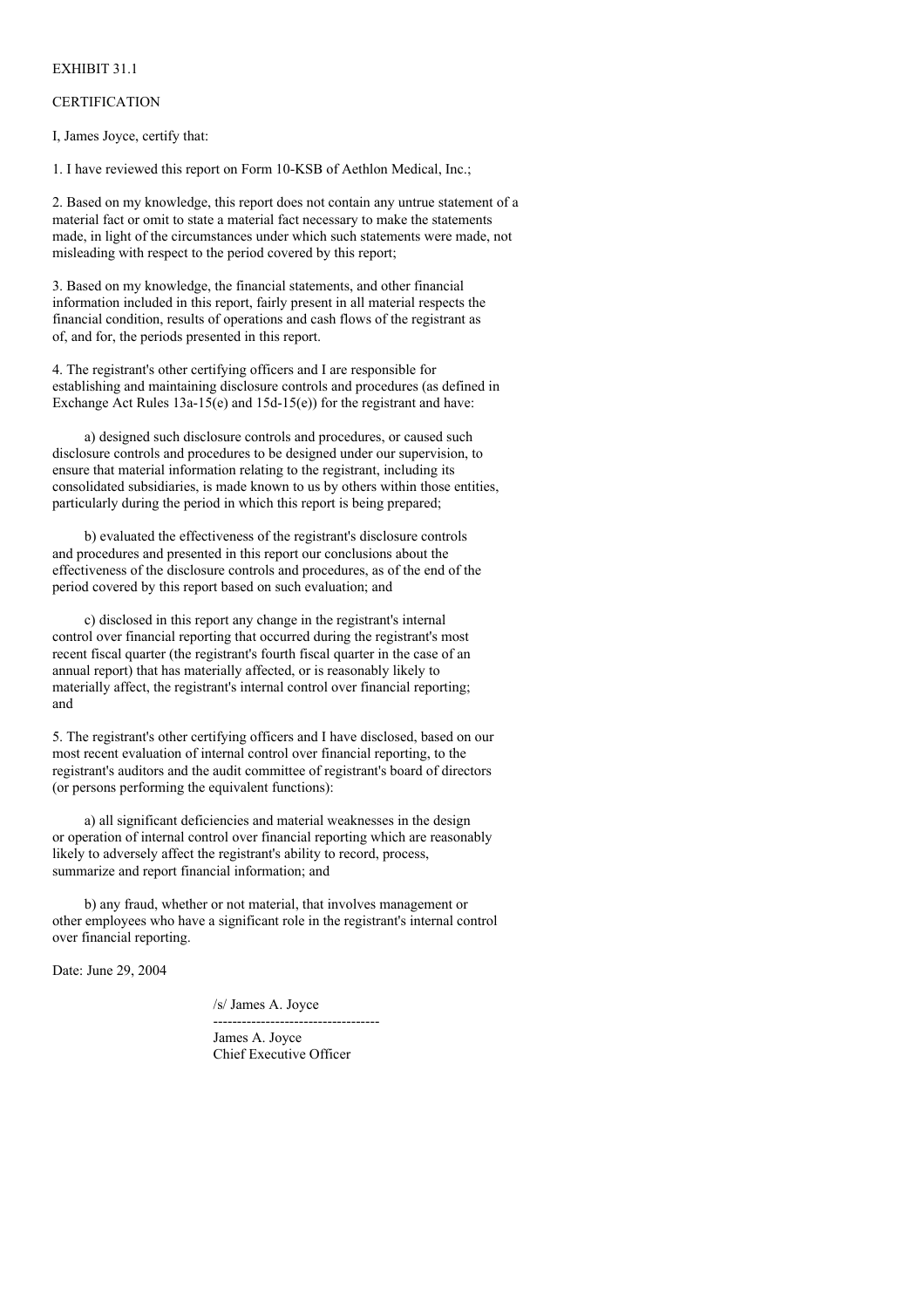## EXHIBIT 31.2

# **CERTIFICATION**

I, Edward C. Hall, certify that:

1. I have reviewed this report on Form 10-KSB of Aethlon Medical, Inc.;

2. Based on my knowledge, this report does not contain any untrue statement of a material fact or omit to state a material fact necessary to make the statements made, in light of the circumstances under which such statements were made, not misleading with respect to the period covered by this report;

3. Based on my knowledge, the financial statements, and other financial information included in this report, fairly present in all material respects the financial condition, results of operations and cash flows of the registrant as of, and for, the periods presented in this report.

4. The registrant's other certifying officers and I are responsible for establishing and maintaining disclosure controls and procedures (as defined in Exchange Act Rules  $13a-15(e)$  and  $15d-15(e)$  for the registrant and have:

a) designed such disclosure controls and procedures, or caused such disclosure controls and procedures to be designed under our supervision, to ensure that material information relating to the registrant, including its consolidated subsidiaries, is made known to us by others within those entities, particularly during the period in which this report is being prepared;

b) evaluated the effectiveness of the registrant's disclosure controls and procedures and presented in this report our conclusions about the effectiveness of the disclosure controls and procedures, as of the end of the period covered by this report based on such evaluation; and

c) disclosed in this report any change in the registrant's internal control over financial reporting that occurred during the registrant's most recent fiscal quarter (the registrant's fourth fiscal quarter in the case of an annual report) that has materially affected, or is reasonably likely to materially affect, the registrant's internal control over financial reporting; and;

5. The registrant's other certifying officers and I have disclosed, based on our most recent evaluation of internal control over financial reporting, to the registrant's auditors and the audit committee of registrant's board of directors (or persons performing the equivalent functions):

a) all significant deficiencies and material weaknesses in the design or operation of internal control over financial reporting which are reasonably likely to adversely affect the registrant's ability to record, process, summarize and report financial information; and

b) any fraud, whether or not material, that involves management or other employees who have a significant role in the registrant's internal control over financial reporting.

Date: June 29, 2004

/s/ Edward C. Hall

----------------------------------- Edward C. Hall Chief Financial Officer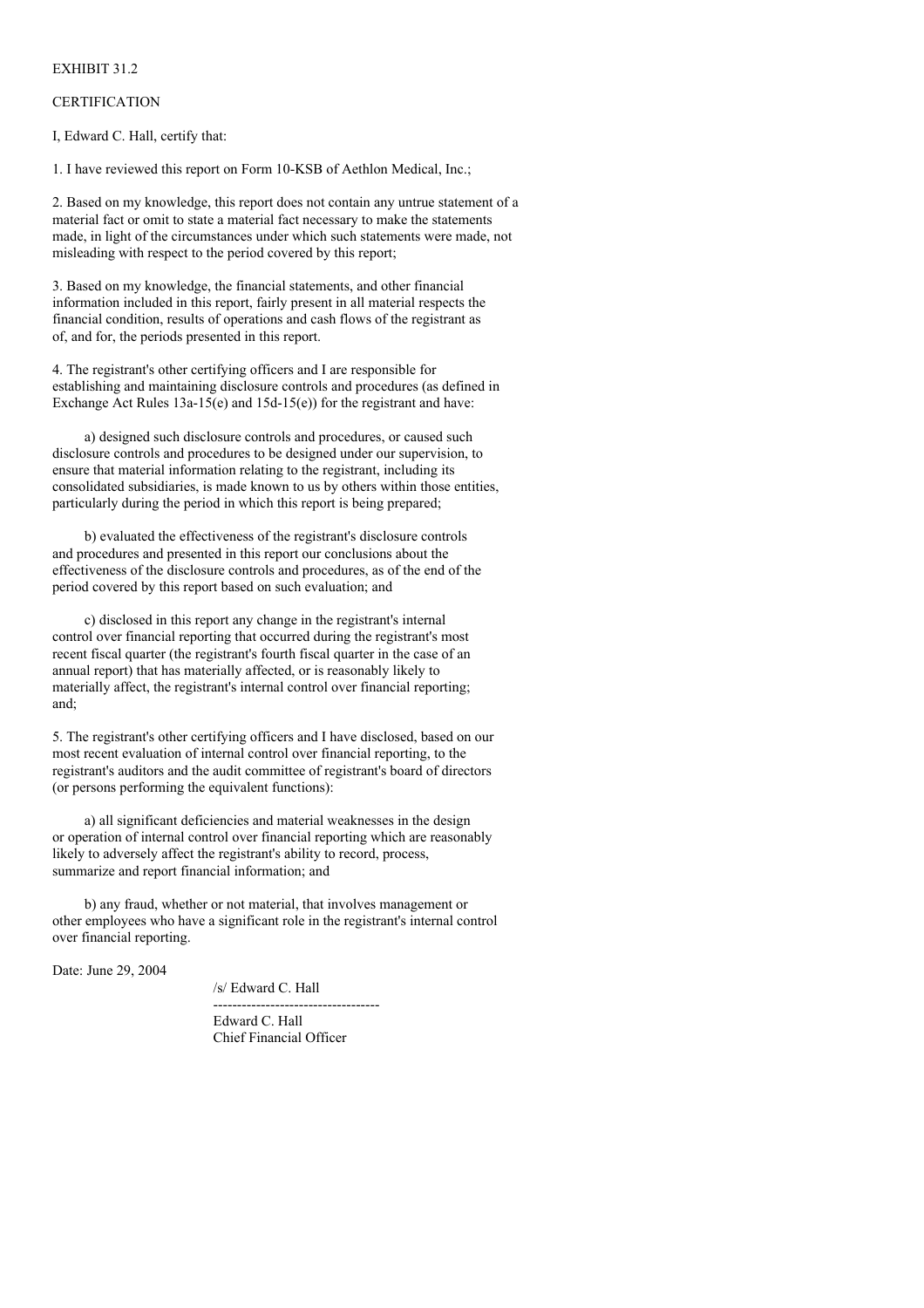## EXHIBIT 32.1

# CERTIFICATION PURSUANT TO 18 U.S.C. SECTION 1350, AS ADOPTED PURSUANT TO SECTION 906 OF THE SARBANES-OXLEY ACT OF 2002

In connection with the Aethlon Medical, Inc. Annual Report on Form 10-KSB for the year ended March 31, 2004 as filed with the Securities and Exchange Commission on the date hereof, I, James A. Joyce, Chief Executive Officer of the Company, certify, pursuant to 18 U.S.C. Section 1350, as adopted pursuant to Section 906 of the Sarbanes-Oxley Act of 2002, that, to the best of my knowledge:

1. Such annual report fully complies with the requirements of Section 13(a) or 15(d) of the Securities Exchange Act of 1934, as amended, and

2. The information contained in such Annual Report on Form 10-KSB fairly presents, in all material respects, the financial condition and results of operations of Aethlon Medical, Inc.

Date: June 29, 2004.

By: /s/ James A. Joyce James A. Joyce Chief Executive Officer

A signed original of this written statement required by Section 906, or other document authenticating, acknowledging, or otherwise adopting the signature that appears in typed form within the electronic version of this written statement required by Section 906, has been provided to Aethlon Medical, Inc. and will be retained by Aethlon Medical, Inc. and furnished to the Securities and Exchange Commission or its staff upon request.